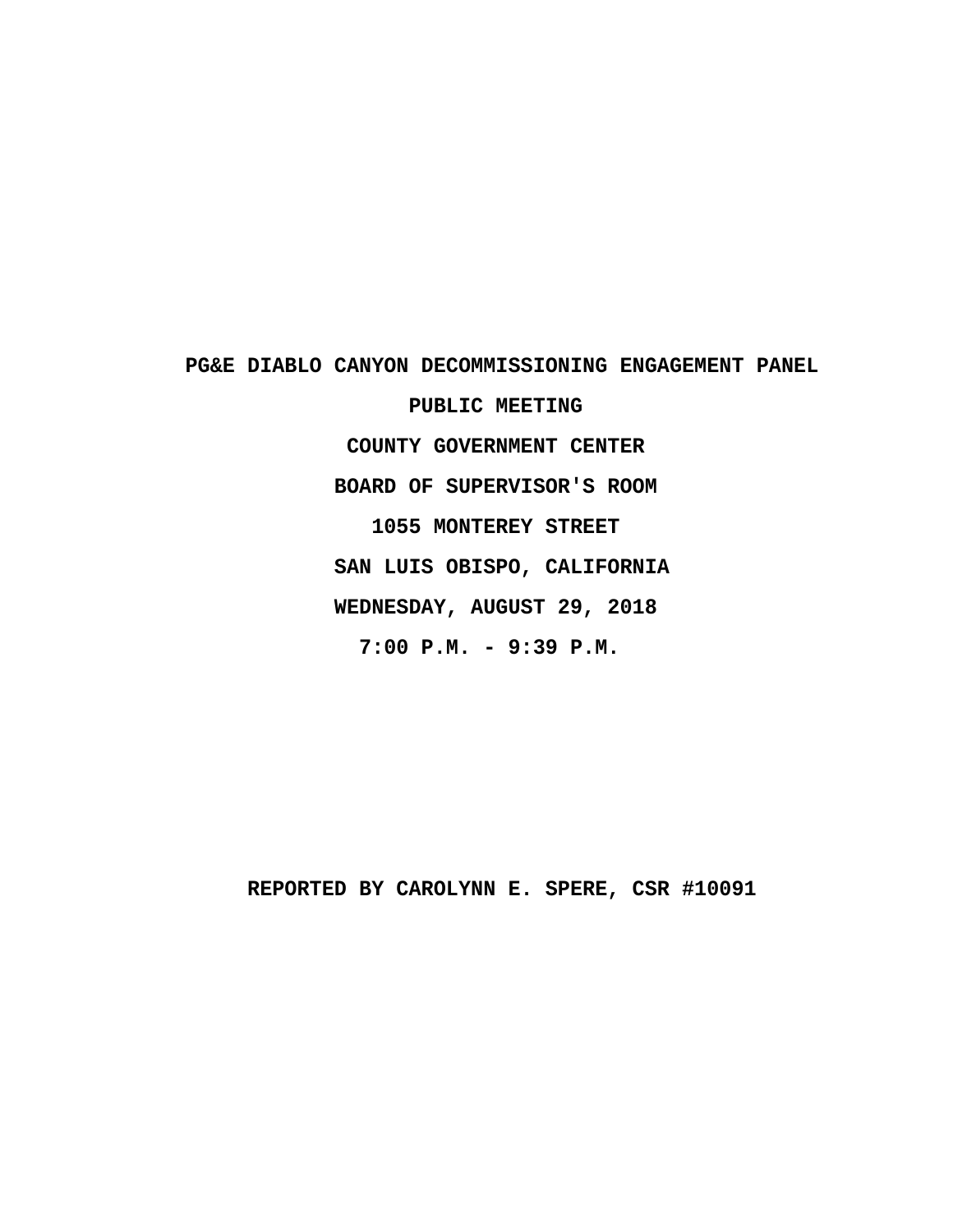1 **\*\*\*** MR. ANDERS: Hi. My name is Chuck Anders, and I **·2· ·am the facilitator for the panel tonight, and I want to ·3· ·welcome you to the fourth meeting of the Diablo Canyon ·4· ·Decommissioning Engagement Panel.· There are four other** 5 meetings scheduled, monthly meetings, through the end of **·6· ·this year.**

**·7· · · · · · ·So tonight, our primary topic is lands.· And ·8· ·before we start, I want to emphasize that there will be ·9· ·public comments.· And we'll be handing out some blue cards 10· ·in the next few minutes, and those who want to speak can** 11 **fill out those cards and turn them in.** The primary bulk 12 of this meeting is actually dedicated to you because we **13· ·have almost an hour and a half set aside for public** 14 comment, so everyone is looking forward to hearing what 15 you have to say. Hopefully we will have a lot of 16 speakers.

**17· · · · · · ·Before we begin, I'd like to introduce Suzanne** 18 **Hosn, who will provide a safety briefing for us.** 

**19· · · · · · ·MS. HOSN:· Good evening, everyone.· Thank you 20· ·for being here.· Just wanted to let you know that safety** 21 responsibilities have already been preassigned. And we **22· ·would like to thank the SLO County Sheriff's Department 23· ·for being here this evening, as well as the Diablo Canyon** 24 Fire Department. In the event of an earthquake, we ask **25· ·that you duck, cover and hold, and use the exits onto**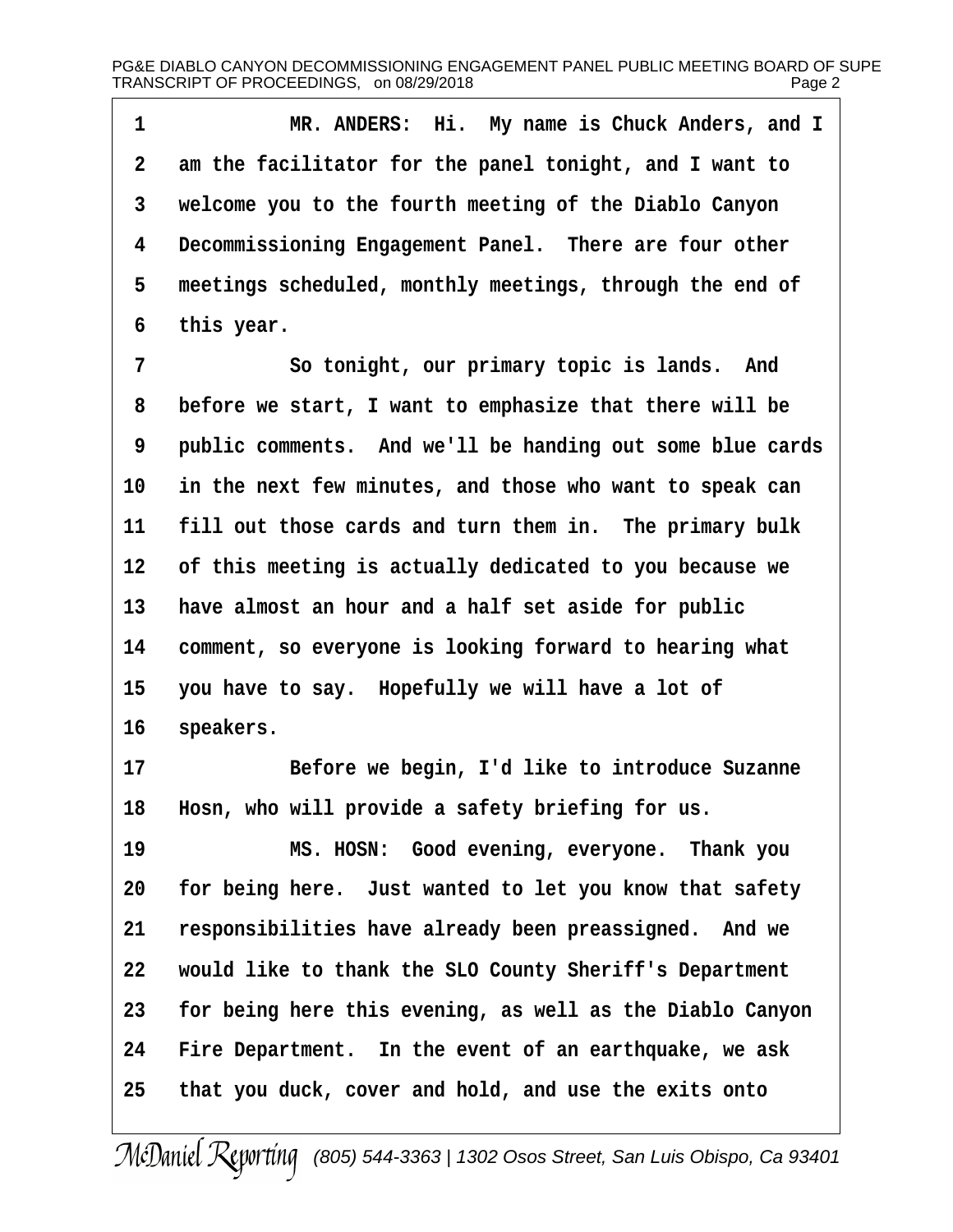**·1· ·Monterey Street or onto Higuera Street.· And just a quick ·2· ·reminder that restrooms are down the hallway and to the ·3· ·left.· Thank you.**

**·4· · · · · · ·MR. FRANKE:· All right.· My name is John Franke. ·5· ·I'm the vice president for power generation for Pacific ·6· ·Gas and Electric.· Under my purview includes the ·7· ·decommissioning work in preparation for -- my mic wasn't ·8· ·on.· I said some wonderful things.**

**·9· · · · · · ·My name is John Franke.· I am the vice president** 10 for power generation for Pacific Gas and Electric. I also 11 have responsibilities over the decommissioning activities, 12 both active and planning decommissioning activities for 13 the nuclear plants associated with the company. And I **14· ·just wanted to welcome the community to the meeting** 15 tonight. This is our fourth meeting. The topic is one 16 very important to us, and I just want to briefly remind 17 **folks, we have already discussed a number of different 18· ·topics.· And as the panel meetings go on, those topics 19· ·will change, and I encourage folks to look at the schedule** 20 and come in and participate in those meetings that have **21· ·topics that are important to you.**

**22· · · · · · ·I want to thank the panel, before we get going. 23· ·The last month has been hectic.· It's been very busy, and 24· ·the panel has done a tremendous amount of work to research 25· ·and learn more about what could happen to the 12,000 acres**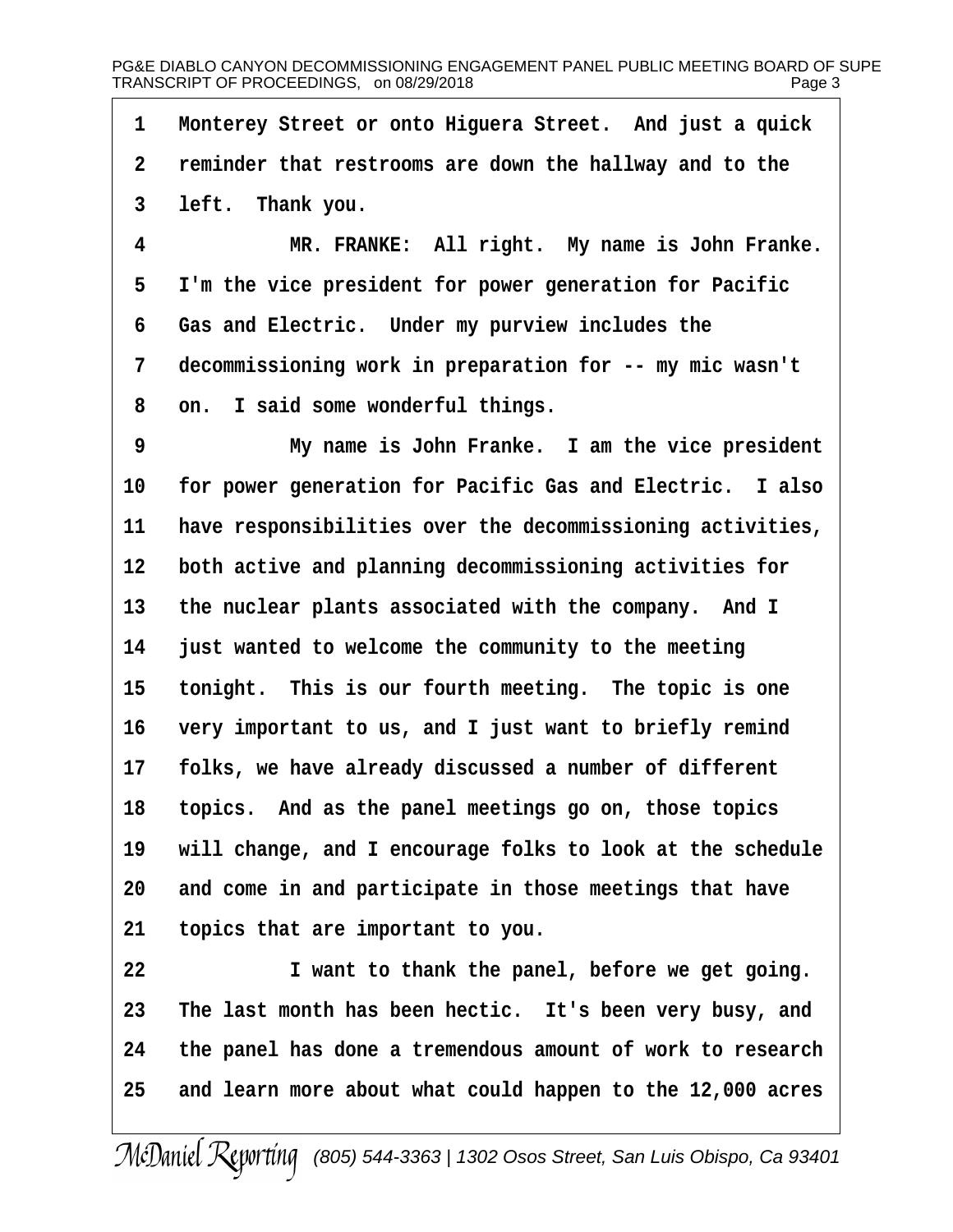**·1· ·that currently are reserved associated with Diablo Canyon ·2· ·going forward.· And when I say "worked hard," they've ·3· ·worked very hard.· We've had two long days of public ·4· ·workshops where people with ideas and interest in the land ·5· ·use have come forward. ·6· · · · · · ·And I actually want to take a moment and thank ·7· ·-- I believe Sheila Blake, city councilman for Pismo** 8 Beach, is here. There she is in the back. Thank you, **·9· ·Sheila.· We had those meetings in the city council offices** 10 at Pismo. I want to thank the support from the City for **11· ·that.** 12 **12** One intention of the panel is to get around. **13· ·The county is a large area, and we're committed to both 14· ·some southern meetings and some northern meetings.· I know 15· ·we are going to work to get some activity up in the north** 16 in the county as well. 17 **17 18** In addition to those two full days of workshops, **18· ·including a weekend day, full Saturday, the company has** 19 reached out to the community, and we have had over 300 **20· ·individuals tour the lands through a program to get a** 21 better feel for what's available out there. So tonight is **22· ·important.· This is going to be a culmination of a lot of 23· ·research relative to land use.· As we go into 24· ·decommissioning, we are committed to listening to the** 25 community input. This is all part of the process. This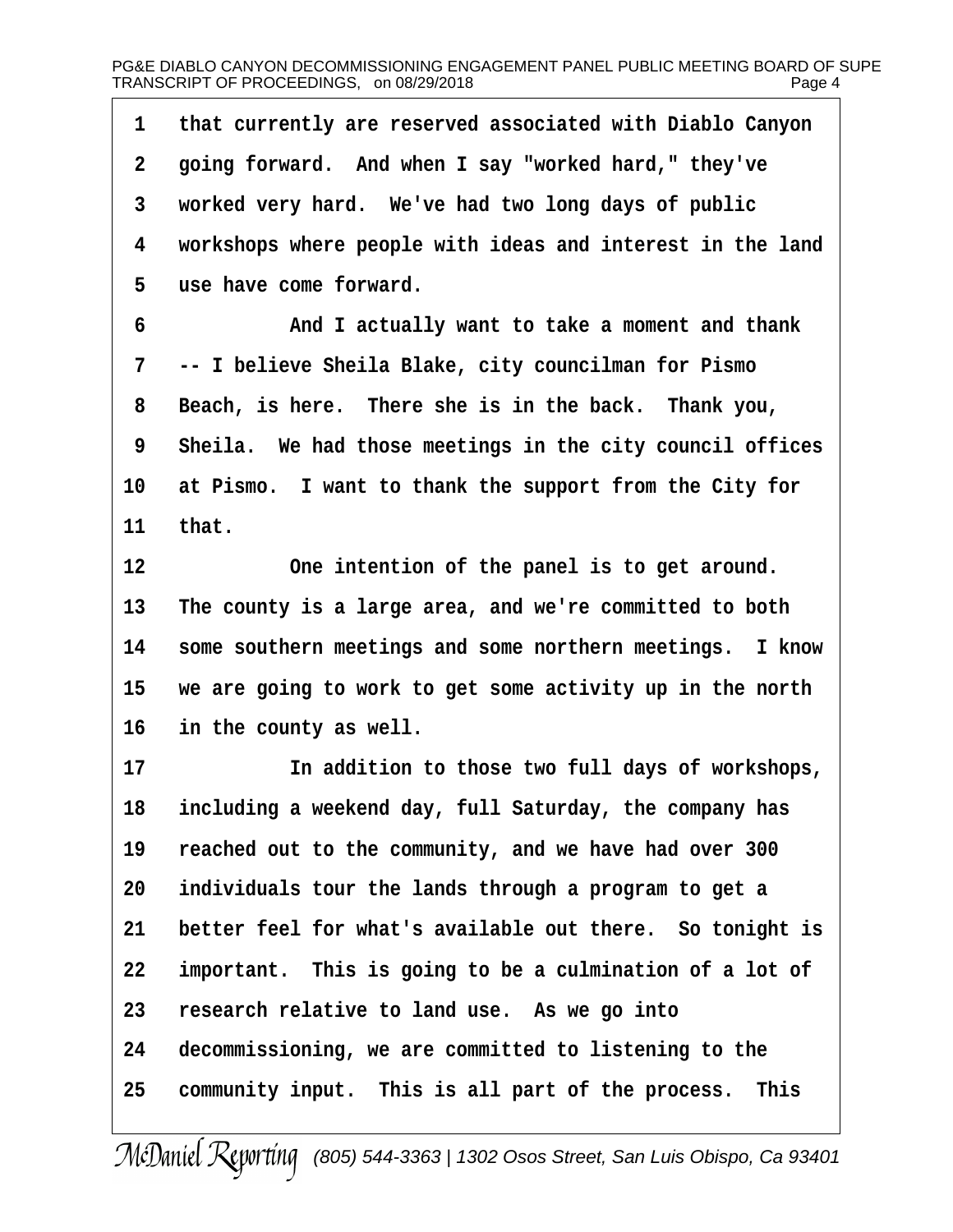| 1               | panel is doing great work for the community. But at the   |
|-----------------|-----------------------------------------------------------|
| $\mathbf{2}$    | same time, we want all the voices that can be heard, you  |
| 3 <sup>7</sup>  | know, to step forward. And my primary job on the panel is |
| 4               | not to speak, other than to welcome you. The rest of it   |
| $5 -$           | is to listen. And we are going to take that information   |
| 6               | as we move forward with our decisions. So thank you for   |
| $7\overline{ }$ | coming. And I want to thank, again, the panel for their   |
| 8               | efforts so far.                                           |
| $\overline{9}$  | MR. ANDERS: Thank you, John.                              |
| 10              | Before we begin, we want to just go over the              |

**11· ·agenda so you know it, understand, and the panel** 12 understands what's in store for us tonight. First of all, **13· ·we are going to have a presentation from the County and 14· ·PG&E with regard to the lands surrounding Diablo Canyon** 15 and how they are structured. Then we will have a brief **16· ·discussion of the results of the workshops that the panel** 17 held a couple of weeks ago. They held two full days of **18· ·workshops, and there were two full days of presentations,** 19 so we will talk about that. We will have almost an hour 20 and a half for public comment. And then the public -- the 21 **panel will have a discussion, and then we will introduce 22· ·the next topic for next month.**

**23· · · · · · ·With regard to public comment, those who want to** 24 **· provide public comment, there are cards back here.** And **25· ·just hold your hand up and people will come around and**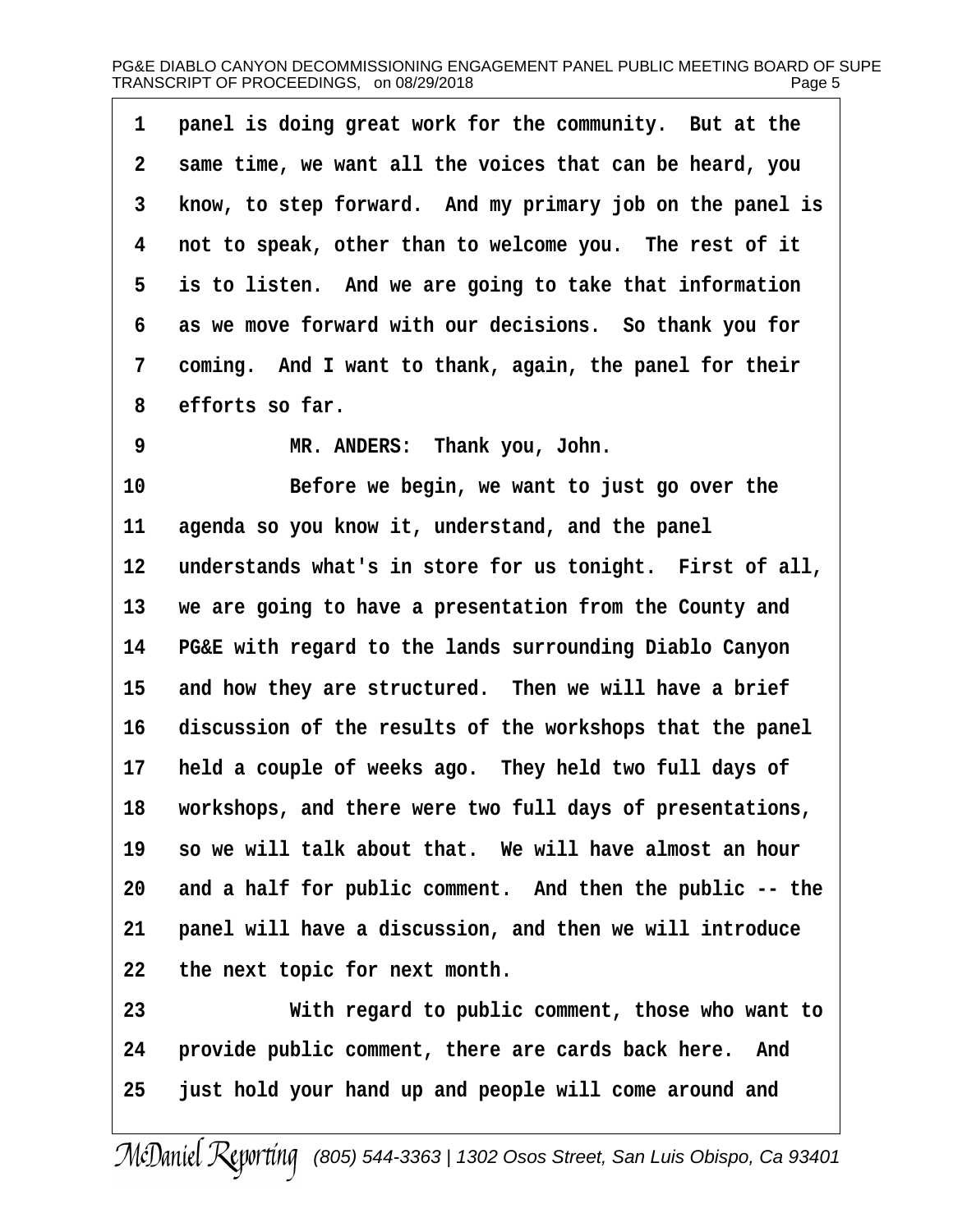| 1           | pass them out to you. There are blue cards. These are      |
|-------------|------------------------------------------------------------|
| $\mathbf 2$ | the ones you want to fill out if you want to come up and   |
| 3           | talk. And there are white cards, and these are the ones    |
| 4           | you want to fill out if you want to make a comment and     |
| 5           | just submit it, and we will make sure the panel sees it    |
| 6           | and it gets inputted into the process.                     |
| 7           | I would like to recommend and suggest that if              |
| 8           | you are part of an organization, pick a spokesman for your |
| 9           | organization so that everyone doesn't get up and say the   |
| 10          | same thing. And pick a spokesman, and then the members of  |
| 11          | the organization that support that spokesman and their     |
| 12          | perspective, raise your hands, or stand up, or come over   |
| 13          | and stand up by the podium so we can move forward as       |
| 14          | quickly and efficiently as possible. Okay? Everybody got   |
| 15          | their blue cards and white cards?                          |
| 16          | One over here. One here. Great. So that's                  |

17 what we are going to do tonight.

**18· · · · · · ·So are you ready to go, Panel?**

19 **MR. KARLIN:** Chuck, we're not getting the video. 20 MR. ANDERS: We've got an audio-visual issue. **21· · · · · · ·MR. MEACHUM:· I have got Game of Thrones on 22· ·mine. 23· · · · · · ·MR. ANDERS:· While he is doing that, I do want 24· ·to mention that this meeting is being video streamed live**

25 and it will also be available to you in its entirety. We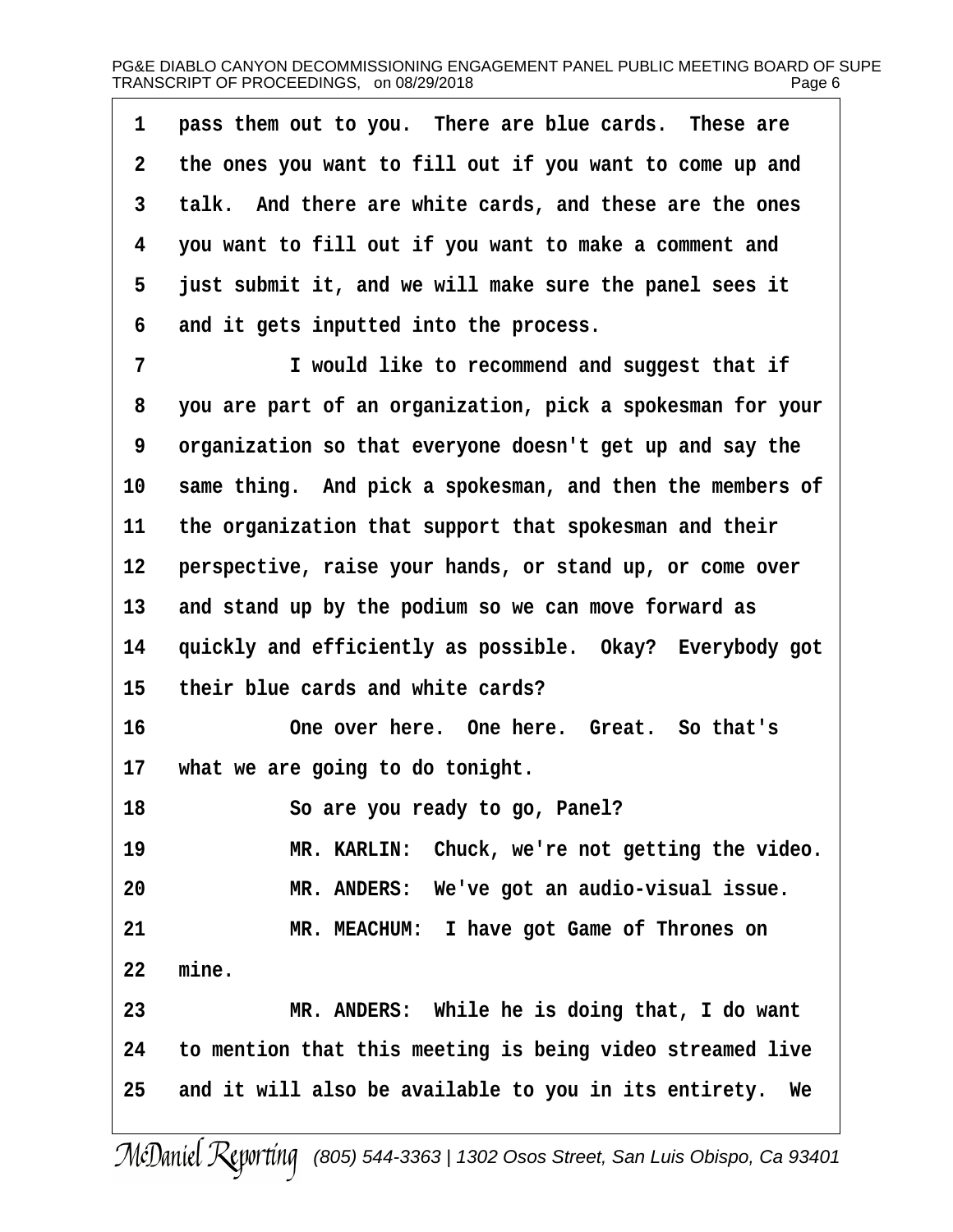|             | 1 also are actually having an official transcript of the   |
|-------------|------------------------------------------------------------|
| $2^{\circ}$ | meeting which will also be available. And we have our      |
| 3           | hearing-impaired sign also. So we want to be as inclusive  |
| 4           | as possible, and hopefully everyone can see the history of |
| 5           | this meeting. And also, if you said, "What did he say?"    |
| 6           | or "What did she say?" you just go back on the video and   |
|             | 7 take a listen.                                           |

**·8· · · · · · ·Okay.· We ready to go?· Hold the cards up.· We ·9· ·will come and pick them up.**

**10· · · · · · ·Okay.· So our first presentation is on what are 11· ·these lands that people are talking about and how are they** 12 structured. So I want to introduce Trevor Keith, the 13 recently-appointed planning director for San Luis Obispo 14 County, who is going to kick off this discussion.

15 **MR. KEITH:** Thank you, Chuck. Thank you 16 everybody for coming out. So tonight, on behalf of the 17 Planning and Building Department, I've asked one of our **18· ·staff, Sara Sanders, who will be working on the Diablo** 19 **project as it moves along for our department, to give the** 20 presentation this evening. So with that, I will turn it 21 over to Ms. Sanders. **22· · · · · · ·MS. SANDERS:· Thank you, Trevor. 23· · · · · · ·Everybody hear me okay? 24· · · · · · ·So as Trevor said, my name is Sara Sanders. I 25· ·work for the Planning and Building Department.· Before we**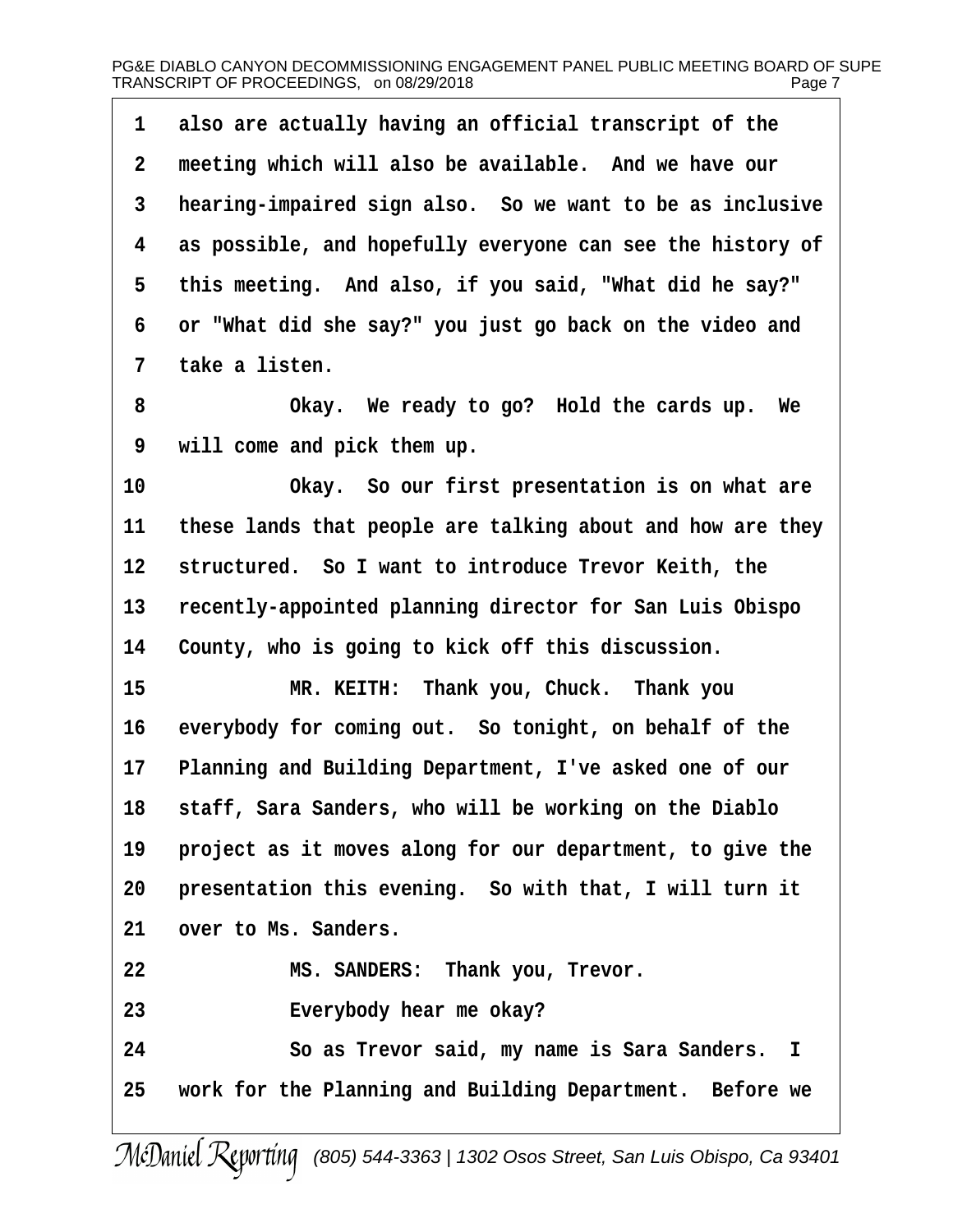1 get started on -- kind of process, a higher level overview **·2· ·of the Planning and Building Department does in work ·3· ·meeting with PG&E, we are going to look at where the ·4· ·project site is. ·5· · · · · · ·So the project site has been highlighted in red, ·6· ·and it shows up in yellow.· It's important to know that ·7· ·the purple that just showed up is Eureka Energy owned, ·8· ·which is a subsidiary of PG&E.· It's important to know ·9· ·that because it is not regulated by the CPUC, so it's good** 10 to know, just as reference. **11· · · · · · ·Now, where does the County become involved in** 12 all of this? It's through the General Plan. It's the 13 State maintained -- it is required by the State that we 14 maintain a General Plan, and it's broken up into topic 15 areas. And there is seven required state-mandated General 16 Plan elements. Obviously, on the protection, you see the 17 seven and then additional elements, such as the **18· ·Agriculture element and the Parks and Rec element. 19· · · · · · ·And this, we are really going to be focusing on 20· ·the Land Use element today.· It is broken up into the** 21 Inland portion and the Coastal portion. And as you will **22· ·see through the presentation, that there is a little bit 23· ·more oversight with the Coastal portion because it goes 24· ·through the California Coastal Commission.· So with that 25· ·being said, in the inland area, in the Inland Land Use**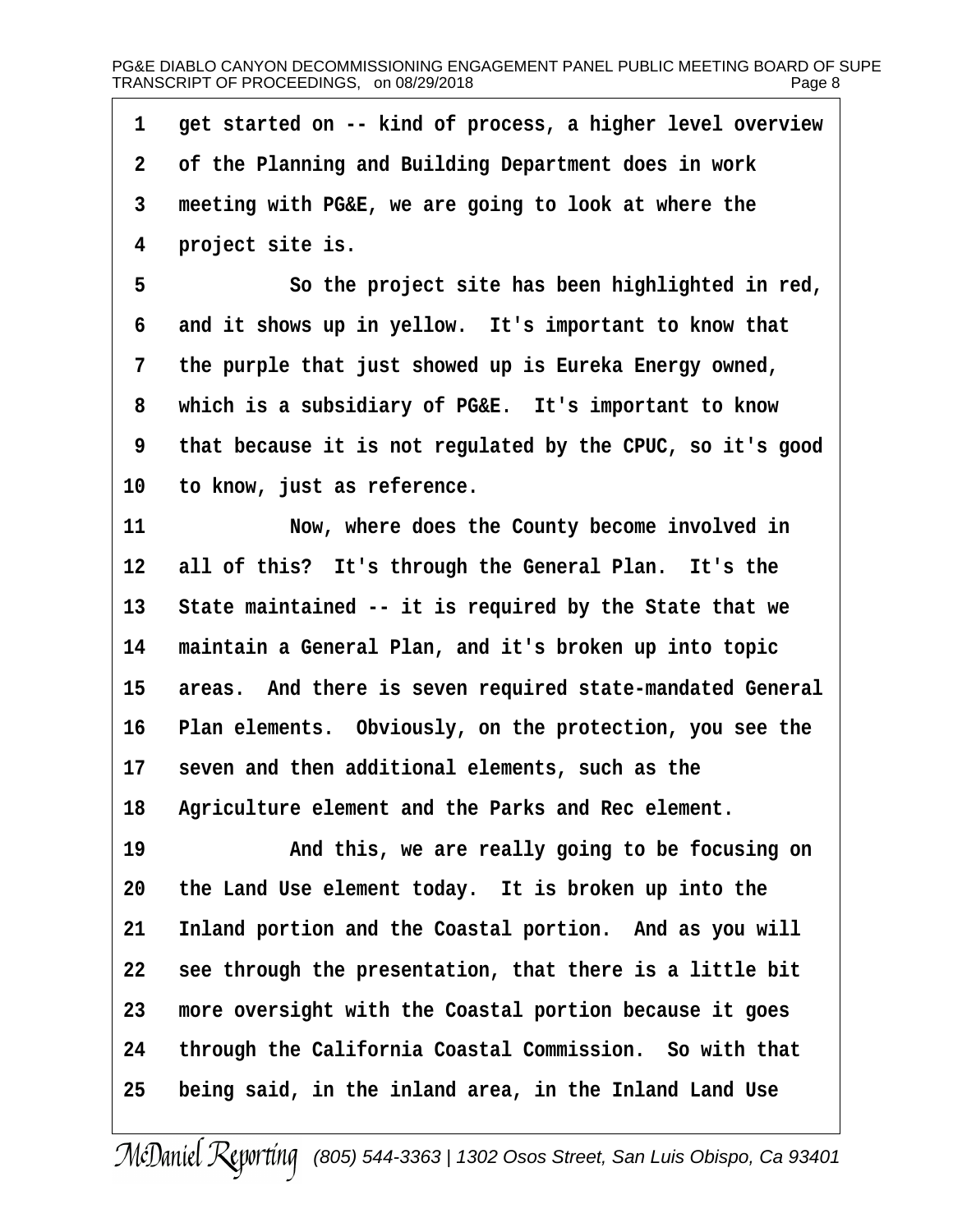| $\mathbf{1}$ | element is broken up into four sections: Framework for     |
|--------------|------------------------------------------------------------|
| $\mathbf{2}$ | Planning, the San Luis Obispo Area Plan, the Community     |
| 3            | Plans, and Official Maps. And then to implement that, we   |
| 4            | use the Land Use Ordinance, Title 22, and Specific Plans.  |
| 5            | In the Coastal portion, we use Framework for               |
| 6            | Planning. It's broken up into four sections too. We use    |
| 7            | Framework For Planning, San Luis Obispo Bay Area Plan,     |
| 8            | Official Maps and the Coastal Zone Policy document. And    |
| 9            | to implement it, we use the Coastal Zone Land Use          |
| 10           | Ordinance, which is Title 23, Table O, from Framework of   |
| 11           | Planning, which is in the General Plan, Planning Area      |
| 12           | Standards, and in the San Luis Bay Area Plan, and also the |
| 13           | Coastal Zone Policy document, so a few more documents      |
| 14           | related to that.                                           |
|              |                                                            |

**15· · · · · · ·As I said before, the property that we are 16· ·looking at today is divided up into two area plans, which 17· ·is the San Luis Obispo Planning Area, and that's the 18· ·inland portion, so the yellow portion, and then the** 19 San Luis Bay Area Plan, which is the blue portion, and **20· ·that's the coastal zone.**

**21· · · · · · ·So Land Use categories, we break out the -- our 22· ·zoning maps into Land Use categories.· So Land Use** 23 **categories, we identify similar and compatible uses and 24· ·provide a basic order for development while allowing a 25· ·range of uses.· There are 14 Land Use categories in the**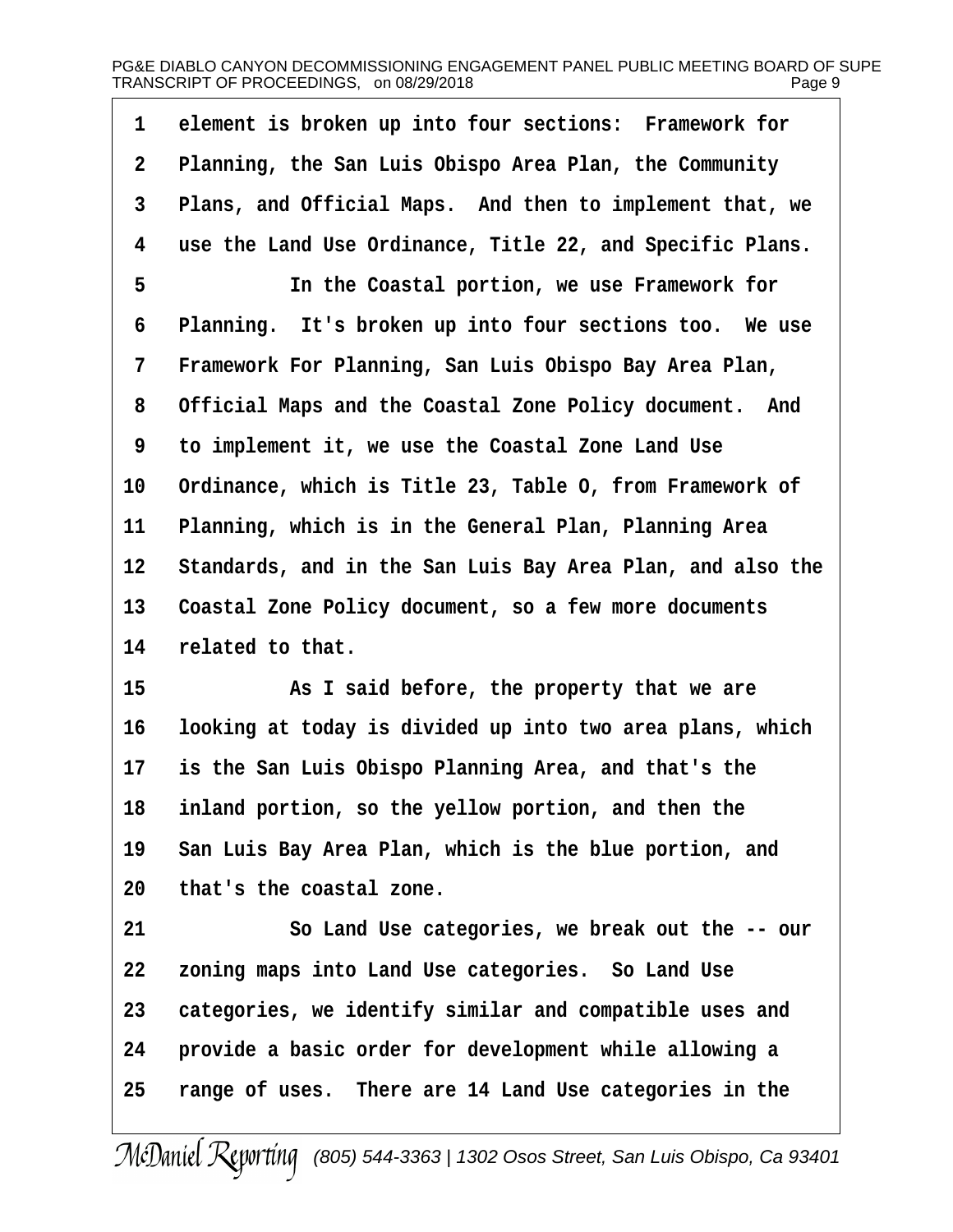**·1· ·county, and three of them are represented in the property ·2· ·that we are talking about today.· So the three Land Use ·3· ·categories are agriculture, public facilities and rural ·4· ·land.· So rural land is in the pink, public facilities is ·5· ·the blue and agriculture is in green.**

**·6· · · · · · ·And so from there, to see if a type of land use ·7· ·is compatible with our Land Use categories, we do -- we go ·8· ·back to the General Plan, where we have to first see where ·9· ·the property is, if it's in the Coastal zone or the inland** 10 zone. So if it's in the Inland area, we identify the Land **11· ·Use category, obviously, and then we go to the ordinance 12· ·and we look at Table 2-2, so the Table 2-2 shows you --** 13 it's a big Excel sheet, essentially, with the Land Use **14· ·category and the type of use, and it provides any type of** 15 standards that are required and if those land uses are **16· ·compatible in that type of Land Use category.**

17 **and then we go and look at the standards in** 18 Article 4 and Article 9. So if the property is in the 19 coastal zone, we first identify the Land Use category, and **20· ·then we go to Framework for Planning, and that's Table O, 21· ·instead of Table 2-2.· In the Inland, it's Table O in the 22· ·coastal zone.· And then we use the Coastal Land Use** 23 Ordinance, Title 23, and review the area plans for 24 standards. **25· · · · · · ·So if something if -- let's say a landowner**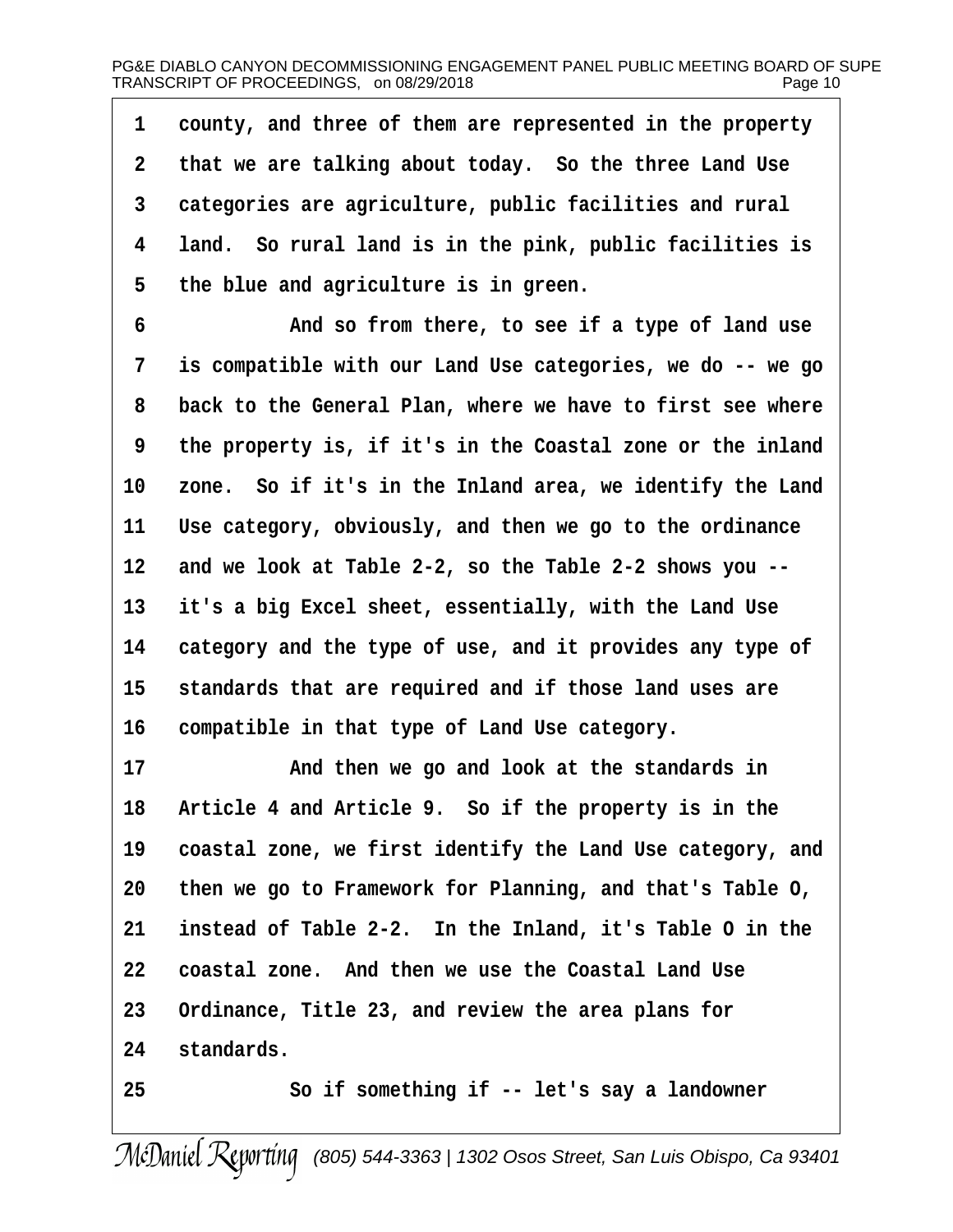# PG&E DIABLO CANYON DECOMMISSIONING ENGAGEMENT PANEL PUBLIC MEETING BOARD OF SUPE TRANSCRIPT OF PROCEEDINGS, on 08/29/2018 example the magnetic research of Page 11

| 1                | wants to change a land use, then we go through -- this is |
|------------------|-----------------------------------------------------------|
| $\boldsymbol{2}$ | a very high-level process, so it first gets authorized,   |
| 3                | then goes through environmental review. So a lot of you   |
| 4                | have heard of CEQA, California Environmental Quality Act. |
| 5                | The amendment to the General Plan goes through            |
| 6                | environmental review, and then it goes to Planning        |
| 7                | Commission for a hearing. The Planning Commission         |
| 8                | provides a recommendation to the Board of Supervisors.    |
| 9                | The Board of Supervisors hears the recommendation, they   |
| 10               | might change it, they might not, and then it goes into    |
| 11               | final action, and that's in the Inland area.              |
| 12               | In the Coastal area, it's a little more                   |
| 13               | complicated because from the Board of Supervisors, it     |
| 14               | doesn't just go to final action. It goes to the           |
| 15               | California Coastal Commission for hearing. They can       |
| 16               | either make amendments to their recommendation and then   |
| $17 \,$          | the board hears it again. If the board doesn't agree,     |
| 18               | then that amendment will not go through and will not be   |
| 19               | finalized. So it's really important for our department to |
| 20               | work with the Coastal Commission in the Coastal zone,     |
| 21               | obviously, because we don't want that to happen.          |

**22· · · · · · ·So some past projects, just higher level, so the** 23 County Planning and Building Department has worked with **24· ·PG&E on construction of a steam generator replacement for 25· ·the plant and then also construction of storage for spent**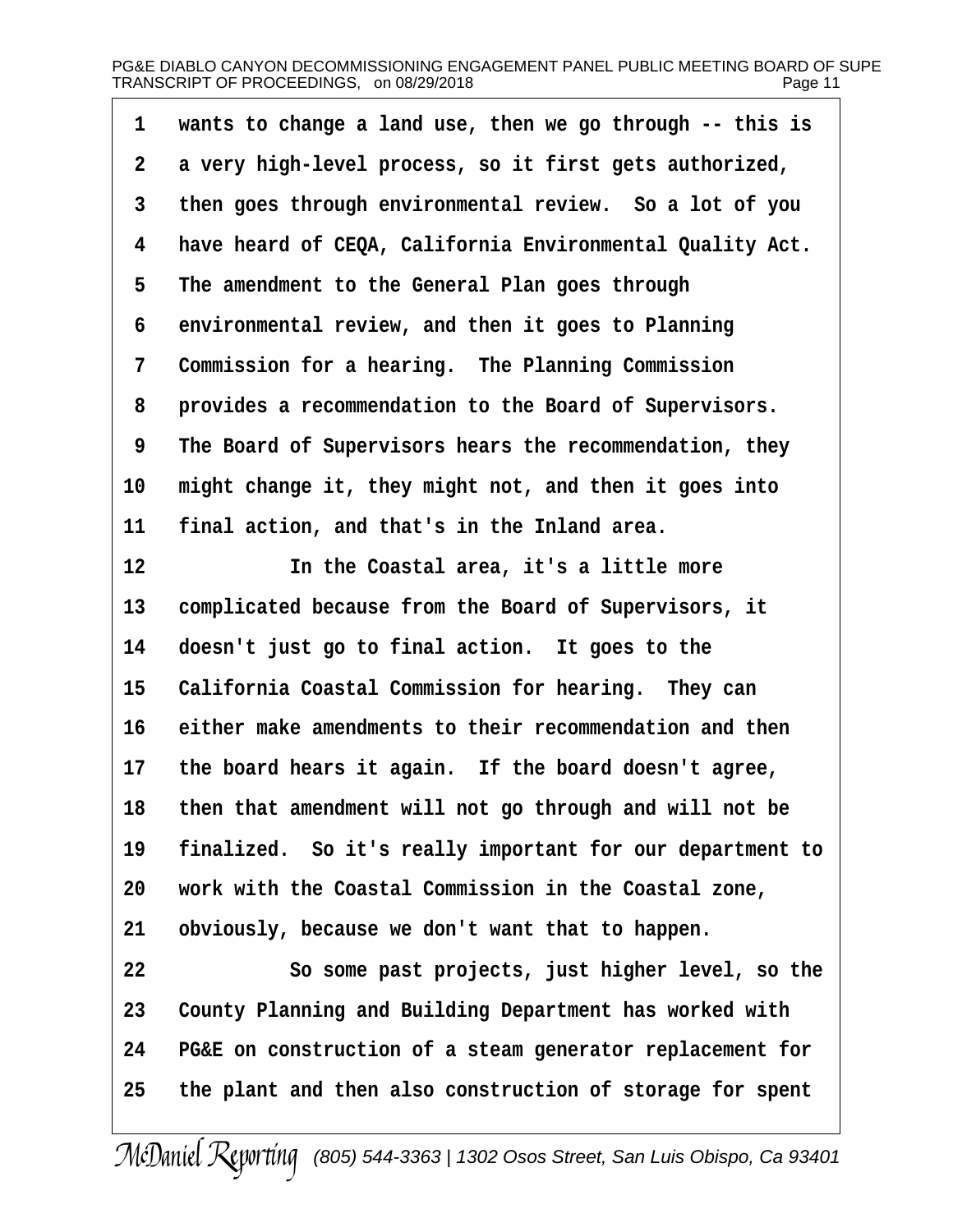| 1           | fuel. And then right now, the department is working with   |
|-------------|------------------------------------------------------------|
| $\mathbf 2$ | PG&E on improvements to the North Ranch Road to meet       |
| 3           | county fire standards for two-lane roads. And that's       |
| 4           | currently in the environmental review stage.               |
| 5           | So that concludes the formal presentation that             |
| 6           | Planning has. And I can take questions. And if I don't     |
| 7           | have answers for you, I will get the answers.              |
| 8           | MR. KARLIN: Maybe I have a question, Sara. Can             |
| 9           | you talk about what triggers the Land Use process. As I    |
| 10          | understand it, it is a request from the landowner --       |
| 11          | MS. SANDERS: Correct.                                      |
| 12          | MR. KARLIN: -- to change the land use from                 |
| 13          | existing land use authorization to something different,    |
| 14          | right?                                                     |
| 15          | MS. SANDERS: It's a formal application that                |
| 16          | comes into the department.                                 |
| 17          | MR. KARLIN: So that would be, PG&E presumably              |
| 18          | would trigger the process at some point when there is a    |
| 19          | change that they are looking to accomplish or get approved |
| 20          | from the county or the California Coastal Commission,      |
| 21          | right? Or both, I guess.                                   |
| 22          | MS. SANDERS: Correct.                                      |
| 23          | MR. KARLIN: Thank you.                                     |
| 24          | MS. SEELEY: Thank you, Sara. My question is                |
| 25          | what would happen if there were a coastal issue and it     |
|             |                                                            |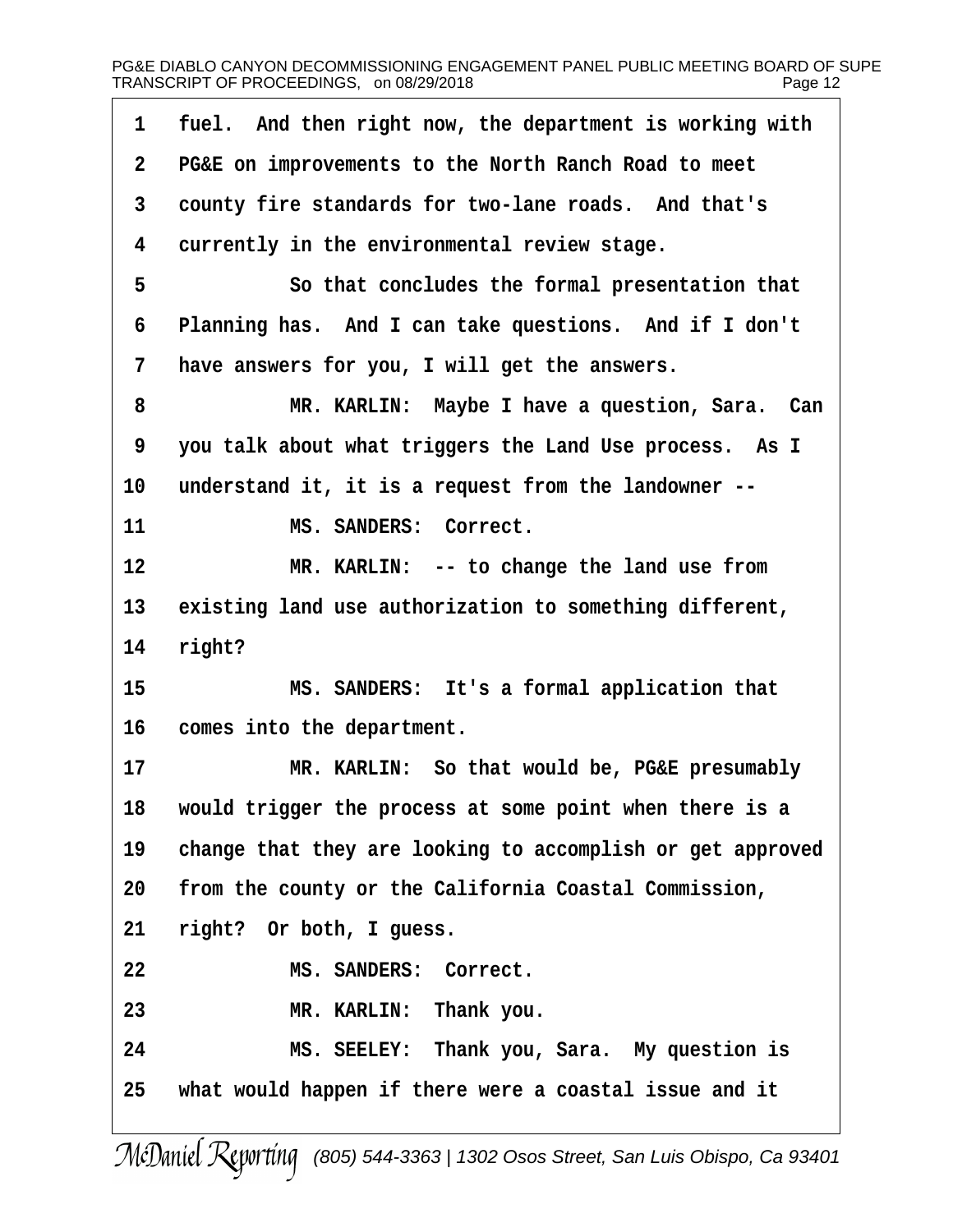| $\mathbf{1}$ | went to the Coastal Commission, they made changes, and    |
|--------------|-----------------------------------------------------------|
| $\mathbf{2}$ | then it went back to the board and the board didn't agree |
| 3            | with it, what would happen? And does that ever happen?    |
| 4            | MS. SANDERS: So it has happened. We try to                |
| 5            | avoid that as much as possible because we don't want the  |
| 6            | applicant or the amendment not to go through with all of  |
| 7            | the staff resources that go into that. So we work, like I |
| 8            | said before, really closely with Coastal Commission and   |
| 9            | early and often so that doesn't happen, but it has        |
| 10           | happened before. And what if the amendment doesn't go     |
| 11           | through, so it doesn't get changed in our General Plan.   |
| 12           | MS. SEELEY: Thank you.                                    |
| 13           | MR. MEACHUM: Sara, I have a question. If there            |
| 14           | are several different projects that come forward based    |
| 15           | upon the final conclusion of PG&E, can this process work  |
| 16           | together with all of them or does it have to be an        |
| 17           | individual project that would go through an individual    |
| 18           | hearing and an ordinance change?                          |
| 19           | MS. SANDERS: I am thinking, I guess it depends            |
| 20           | on the application.                                       |
| 21           | Trevor, do you have a better answer for that?             |
| 22           | MR. KEITH: Yeah. It would depend on what                  |
| 23           | actions, what PG&E would want to do and over what time    |
| 24           | line. So it is kind of a case-by-case.                    |
| 25           | MR. MEACHUM: Okay. I'm not quite clear on                 |
|              |                                                           |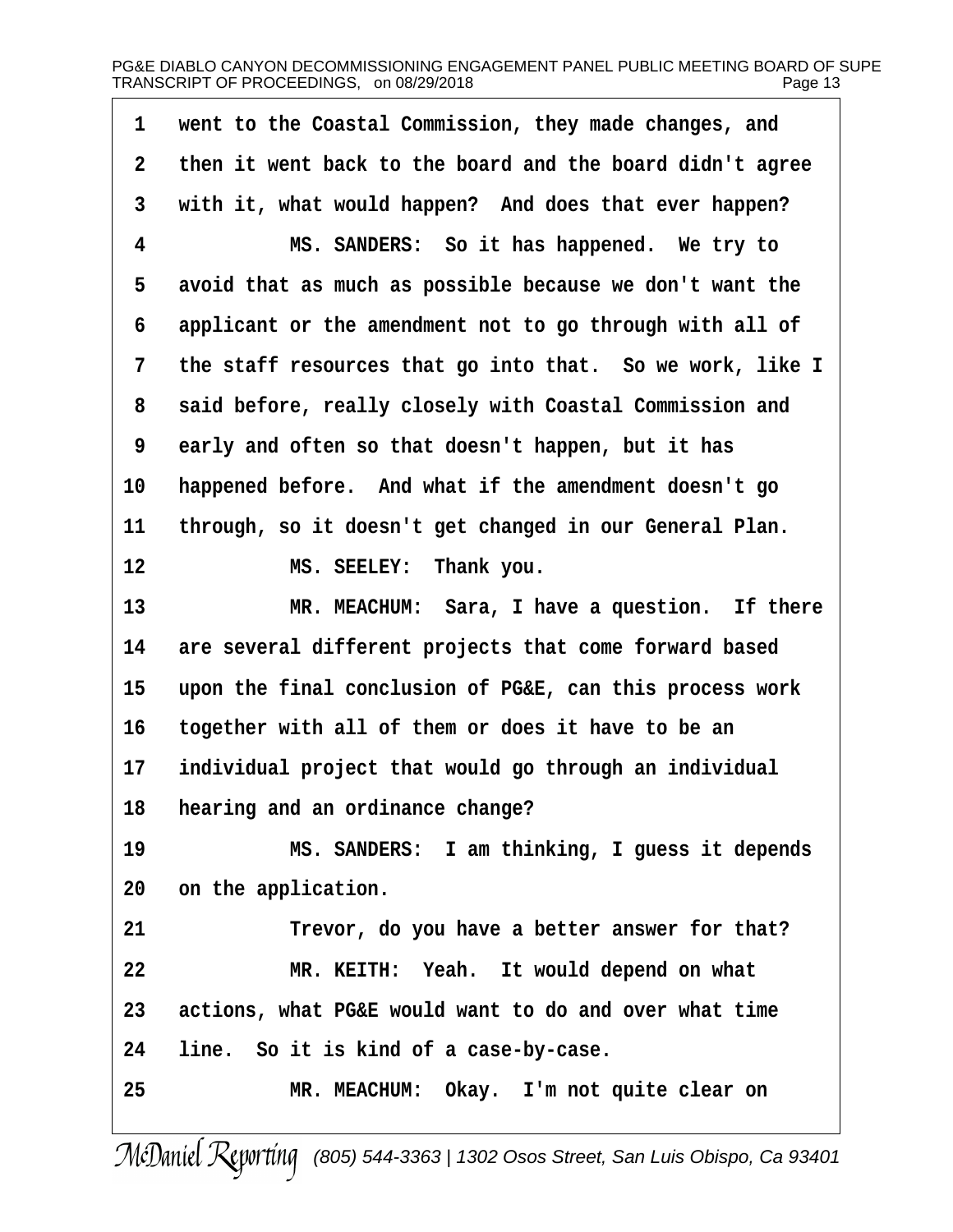| 1            | that. Because if the final application for change came     |
|--------------|------------------------------------------------------------|
| $\mathbf{2}$ | with two or three different projects, would each of these  |
| 3            | projects have to go through an environmental review or     |
| 4            | could they all go as one?                                  |
| 5            | MR. KEITH: It would go as one.                             |
| 6            | MR. MEACHUM: Thank you.                                    |
| 7            | MR. KARLIN: Another question. This may be as               |
| 8            | well for PG&E. Just to help the audience and everyone      |
| 9            | understand, the timing of the CEQA review or the           |
| 10           | application process, I mean we are talking about several   |
| 11           | years from now; isn't that right, Tom? Maybe Tom or John   |
| 12           | could help everyone understand what the timing is, of this |
| 13           | would be.                                                  |
| 14           | MR. JONES: Yes. Tom Jones of Pacific Gas and               |
| 15           | Electric Company. What we envision is we file this         |
| 16           | application, which sets the budget for the project in      |
| 17           | 2018. We anticipate that to be resolved by mid-2020.       |
| 18           | After that filing, we have our project scheduled now       |
| 19           | between mid 2020 through 2024 to obtain the discretionary  |
| 20           | permits from the County of San Luis Obispo, State Lands    |
| 21           | Commission and the California Coastal Commission, so that  |
| 22           | we can arrive at these decisions and go directly into      |
| 23           | decommissioning. So all of that work is predicated on      |
| 24           | three or four concurrent rulings.                          |
| 25           | MR. KARLIN: Thank you.                                     |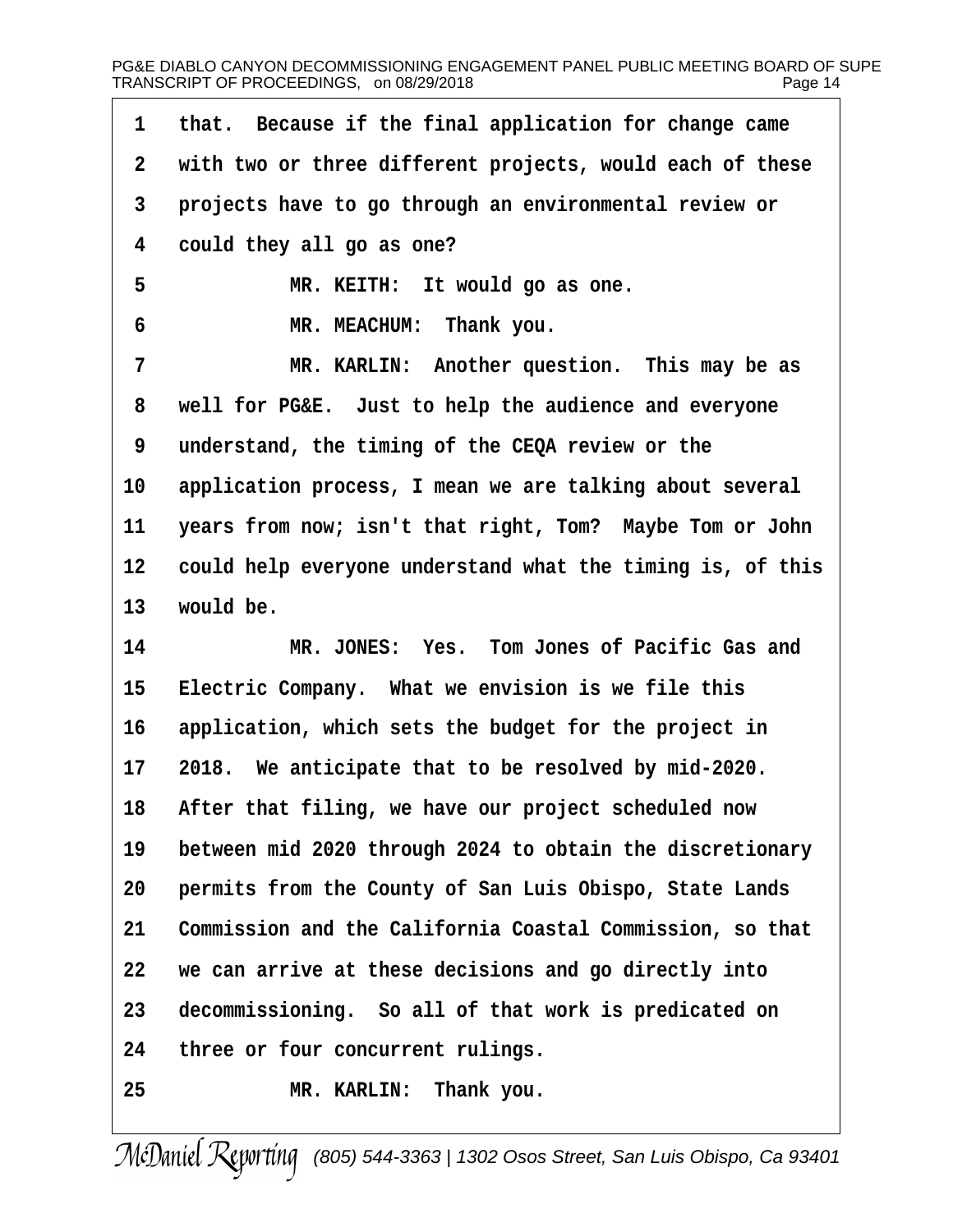**·1· · · · · · ·MS. SANDERS:· Any other Planning and Building** 2 questions? 3 **MR. JONES:** Thank you, Sara. **·4· · · · · · ·So again, Tom Jones with PG&E.· For the public, ·5· ·here's a view of the power plant from the south to the ·6· ·north.· And tonight, we are discussing really three zones. ·7· ·The focus mainly will be on the northern and southern ·8· ·lands.· The center parcel that Sara showed on her map ·9· ·earlier, this one showing the facility, will be the topic 10· ·of our workshops in Atascadero on September 14th and 15th,** 11 **followed by our meeting at the end of the month here in** 12 this room to then summarize and have further discussion 13 about potential repurposing opportunities. **14· · · · · · ·Just a little setting on why we are here.· Part 15· ·of our decision when we sought to retire the plant was to** 16 seek public input on the future of the properties and the 17 **facilities, and then the commission agreed to ratify that** 18 **proposal on pages 60 and 61 of their staff report, saying 19· ·we'll have this public outreach process.· This panel is a** 20 result of it. This meeting is a result of it. And there 21 will be an annual report from this panel moving forward. **22· · · · · · ·Here is the schedule of these meetings, and 23· ·tonight, August 29, we are doing the land.· I just 24· ·mentioned the other workshops that will be forthcoming,** 25 and then the summary meeting of September 26, so that will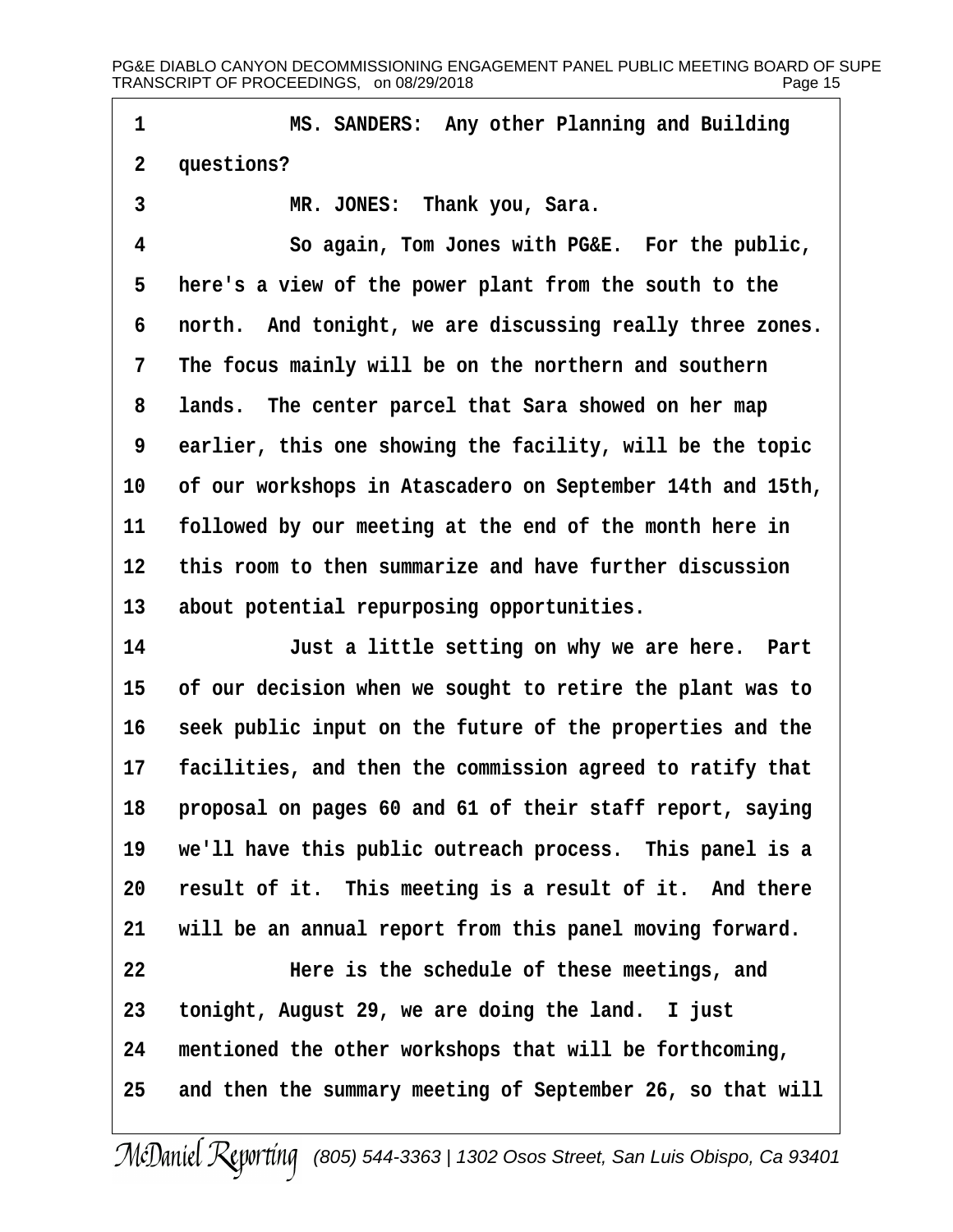**·1· ·be both land and facilities done by the end of next month ·2· ·for this year.· And that as well, we were also asked to ·3· ·look at some specific pieces of infrastructure that can ·4· ·influence both land use and repurposing, and that was our** 5 breakwater that forms the marina, whether or not that must **·6· ·be removed or if we can pursue some discretionary actions ·7· ·that lead to repurposing to prevent that from going to a ·8· ·landfill.**

**·9· · · · · · ·The property in question is -- Sara set it up** 10 very nicely. Thank you, Sara. Here, this shows the 11 properties in their entirety. It is about 14 miles of 12 coastline and over 12,000 acres. Everything in the bright 13 orange, going north and south, is owned by the Utility in **14· ·fee title.· That means Pacific Gas and Electric Company** 15 Utility owns that, and that defines some certain future 16 activities for the disposition, specifically no matter **17· ·what the panel or PG&E and the County agree to, the Public 18· ·Utilities Commission must agree.· And that's something** 19 called the 851 process. And that's how they determine how **20· ·we dispose of assets, or their ultimate disposition, if** 21 they were encumbered on behalf of customers.

**22· · · · · · ·So then the middle area, there is a small** 23 **portion that's both green and yellow.** That's the power 24 **plant site itself.** That's about 720 acres. That also was **25· ·overlaid with the Part 50 license that is ultimately what**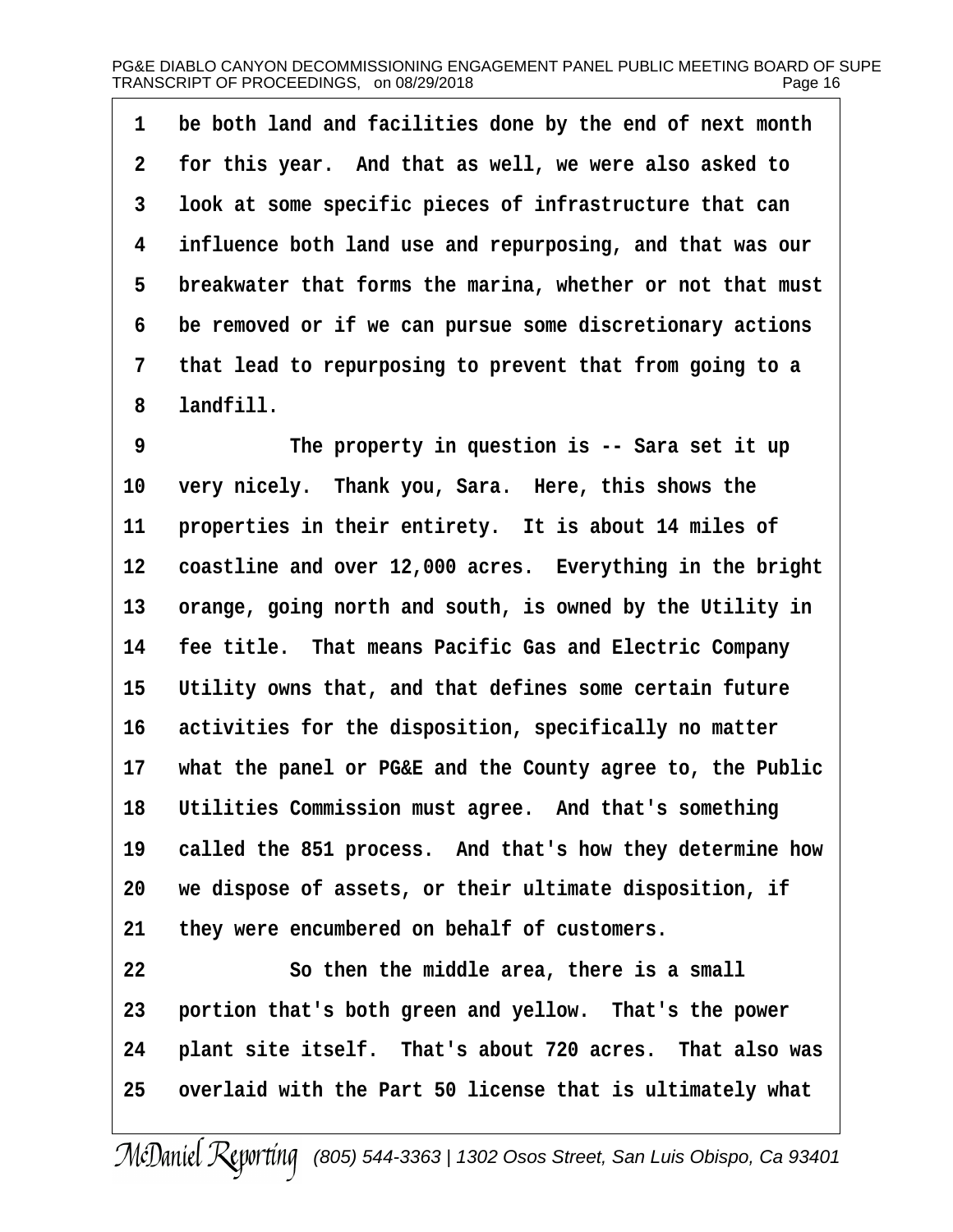**·1· ·we seek to retire decommissioning from the Nuclear ·2· ·Regulatory Commission.· That also has some discretionary ·3· ·permits from the County of San Luis Obispo and the State ·4· ·of California.**

**·5· · · · · · ·Below that, everything that's hatched and that** 6 **· purple color is still leased to the Utility.** We use that 7 **· primarily as a buffer area.** And we have some grazing and **·8· ·some other land management practices on there.**

**·9· · · · · · ·Finally, the yellow area that's checkered is** 10 under lease to a company called HomeFed Corporation, and 11 that's Wild Cherry Canyon, which I know there are people 12 here to give some input to the panel about that as well.

**13· · · · · · ·We also have some of the properties through** 14 **· previous discretionary improvements that have been** 15 encumbered in some way for public access. So if you look 16 at this map, the blue parcels highlighted in orange to the 17 **north have the Point Buchon trail system on it where the** 18 • public can access that from Montana de Oro. That's over 6 **19· ·miles of trail.· The trail head starts from Montana De 20· ·Oro, it comes down the coastline, then back up on some 21· ·ridges, and that crosses three of our major parcels.**

**22· · · · · · ·And then on the southern end, that striped area 23· ·is 1200 acres.· They are subject to a deconservation** 24 restriction. We're dealing with the Coastal Commission. **25· ·And it's a little hard to see on this slide, but you can**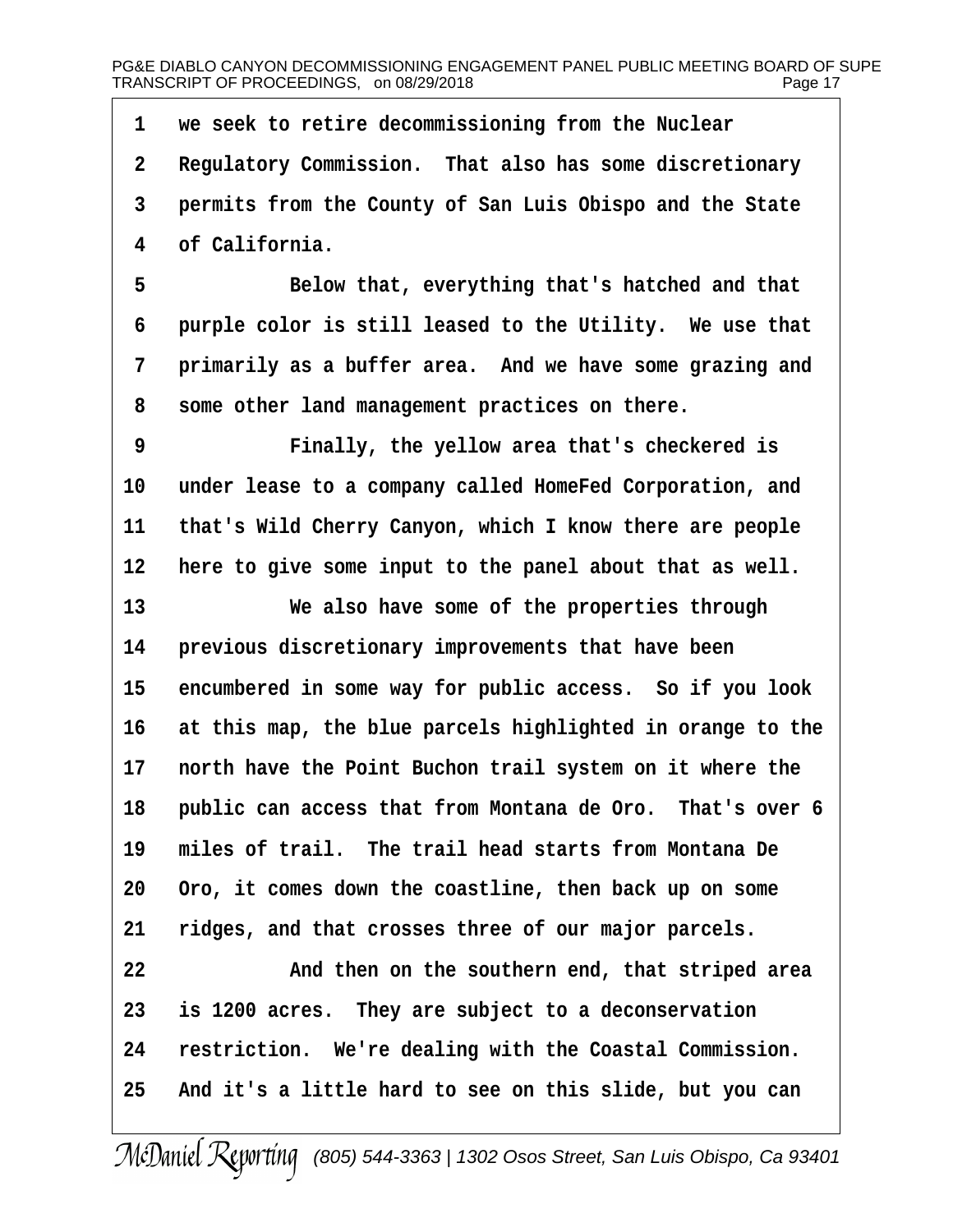| $1 \quad$       | see some yellow line that follows the bottom of that       |
|-----------------|------------------------------------------------------------|
| 2 <sup>1</sup>  | peninsula there. That's our Pacho Coast Trail program      |
| 3 <sup>7</sup>  | that accesses the Port San Luis lighthouse, goes all the   |
| $4\overline{ }$ | way back up to Rattlesnake Canyon. That's a docent-led     |
| 5               | hike. So that's where the public currently has access.     |
| 6               | The rest of it is restricted access to either employees or |
| $7\overline{ }$ | folks that have a business to be out there, like the       |
| 8               | ranchers or just some other folks.                         |
| Q               | And then lastly just to highlight where that               |

then lastly, just to highlight where that 10 Part 50 license is, this is the public facilities zoned 11 area. This is approximately 720 acres about in the middle 12 of the entire landholding. And this is the same area just 13 with a different perspective to orient folks to where the 14 **facilities are today.** 

**15· · · · · · ·And with that, I would be happy to answer any** 16 questions that you might have.

17 **8 • MS. WOODRUFF:** Thank you, Tom. I wanted to 18 **follow up on something you said.** 

19 · · · · · So first, thank you, everybody for coming today. 20 It's great to see this much interest. But why are you **21· ·here?· I think the answer to that question is, as the** 22 **panel, we are here to understand what you think.** We are **23· ·here to hear your vision for the lands.· And when we put 24· ·together all the things you have to say tonight, plus the 25· ·workshop presentations, plus all the comments that are**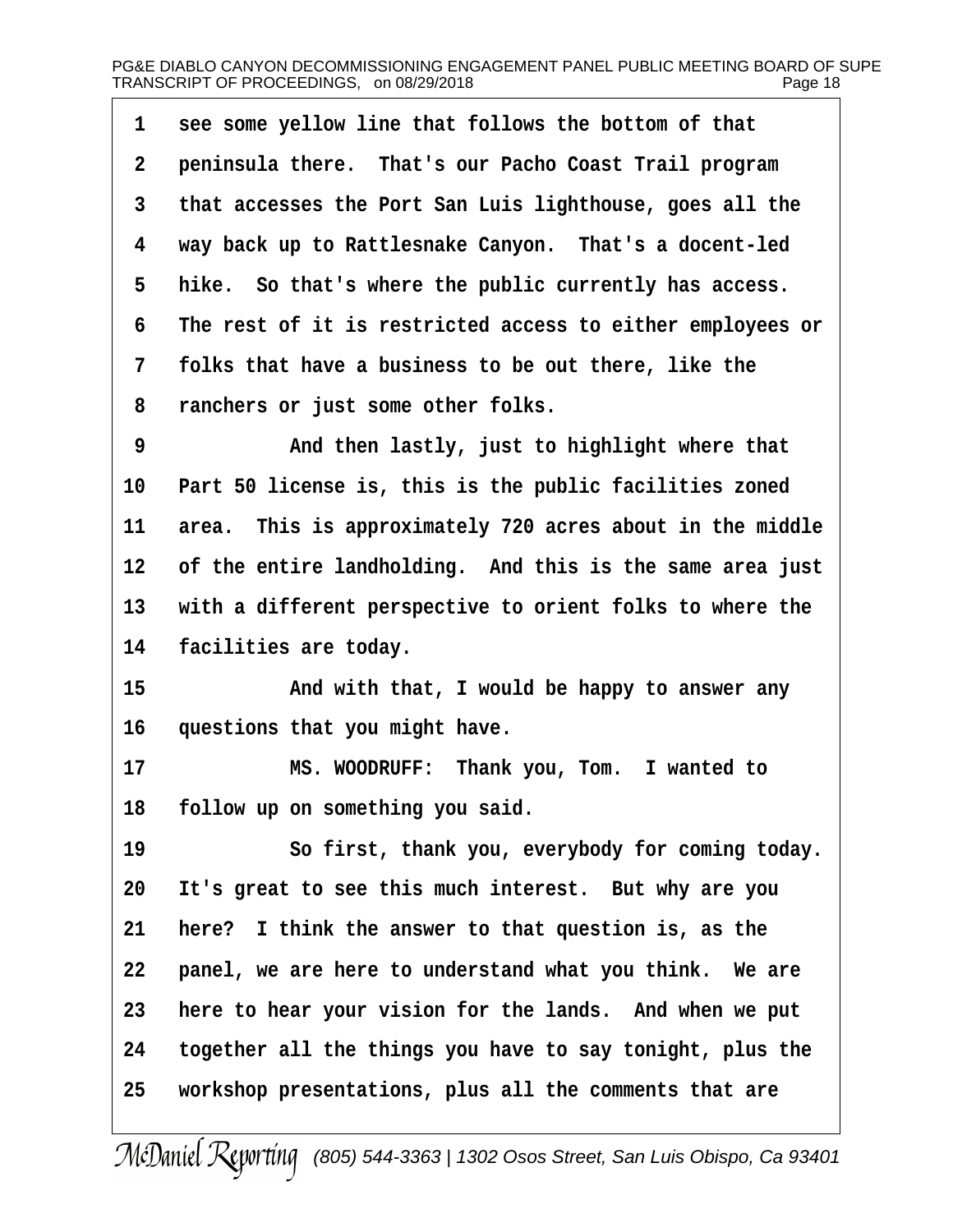**·1· ·made on-line, at the end of this process, the panel is ·2· ·going to prepare a report that will summarize what we ·3· ·believe the community is telling us about the future use ·4· ·of these lands.· And then our report is going to be ·5· ·attached to the PG&E report that's submitted to the PUC at ·6· ·the end of this year.**

**·7· · · · · · ·So you are here today, it's not just symbolic. ·8· ·We really want to hear what you have to say.· And what you ·9· ·say will influence what we way the form of a report by the** 10 end of the year. And I know we want to finish and not **11· ·waste time.· At the same time, this is your chance to** 12 **speak.** If you have a vision, if you have a dream, use **13· ·these three minutes and come up here and tell us what you** 14 think. We really do want to hear what you have to say. 15 And thank you, again, for coming.

**16· · · · · · ·MR. LATHRUP:· I was hoping you could just** 17 clarify for the public access that you've noted, no matter **18· ·in the future where that -- if the property lies in** 19 someone else's hands, I would say that public access is 20 there forever; is that correct?

**21· · · · · · ·MR. JONES:· Correct.· Some of the management 22· ·practices could change.· For instance, the restrictions on 23· ·Point Buchon could be revisited through another permitting** 24 **process.** And currently PG&E, with the Port Harbor 25 District's docent-led tours, at times there has been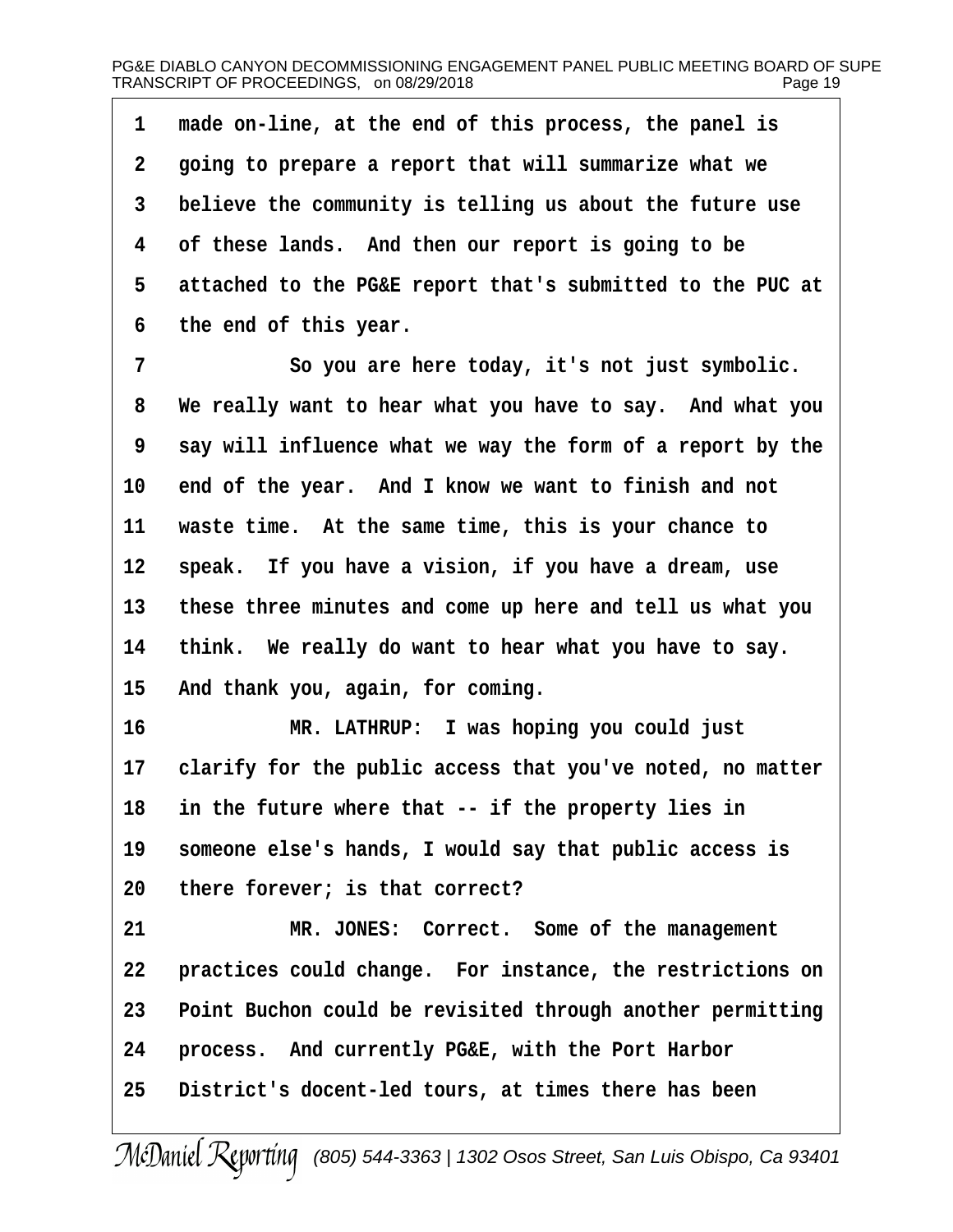| 1           | requests to have unfettered access to those trails, so    |
|-------------|-----------------------------------------------------------|
| $\mathbf 2$ | those types of issues would need to be worked out.        |
| 3           | Ultimately, I think everyone can imagine that there's     |
| 4           | going to be additional public access, probably phased in  |
| 5           | over time depending on this project.                      |
| 6           | Just to set a level of expectations, we're still          |
| 7           | running the place for seven more years, right? And then   |
| 8           | this process, the main decommissioning activities will be |
| 9           | the better part of ten to fifteen years.                  |
| 10          | MR. LATHRUP: Thank you.                                   |
| 11          | MR. KARLIN: Tom, could you, perhaps, show -- I            |
| 12          | think it's the penultimate slide. One more, please.       |
| 13          | Couple more. Almost to the end. There is a nice slide     |
| 14          | that I think shows the NRC's Part 50 jurisdiction.        |
| 15          | This is it, yes. And I think for the purpose of           |
| 16          | the public it might be good to understand, and you have   |
| 17          | mentioned this, but just to emphasize the NRC is the      |
|             | 18 federal regulatory entity and the major one that is    |
| 19          | involved here, and they regulate the nuclear power plant. |
| 20          | And their regulatory gambit or jurisdiction would be this |
| 21          | 707, 720 acres or so.                                     |
| 22          | MR. JONES: Correct.                                       |
| 23          | MR. KARLIN: And that's all. And when NRC goes             |
| 24          | to the decommissioning process, radiological              |
| 25          | decommissioning, and decides whether or not the property  |
|             | $\overline{10}$ $\overline{10}$                           |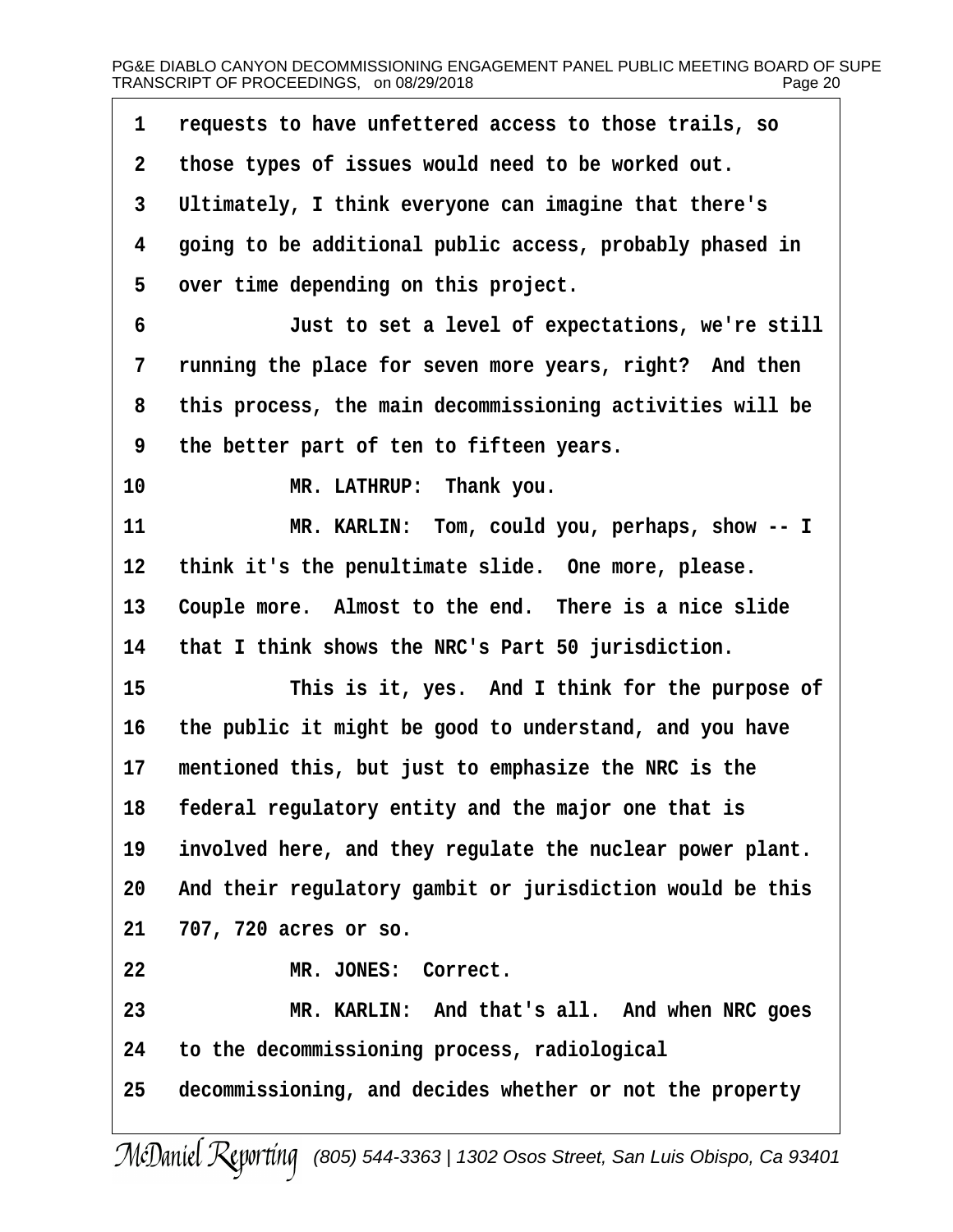1 is clean and clear of any potential radiological **·2· ·contamination, that's what they will look at, and that's** 3 **pretty much all they are going to look at. And that's ·4· ·properly so.· That's the way they regulate these things. ·5· ·But keep in mind, although NRC's jurisdiction is only a ·6· ·small portion of this 12,000 acres, it is an important ·7· ·portion, obviously, and that's where a big chunk of the ·8· ·money will need to be spent to clean up the site and ·9· ·remove materials and properly disposition things.· But NRC** 10 is only one central sort of part of this diagram.

**11** *MR. JONES: Correct. And I will just add onto* **12· ·your answer or comment there that they're principally** 13 focussed on the power block. They don't have the same **14· ·concerns about some of the ancillary facilities outside.** 15 It's all encumbered in that land mass, but they will have **16· ·a keener focus on parts associated with that too.**

17 **MR. KARLIN: Right.** And at the end of the day 18 even when the decommissioning is complete, but let's hope 19 sometime before 2085, there may still be a pad where spent **20· ·fuel is stored, and that might be a footprint of an acre** 21 or 3 acres or 5 acres. So the footprint of the facility **22· ·of PG&E will drop from 12,000 to 720 to 10 acres, as far 23· ·as NRC is concerned at any rate.**

24 MR. JONES: Correct.

**25· · · · · · ·Linda.**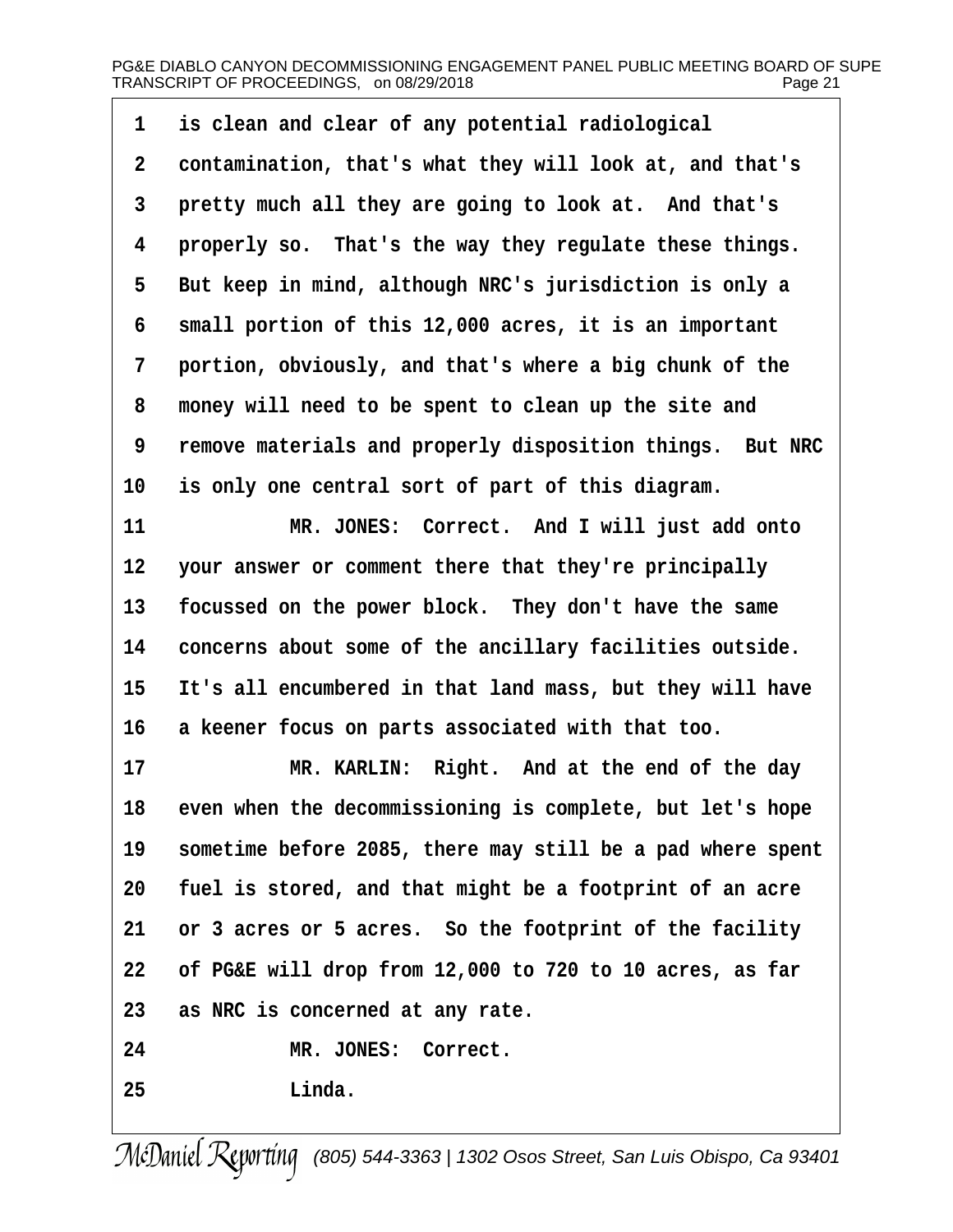PG&E DIABLO CANYON DECOMMISSIONING ENGAGEMENT PANEL PUBLIC MEETING BOARD OF SUPE<br>TRANSCRIPT OF PROCEEDINGS. on 08/29/2018 TRANSCRIPT OF PROCEEDINGS, on 08/29/2018

**·1· · · · · · ·MS. SEELEY:· Actually, do you know the exact ·2· ·acreage ultimately that will hold the 138 casks of spent ·3· ·fuel? ·4· · · · · · ·MR. JONES:· No.· What we will have to do in that ·5· ·case, as we've talked about in previous meetings, that ·6· ·20-after-35 period, is we will have to build a new ·7· ·security building, and that will be subject to a license ·8· ·amendment request to the Nuclear Regulatory Commission. ·9· ·And that will also be subject to some discretion of the** 10 County and the Coastal Commission. So that footprint is 11 subject to change. The dry cask storage itself sets on 12 about two football fields. And then envision, like **13· ·San Onofre, a 5,000 to 10,000 square foot building for** 14 security and support services and some additional fencing 15 requirements. I don't expect it be more than a doubling 16 of the size, but there would be some parking for 17 employees, security facility, et cetera. 18 **MS. SEELEY:** Thank you. **19· · · · · · ·MR. MEACHUM:· Between now and then, if there 20· ·were a facility that was willing to accept the nuclear 21· ·waste, that's still a possibility to transport that; is** 22 that right? **23· · · · · · ·MR. JONES:· Correct.· And I would also add that 24· ·dry cask storage doesn't preclude other uses on site.** 25 MR. MEACHUM: Right. Thank you.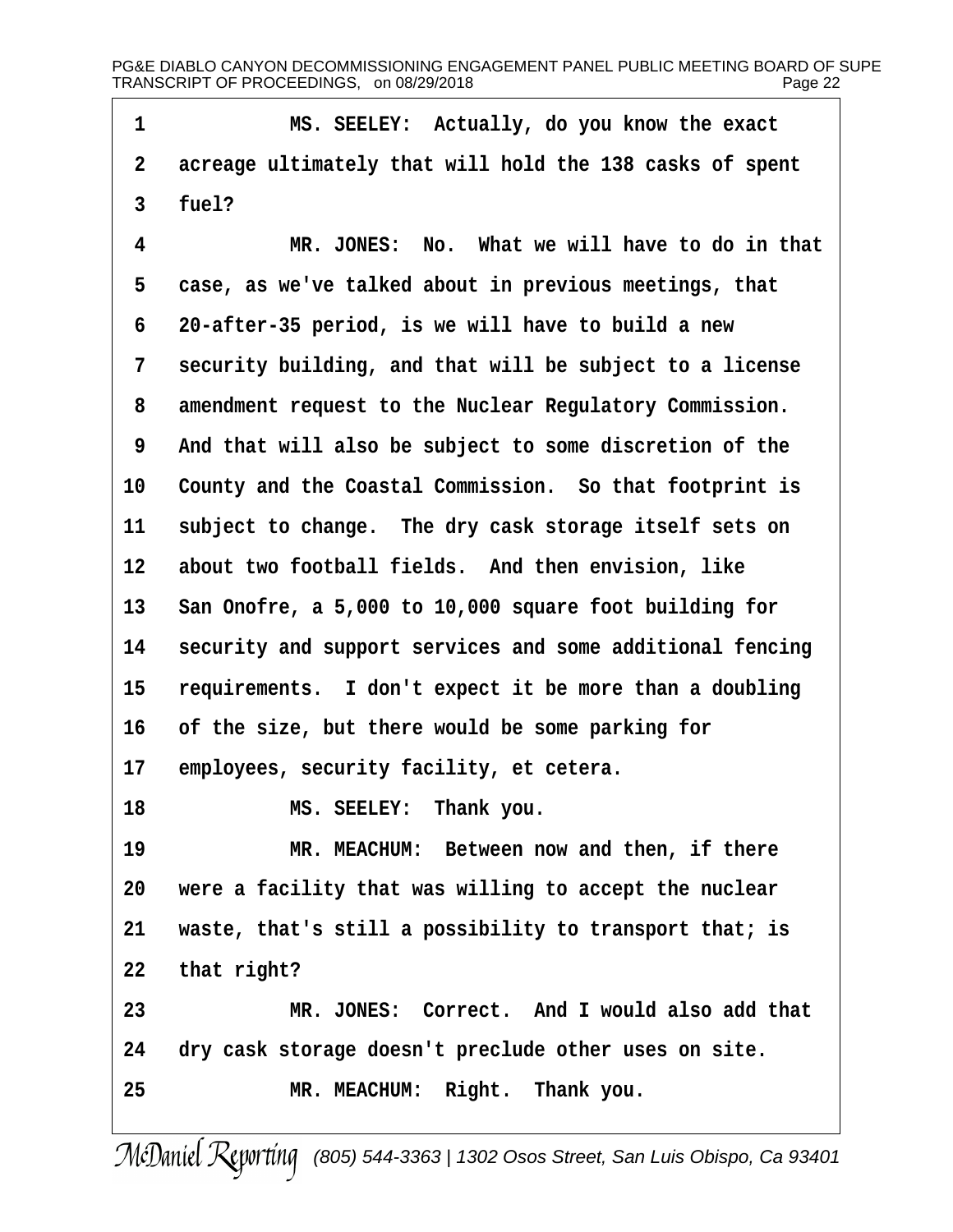**·1· · · · · · ·MS. O'MALLEY:· So even though PG&E will be ·2· ·running this plant another seven years, is it possible to ·3· ·disposition on some of the buffer lands, the other ·4· ·11,000 acres so perhaps a disposition might be made ·5· ·sooner?**

**·6· · · · · · ·MR. JONES:· That's certainly possible depending ·7· ·on the scenarios and the permits that are issued or other ·8· ·factors that we might hear of tonight or the panel might ·9· ·recommend to PG&E.· I would say that the further away from 10· ·the plant, the less connected to both the Utility and** 11 encumbered by the decommissioning project. So for 12 **instance, a southern parcel might be available but we** 13 wouldn't want to give up site control and the access until **14· ·we complete the project.· The lands further to the east or 15· ·the north that don't have those same criteria would be** 16 evaluated differently.

17 **MR. ANDERS:** Thank you. We have a lot of public **18· ·speakers tonight, so I want to do our best to keep us on** 19 time. Our next item on the agenda is a quick overview of **20· ·the lands workshops which the panel held on August 14th --** 21 or 17th and 18th. There were 12 presenters. And as you **22· ·can see, there is a broad cross-section of different** 23 interests and perspectives. We also had seven public 24 commenters. So in each workshop, we had about 50 minutes **25· ·that was open for public comment, and some people took us**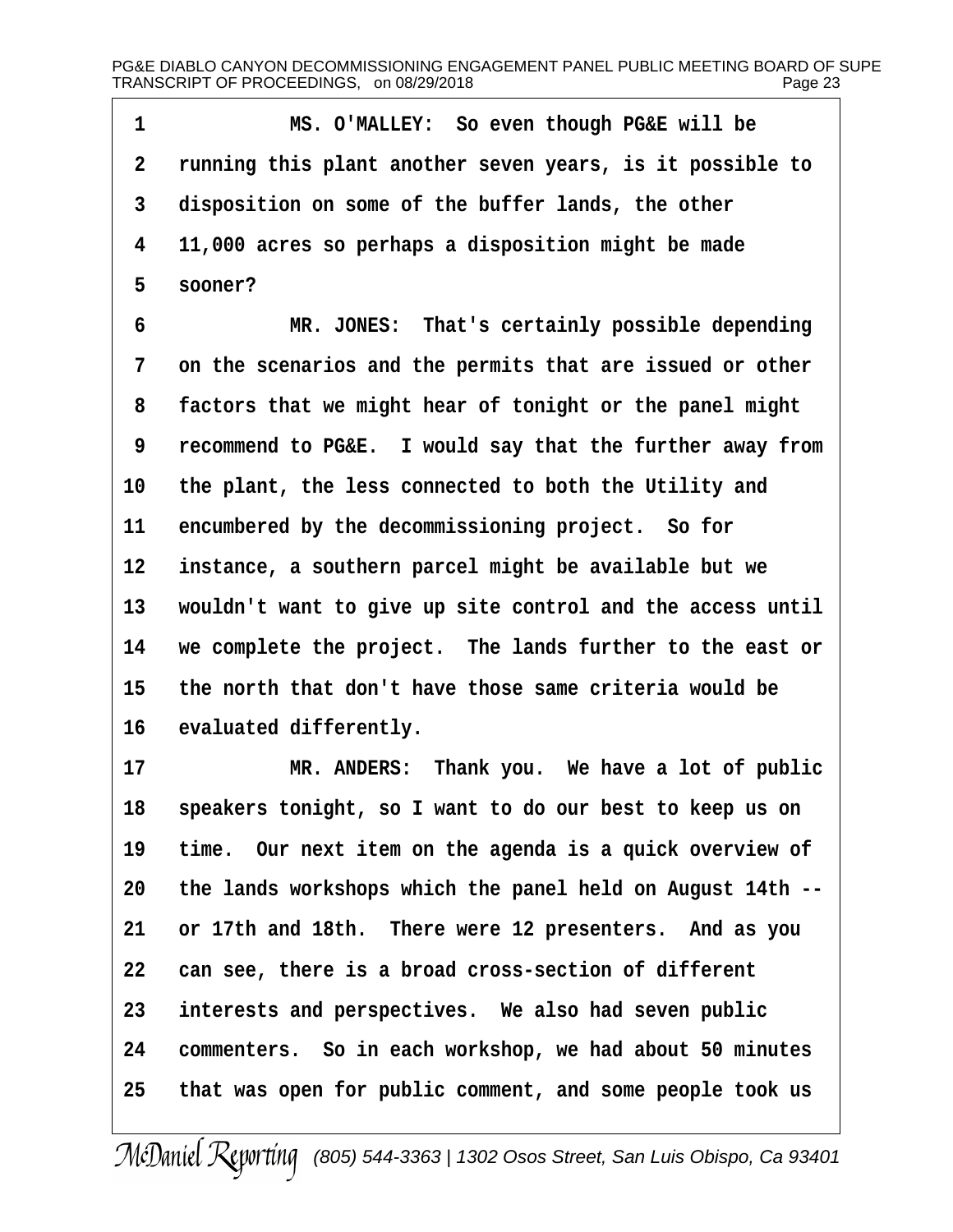**·1· ·up on that.· So next slide.**

**·2· · · · · · ·With regard to the comments that were made and ·3· ·the interests, as you can see, the majority, huge ·4· ·majority, almost everyone supported some type of a** 5 conservation of the 12,000 acres, and most with some type **·6· ·of public access.· We had many presenters that had a** 7 **particular interest.** We had equestrian groups. We had **·8· ·mountain biking groups.· We had parasailing groups, and a ·9· ·whole range of interests.· So the general consensus was to 10· ·include a marine-protected area, camping, biking, hiking,** 11 equestrian. Again, the ability for the public to have **12· ·access to the land and use it while maintaining its --** 13 **protecting the land at the same time, designated open** 14 spaces, nicely designed trails and so on. So the next 15 slide.

**16· · · · · · ·The key takeaways, and these are just a very 17· ·few, very broad-based takeaways, and that is a broad 18· ·consensus for conservation from all the presenters, a** 19 diverse range of interests and requests for compatible **20· ·land use.· I think that was the key word I kept hearing 21· ·was "compatible uses," compatible, protecting the lands** 22 and so on. And strong support for future collaborative **23· ·discussions in concert with decommissioning timetable with 24· ·PG&E and other landowners.**

**25· · · · · · ·So with that, I am going to open it up to the**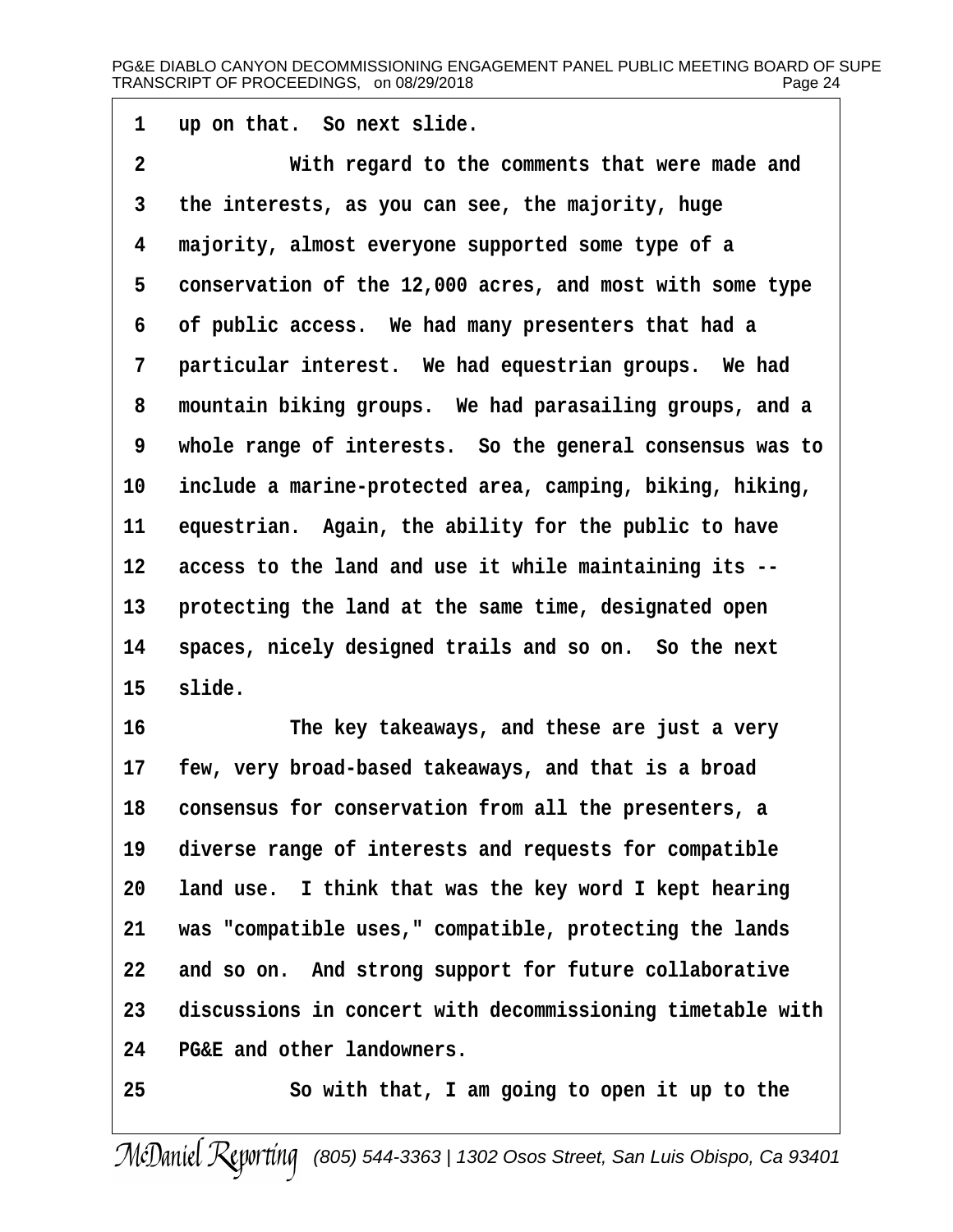PG&E DIABLO CANYON DECOMMISSIONING ENGAGEMENT PANEL PUBLIC MEETING BOARD OF SUPE<br>TRANSCRIPT OF PROCEEDINGS. on 08/29/2018 TRANSCRIPT OF PROCEEDINGS, on 08/29/2018

1 public -- or the panel -- I'm sorry. And we have about **·2· ·15 minutes to discuss your perspectives, your takeaways, ·3· ·what you got out of the workshops and what you heard. ·4· · · · · · ·Anyone want to offer their observations, start ·5· ·us off? ·6· · · · · · ·Kara. ·7· · · · · · ·MS. WOODRUFF:· I think I agree with everything ·8· ·you said, Chuck.· It was a really great day of** 9 **presentations.** We heard from a lot of different groups. 10 Overwhelmingly, people are interested in the conservation 11 of the 12,000 acres of land. We had heard different **12· ·opinions about what conservation means.· I think most** 13 **· people were in favor of public access, especially hiking, 14· ·biking, maybe equestrian use, perhaps not motorized use. 15· ·I think some of the citizens from nearby communities** 16 expressed concern about an overuse of the area that can 17 cause or exacerbate traffic problems. But I think I 18 didn't really hear anybody say much against conservation. 19 **19** The general consensus is the people love the 20 Land. They appreciate it. They acknowledge the **21· ·resources.· They want to see it and enjoy it, but they** 22 **also, at the same time, are cognizant of ecological and** 23 cultural sites, and the agricultural resources, scenic, **24· ·and they want to keep those intact while it can be open to 25· ·the public.· So I guess I am just saying I agree with your**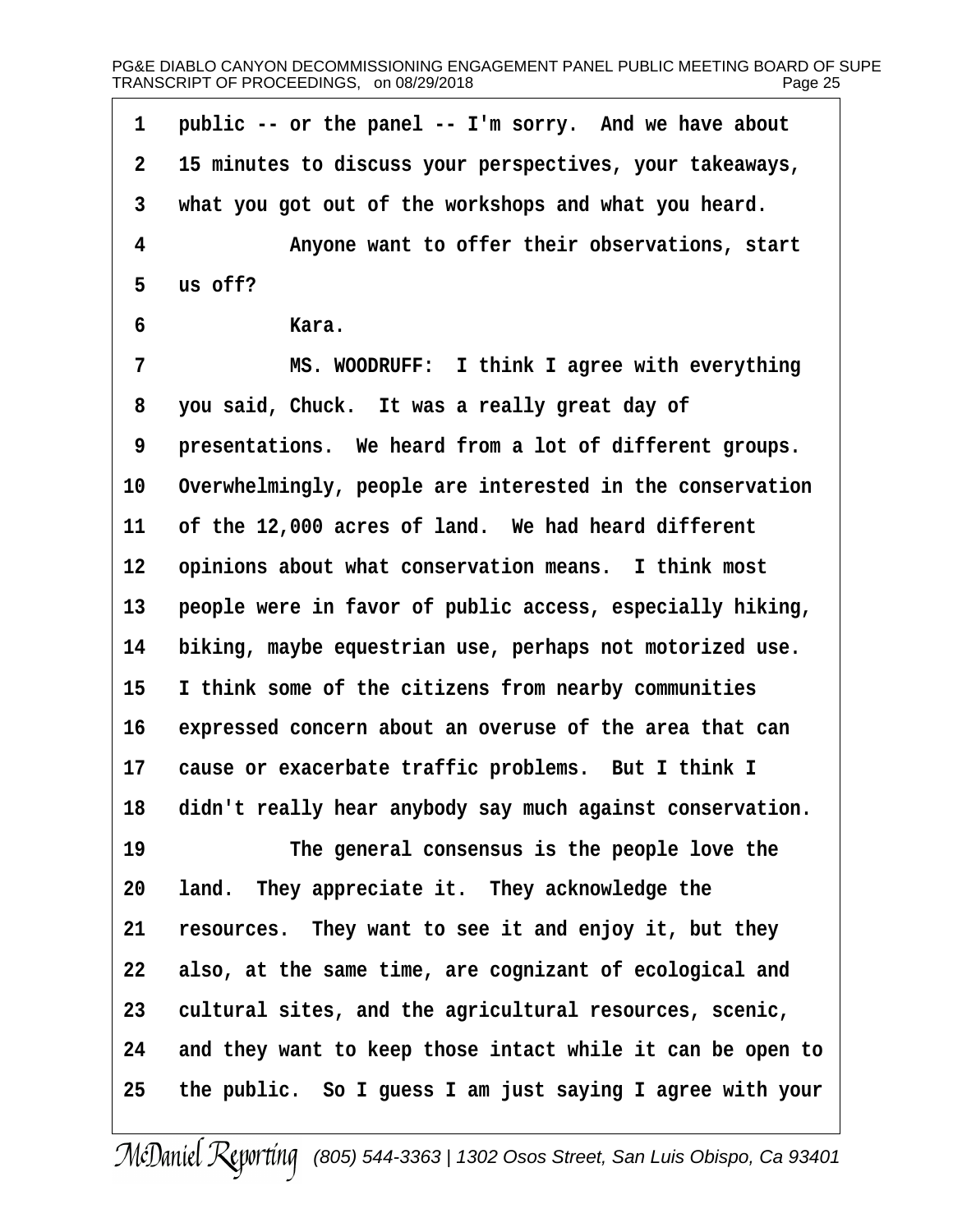| $\mathbf{1}$     | summary. It was a great couple of days.                    |
|------------------|------------------------------------------------------------|
| $\boldsymbol{2}$ | MR. ANDERS:<br>Lauren.                                     |
| 3                | In that preparation for that<br>MR. BROWN:                 |
| 4                | workshop, one of the things that we suggested to speakers  |
| 5                | was that they not only come with their ideas about what    |
| 6                | should happen with the lands that if it is a conservation, |
| 7                | preserving it in some manner for public use, then how can  |
| 8                | it be financed? What is the practical way that this could  |
| 9                | happen?                                                    |
| 10               | And I would suggest that the speakers tonight              |
| 11               | keep that issue in mind as well. I was particularly        |
| 12               | encouraged but Sam Blakeslee's presentation, which he      |
| 13               | indicated that he thought that it would be feasible to     |
| 14               | raise substantial amounts of money, maybe public-private   |
| 15               | partnerships, but I was encouraged by that. And I am       |
| 16               | coming in at this thinking yes, we can do this.            |
| 17               | David.<br>MR. ANDERS:                                      |
| 18               | MR. BALDWIN: Yeah, I agree with the overall                |
| 19               | presentation made on the different groups that came.<br>I  |
| 20               | thought they all did a fine job, and I am personally       |
| 21               | thankful for them taking the time to lay out the vision    |
| 22               | for the lands. But one group I don't think you mentioned   |
| 23               | that particularly stuck out in my mind was -- I'll call    |
| 24               | them YTT because I don't think I can say their name, a     |
| 25               | Native American group who made a really great presentation |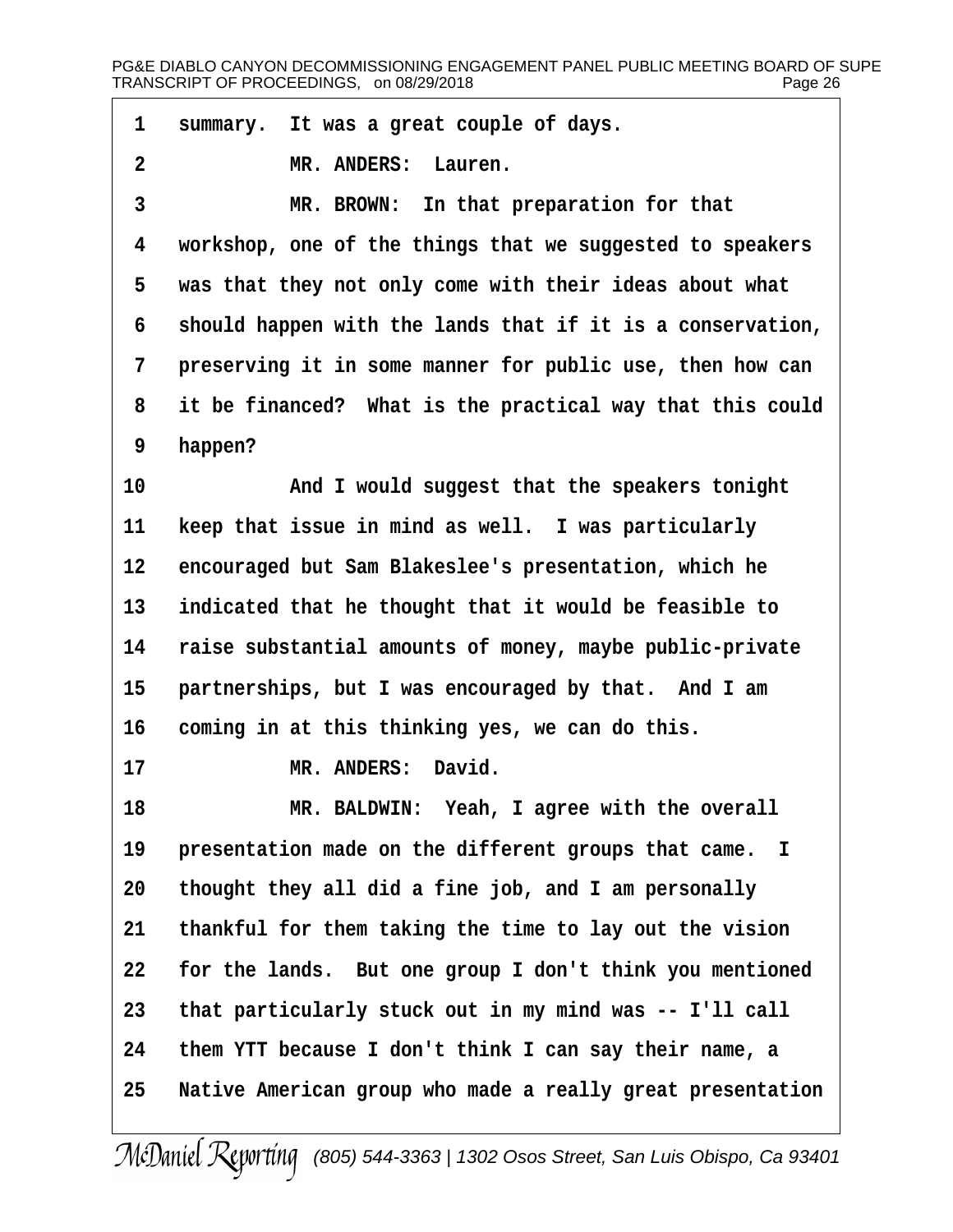**·1· ·that I thought encompassed both the conservation efforts ·2· ·that, obviously, have come to the surface here, but also ·3· ·educational that I think would really benefit the public. ·4· ·And I know a lot of the other panelists seemed to grab** 5 onto that, too, when they made their presentation. So I **·6· ·don't know if they will be here tonight, but I just wanted ·7· ·to point out it was a particularly powerful presentation** 8 from them. Thank you.

**·9· · · · · · ·MR. ANDERS:· Thank you.· One thing I do want to** 10 mention just for the public's benefit is the structure of 11 the workshop. The workshops provided the opportunity for 12 **presenters to take one hour to interact with the panel,** 13 and it usually included about a 20-minute presentation and **14· ·then about 30 minutes of questions and answers.· So each** 15 **· presenter actually made a very professional presentation,** 16 and then it was a great opportunity of give and take, and 17 tough questions in many cases, on back and forth. So the 18 workshop structure, I thought, worked very well. And I **19· ·just want to acknowledge the panel also.· The panel was 20· ·there eight hours a day on Friday and eight hours again on 21· ·Saturday to hear these presentations.· We appreciate your 22· ·hard work. 23· · · · · · ·Dena, do you have a comment? 24· · · · · · ·MS. BELLMAN:· I do, thank you.**

**25· · · · · · ·And I actually wasn't able to be there for both**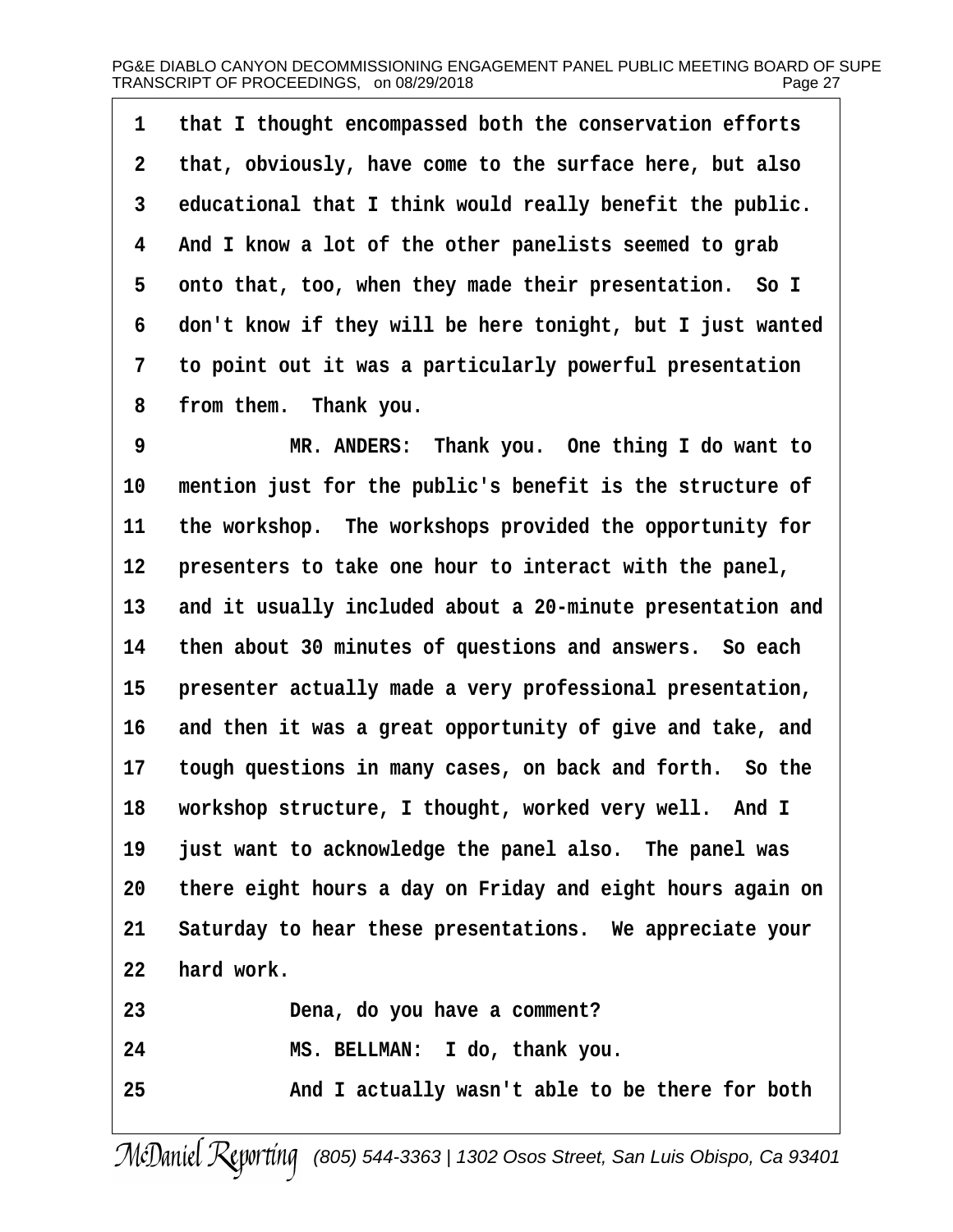**·1· ·days, but I was very fortunate to be there Friday morning ·2· ·when we had the agency presentation, so I know a lot of ·3· ·other folks were able to put in a lot more hours those ·4· ·days.**

**·5· · · · · · ·I agree with your summary, Chuck.· I think that ·6· ·was fantastic.· Also, I agree with my fellow panel members ·7· ·regarding the encouraging fiscal opportunities that were ·8· ·provided by not only the land conservancy, but also Wild ·9· ·Cherry Canyon.· Sam Blakeslee's presentation was** 10 excellent. I think that gave us a lot of hope that we can 11 work something out for a conservation and recreation 12 opportunity on those lands. Coastal Commission did a 13 **fantastic job outlining the Point Buchon Trail and their 14· ·hope for the California Coastal Trail through that** 15 **property.** And ultimately, the California Coastal Trail **16· ·ties in with the Pacific Coast Trail, so it is part of a** 17 larger production.

**18· · · · · · ·And I hope you have an opportunity -- it's yak** 19 tityu tityu yak tilhini, so we definitely learned that **20· ·that day.· And I said it to myself in the car on my way** 21 **here so I'd remember how to say it again.** Mona and those **22· ·folks did a fabulous presentation.· I think I was really 23· ·also encouraged not only by the fact that they wanted to 24· ·have a space for themselves, but attempted to bring that 25· ·into our community in a much bigger way.· So as some**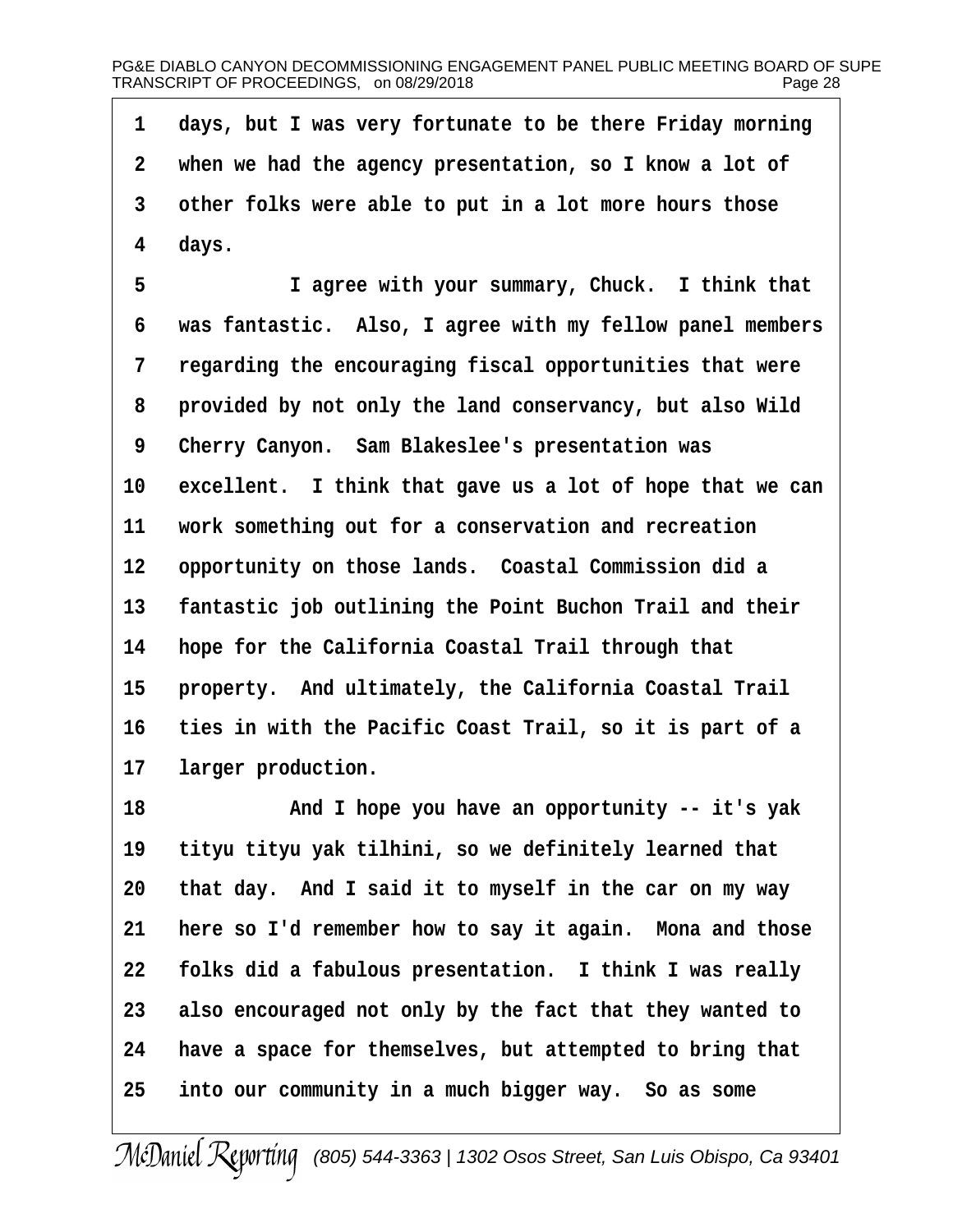| 1            | people know, the Southern Chumash have a lot going on in  |
|--------------|-----------------------------------------------------------|
| $\mathbf{2}$ | Santa Barbara County. I think we're all familiar with     |
| 3            | that. But out Northern Chumash, for them to have some     |
| 4            | opportunity here would be really amazing as well.         |
| 5            | So it was a great workshop. And thank you for             |
| 6            | structuring it that way. And thank you all for being here |
| 7            | tonight. We're really excited to hear from you. And       |
| 8            | thank you for spending your time.                         |
| 9            | MR. ANDERS: Alex, Sherri and Scott.                       |
| 10           | MR. KARLIN: Yeah. I thought the workshops went            |
| 11           | very well. I think that the public might want to know     |
| 12           | that the original structure for this panel was to have    |
| 13           | monthly meetings, like the one tonight, and give everyone |
| 14           | a chance to talk for three minutes on various topics. And |
| 15           | we decided in July, or maybe a little earlier, that for   |
| 16           | the land use and the reuse of the property, possible      |
| 17           | reuses, we need more time and the public needs more time  |
| 18           | to give a possible Power Point time of presentation.      |
| 19           | That's why we set up the lands workshops for two full     |
| 20           | days. And I think everyone gave really good presentations |
| 21           | and they put some time and effort into it. And that was   |
| 22           | very helpful. And if you get a chance to attend the ones  |
| 23           | we are going to have in September on public reuse of the  |
| 24           | property, you might want to come to those because those   |
| 25           | presentations were pretty good and quite helpful to us.   |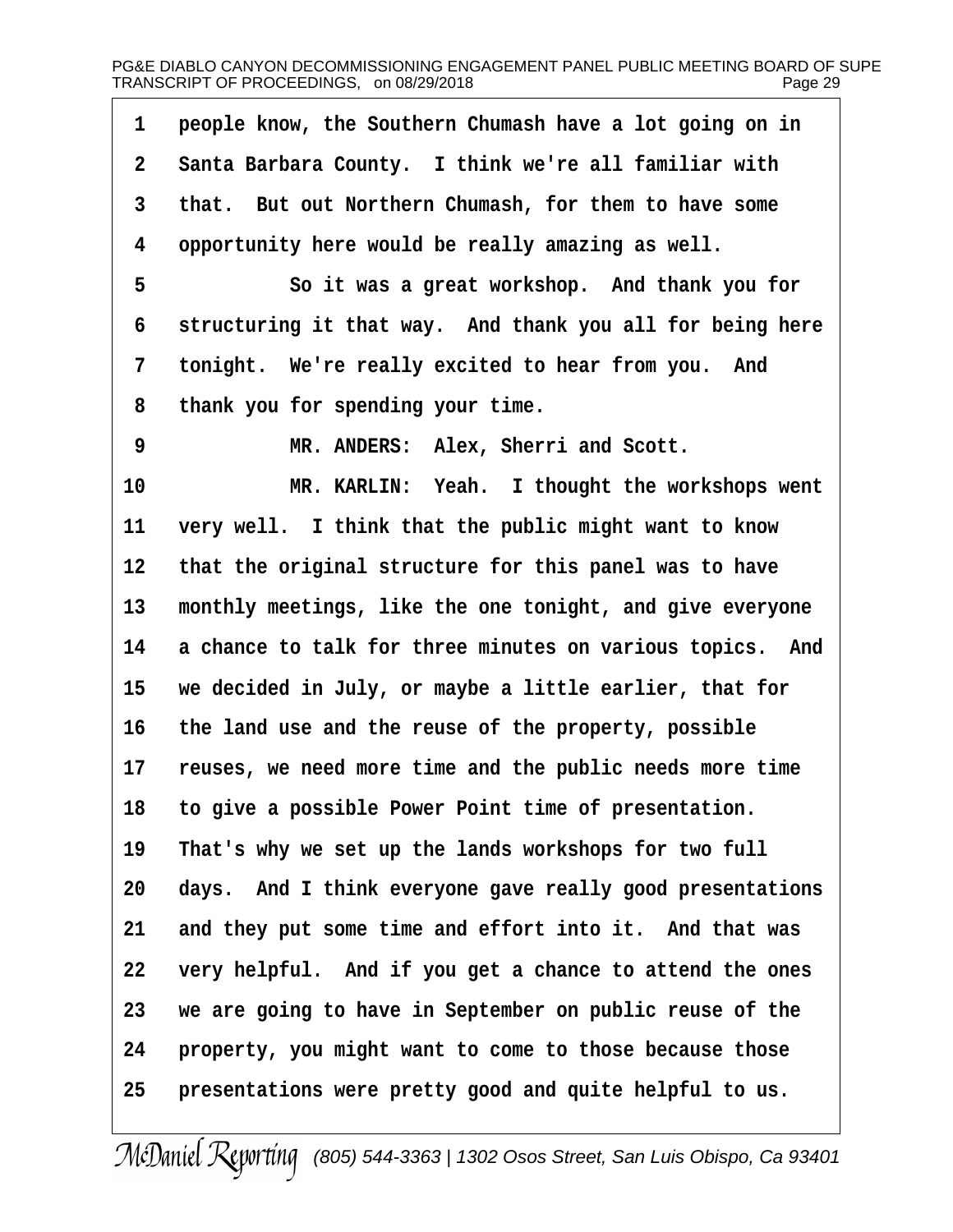1 **and they were unanimous in wanting conservation** 2 and preservation of the property. And I certainly would **·3· ·love to see that happen and endorse that idea, but I think ·4· ·I know we all need to think of how that is going to be** 5 **financed, who is going to pay for that.** This is an 6 extremely valuable piece of property. Actually, it's 47 **·7· ·different parcels of property owned by private ·8· ·corporations, and they have stockholders who they will ·9· ·have to answer to in terms of disposition of this** 10 property. And it's easy for everyone to want to say, "Oh, 11 let's make it into a park," but the person who owns the 12 **property is going to have some say in that proposition.** 13 And I very much hope there is a way to organize the **14· ·financing package of tax and state and federal and private** 15 funds that can make this happen. But PG&E has got a --**16· ·the property interest there is worth tens and tens and** 17 tens of millions of dollars.

**18· · · · · · ·And you know, I think we can come up with the** 19 money, but it's going to take time and effort. This panel **20· ·isn't going to come up with the money, obviously, but 21· ·there are people out there.· And I also want to give a 22· ·shout out to the Wildlands Conservancy, who was also there 23· ·and gave a good presentation.· And we have decided to go 24· ·to visit one of their facilities in Kern County, I guess 25· ·it is, in November, because we want to find out more about**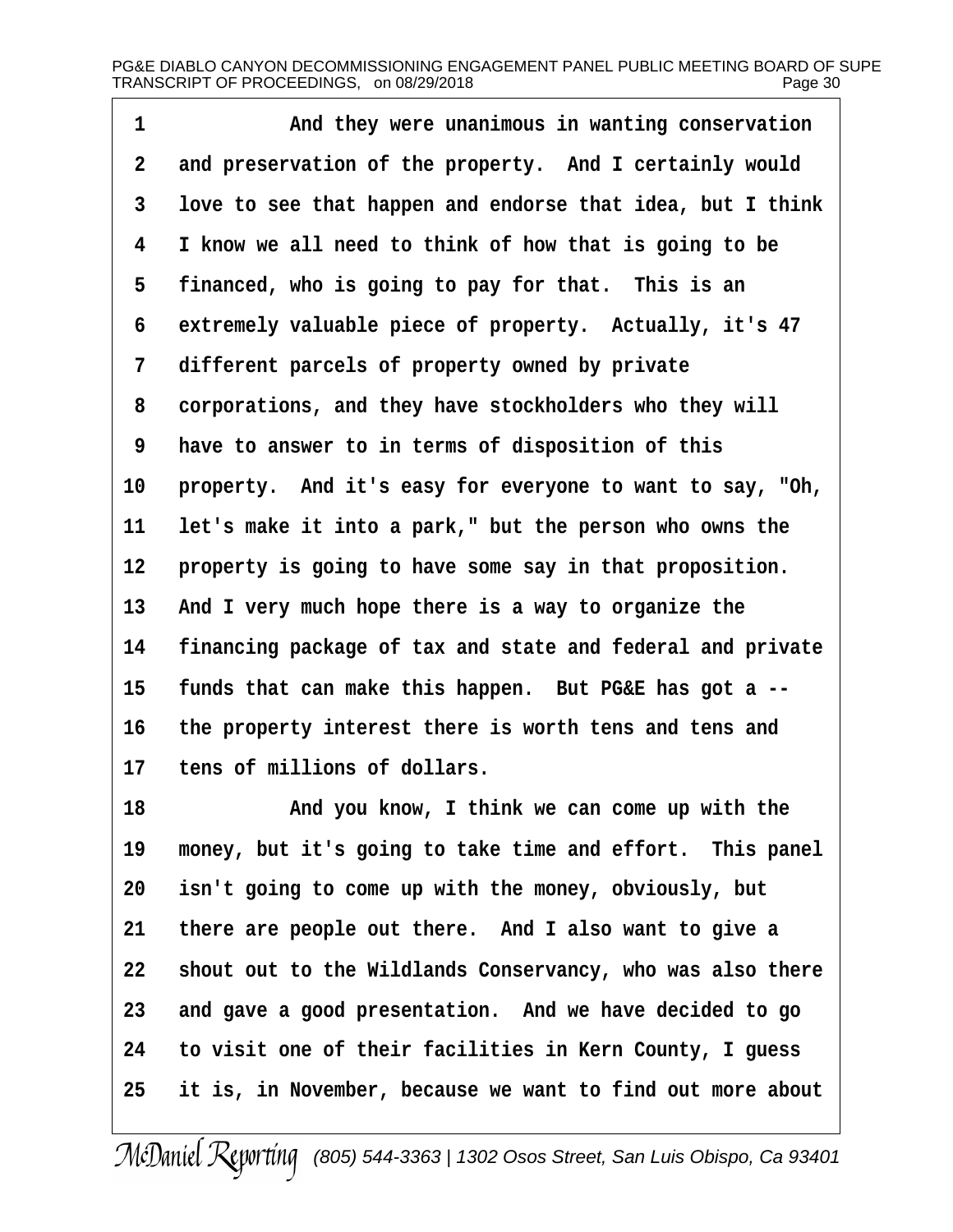**·1· ·that, so there are a lot of good players here and I** 2 appreciate it. I thought that was a good workshop. **·3· · · · · · ·MR. ANDERS:· Thank you, Alex.· And thanks for ·4· ·reminding me to point out to the public that the video, ·5· ·the full video, 16 hours -- or 14 hours of presentation ·6· ·for everyone to view next weekend.· It's available or will ·7· ·soon be available on the engagement panel website. ·8· · · · · · ·Sherri, Scott and Frank. ·9· · · · · · ·MS. DANOFF:· Yes.· I wanted to mention in** 10 **particular what I was impressed with and that was learning** 11 that two conservancies are interested. One, which said, 12 **We have the money.** We will have the money, whenever the 13 **properties are available."** And the public made wonderful 14 contributions by indicating uses that the property could 15 be put to. And I want to express appreciation to the **16· ·panelists who arranged for presentations from the two** 17 **conservancies.** Thank you. 18 **MR. ANDERS:** Thank you. 19 · · · · · · Scott. 20 **MR. LATHRUP:** Yes. I was there for one day, **21· ·which was the Saturday.· It was interesting to listen to 22· ·the different speakers and so forth as far as what their 23· ·vision for the property and all, and of course, 24· ·conservation was really high on the list.· But as I was 25· ·looking at all that and thinking about it, what I see is I**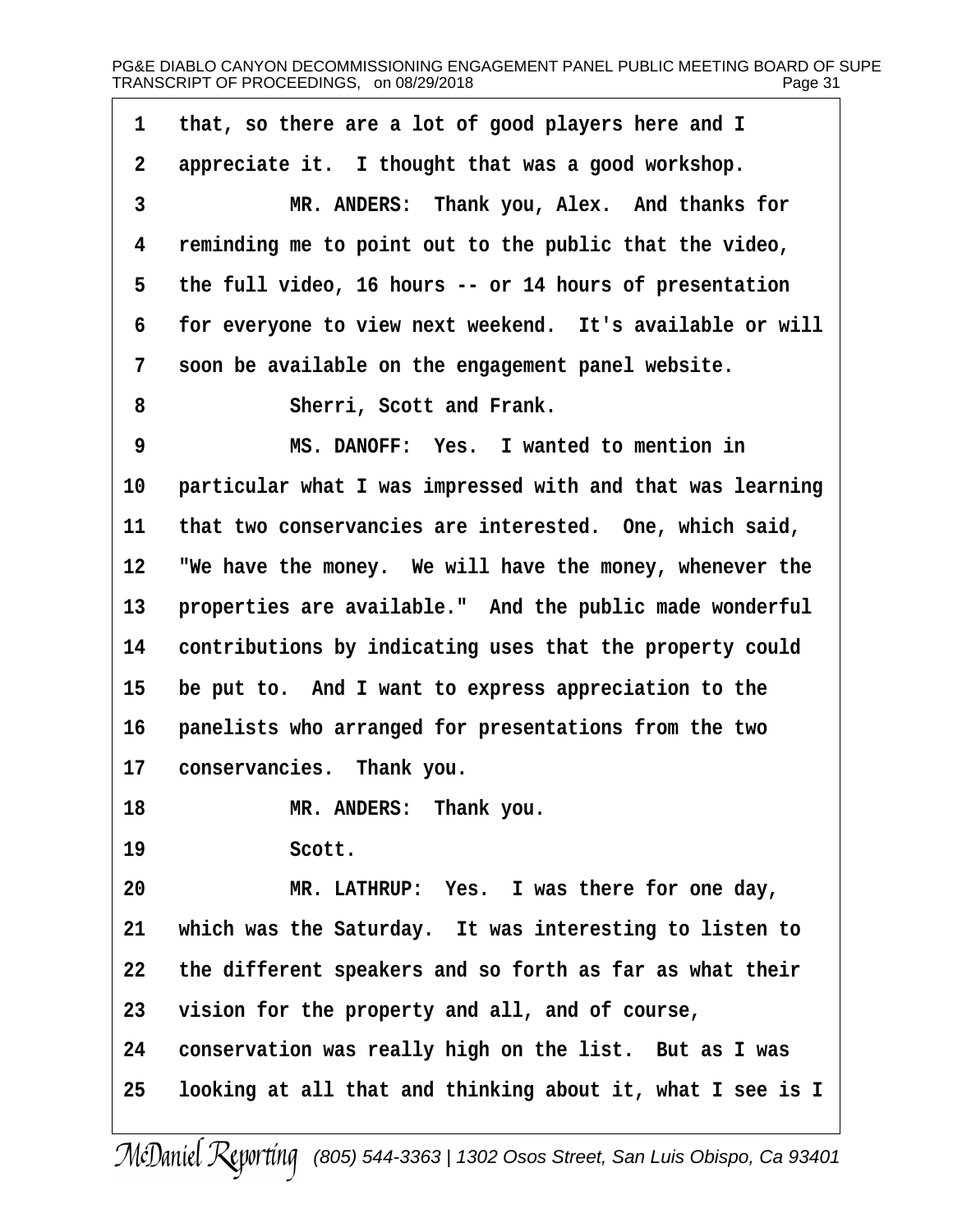| 1              | actually see PG&E with an gigantic asset out there. And    |
|----------------|------------------------------------------------------------|
| $\overline{2}$ | so it was nice to hear that there were people coming to    |
| 3              | the mic that said, "We are willing to pay." Because I      |
| 4              | would like to keep in mind the rate payers because let's   |
| 5              | just say if there was a gift from PG&E, really you are     |
| 6              | gifting the dollars that the rate payers have to deal      |
| 7              | with. So it was nice to hear that there was a balance as   |
| 8              | far as interest in the property but maybe a willingness    |
| 9              | also pay to the fair share for it. And I think that's      |
| 10             | important for the rate payers.                             |
| 11             | MR. ANDERS: Frank, did you have a comment?                 |
| 12             | MR. MEACHUM: What struck me was the                        |
| 13             | compatibility between a lot of the conservation            |
| 14             | organizations that made the presentations. And in          |
| 15             | particular, they all talked about the public being able to |
| 16             | access the property, the educational aspect of it and the  |
| 17             | cultural aspect of it. They were all very interested in    |
| 18             | trying to promote that, and they were also, the same that  |
| 19             | Alex mentioned, the Wildlife Conservation, very impressive |
| 20             | presentation, and was willing to incorporate other ideas   |
| 21             | from other organizations and agencies that may want to do  |
| 22             | something along with them. So I think that's what we are   |
| 23             | kind of looking toward too, how compatible would some of   |
| 24             | these land uses be, or these projects, and will they       |
| 25             | basically answer the questions that the public is posing.  |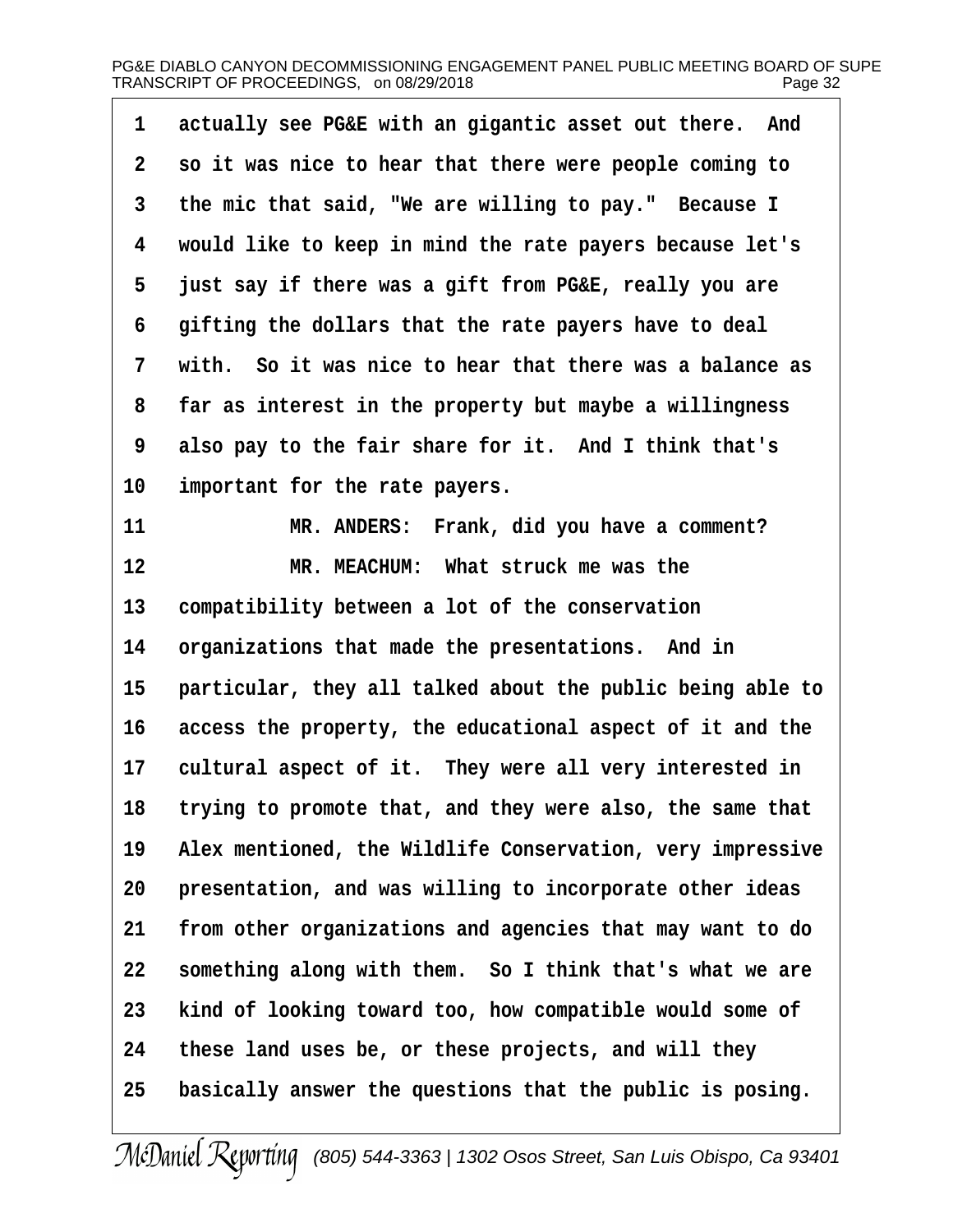**·1· · · · · · ·So I was very, very impressed with the two full ·2· ·days, and I look forward to the next ones because I think ·3· ·after we get through with the next two sessions and then ·4· ·combine that with the land use, we're going to have a** 5 **pretty clear idea of some type of a direction that we want ·6· ·to follow.· Thank you. ·7· · · · · · ·MR. ANDERS:· Thank you. ·8· · · · · · ·Nancy and Lauren. ·9· · · · · · ·MS. O'MALLEY:· I agree with all the other 10· ·panelists.· It was really a very informative process -- a** 11 very informative process. I'm glad that there was some 12 biologists there, and they really were very educational 13 and able to give us some insights on the lands there. And **14· ·as we think about how the land might being preserved, we 15· ·do want to consider there are particular areas that are 16· ·very sensitive habitats, particularly the inner tidal** 17 zone. And so as we think about public access, whoever **18· ·takes charge of the land, we will need a very good** 19 management plan. **20· · · · · · ·And I do want to give a shout out to PG&E.· They 21· ·have really done a great job of being good stewards of the 22· ·lands that are there.· And so it will be interesting to 23· ·hear just more public comment.· If you have ideas on if it 24· ·is conserved, what are some of your thoughts on how we can 25· ·do that and make it sustainable.**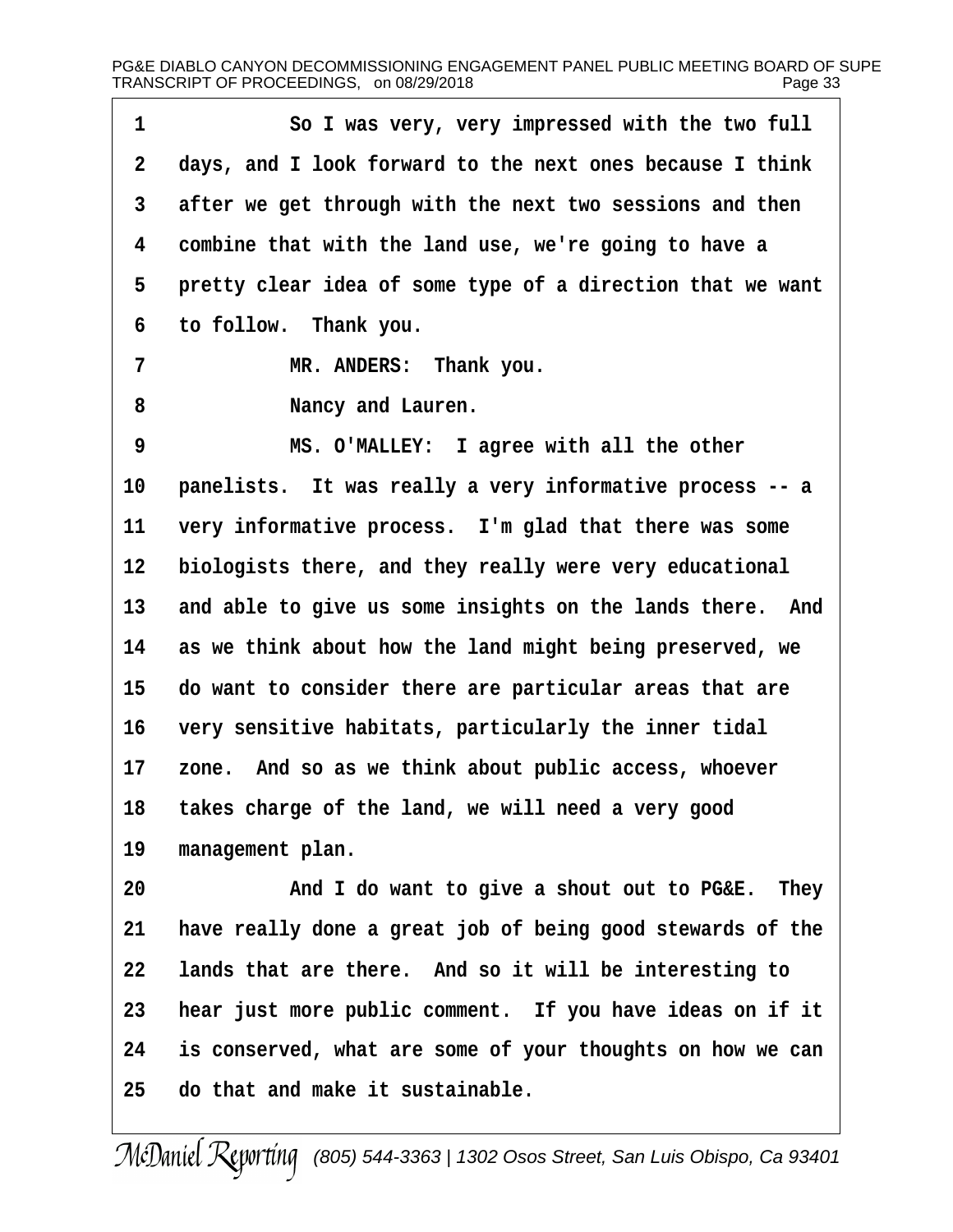1 **I MR. ANDERS:** Thank you. **·2· · · · · · ·Lauren. ·3· · · · · · ·MR. BROWN:· I would like to underline what Nancy ·4· ·just said about PG&E being such good stewards of that ·5· ·12,700 acres out there.· We have been out there as a panel ·6· ·several times on tours.· We have heard people talk who are ·7· ·biologists, environmentalists, and what comes across over ·8· ·and over is what an excellent and conscientious job PG&E ·9· ·has done as a steward, caretaker of all this land.· And it** 10 is a treasure out there. 11 · · · · · So John, our thanks to PG&E. **12· · · · · · ·MR. ANDERS:· Linda, you had a comment? 13· · · · · · ·MS. SEELEY:· Yes.· Thank you. 14· · · · · · ·Something I wanted to mention that hasn't been** 15 mentioned yet, that there may be a way to patch different **16· ·funding sources together to make all of the land come into** 17 conservancy. I heard at the workshops, for one thing when **18· ·PG&E applies for permits to -- for the decommissioning and 19· ·taking things out, projects that they have to do, they may 20· ·be willing or be ordered, I don't know, by the CPUC to 21· ·offer land as mitigation, just as PG&E did for the Point** 22 Buchon Trail, which was part of when they built the new **23· ·steam generator -- was that it?· That's how the Point 24· ·Buchon Trail came into being because PG&E replaced the 25· ·steam generator.· And then maybe from the County was that**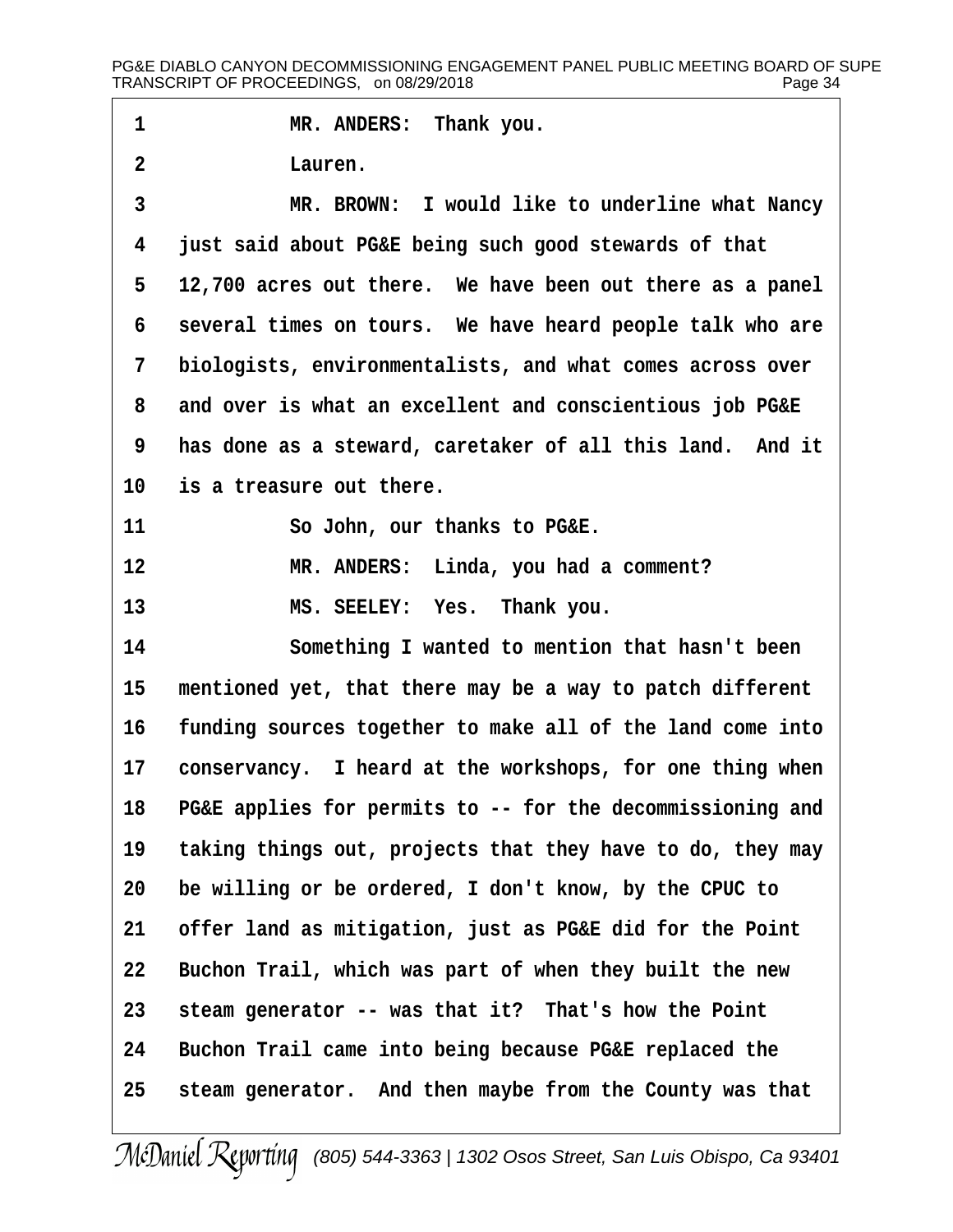**·1· ·for mitigation, I don't know how that happened, but I know** 2 that it did happen, and so there is that. And so there **·3· ·may be ways to patch it together. ·4· · · · · · ·And then, you know, there are land** 5 conservancies. The California Wildlands Trust said they **·6· ·could do it tomorrow if it were up for conservation, a ·7· ·hundred percent conservation that would be into ·8· ·perpetuity.· And then there is also the north portion, I ·9· ·think that -- because I think it was paid for by rate** 10 payer funds that -- I'm not sure of this, but maybe it **11· ·could be gifted back to the rate payers who paid for it in 12· ·the first place.· So there are lots of things that could** 13 be done with it. That's all I wanted to say. Thank you 14 very much. 15 **MR. ANDERS:** Thank you, Linda. **16· · · · · · ·We have time for one last comment from John. 17· · · · · · ·MR. FRANKE:· I just want to say, again, thank 18· ·you, Panel.· Tremendous amount of time.· I'll tell you 19· ·what I heard as a representative of the company, and we** 20 started these meetings along this line as well. What you **21· ·said about the care of the lands, we really have a 22· ·treasure.· The 12 miles of coastline have been carefully** 23 **preserved and maintained.** And because of the plant, 24 uniquely, access has been really restricted. And I think **25· ·we have 12 miles of amazing, you know, seashore now that**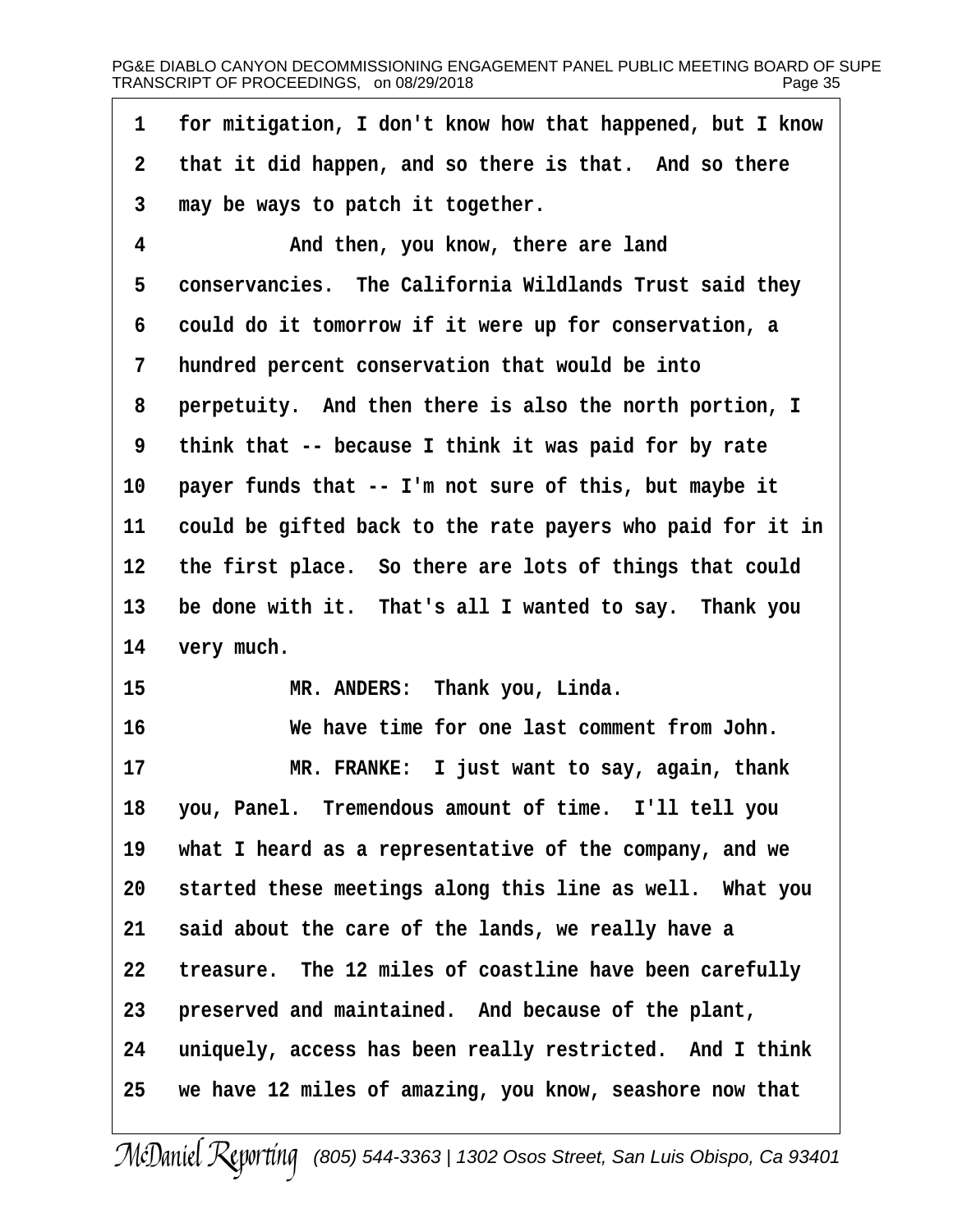| $\mathbf 1$ | is a legacy that the company now looks for what is the    |
|-------------|-----------------------------------------------------------|
| $\mathbf 2$ | best plan going forward. And I really think we have a     |
| 3           | rare opportunity to leave something behind that is going  |
| 4           | to be a real treasure because -- interestingly enough,    |
| 5           | because that nuclear plant was there and in effect that   |
| 6           | restricted access and control by the company, has a real  |
| 7           | treasure there.                                           |
| 8           | MR. ANDERS: Thank you very much.                          |
| 9           | Frank, quickly.                                           |
| 10          | MR. MEACHUM: Wasn't there a tremendous amount             |
| 11          | of studies done on the PG&E lands by biologists? I think  |
| 12          | you told us this is one of the most closely-studied       |
| 13          | coastal areas in California?                              |
| 14          | MR. FRANKE: Yeah. Culturally, biologically,               |
| 15          | marine life, it's a very well-understood area. In fact,   |
| 16          | you heard from a couple of the ecologists and biologists  |
| 17          | that have been given access to the land over the years.   |
| 18          | MR. ANDERS: Thank you, Panel.                             |
| 19          | We need to move on to our public comment period.          |
| 20          | Before we do, I just want to provide an overview of all   |
| 21          | the comments we have received in various forms. So there  |
| 22          | is many, many pathways to comment. And one is on the      |
| 23          | on-line website. You can go to the on-line website at     |
| 24          | PG&E.com engagement panel and fill out a comment form and |
| 25          | that gets recorded. We also have kiosks at all the        |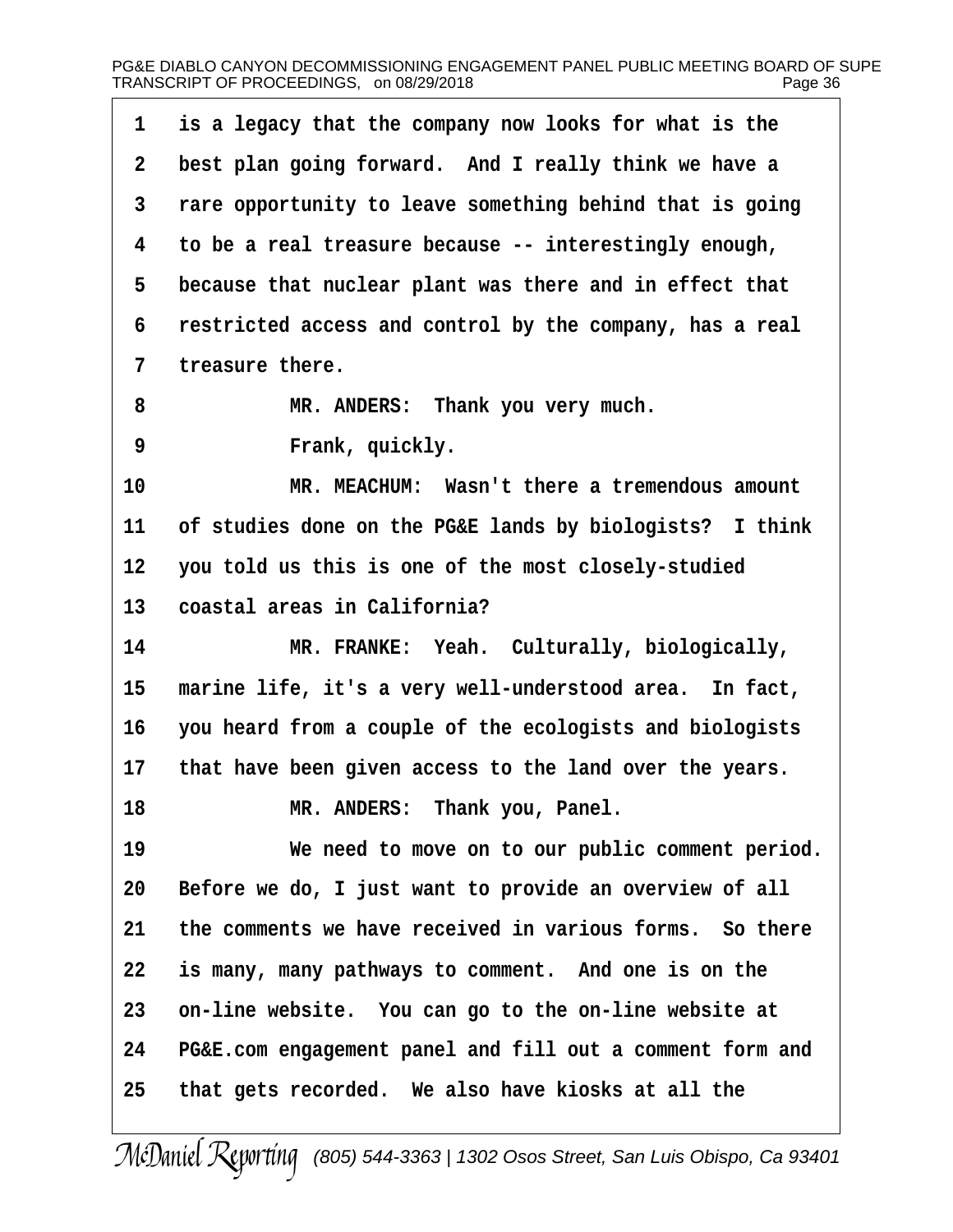1 meetings where you can sit down at a computer and type in **·2· ·your comment.· And all these are being looked at and ·3· ·reviewed.· You have the opportunity to talk with panelists ·4· ·and e-mails.· We have gotten almost 60 comments from you, ·5· ·the panel, that you submitted based on people you've ·6· ·talked to, you've run into them on the street, they have ·7· ·come and seeked you out to express their opinion.· And so ·8· ·that's a way.· And then the public comment at the meeting ·9· ·here today.· All of these comments are being recorded,** 10 documented, and PG&E is reviewing all of them. And in the **11· ·next few weeks, you will start to see responses to those** 12 **comments from PG&E.** 

13 **13** So with that, I want to begin our public comment **14· ·period.· Again, as I mentioned at the beginning, that's** 15 one of the main reasons we are here, the primary reason. **16· ·We have almost an hour and a half dedicated to public** 17 comments. Before we do, we are going to have -- because **18· ·of the number of speakers, we are going to have two and a 19· ·half minutes time period, and I just want to ask the** 20 speakers to be ready to speak. So we have got a left **21· ·podium and a right podium, and you can see your names up 22· ·there.· So there should be a line of one or two people at 23· ·each podium waiting to speak in order.**

**24· · · · · · ·So if you would go and get ready.· I would ask 25· ·that when you speak, please state your name and your place**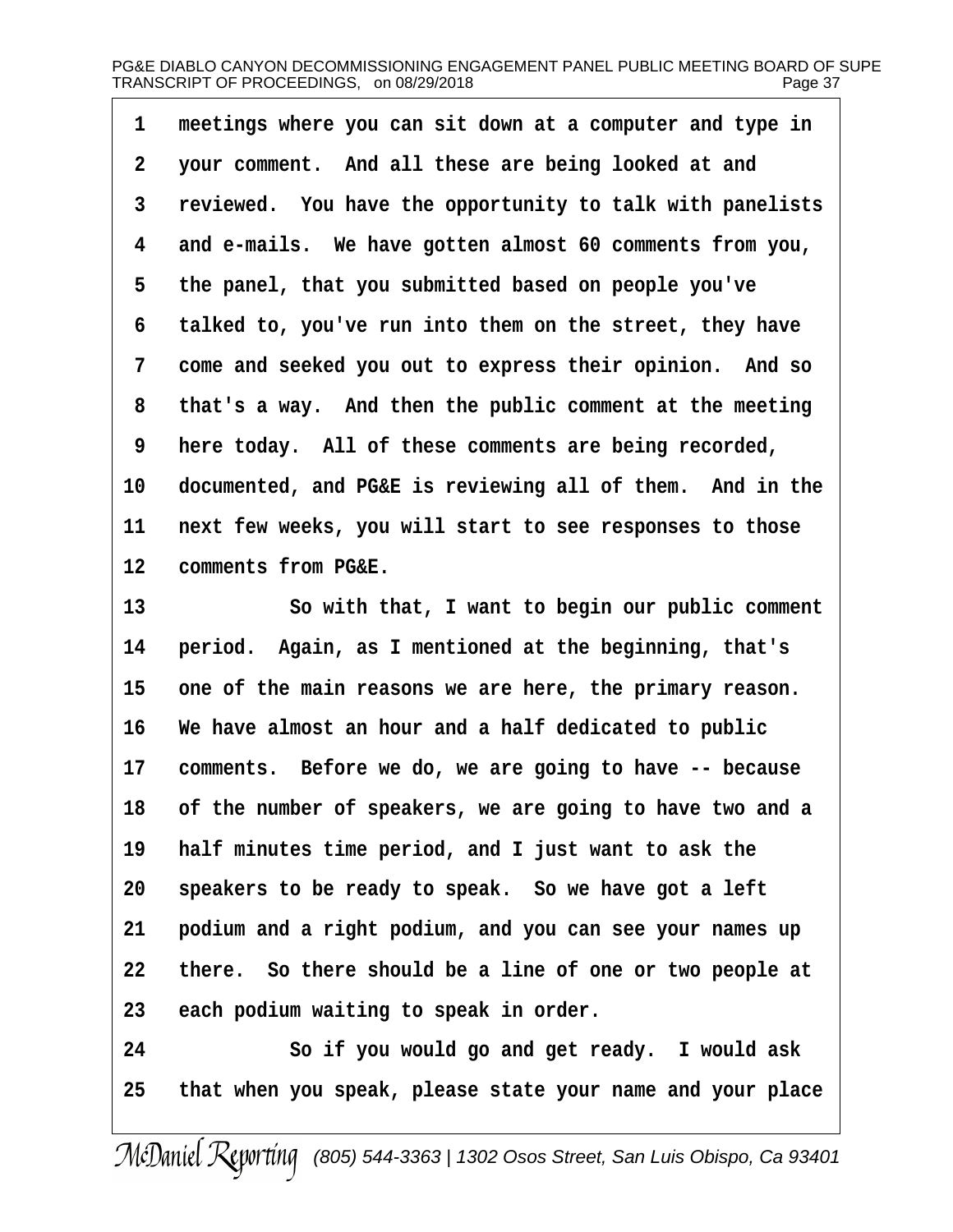| $\mathbf{1}$   | of residence, and I would ask you, please, please be       |
|----------------|------------------------------------------------------------|
| $\overline{2}$ | respectful. Be focussed, be concise, and speak clearly so  |
| 3              | everyone can hear. And we would -- I know the panel and    |
| 4              | everyone, because the time is really tight, you do not     |
| 5              | have to take your full two and a half minutes.             |
| $6\phantom{1}$ | MR. MEACHUM: Chuck, you might clarify which one            |
| $\overline{7}$ | is left and which one is right. The supervisor is having   |
| 8              | a tough time figuring it out.                              |
| 9              | MR. HILL: Good evening, I am Adam Hill. I'm                |
| 10             | from the Board of Supervisors, 3rd District, which is      |
| 11             | where the plant resides. And I just want to start out my   |
| 12             | remarks by thanking, once again, the panel for doing a lot |
| 13             | of work for the community. I know you've sat through a     |
| 14             | lot of meetings, and you have more to go. And your work    |
| 15             | and your recommendations are critical to this process, so  |
| 16             | I really do thank you from our perspective.                |
| 17             | $\lambda$ nd I am home te greak te the degigiers and the   |

**17· · · · · · ·And I am here to speak to the decisions and the 18· ·opportunities that lie ahead for our community and for our** 19 state. We have a unique chance here to shape major policy **20· ·and investment choices in a collaborative way that can 21· ·yield significant conservation and economic benefits.· The** 22 **· prospect ahead of us will afford us several different ways 23· ·to strengthen regional collaboration as we work together 24· ·to transform our challenges into productive possibilities. 25· · · · · · ·As you know, the Board of Supervisors has been**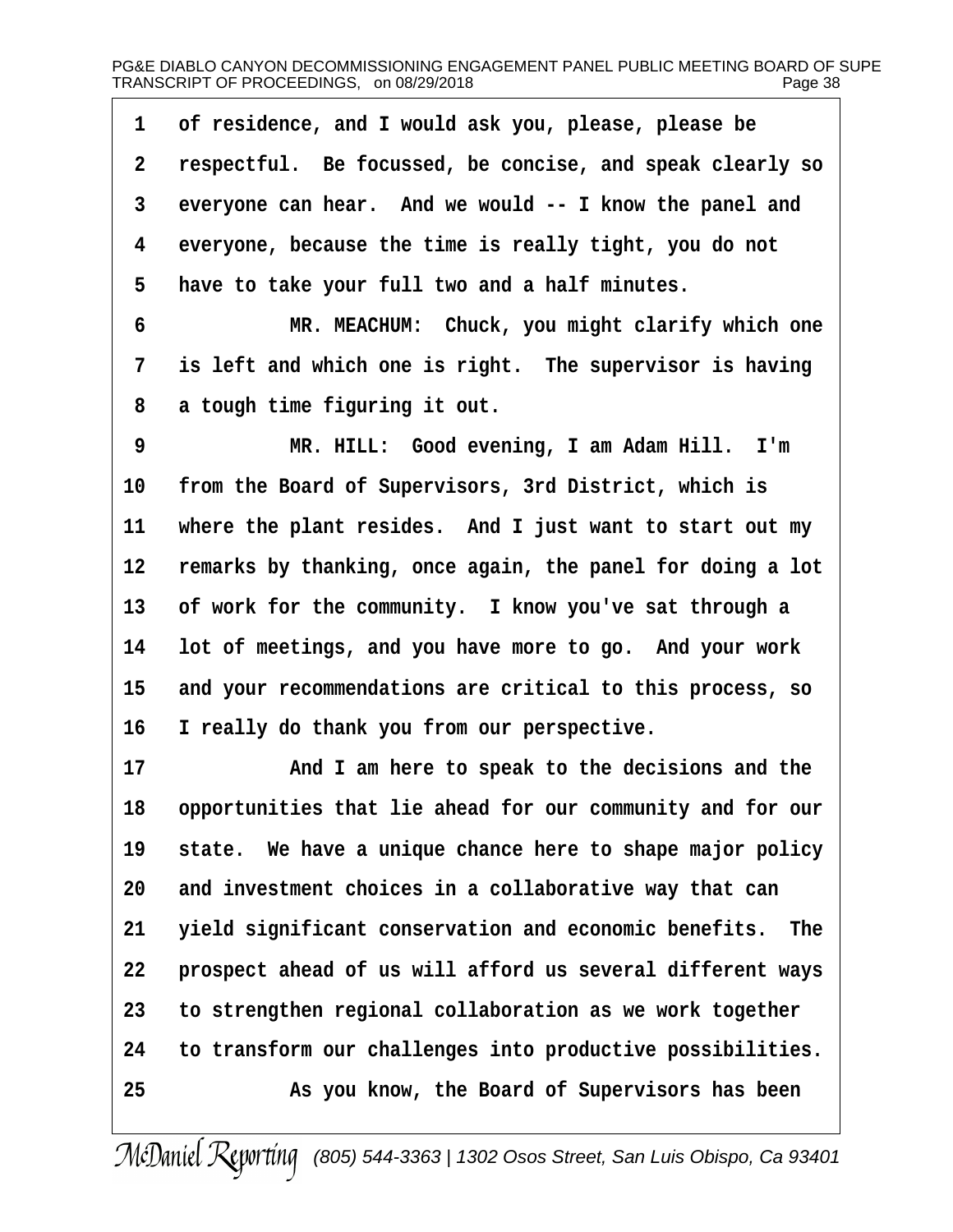1 **Reenly focused on Diablo-related issues, and we will ·2· ·continue to intervene in the State CPUC process to ensure** 3 the county, as a whole, is represented. We have **·4· ·identified this process as a high-level strategic planning ·5· ·item and we have actively intervened in the state CPUC ·6· ·process to be certain that the local voice is heard.· We ·7· ·have also worked hard on SB1090 to ensure the unintended ·8· ·economic consequences of state energy policy are mitigated ·9· ·in our local towns and cities.**

10 **10 11 It's imperative that we think very strategically** 11 and maximize the opportunity this long-planning horizon 12 gives us. To that end, while I remain concerned about how 13 the state will replace the energy degenerated at Diablo 14 Canyon power plant -- meaning it would be a very bad bet **15· ·if greenhouse gasses increase because fossil fuel has to 16· ·be utilized until renewables can replace some of the** 17 baseload power -- however, I am excited about the renewed **18· ·opportunity that the transition can provide us if we don't** 19 squander it. That is the key here.

**20· · · · · · ·Specifically, we should be thinking about the** 21 lands for conservation in a sequential manner, in phases. **22· ·If portions of the lands are not affected or encumbered by 23· ·the Utility direct ownership or the decommissioning 24· ·project, I suggest to the panel that we look to be able to 25· ·pursue conservation on those lands as soon as possible.**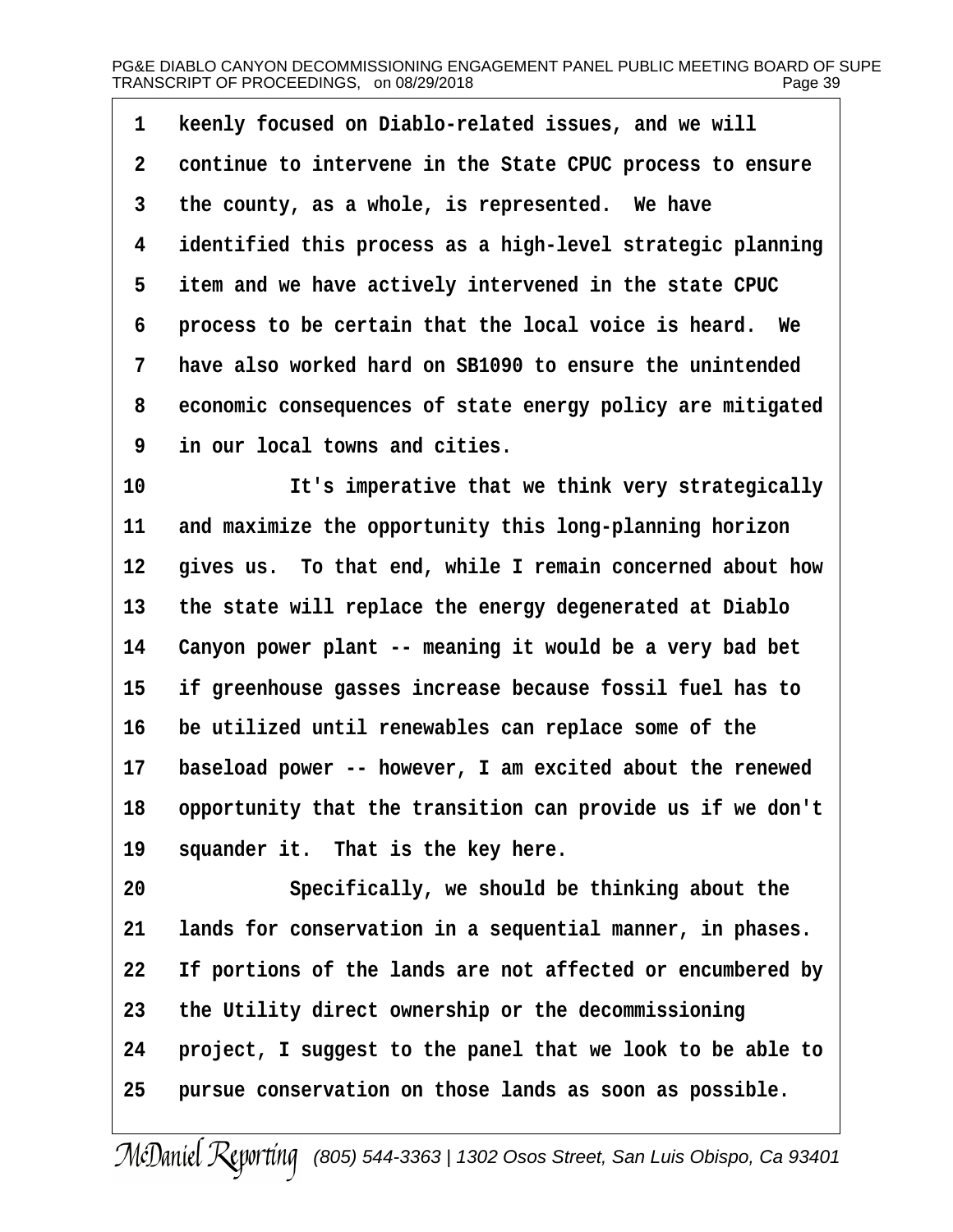**·1· ·More specifically, given the changing dynamics, including ·2· ·that a State Park bond was recently approved by voters, I ·3· ·think we should remove Wild Cherry Canyon conservation ·4· ·effort tonight.· There is no reason the lands owned by an ·5· ·affiliate company to PG&E that don't impact the actual ·6· ·decommissioning project should be tied up with and delayed ·7· ·by a decade or more to wait and see what happens.**

**·8· · · · · · ·As I think, as Ms. O'Malley recommended, we ·9· ·should seek a disposition particularly of the Wild Cherry** 10 Canyon lands. We should want to pounce on the alignment 11 of the State Park bond funding, the new focus on this 12 area. We can make this happen. And no one at your **13· ·workshops, according to your own summaries tonight, or 14· ·anyone has contacted my office over the last probably few** 15 years, has advocated for development, but rather for some 16 form of conservation. And I have been working quietly but 17 diligently over the course of a few years with a very **18· ·small group of local leaders that can make the community's** 19 dream of owning Wild Cherry Canyon a reality.

**20· · · · · · ·I hope you will forcefully recommend that the** 21 **Wild Cherry Canyon property be detached from the 22· ·decommissioning planning now and that we be given the 23· ·opportunity to own this beautiful land for public use. 24· ·Thus, I also encourage the panel and PG&E to be flexible. 25· ·If a partner or partners are brought in to stretch limited**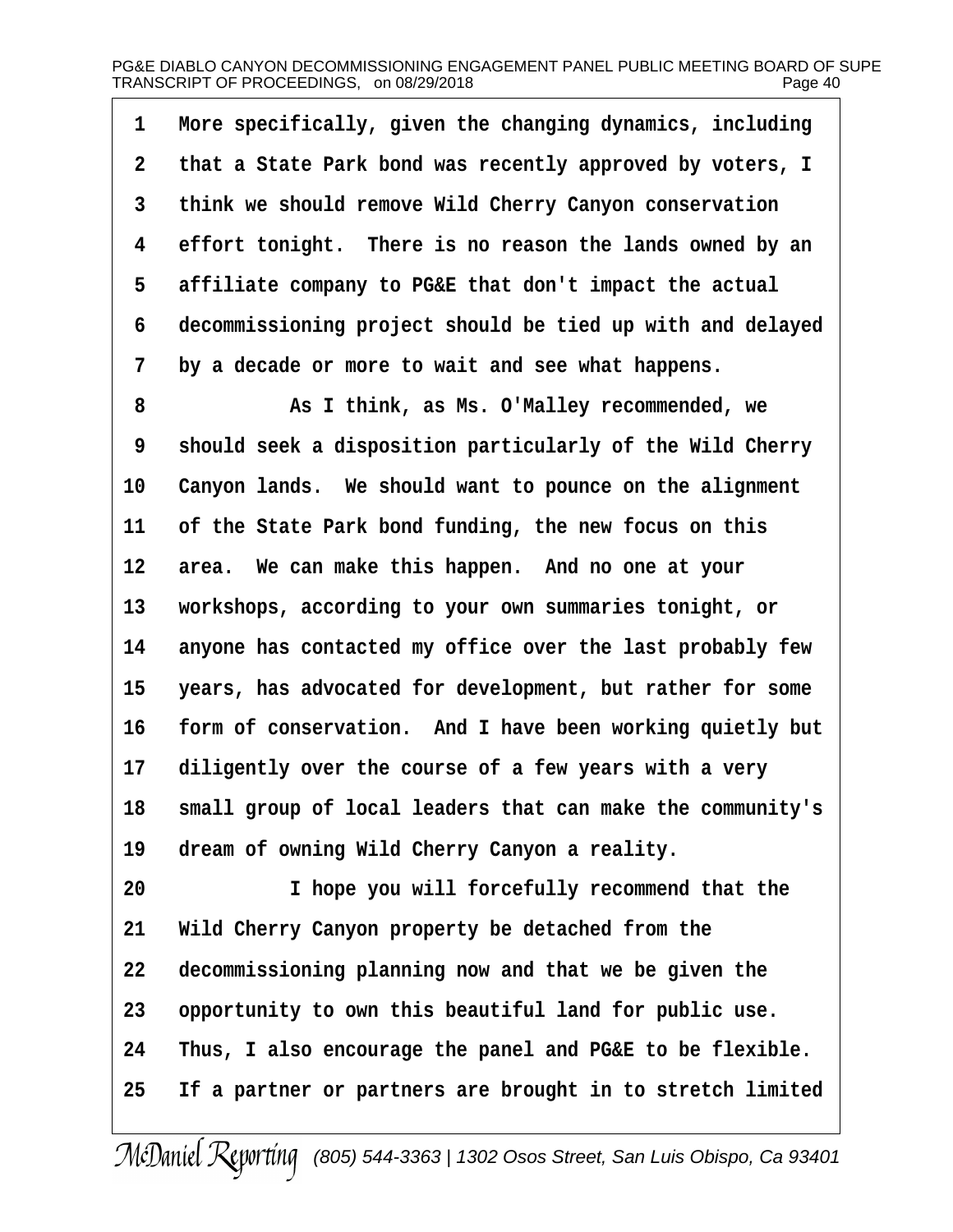**·1· ·public powers for conservation acquisition with the** 2 **public-private partnership, then that opportunity should ·3· ·be explored.**

**·4· · · · · · ·Again, we have waited a long time.· And I feel ·5· ·confident that we have a way to make HomeFed and PG&E ·6· ·financially whole so the public can own this precious** 7 asset forever. It's pretty simple from my perspective. **·8· ·We have a great opportunity here.· We shouldn't squander ·9· ·it or quibble over subtleties.· Let's preserve this** 10 **property and start the process now.** And I have people in 11 **place who know how to make such a deal happen.** 

**12· · · · · · ·That leads me to concepts I have heard about for** 13 repurposing and reuse, which I know the panel will take up 14 next month. I think it's important to be bold. We can **15· ·have many things that people have been recommending to 16· ·you, from a waterfront marina, to a place where renewable** 17 **power, ecological, agricultural, recreational, economic 18· ·and education activities can flourish together, so we can** 19 make that happen.

**20· · · · · · ·The County's partnership with Cal Poly has never** 21 been stronger. The County's partnership with our cities **22· ·is also at a high point.· Our tourism sector is fantastic** 23 and growing. Another pride and joy of my district, our 24 airport, is booming. All signs are good that interests 25 can be aligned.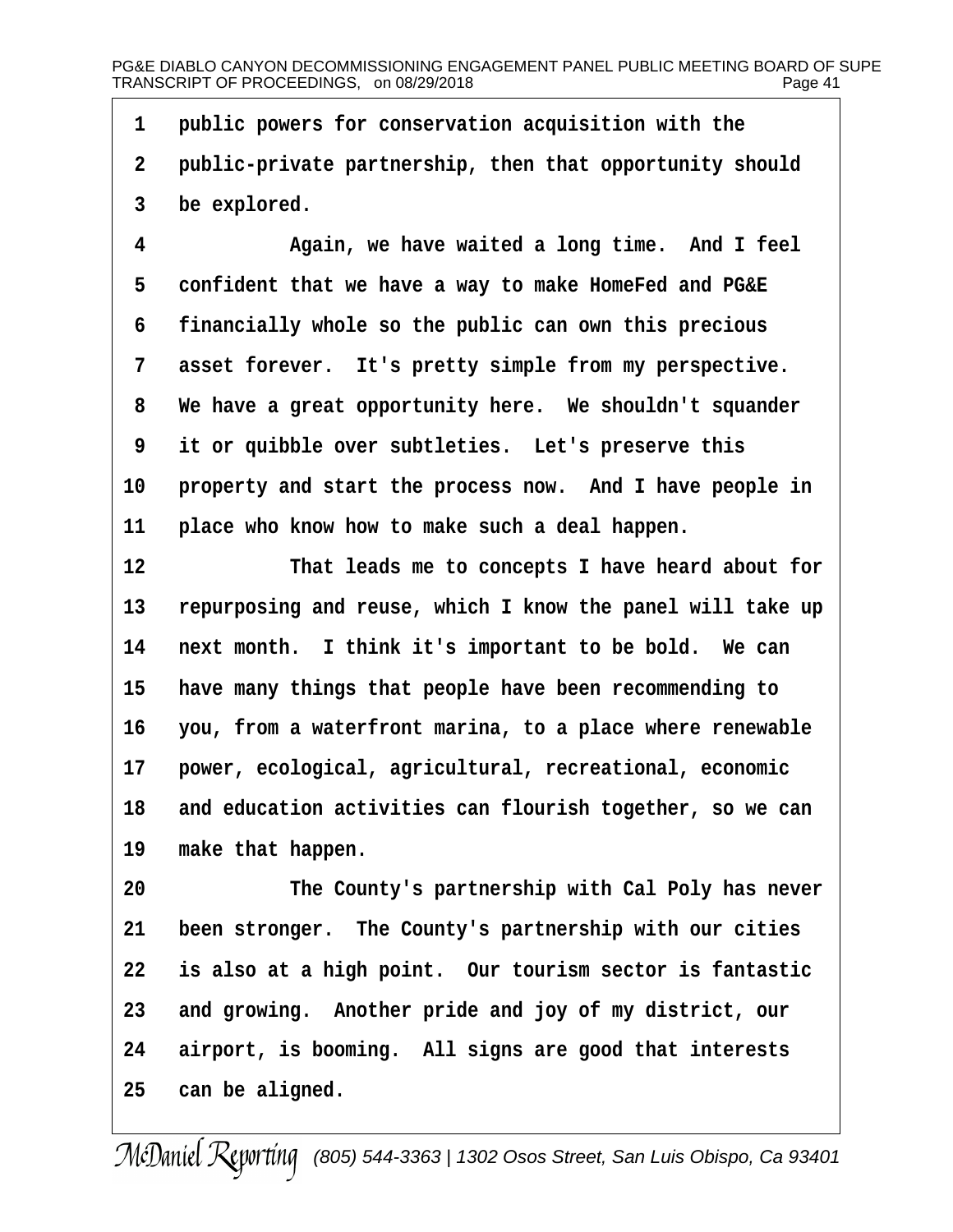**·1· · · · · · ·And also, let's think about, as you move forward ·2· ·into that next month, a resilient water strategy for the ·3· ·region that includes looking at the desalination** 4 facilities at the plant. The future uses on site will **·5· ·need water and a partnership with the County, one we had ·6· ·planned for and will, again, make sense.· In fact, the ·7· ·future of the de-sal plant continues to be the most ·8· ·asked-about subject by the constituents.· Perhaps no other ·9· ·matter could be of more importance to our communities'** 10 future water security. **11· · · · · · ·Finally, I want to reiterate the County's role 12· ·is to be a regulator and intervener watchdog and a** 13 catalyst for the projects that could happen here, and we 14 want to get started now. It is going to be decades to do 15 some of these other things. It will be hundreds of small

**16· ·decisions that will crescendo into a very big set of plans 17· ·that will benefit our community and state for centuries to** 18 *come.* 

**19· · · · · · ·So I hope again, emphasis on being able to** 20 detach the Wild Cherry Canyon property from the rest of **21· ·the other decommissioning properties that may be used in 22· ·that, and let us have a chance to make a project happen. 23· ·I feel confident that it can.· And I want to thank you 24· ·again for your service and for your thoughtful** 25 deliberations.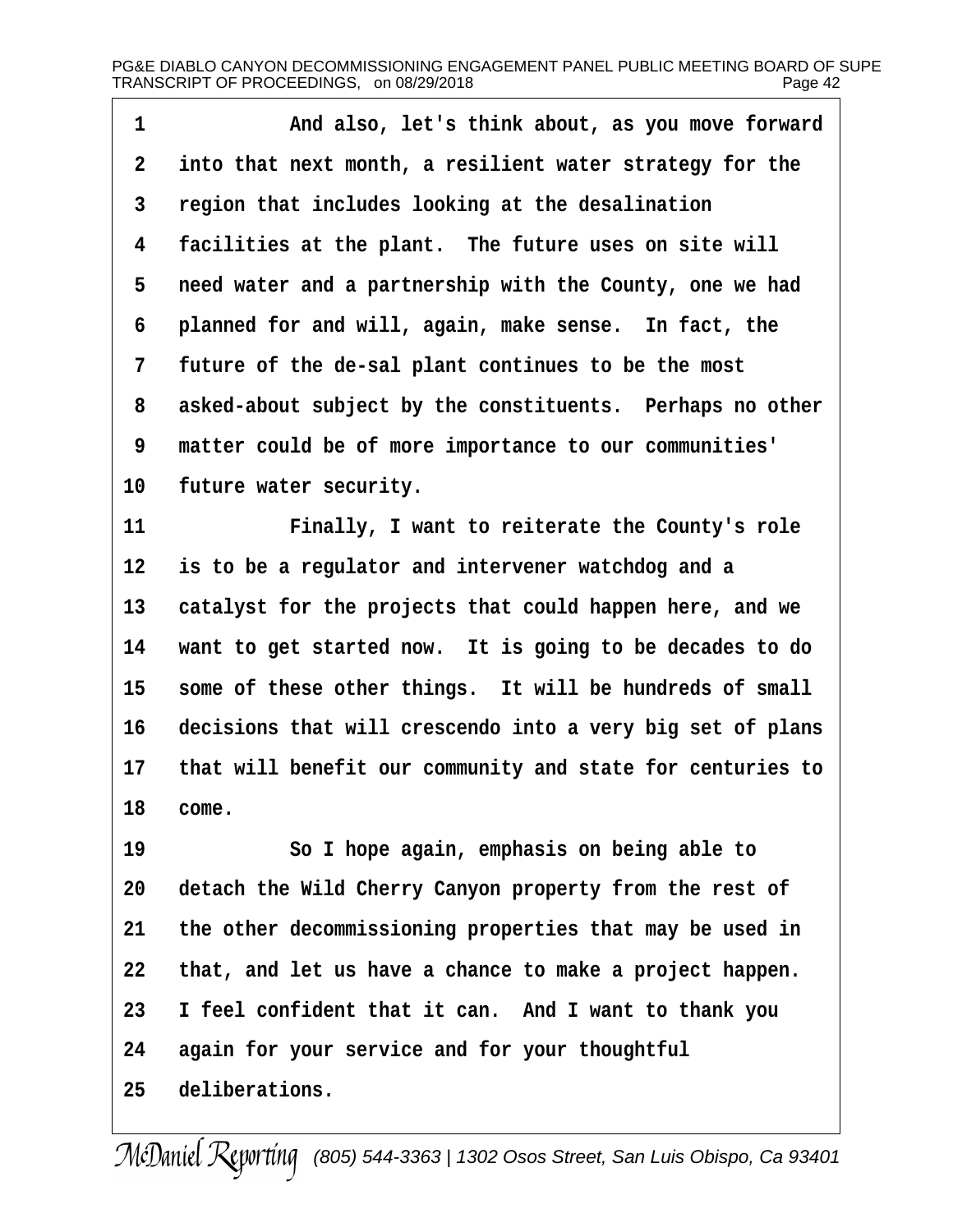1 **8 MR. FRANCO:** Nick Franco. I'm the current 2 director of County Parks. I used to be the district **·3· ·superintendent for California State Parks, so I am very ·4· ·involved in those properties and I am very personally** 5 invested. I am sorry I missed your workshop. I had to **·6· ·choose between that and my daughter's wedding, so I made** 7 the right choice.

**·8· · · · · · ·So there is few areas of California coast that ·9· ·have the degree of wilderness that this area has.· It's a** 10 critical area, and it's really an opportunity that can't 11 be missed. And I think you've heard that over and over 12 again, but I just want to state that up front.

13 **80 I was fortunate to be able to work with many 14· ·partners, many who are in this room, on the Phase 1** 15 acquisition of about 2000 acres that was an addition in **16· ·the Irish Hills to Montana de Oro.· And I say "Phase 1"** 17 because this is Phase 2. And when Phase 1 was presented, **18· ·Phase 2 was identified with Wild Cherry Canyon being a** 19 bird preserve and other lands throughout there. So it's **20· ·on the radar.· It was out there.· And these things need to 21· ·follow through and you need to complete the Phase 2 and 22· ·let the entire Irish Hills conservation agreement.· We 23· ·can't let it fall through like it did last time. 24· · · · · · ·What I would recommend is don't get caught up in 25· ·a specific outcome, that it needs to go State Parks, it**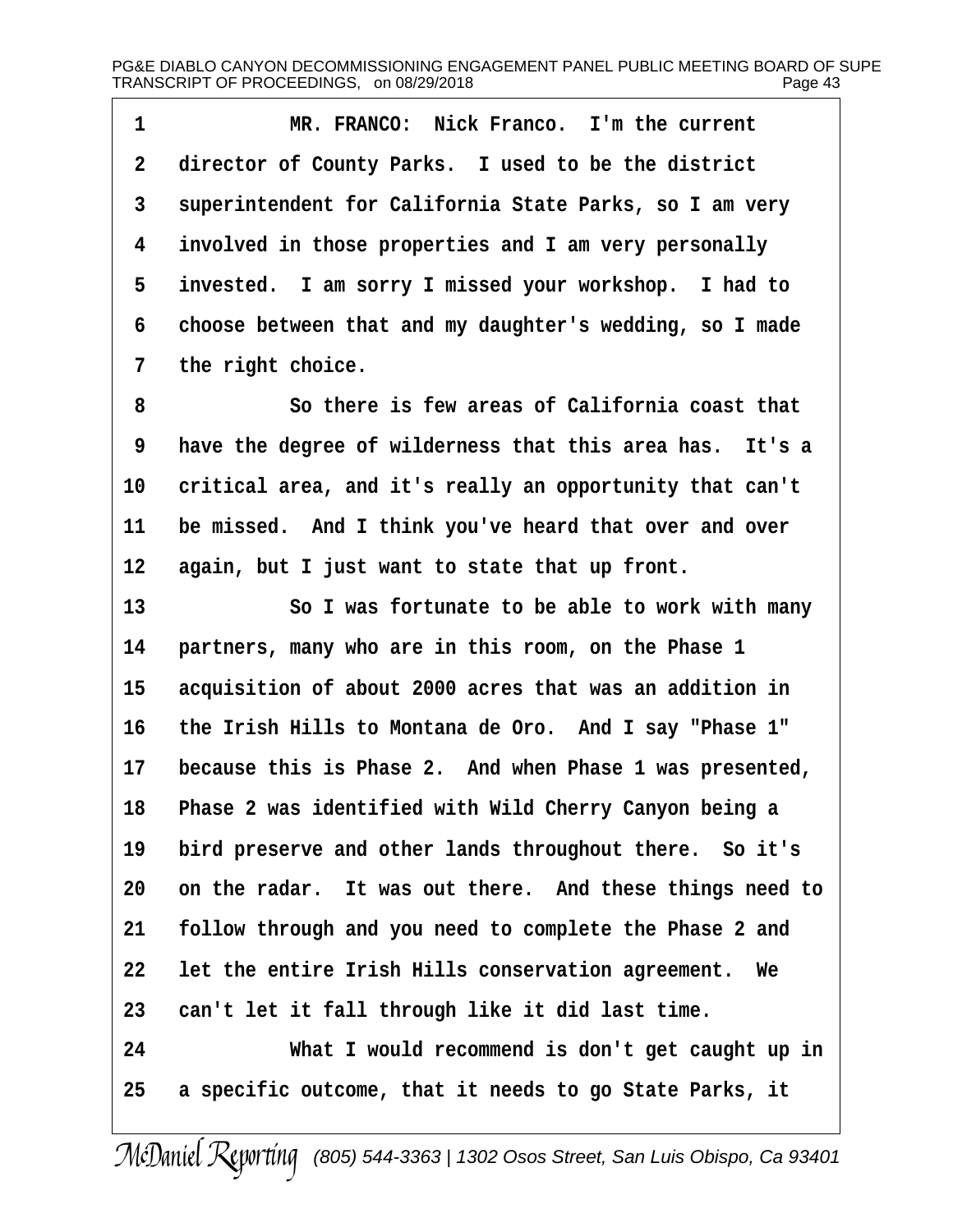**·1· ·needs to go to a private developer with conservation ·2· ·easement or whatever that is.· Focus on the goals, focus ·3· ·on what you are hearing, which is conservation and view ·4· ·shed and open space values, some trail alignment for the ·5· ·California Coastal trails, some way to connect the Montana ·6· ·De Oro with Avila, some way to connect See Canyon with** 7 **Avila, some way to make sure that we have those trail ·8· ·linkages, some way to conserve critical wildlife habitat ·9· ·and the cultural resources out there.· Those are really** 10 the core values and there is many ways to accomplish that 11 through the many different partners that are out there. 12 And then look at those long-term opportunities, connecting 13 with the Bob Jones pathway, additional parking so that we **14· ·can do the Avila to Harbor Pier Trail and bikeway.** 15 There's opportunities for private investment and 16 concessions and other opportunities out there. 17 **In terms of financing, there is a lot of** 18 **partners.** You've heard from lots of them. There is State 19 Parks. There is us, County Parks. There is Port San **20· ·Luis, the Land Conservancy, the private landowners,** 21 Cal Poly, lots of nonprofits. And when I was with State 22 Parks, I did put together a budget for operating this. I

**23· ·did put a budget for developing it.· We would have to 24· ·escalate that for the time since 2008, but it's out there. 25· ·Those documents exist.· At the time, there was a 2000 park**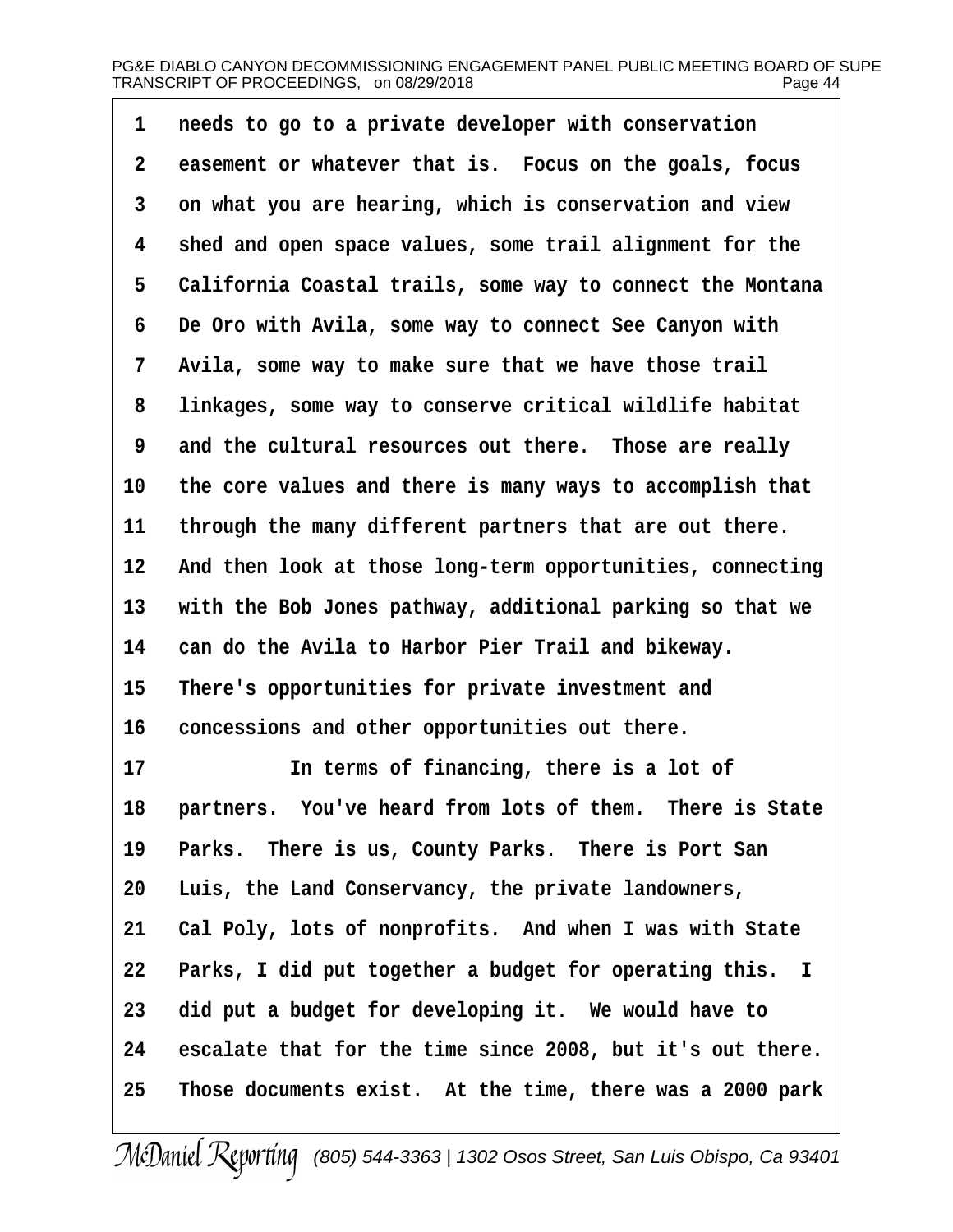| 1           | bond and there was 13 million allocated from that park     |
|-------------|------------------------------------------------------------|
| $\mathbf 2$ | bond. I think that's been reallocated, but there's Prop    |
| 3           | 68 that's out there now, so there is funding available. I  |
| 4           | think it can be financed and you need to do that.          |
| 5           | MR. ANDERS: I just want to remind the panel and            |
| 6           | the public that the panel will not answer or address any   |
| 7           | questions during the presentations; however, there will be |
| 8           | an opportunity after the presentations for the panel to    |
| 9           | discuss and make observations about what they heard.       |
| 10          | MR. YORK: My name is Dan York, and I'm vice                |
| 11          | president of the Wildlands Conservancy. And I was          |
| 12          | privileged to be able to have the time to be able to       |
| 13          | attend both of your workshops last week, and I got a crash |
| 14          | course in the history and in the proposed future uses of   |
| 15          | the decommissioned Diablo Canyon lands.                    |
| 16          | I would like to start tonight especially                   |
| 17          | thanking the members of the panel for their time and their |
| 18          | dedication and their commitment. I would like to thank     |
| 19          | PG&E for their stewardship on the land and the amazing     |
| 20          | amount of care and resources that you put into preserving  |
| 21          | that exquisite stretch of coast. Sally Krenn, thank you,   |
| 22          | tremendous amount of energy and focus put into looking at  |
| 23          | the biological, cultural and resources on the property.    |
| 24          | And I had a privilege of going with Tom on a short tour of |
| 25          | the property. Magnificent.                                 |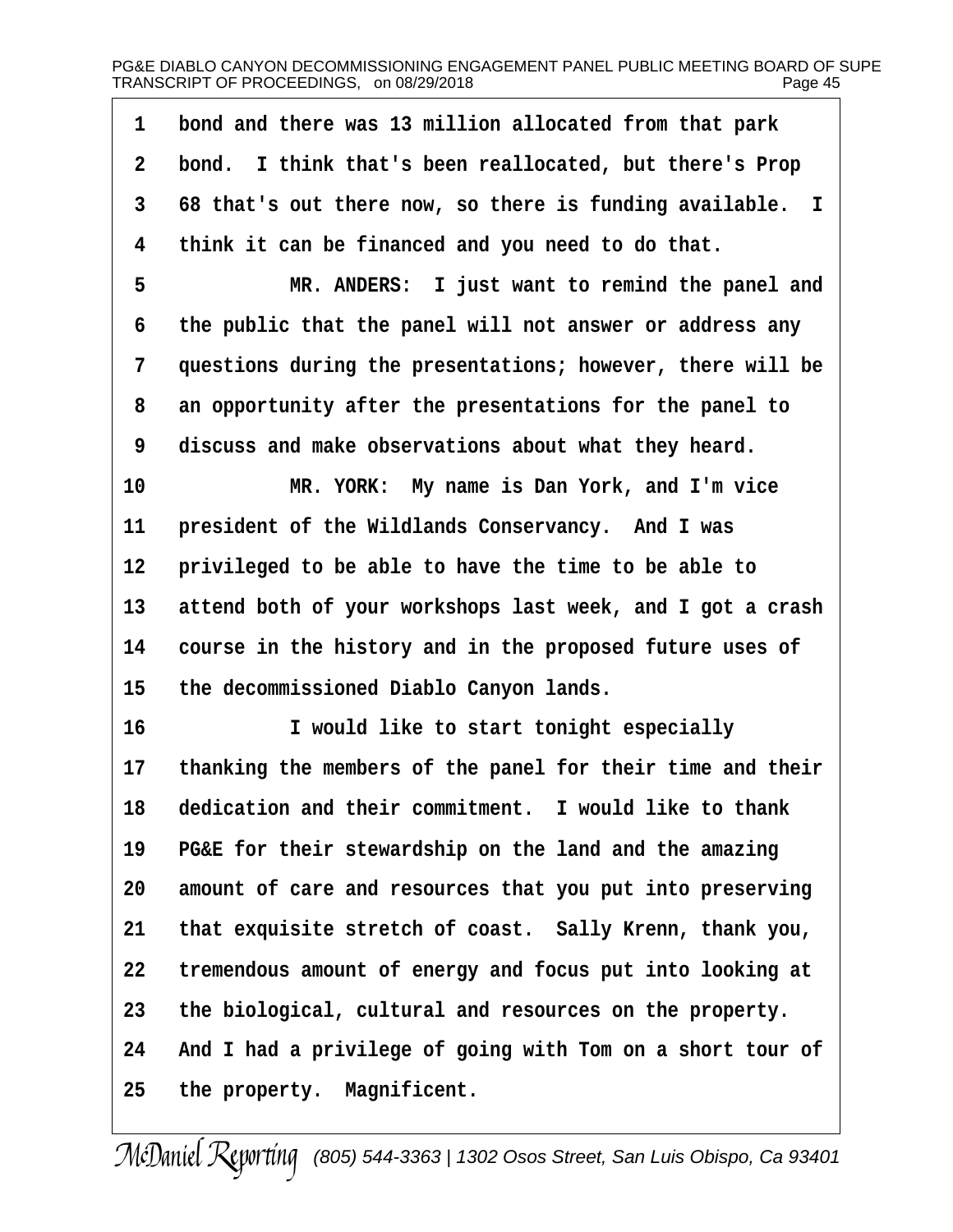**·1· · · · · · ·The Wildlands Conservancy owns and operates ·2· ·147,000 acres of nature preserves throughout the state of ·3· ·California, 15 preserves stretching from Humboldt County ·4· ·down to San Diego.· The largest preserve is the windmills** 5 **preserve, 93,000 acres in Southern Kern County, that's 20 ·6· ·miles of downgrade from the Los Padres National Forest. ·7· ·It has severed rights and a lot of oil production on the ·8· ·property.· It has grazing operations, which we have used ·9· ·to focus on resource priority.· It has outdoor education** 10 for kids and major restoration with several different 11 state and federal agencies. **12· · · · · · ·I just wanted to let the panel know and to let 13· ·the people of San Luis Obispo County know that we are** 14 standing by and want to see a conservation outcome for all **15· ·of these lands that PG&E and the county and the state and**

16 the PUC deem as possible. Whether it's in phases, as the 17 supervisor suggested, or in one piece, we stand by and are 18 ready to help.

**19· · · · · · ·And I guess my last thanks would go to the 20· ·citizens of San Luis Obispo County who voted** 21 overwhelmingly, three out of four, with the Dream **22· ·Initiative to see a conservation outcome of this land.** 23 Thank you.

**24· · · · · · ·MR. KNIGHT:· Good evening panel members.· My** 25 name is Randy Knight. I'm a retired physics professor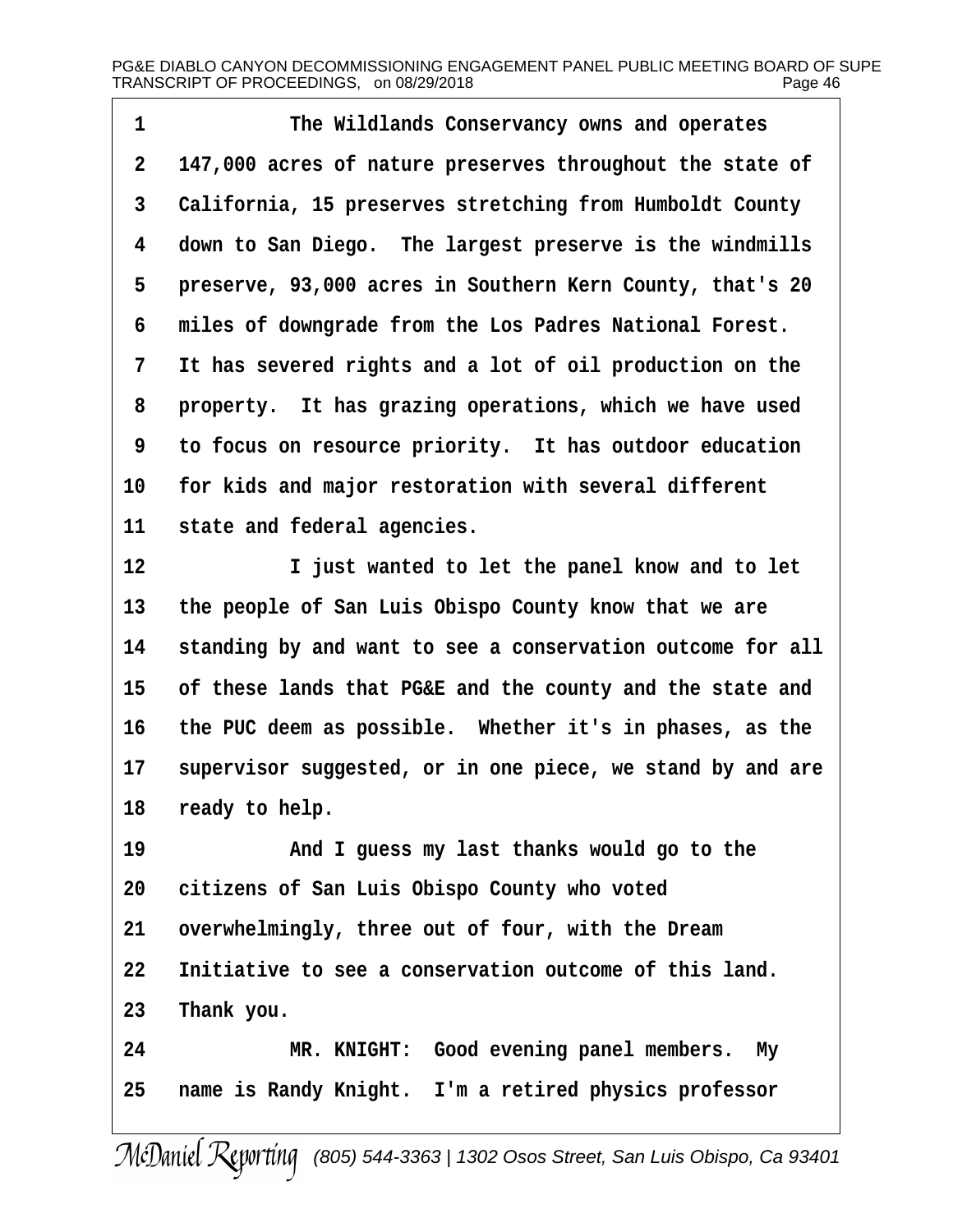| 1           | from Cal Poly, and for many years I was the director of    |
|-------------|------------------------------------------------------------|
| $\mathbf 2$ | The Minor in Environmental Studies program at Cal Poly.    |
| 3           | I'll be the first to say that decades ago when             |
| 4           | the decision was made to site the Diablo Canyon reactors   |
| 5           | where they are near Point Buchon rather than the Guadalupe |
| 6           | Dunes, probably land and habitat conservation was not      |
| 7           | foremost in people's minds. But today, PG&E finds itself   |
| 8           | the owner of some of the most intact and wonderful habitat |
| 9           | in the state of California. Not only is the ecology        |
| 10          | intact, but the PG&E lands are essential to the            |
| 11          | connectivity of habitat along the Central Coast. These     |
| 12          | lands are immediately adjacent to State Park lands. They   |
| 13          | are immediately adjacent to lands that are protected by    |
| 14          | the Land Conservancy. Altogether, these add up to about    |
| 15          | 25,000 acres of lands in the Irish Hills.                  |
| 16          | The connections aren't perfect because of the              |
| 17          | highways, but we do know that large animals migrate from   |
| 18          | the Irish Hills up to the Los Padres National Forest in    |
| 19          | the north, and down south as far as the Dunes.             |
| 20          | Maintaining this large scale connectivity for migration is |
| 21          | imperative for the survival of species, especially in the  |
| 22          | face of climate change, which species can be seen to       |
| 23          | migrate to areas where they haven't traditionally been     |
| 24          | found. I'm sure I don't need to remind you that it's far   |
| 25          | cheaper and easier to make sure species don't become       |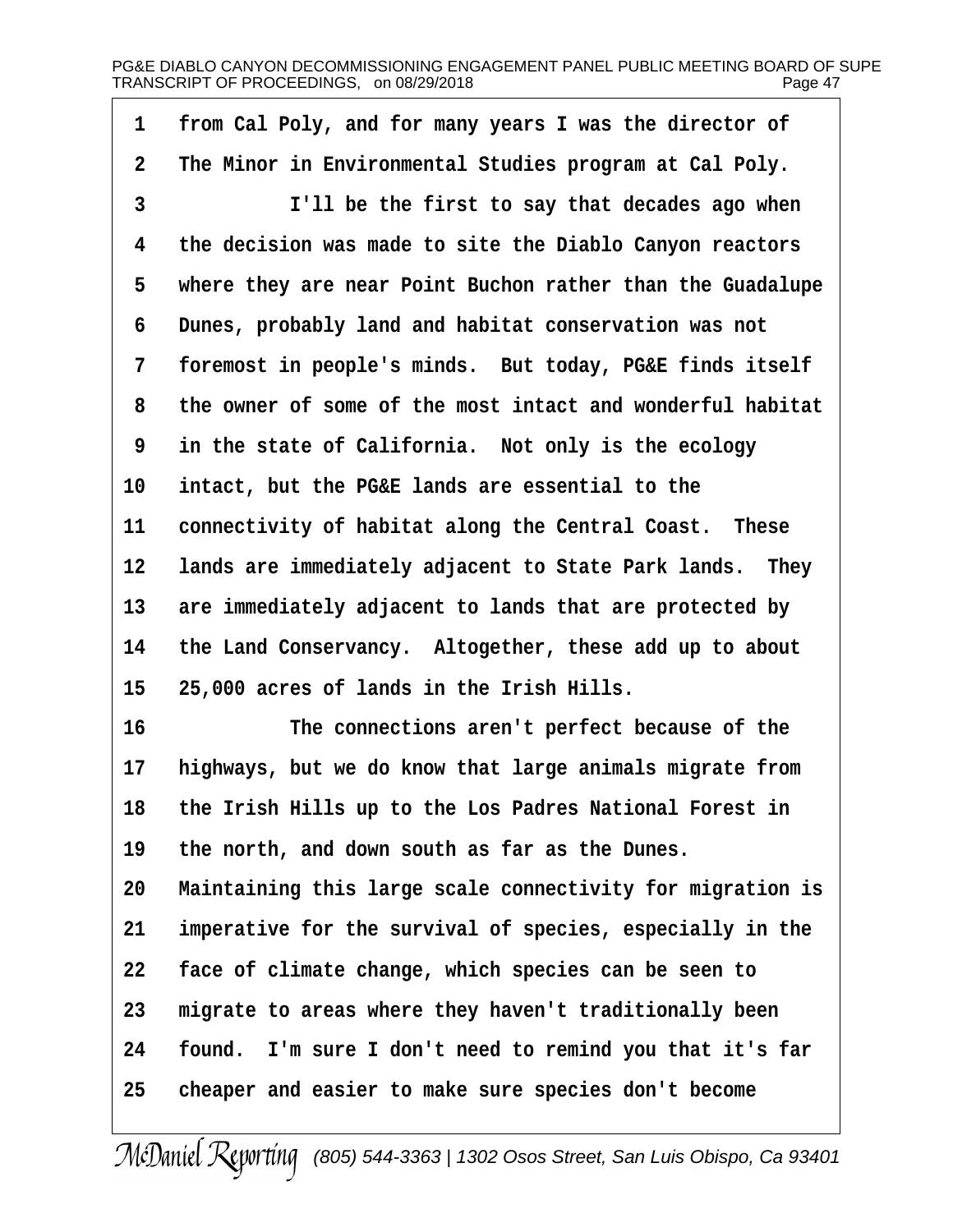**·1· ·endangered rather than to have to deal with the ·2· ·consequences of a listing of an endangered species.· We ·3· ·know from decades of biological research that preserving ·4· ·large and connected habitats is the most important and key ·5· ·thing we can do to keep species healthy.**

**·6· · · · · · ·So yes, the Diablo Canyon lands certainly have ·7· ·value potential to real estate.· You can put a dollar ·8· ·figure on that.· It is not as easy to put a dollar figure ·9· ·on the value of habitat.· But I feel I can assert that in 10· ·the big picture, the value of open space and habitat and 11· ·connectivity far surpasses the value of possible real** 12 estate development. And yes, there are financial 13 implications to how to make this happen. I don't have an 14 answer to that, but where there is a will, there is a way.

**15· · · · · · ·So I urge you to do the right thing and 16· ·recommend these lands, all of them, receive permanent** 17 **protection as open space.** Yes, open space with some 18 **public access, but primarily open space to protect this** 19 valuable and irreplaceable habitat. Thank you.

20 **MR. ASHBAUGH: Hello, Panel.** My name is John 21 Ashbaugh. I got acquainted with most of you. I didn't **22· ·get a chance to meet the panelists Dena Bellman or Trevor 23· ·Keith 10 days ago at Pismo Beach City Council chambers, 24· ·but I did want to take just a minute here to reacquaint 25· ·you with the proposal I am advancing that would be one**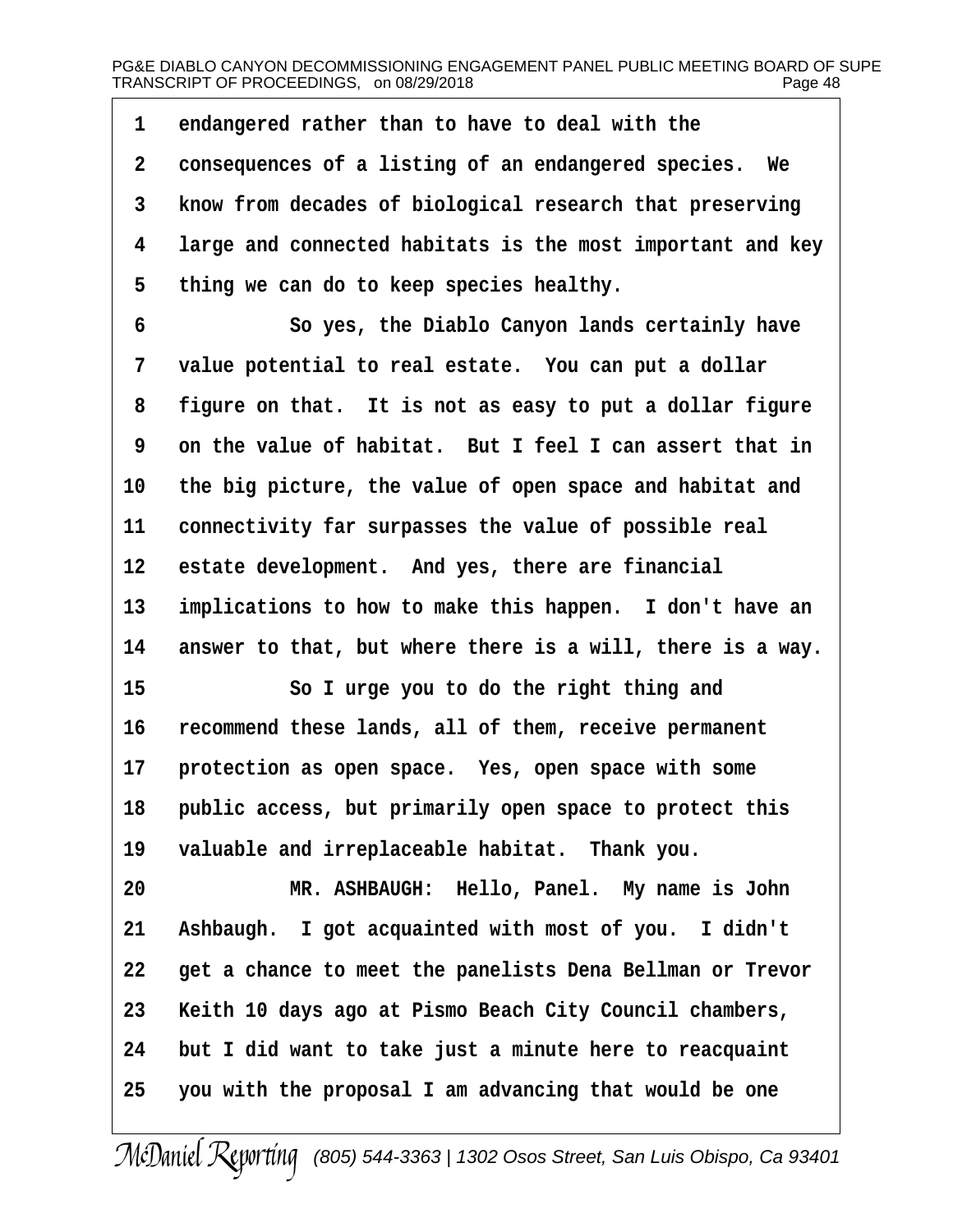1 source, among many, of funding that can be made available **·2· ·in order to acquire these very special lands, and that ·3· ·would be creating a national seashore.**

**·4· · · · · · ·Why a national seashore?· To embrace the lands ·5· ·beyond Diablo, but potentially also the State Park, the ·6· ·Harbor District's lease on the lighthouse.· To me, what we ·7· ·need to think about -- in this community as a whole, we ·8· ·often get very insular.· We forget some of our own ·9· ·history, and that history includes this plant, enlarging** 10 its significance to a national scale. The history of this 11 power plant, in fact, involves controversy, a great deal **12· ·of it, so much, in fact, that the vast number of arrests 13· ·that were made back in 1980, '81, protesting the licensing 14· ·of the plant was, in fact, more so than any other protests** 15 since the Vietnam War or the Civil Rights Movement. That 16 alone should be anthem in the eyes of the public. There 17 is a national investment. People were coming from all 18 over the country concerned about the impact of that plant.

**19· · · · · · ·Today and through 2024, '25, we will be able to 20· ·look back at that point on, I am confident, the record of** 21 successful operation of this nuclear power plant. We will **22· ·have to deal with the long-term, very long-term storage of 23· ·nuclear waste on that site, but with that exception,** 24 everything else is open for the kind of collaborative 25 conversation that we are having now. And I look forward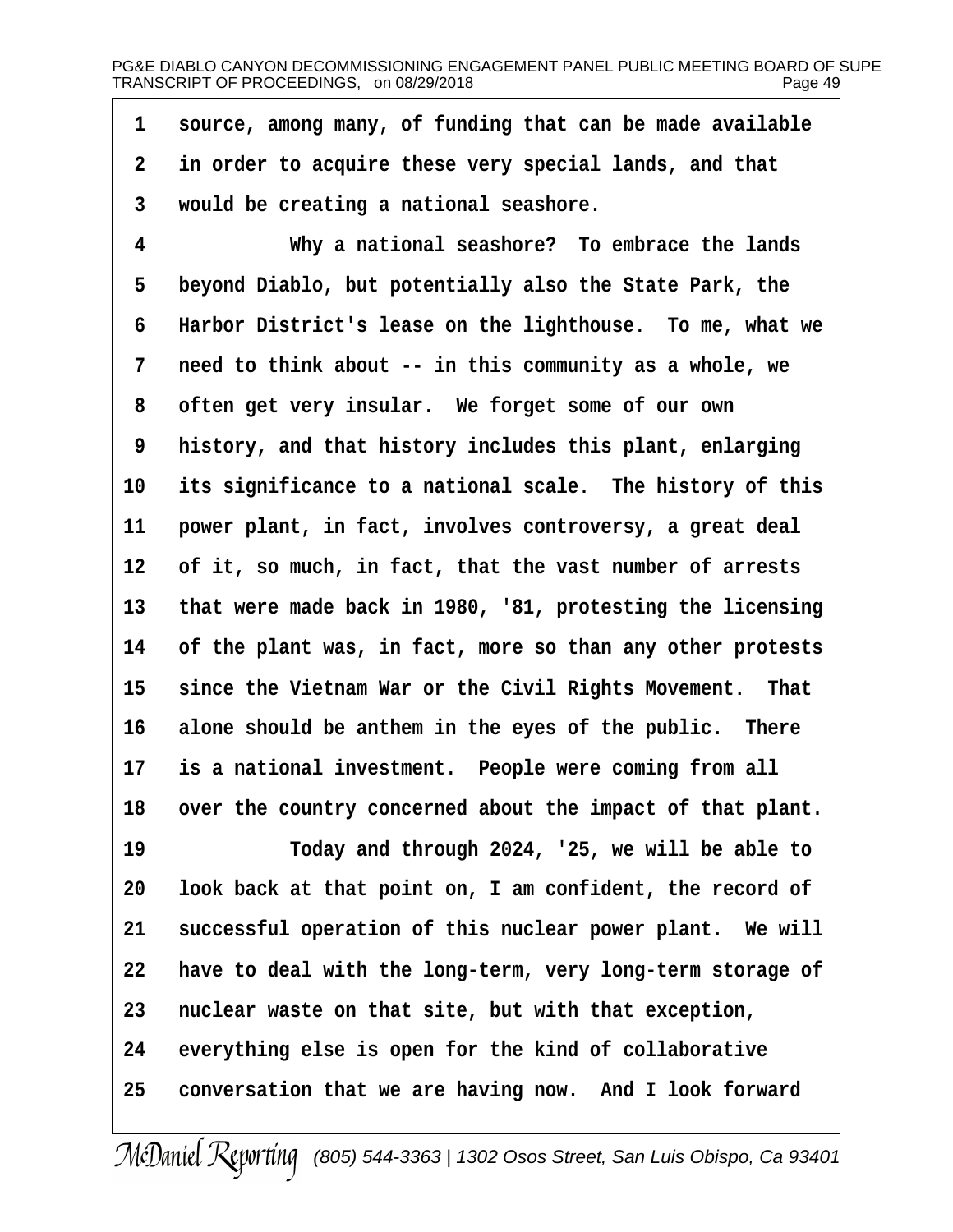| 1               | to having many of those conversations with you and with    |
|-----------------|------------------------------------------------------------|
| $\overline{2}$  | many of the people in this room in advance of the proposal |
| 3               | for a Pacho Coast national seashore. I would look forward  |
| 4               | to making a presentation as I did for you folks, many of   |
| 5               | the groups that are represented here tonight, including    |
| 6               | people from Los Osos, Avila Beach, all the affected        |
| $7\phantom{.}$  | communities. And actually, I am considering -- I would     |
| 8               | like to have some help in compiling a book that would      |
| 9               | represent what the significant values are of these very,   |
| 10 <sub>1</sub> | very special lands and structures. Thank you very much.    |
| 11              | MS. DETTMAN: Hi. I'm Kaila Dettman, executive              |
| 12              | director of Land Conservancy of San Luis Obispo County.    |
| 13              | And I want to first off say thank you to the panel and to  |
| 14              | PG&E for hosting this process. It's really important for   |
| 15              | us to be heard and I'm grateful for that.                  |
| 16              | Our land trust is your local land trust. We                |
| $17 \,$         | work throughout the County to protect special places here. |
| 18              | And you all heard from my colleague, Daniel Bowman, at the |
| 19              | workshops. And I simply want to say tonight that we        |
| 20              | encourage PG&E to consider conservation of these lands.    |
| 21              | We want to serve as a resource and hope we can help make   |
| 22              | that happen moving forward into the future.                |
| 23              | It has been said here many times tonight, it's             |
| 24              | an incredibly special place, amazing resource and a        |
| 25              | treasure. And there are opportunities now that's already   |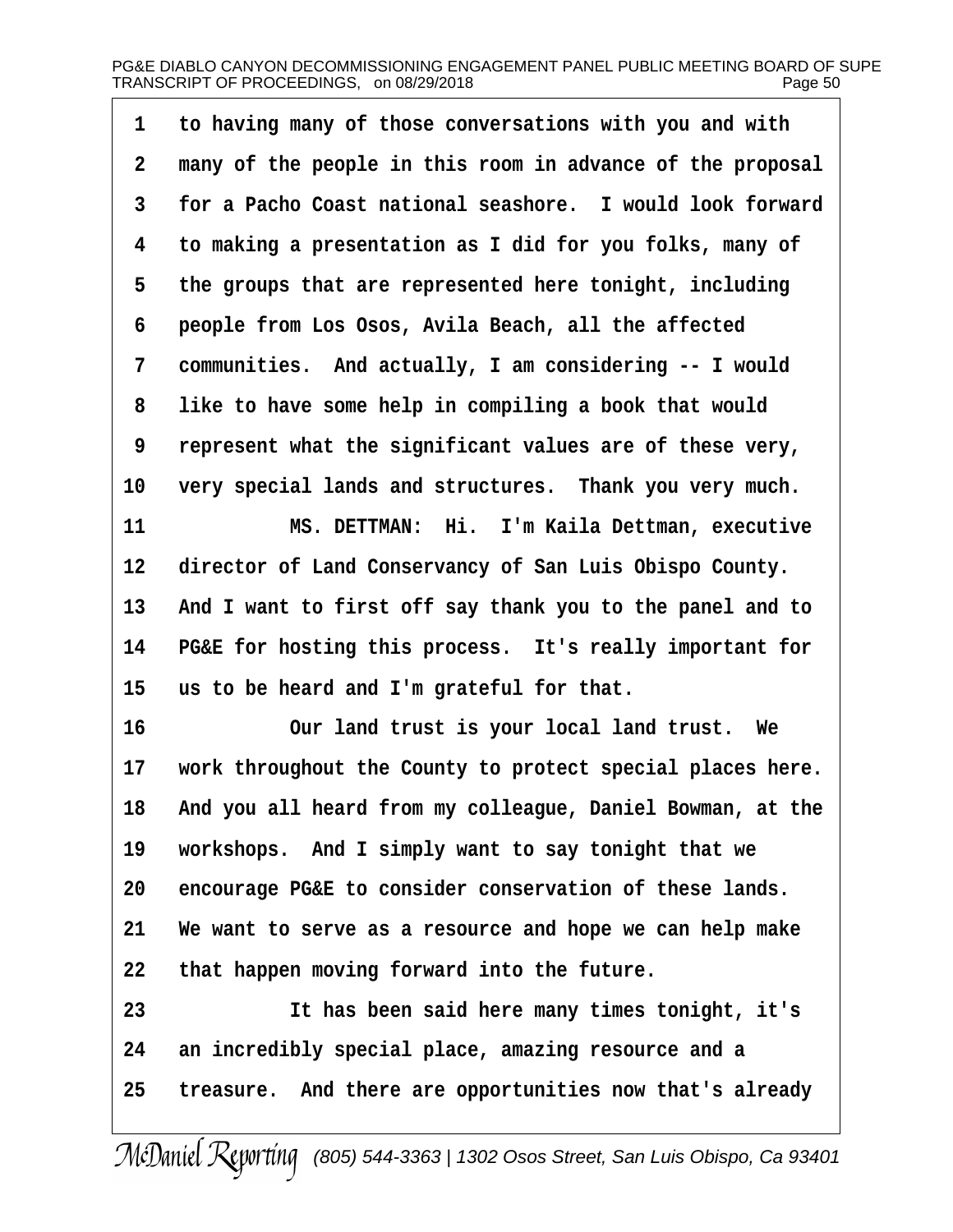1 been mentioned. We have had a recent passage of Prop 68. **·2· ·We are seeing more money flowing from the private sector ·3· ·towards conservation of the lands because millionaires and ·4· ·billionaires are out there investing in the future of our ·5· ·community.· So I think there is a real opportunity to make ·6· ·something really amazing happen here.· And I hope that the ·7· ·panel will make a recommendation that conservation be a** 8 part of the future of these lands. So thanks so much. **·9· ·I'll keep it short and sweet.**

10 **MS. REDDEN:** Kathy Redden, and I am a member of **11· ·the Atascadero Horsemen and The Trail Alliance of San Luis 12· ·Obispo County.· I also was able to speak at the workshops,** 13 and I appreciate that opportunity. Thank you to everyone 14 for your service.

**15· · · · · · ·So our vision is definitely public access with 16· ·multiuse trails for those of us who walk and ride on the** 17 dirt. We believe trails can be designed to protect **18· ·cultural resources and flora and fauna.· State Parks 19· ·already has a magnet system in place at Montana de Oro, 20· ·and covenation of those lands would make this an amazing 21· ·jewel in the crown for State Parks.· Funding sources, as** 22 discussed, are very much available in land conservancy. **23· ·They pulled off a great thing with the Pismo Reserve, and 24· ·I think that's a great example.· Thank you. 25· · · · · · ·MR. WALLER:· Good evening, Panel.· I am Richard**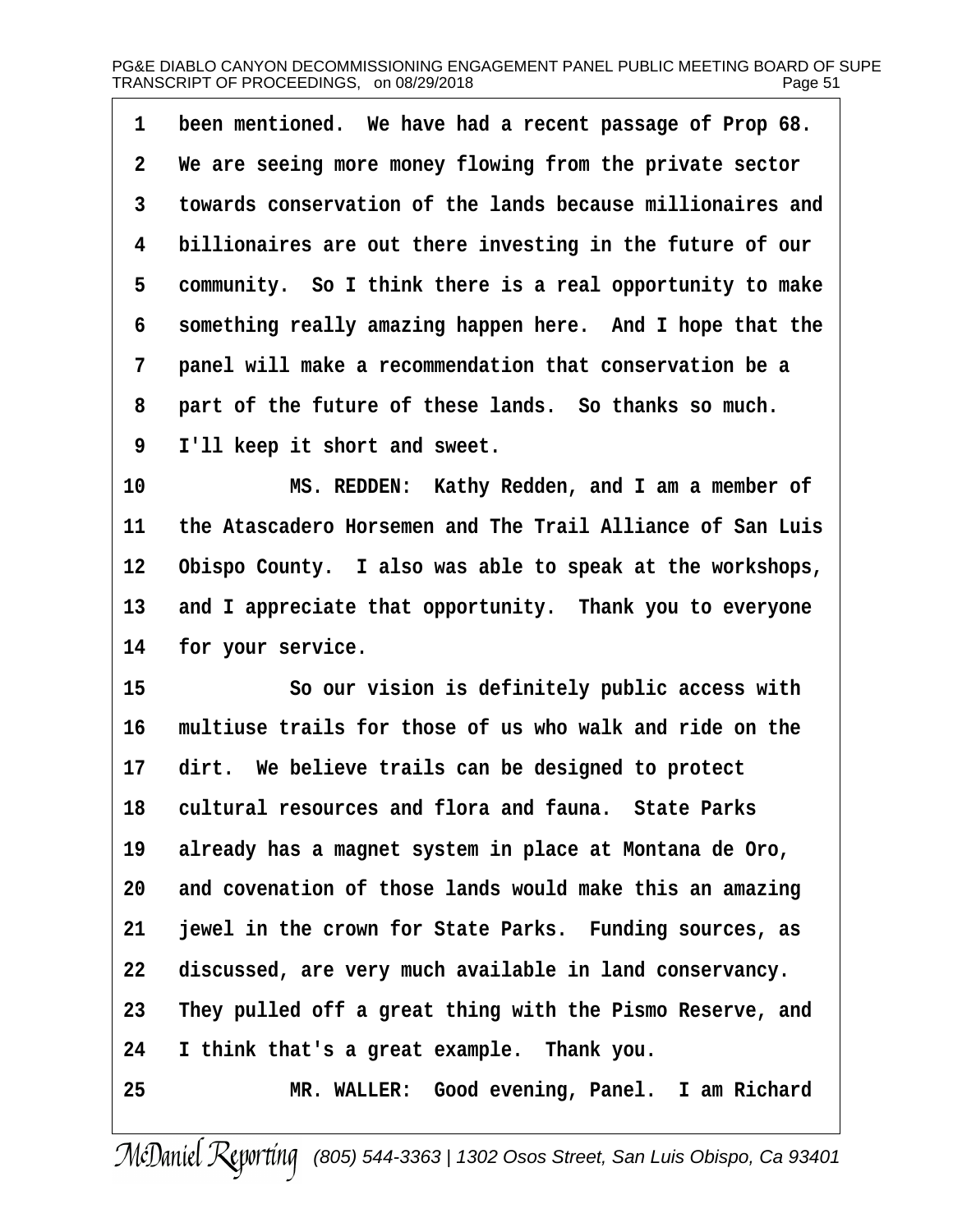1 Waller. I live in Arroyo Grande. I'm the recent past **·2· ·president of Back Country Horsemen of California, a 3,000 ·3· ·member organization, the only statewide organization ·4· ·dedicated solely to trails.· Tonight I am representing the ·5· ·Back Country Horsemen of California, Los Padres Unit, 250** 6 members here on the coast. And we are just a small **·7· ·fraction of the number of equestrians that love to ride ·8· ·trails.**

**·9· · · · · · ·I followed the process of putting the power** 10 **plant in this pristine coastline instead of the Nipomo** 11 Mesa, as first proposed by PG&E back in the 1960s. That **12· ·location was successfully blocked and the section of coast** 13 almost no one knew of was selected. I say "almost no 14 one." My grandfather farmed sweet peas on those 15 benchlands on the way out to the power plant back in the **16· ·1920s and 1930s.· He leased the land.· He knew the land.**

**17· · · · · · ·As can be seen from the sea or from nearly any 18· ·viewpoint in our area, the Irish Hills are a scenic** 19 resource of world-class beauty. Preserving this land for 20 **public access, environmental protection with a network of** 21 trails and campsites is the right thing to do.

**22· · · · · · ·The question of how to replace the economic 23· ·benefit of the parkland hangs over every discussion 24· ·regarding the area.· Preserving this landscape as a park 25· ·-- and I use the "park" in a generic sense -- will have**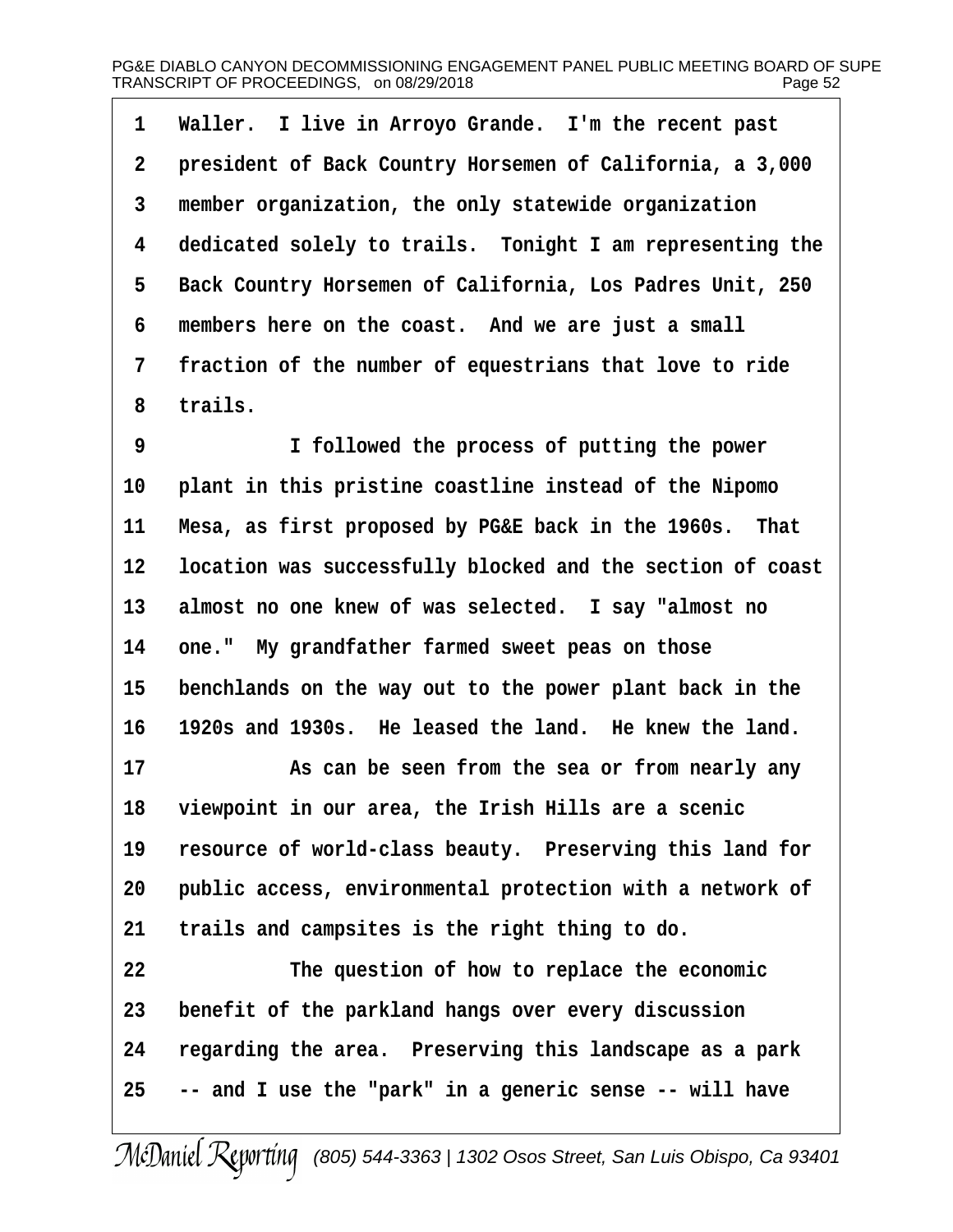1 **positive economic benefits for our county.** My wife and I, **·2· ·we travel overseas.· We take long hikes in Switzerland, or ·3· ·Italy, or Portugal, or Spain, and we spend our dollars. ·4· ·This park will bring people in who will spend their ·5· ·dollars and pounds and euros and yen here in our county. ·6· ·The economic benefits of parks extend beyond tourism.· The ·7· ·greatest value of natural amenities and recreational ·8· ·opportunities often lie in the ability of protected lands ·9· ·to attract and retain people.**

**10· · · · · · ·People move to our area to work, whether they** 11 are doctors, or lawyers, or contractors because of the 12 scenic and open space opportunities that we have in our 13 county. Substantial percentages of counties in California **14· ·get income per capita based on public lands and visitors 15· ·to those areas.· Over 15 percent of the jobs in San Luis 16· ·Obispo county are directly related to tourism.· That** 17 number would only go up if this area becomes a natural 18 resource for tourism.

**19· · · · · · ·I know you are not going to answer the question,** 20 but I have a question. I trust the transmission lines and **21· ·the towers that stretch out across our county will also be 22· ·removed as part of the decommissioning process and we 23· ·won't have those.· Thank you.**

**24· · · · · · ·MR. McGIBNEY:· Thank you, Panel.· My name is** 25 Patrick McGigney. I'm the CEO of Biodiversity First, a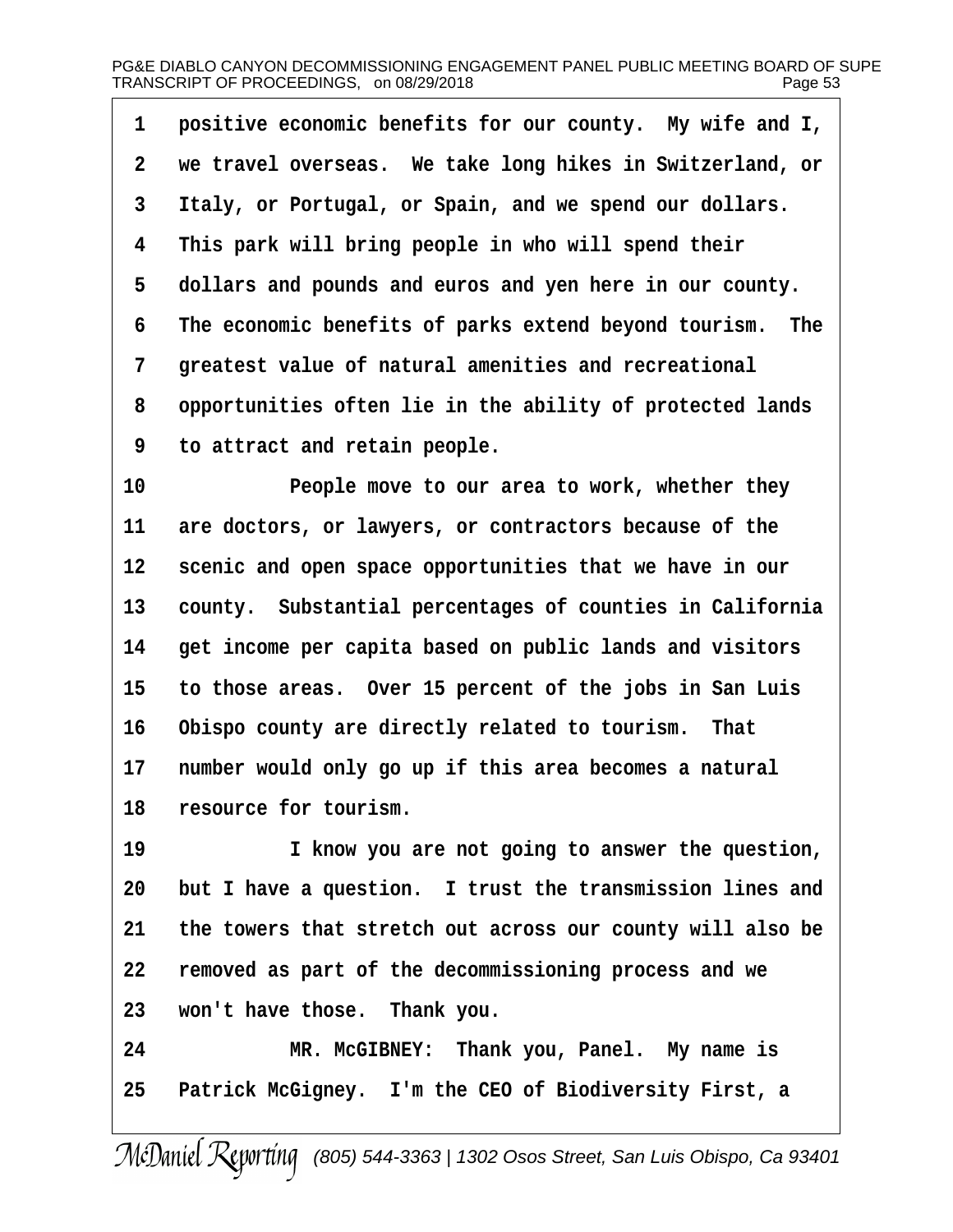1 **local 501C3** nonprofit organization. We work to preserve **·2· ·and protect the wildlands and species upon which we depend ·3· ·for our own physical and spiritual survival.· Biodiversity ·4· ·First recommends that all 1200 acres of lands around ·5· ·Diablo Canyon be held in a public trust and into ·6· ·perpetuity.· Because we value the rich diversity of ·7· ·wildlife and vegetation on this site, we recommend that ·8· ·human access be limited to prescribed hiking trails, ·9· ·parking at the entrance, no public roads, one coast trail** 10 and one ridge trail that can connect to Montana de Oro 11 State Park, much like the Buchon Trail does. We recommend 12 that the Coast Trail have handicapped access.

**13· · · · · · ·We also recommend that the important wildlife 14· ·corridor that runs from Diablo Canyon lands to Montana de** 15 Oro into Los Padres National Forest, remain undisturbed. **16· ·Mountain lions, bear, gray fox, bobcats, Black Hills deer, 17· ·wild turkey, possums, coyote, cottontail rabbits, and many 18· ·other species, thrive in this diverse ecosystem, and their** 19 survival depends on our protection.

**20· · · · · · ·The Diablo Canyon lands are sacred to the** 21 Chumash Nation, and Biodiversity First recommends that 22 every identified indigenous site be restricted from public 23 access. This beautiful land is one of the last **24· ·undeveloped swaths of coastland in California.· And 25· ·residents of the Central Coast and all of California have**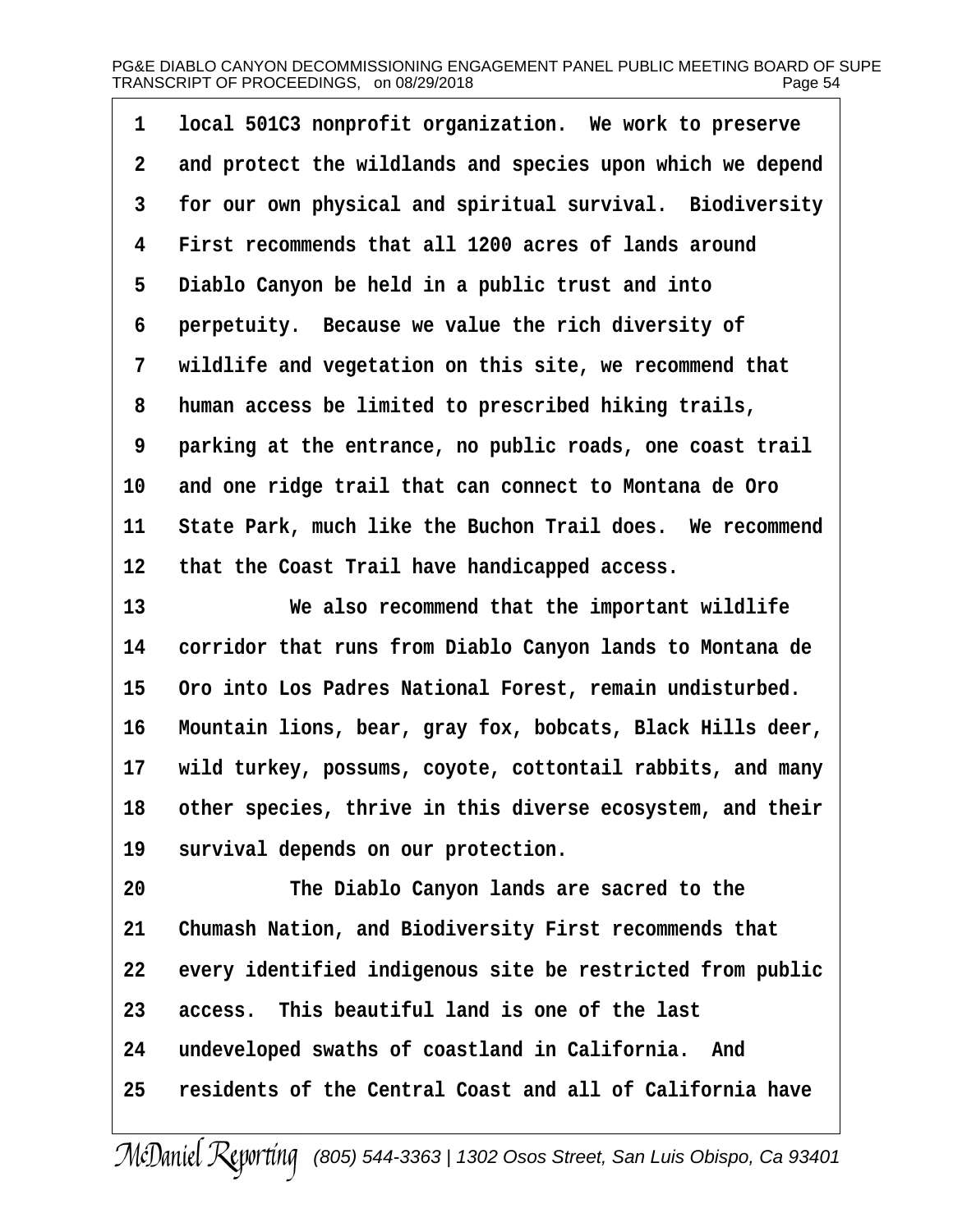| $\mathbf{1}$            | had to live with the danger of the nuclear power plant    |
|-------------------------|-----------------------------------------------------------|
| $\mathbf{2}$            | built on earthquake faults for the past 30 years.         |
| 3                       | Biodiversity First recommends that PG&E donate all of the |
| $\overline{\mathbf{4}}$ | land into a public trust, possible State Parks, for       |
| 5                       | perpetual conservation. Thank you.                        |
| 6                       | MS. CONWAY: Good evening. My name is Cheryl               |
| 7                       | Conway. I'm from Cayucos, where we've learned a thing or  |
| 8                       | two in the past decade about conserving the land. I am    |
| 9                       | here tonight to speak on behalf of the Democrats of       |
| 10                      | San Luis Obispo County club and, as of 30 minutes ago, as |
| 11                      | our chair could not be here, the Cayucos Citizen's        |
| 12                      | Advisory Council. As we passed virtually the same         |
| 13                      | resolution, I don't see that as any kind of conflict.     |
| 14                      | We want to thank PG&E for being a great steward           |
| 15                      | of that land for the last 50 years. I have no doubt, if   |
| 16                      | there hadn't been a power plant there, there would be a   |
| 17                      | constant battle against development of that. As it is     |
| 18                      | now, we have pristine ecosystems zones.                   |
| 19                      | Back in 2000, The Nature Conservancy recognized           |
| 20                      | these lands as the highest conservation priority. They    |
| 21                      | were joined in that by California state agencies,         |
| 22                      | including the Wildlands Conservation Board, the Coastal   |
| 23                      | Conservancy, Parks and Rec, the Coastal Commission,       |
| 24                      | Caltrans, the State Water Board, and the Regional Water   |
| 25                      | Quality Conservation Board. Many of those have already    |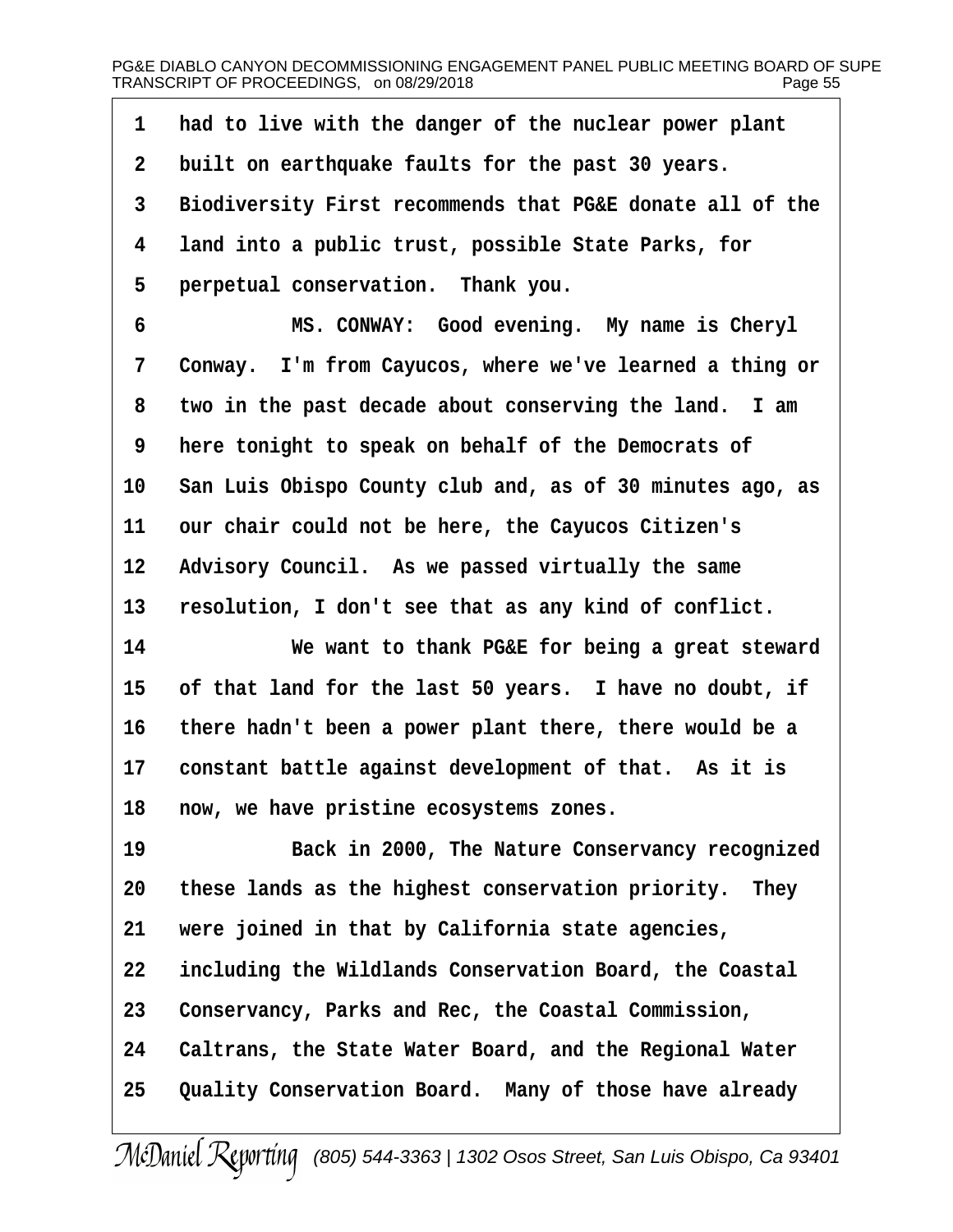**·1· ·demonstrated a willingness to support conservation efforts** 2 for this land.

**·3· · · · · · ·What we would like to ask is that PG&E and ·4· ·others ensure that all of the Diablo Canyon lands, ·5· ·including Wild Cherry Canyon, and with the exception of ·6· ·the requisite decommissioning zone while needed, are ·7· ·conserved in perpetuity for public access and resource ·8· ·protection.· I'd like to thank you for your time.**

**·9· · · · · · ·MS. WARD:· Hi.· My name is Sheila Ward, and I am** 10 from Los Osos, and I would like to thank PG&E and this 11 **panel for the opportunity to speak to you.** I want to 12 speak to an issue that's very near and dear to my heart, 13 and that is the multiuse trails.

**14· · · · · · ·I was one of the people that helped construct** 15 the trails on Pismo Preserve. I was one of the people **16· ·that originally laid the plan for Bloody Nose Trail on** 17 Montana de Oro. And what I find so unique in our county **18· ·is the cooperation among all the trail user groups -- the** 19 trail runners, the hikers, the mountain bikers, and the 20 equestrians. And I think it's very appropriate to set 21 aside a part of these lands for multiuse trails. It would **22· ·take up a pretty small footprint.**

**23· · · · · · ·I am a member of Coast Mounted Assistance, and 24· ·we are putting on a poker ride next month.· I posted that 25· ·on Facebook.· And I just was kind of going through the --**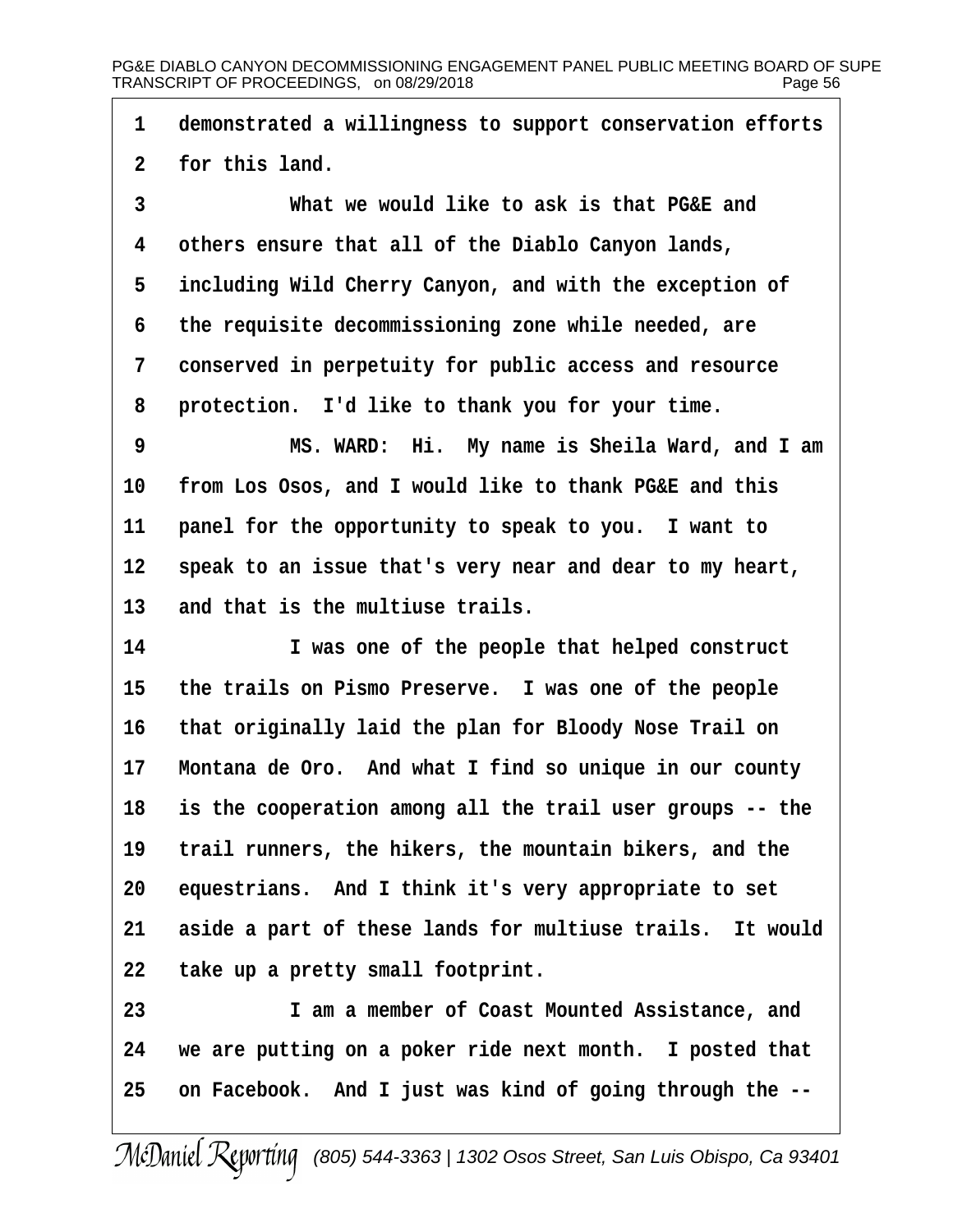1 we are looking through those who are interested in this **·2· ·ride as far away as South Dakota, so I do think you have ·3· ·an interest of bringing money into the county with tourism ·4· ·from establishing a multiuse trail. ·5· · · · · · ·I really give a shout out to Central Coast ·6· ·Concerned Mountain Bikers for their efforts in ·7· ·establishing such a rapport among all of our user groups ·8· ·in this county.· Thank you. ·9· · · · · · ·MS. VUJOVICH-LABARRE:· Good evening.· My name is** 10 Mila Vujovich-Labarre. I am speaking tonight as a private **11· ·resident.· I'm a 35-year teacher in San Luis Coastal** 12 Unified School District. So first and foremost, I would 13 like to thank PG&E for all the funds that they have given **14· ·our school district the last several years, in addition to** 15 all the charitable grants that you've given to the 16 community. **17· · · · · · ·As for tonight, although my comments are going 18· ·to be majority on preservation of this wonderful land, 19· ·there are two commercial developments or residential** 20 developments that are near and dear to my heart. First of 21 all, I think that there should be some acreage on all of **22· ·these acres for a tiny home complex.· And I would like 23· ·somewhere between 250 and 500 tiny homes to be allotted 24· ·somewhere here.· And I would like the housing to be given 25· ·to veterans who have served our country.· The housing**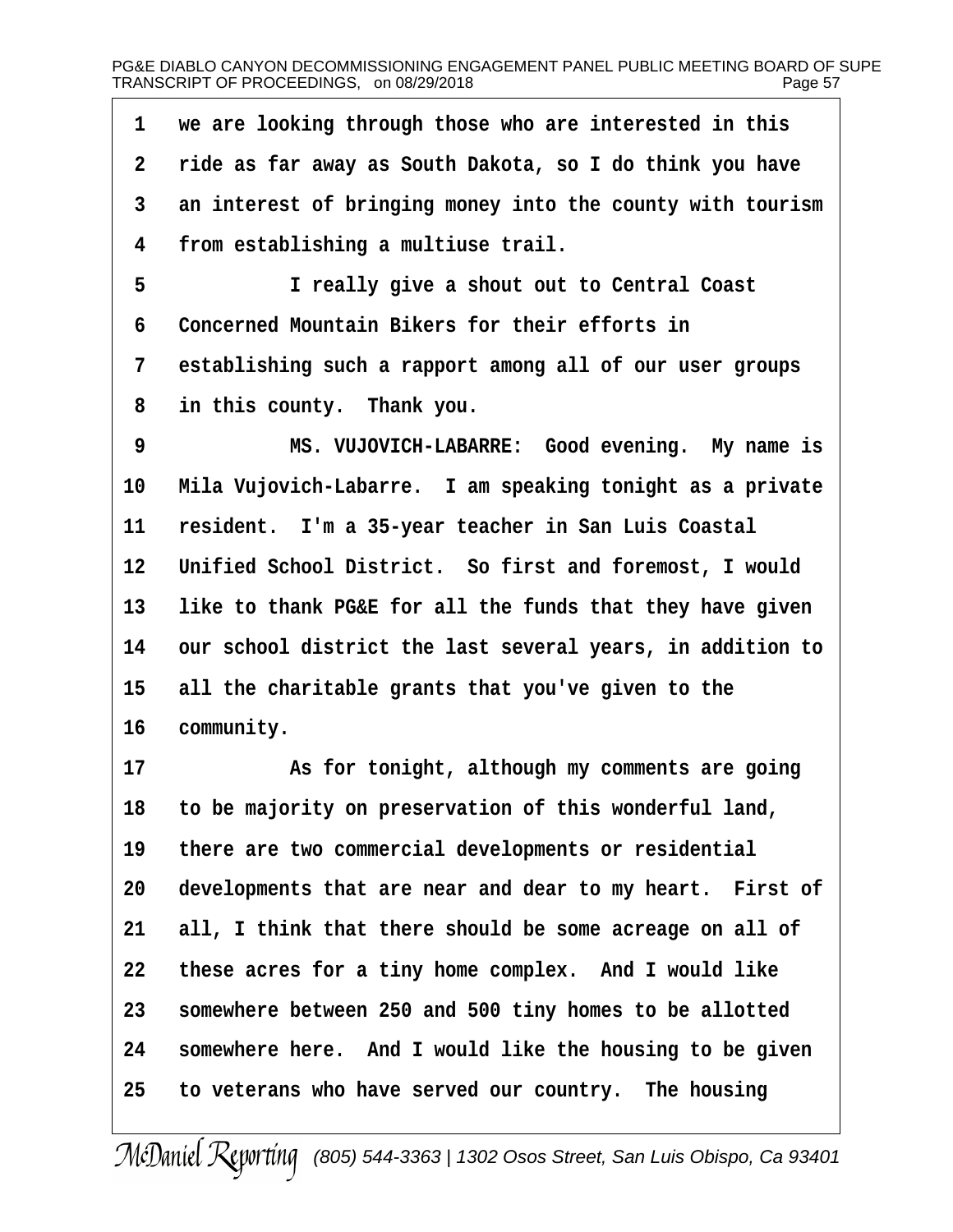## PG&E DIABLO CANYON DECOMMISSIONING ENGAGEMENT PANEL PUBLIC MEETING BOARD OF SUPE<br>TRANSCRIPT OF PROCEEDINGS. on 08/29/2018 TRANSCRIPT OF PROCEEDINGS, on 08/29/2018

1 crisis is incredible. It's throughout California, but I **·2· ·think if we could set aside some precious acreage for tiny ·3· ·homes for our veterans, it would be a wonderful gesture. ·4· · · · · · ·In addition to that, as a teacher who has been a ·5· ·long advocate in substance abuse prevention and ·6· ·intervention programs and helping teens, there is an ·7· ·immense hole in our county for serving teens with mental ·8· ·health, eating disorders and drug abuse, and the time is ·9· ·now to address those.· I'd like to see somewhere on the** 10 **property be three different facilities to house** 11 approximately 30 beds. Insurance normally pays about **12· ·\$10,000 per bed, and we would be able to serve teens** 13 throughout our county. Most of those teens right now have **14· ·to go out of our county, and it would be innovative and** 15 really important to meet that need. **16· · · · · · ·Lastly, I ran for city council two years ago. 17· ·I'm proud to say I was the only city council to be** 18 endorsed by the Sierra Club. I am an outdoor advocate, a **19· ·tree hugger, and I see this land, and I am so happy to 20· ·hear the comments of all the other people who have spoken** 21 here tonight. This land should be preserved as much as 22 **possible.** It is an area for triathletes, for families, **23· ·for seniors, for young people, for Cal Poly students, for 24· ·our Native Americans to treasure for years to come. 25· · · · · · ·It sounds like we have the financial ability to**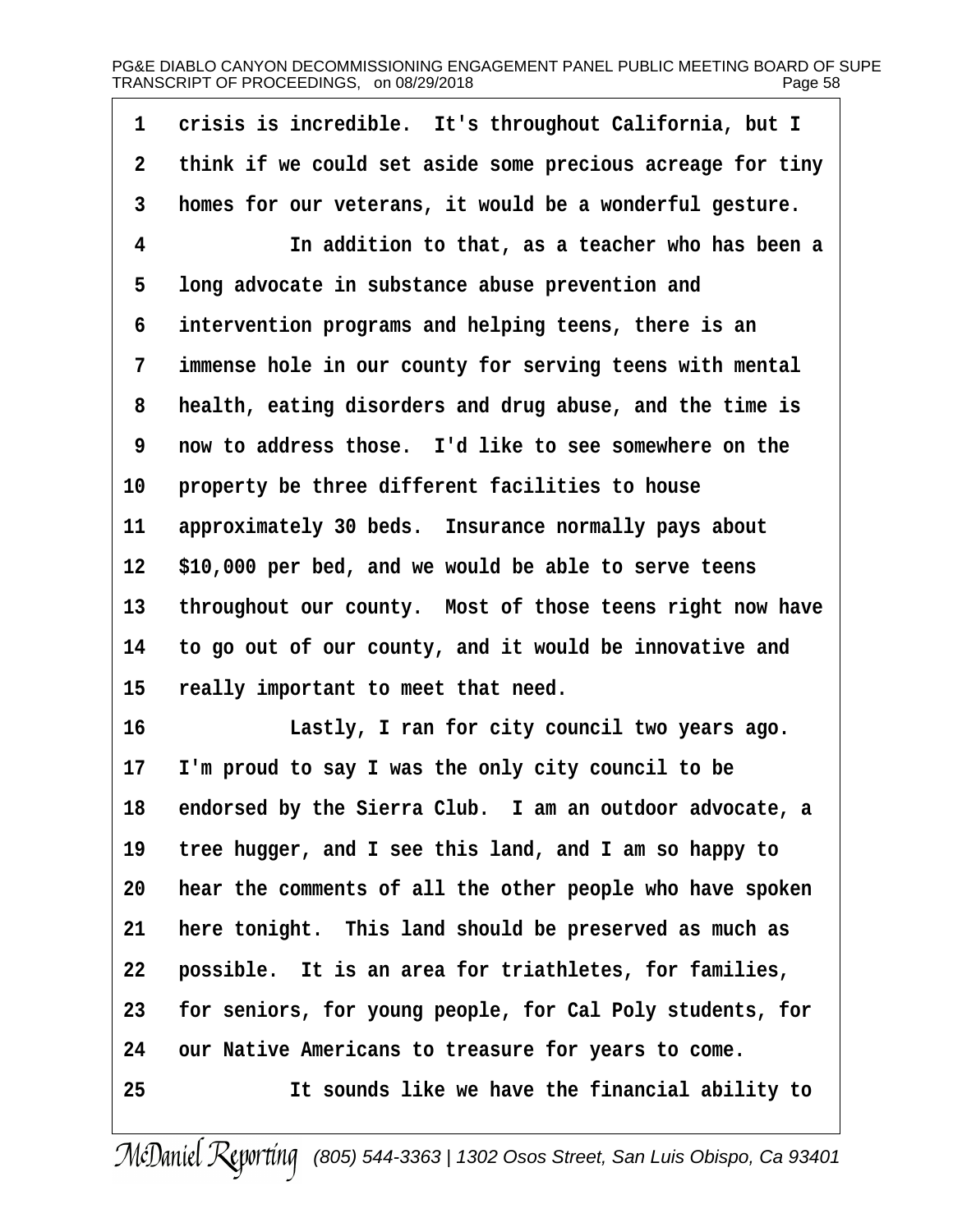## PG&E DIABLO CANYON DECOMMISSIONING ENGAGEMENT PANEL PUBLIC MEETING BOARD OF SUPE<br>TRANSCRIPT OF PROCEEDINGS. on 08/29/2018 TRANSCRIPT OF PROCEEDINGS, on 08/29/2018

**·1· ·make that happen, so I am hoping that the commission and ·2· ·the community will vote to do the right thing and preserve ·3· ·a majority of this land an open space and not only for ·4· ·conservation, but for public use.· And as far as funding, ·5· ·you could definitely charge a pass.· I think most people ·6· ·that go out there would gladly fund a \$20 to \$30 annual 7** pass to have access to that land. Thank you very much.

**·8· · · · · · ·MR. KUNZE:· Hi.· My name is Paul Kunze. I ·9· ·represent SLOSA, San Luis Obispo Soaring Association. 10· ·We're essentially a large group of hang gliders and** 11 **paragliders.** We are one of the chapters under USHGA which **12· ·is a nationwide organization of paragliders and hang** 13 gliders. One of the things we are proposing is a flight 14 **park out there.** The reason why we are proposing a flight 15 **park, besides the fact that we want to fly, is the fact** 16 that it's scalable. It does bring in tourist dollars. **17· ·It's also compatible with just about every other use that** 18 everyone has proposed here. It could be as simple as a **19· ·launch pad, which is a 50-by-50 patch of grass, and then a** 20 Landing area, which is a 100-by-100 patch of land. It **21· ·could be anything from that on up to what we have at** 22 **Torrey Pines.** I will get into that in a second here. **23· · · · · · ·Flight parks do attract tourists.· There's 24· ·tandem flights for people who know nothing about flying. 25· ·Essentially get connected to the front of a paraglider and**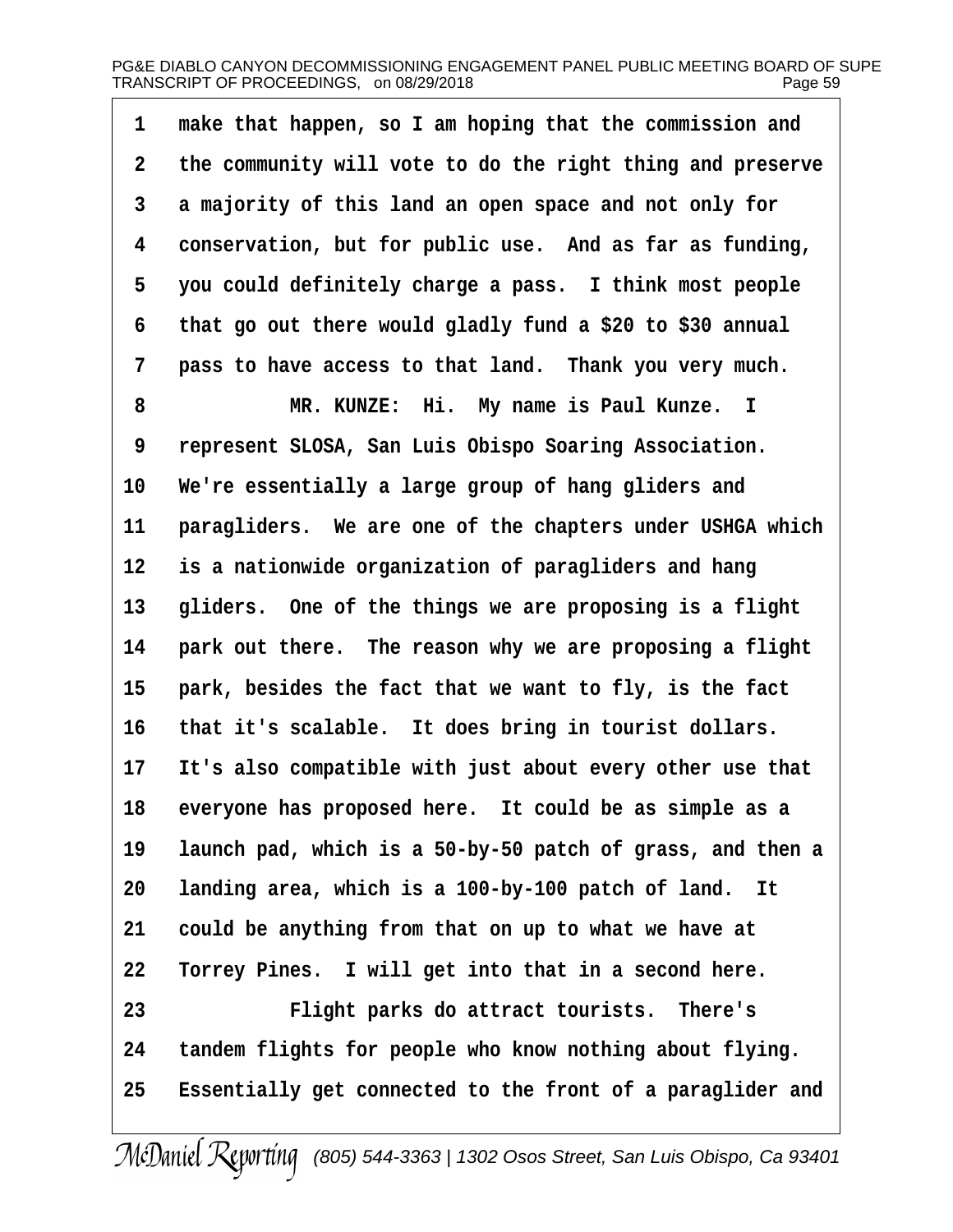| Pilots will actually go to a location specifically for the |
|------------------------------------------------------------|
|                                                            |
| flying. I believe Point Buchon is going to be one of       |
| those locations. It has the potential to just be           |
| fantastic flying out there. It is compatible with, as I    |
| said, hang gliding, paragliding, potentially remote        |
| control flying. Horse riding attraction, a ranch, I would  |
| love to see a like SLO Ranch. Mountain biking, hiking,     |
| frisbee, golf, camping are compatible with all these uses. |
| Other flight parks have been done in the past --           |
| in the U.S. in the past with great success. Torrey Pines   |
| is the go-to example down in San Diego. If you haven't     |
| visited there, at least take a walk out there. You've got  |
| a little bit of everything. You've got a shop, a           |
| restaurant. You've got remote controllers flyers. You've   |
| got paragliders, hang gliders. You've got pilots, glider   |
| pilots, and then just tourists that go out there and enjoy |
|                                                            |
|                                                            |

**19· · · · · · ·Kings Mountain, Idaho, would be another good** 20 example. Lookout Mountain, although it's a lot more than **21· ·I would ever want to see developed out there, that is a 22· ·phenomenal example of what happens when you get a large** 23 group of pilots together to essentially create the 24 ultimate flight park. Yosemite Valley even as a flight 25 **park they allow hang gliding in the valley in the**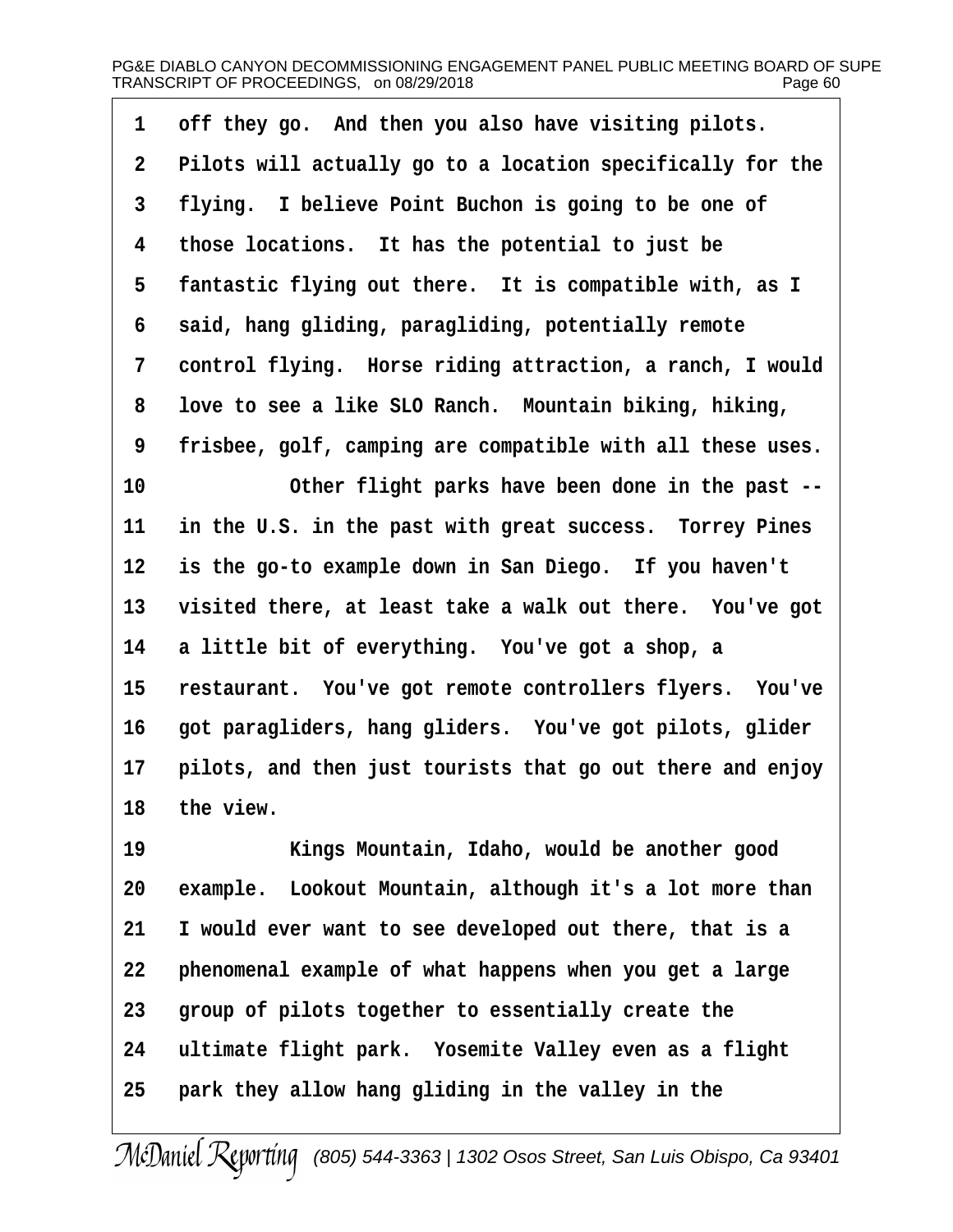1 mornings, just to take a nice tour of the park. **·2· · · · · · ·Thank you very much for your time.· And I hope ·3· ·you take this into consideration.· Oh, thank you very much ·4· ·to PG&E.· I've had the opportunity to be out there to work** 5 and they do take great care of the place. Thank you.

**·6· · · · · · ·MS. ALLEN:· Hi.· My name is Denise Allen.· I'm ·7· ·on the Avila Advisory Council with Adam Hill and a See ·8· ·Canyon representative.· Around 17 years ago, I had the ·9· ·privilege of riding my horse in Wild Cherry Canyon.· It's** 10 is a beautiful, beautiful place. As time went on, I had 11 friends that were living in a little trailer there. They 12 were Bellevue family with me. As time went on, I started 13 **noticing all these trees were disappearing.** There were **14· ·trees along the road where you would have to widen it for** 15 development. My friends that were living there, it was **16· ·being done secretively on weekends and nights, and the** 17 trees were completely disappearing.

**18· · · · · · ·When I asked what was going on -- actually, my** 19 friends came to me. They were really upset. They were **20· ·renting there.· And Centex Homes was going to do a bunch 21· ·of development, and they were removing the trees because** 22 it was just agriculture. I came to the County and said, **23· ·"How can somebody be removing these huge, huge 24· ·200-year-old trees all over the place?"· And they said, 25· ·"Well, it's agriculture.· There is no development.· There**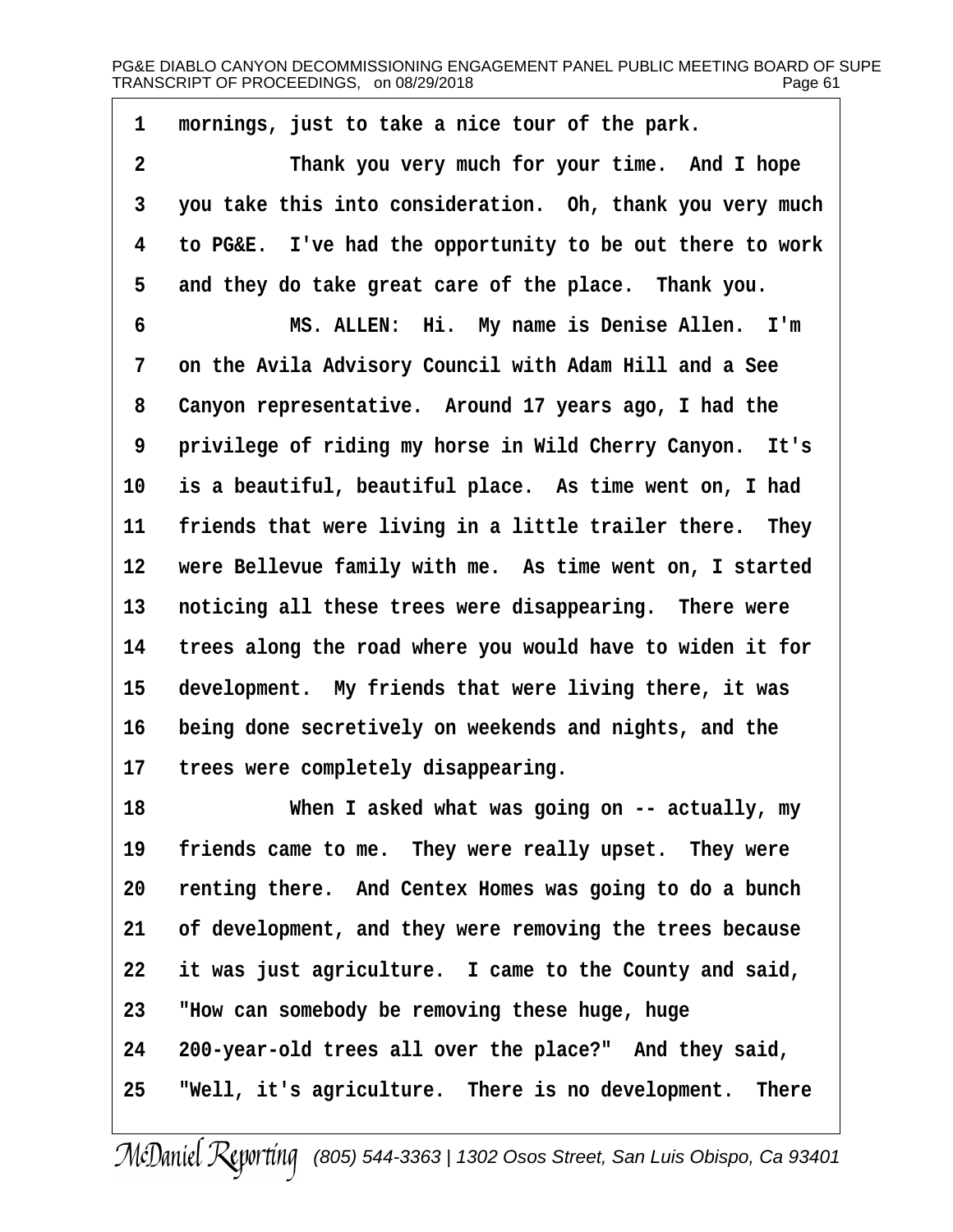| 1              | is nothing." And I go, "Well, you can look at it." They   |
|----------------|-----------------------------------------------------------|
| $2^{\circ}$    | go, "How can you prove it?" I go, "Well, there is aerial  |
| 3 <sup>1</sup> | sites. I mean, Diablo has tons of aerial photos of all    |
| $4^{\circ}$    | the years. Every year they do aerial photos." But         |
| 5              | because there was no development, the recession hit,      |
| 6              | Centex went away and HomeFed came around. And, again,     |
| $7\phantom{.}$ | roads started widening, things started happening. I was   |
| 8              | able to go to the Monday Club, see what HomeFed was going |
| 9              | to do, and it's pretty grandiose on a scale of            |
| 10             | development.                                              |

**11· · · · · · ·So you need to know that the developers have put** 12 a lot of time and money and energy into Wild Cherry Canyon 13 **preparing it for development.** And they have been very 14 actively involved. You may not see -- there might be some 15 representatives here. I have talked with their traffic **16· ·person.· I have talked with their vice president,** 17 different people, and they have big plans. They are 18 developers.

**19· · · · · · ·I recently took the walk from the lighthouse to 20· ·the Rattle Snake Canyon, and it was amazing.· It was like** 21 Pismo Beach 200 years ago. I really hope we can preserve 22 this. I hope that we can find a way to keep this land. **23· ·And I just want you to know that the developers do have a 24· ·lot of money and they do have a lot of energy and a lot of 25· ·invested interest, and so people need to know that because**

McDaniel Reporting [\(805\) 544-3363 | 1302 Osos Street, San Luis Obispo, Ca 93401](http://www.mcdanielreporting.com)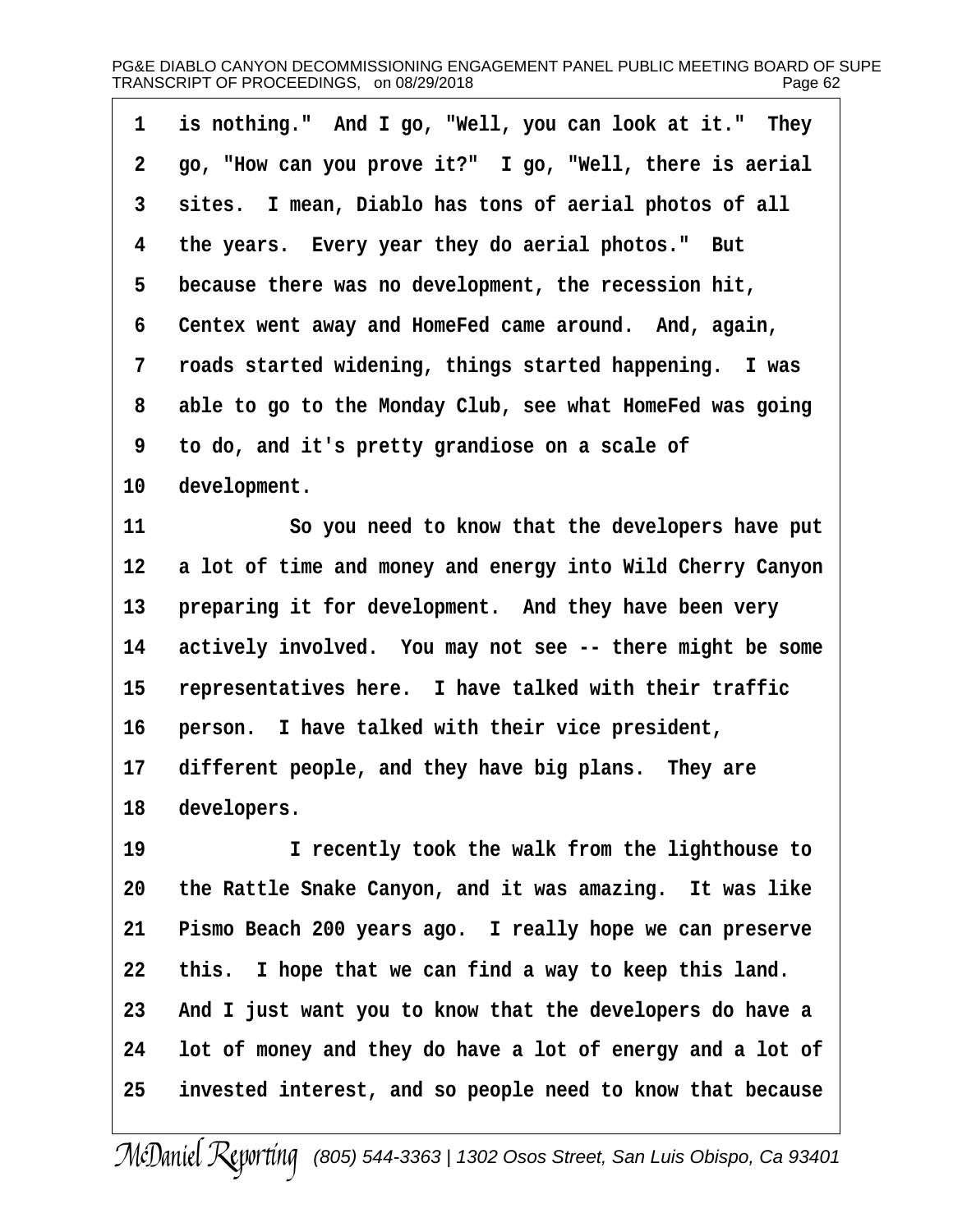1 at least everyone I hear is talking conservation, but **·2· ·there is that dynamic that is real, and there is money, ·3· ·like some of you had said.· So I hope we can figure it out ·4· ·because I know the community overwhelmingly wants** 5 **conservation.** Thank you.

**·6· · · · · · ·MS. MILLER:· Hi.· My name is Vita Miller, and I ·7· ·live in Los Osos and I'm a long-term resident of this ·8· ·county, and I am the only person that is going to say I ·9· ·was an activist protesting the siting of the Diablo Canyon** 10 **Nuclear Power Plant, and my family and I marched several** 11 times. And having said all that, I do want to thank PG&E **12· ·for having been good stewards of the land these years.**

13 *My main concern in the beginning was always* **14· ·about the storage of nuclear waste, and as you can see,** 15 that remains a continued concern within our county. I am 16 here to advocate for the conservation and protection of **17· ·these precious lands, and I think they need to be kept in** 18 the hands of people who share that goal. So whoever takes 19 over the overseeing of it, I hope that they have the same 20 **goal.** I would like to see Native Americans involved in 21 that. I would like to see some kind of a learning center, **22· ·perhaps, artifacts and restoration of Native American 23· ·lands and, perhaps, students could be brought there to 24· ·learn more about the Native American history in our** 25 **county.**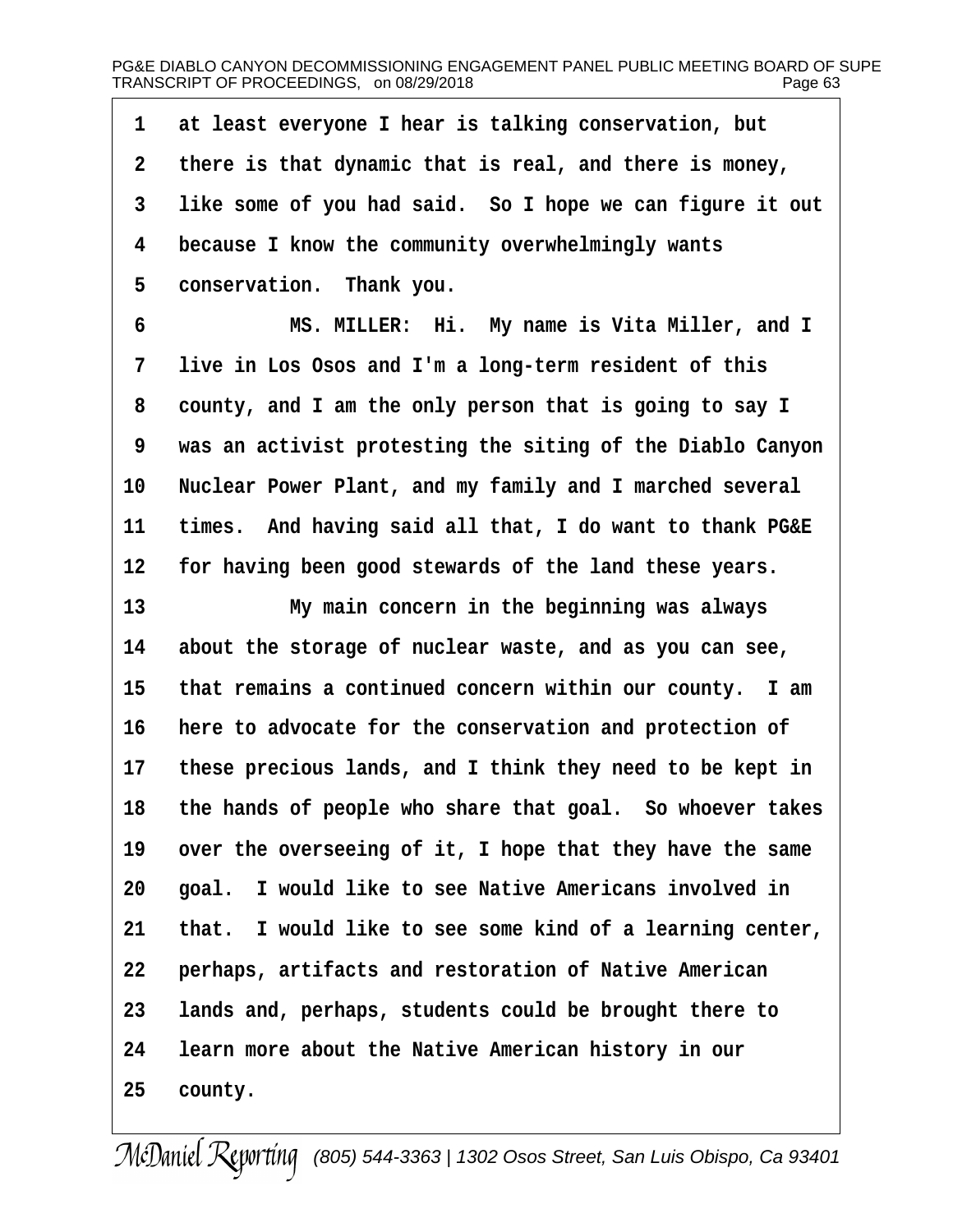| 1           | I also want to advocate for the protection of              |
|-------------|------------------------------------------------------------|
| $\mathbf 2$ | the Wild Cherry Canyon preservation and best land use      |
| 3           | should be agreed upon. I do advocate for public access,    |
| 4           | but I really want to say that I agree with what            |
| 5           | Mr. Knight, Randy Knight, said about habitat corridors.    |
| 6           | And I think that's a really important thing that needs to  |
| 7           | be considered here. In fact, all living organisms need to  |
| 8           | be considered, not just human organisms. We need to think  |
| 9           | of plant species and we need to think of nonhuman          |
| 10          | organisms.                                                 |
| 11          | That's pretty much what I had to say. I am an              |
| 12          | advocate for keeping this in perpetuity in its natural     |
| 13          | state as much as possible. Thank you very much.            |
| 14          | MS. SISNEROS: Hi. My name is Nicole Sisneros               |
| 15          | and I'm here speaking on behalf of ECOSLO, local nonprofit |
| 16          | environmental conservancy. It's very exciting to hear      |
| 17          | everybody's calls for conservancy. ECOSLO, as well, is in  |
| 18          | support of protecting and preserving at least a            |
| 19          | significant portion of the 12,000 acres as a biologically  |
| 20          | and culturally significant land that benefits all the      |
| 21          | people of San Luis Obispo County.                          |
| 22          | Any development that happens with any of these             |
| 23          | proposals, even just a parking lot, should follow the      |
| 24          | current best practices for environmentally responsible     |
| 25          | building, use of renewable energy and energy efficiency.   |
|             |                                                            |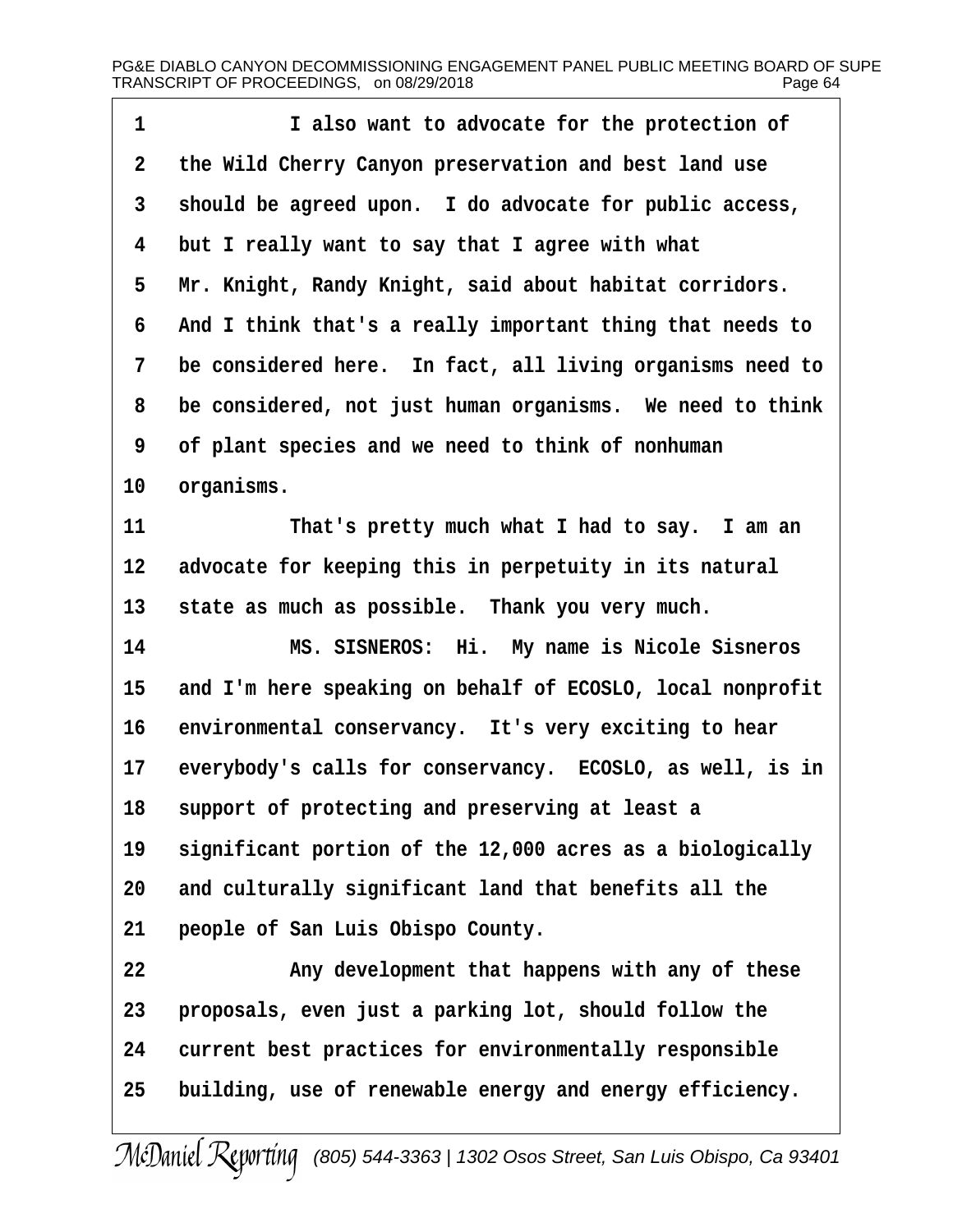| 1              | We also recognize that the lands provide ecosystems, such  |
|----------------|------------------------------------------------------------|
| $\mathbf{2}$   | as habitat for bees that pollinate our crops. The animal   |
| 3              | corridors have been spoken of, and that these values must  |
| 4              | also be a central part of any discussion moving forward.   |
| 5              | And thank you for your time.                               |
| $6\phantom{1}$ | MS. GORTON: Good evening. My name is Charlotte             |
| 7              | Gorton, and I live in San Luis Obispo. My career was in    |
| 8              | parks and recreation, and I served on the Cal Poly         |
| 9              | Advisory Committee on Recreation, Parks and Tourism for    |
| 10             | more than the last 10 years.                               |
| 11             | I feel this is a golden opportunity to preserve            |
| 12             | the pristine lands of Wild Cherry Canyon and PG&E property |
| 13             | surrounding the Diablo Canyon Nuclear Power Plant for      |
| 14             | generations to come. The positive benefits to our          |
| 15             | community will be a long-lasting legacy we can be proud    |
| 16             | of. It would be wonderful if the majority of the land can  |
| $17 \,$        | become park land with some conservation, as we've been     |
| 18             | speaking about tonight, with public access to trails,      |
| 19             | campgrounds and other recreational amenities.<br>The       |
| 20             | buildings and facilities of the power plant could be       |
| 21             | donated to Cal Poly University to be used as a learning    |
| 22             | center with labs and classrooms, including a marine        |
| 23             | center. That would be after they have become safe,         |
| 24             | obviously.                                                 |
| 25             | I would love to also see the desalination                  |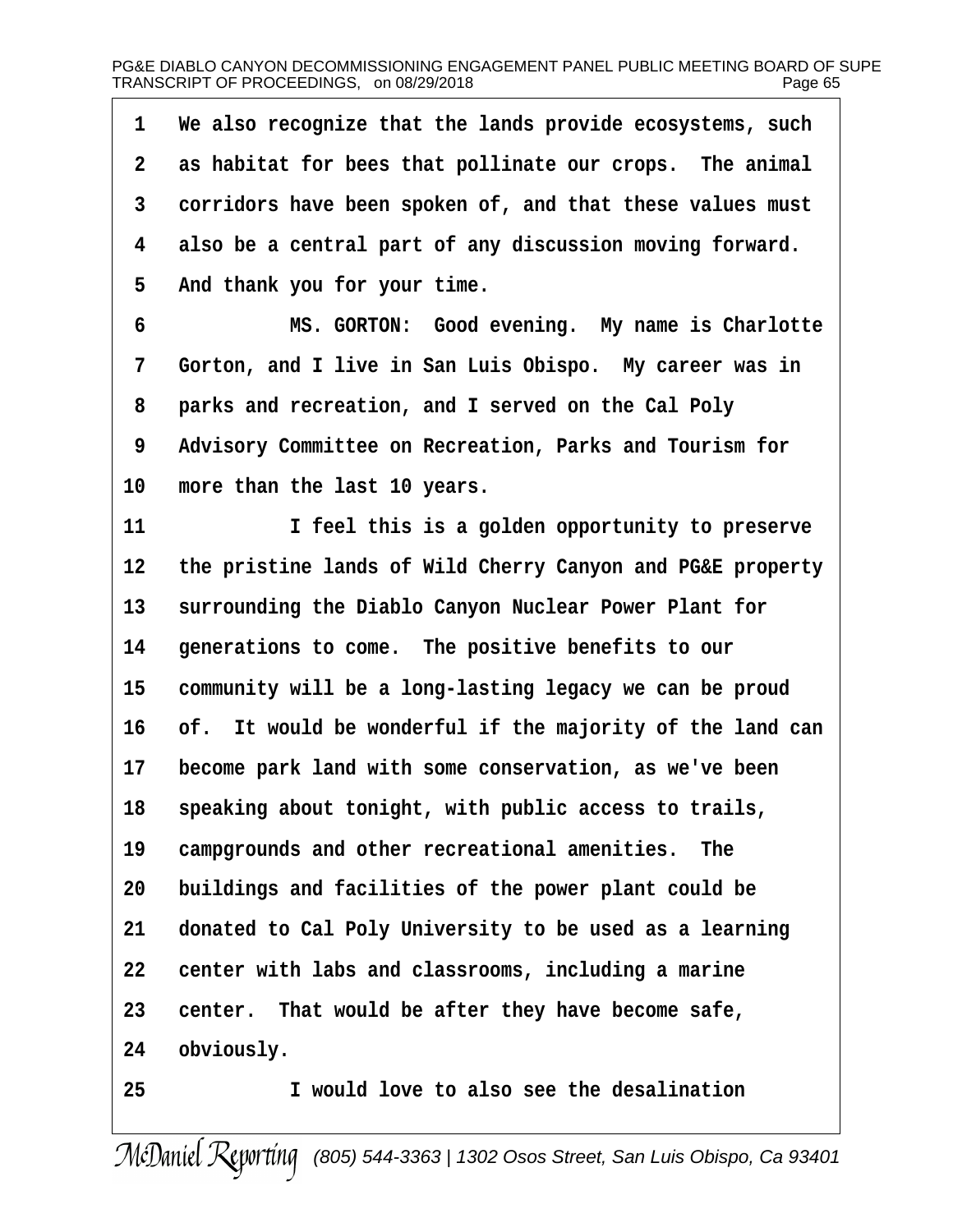1 **facility retained to provide additional community water ·2· ·resources.· This beautiful coastline would greatly enhance ·3· ·our existing park inventory, particularly joining Montana ·4· ·De Oro and the Irish Hills, those large open space areas. ·5· ·If developers are allowed to take it over just to build ·6· ·expensive homes and lay down lots of concrete, this golden ·7· ·opportunity will be lost forever.· Thank you.**

**·8· · · · · · ·MS. ANDERS:· Hi.· My name is Teah Anders, and I ·9· ·am owner of Gentle Touch Pet Training in Arroyo Grande,** 10 and I am here on behalf of the dogs. I have heard of 11 wonderful things for multiuse trails and camping, from 12 mountain bikes, hiking, equestrian, all of that, and I 13 think it is all fabulous. No one has mentioned a dog once **14· ·that I know of, and I would like to be here on behalf of** 15 San Luis Obispo County and our dogs.

**16· · · · · · ·I've personally trained over 9,000 dogs in this** 17 county. There are many, many families that have dogs, and 18 there really are not that many places where we can hike 19 with our dogs in this county. And conservation, I'm all **20· ·about.· I have worked in the environmental field for a 21· ·large utility long before I ever did dog training, which 22· ·I've been doing for 20 years, but I can tell you that 23· ·there are many, many families, they love to recreate with 24· ·their dogs.· And so I am simply here on behalf of -- if 25· ·some land is put aside for public use for multipurpose, I**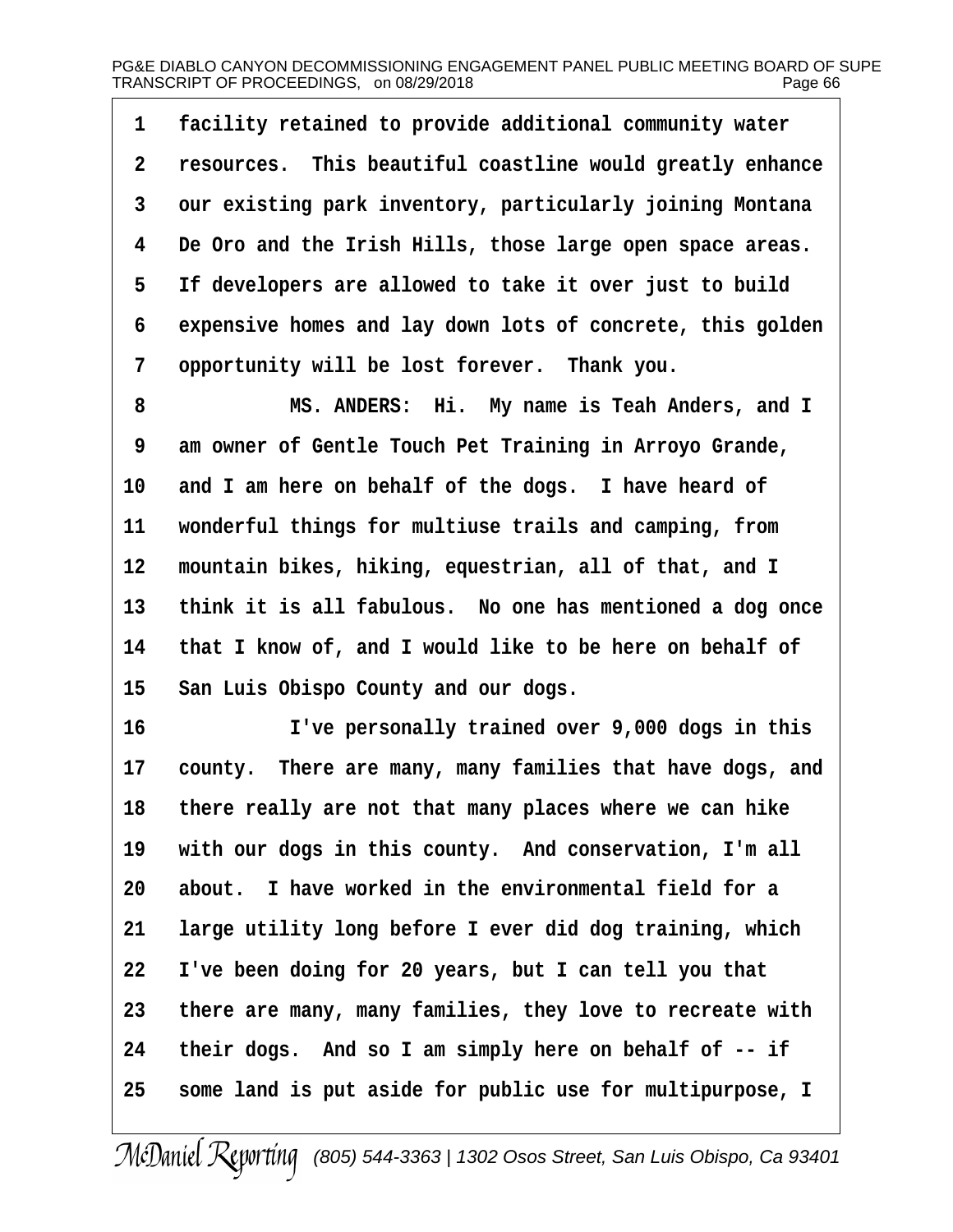**·1· ·would love to see those also be dog friendly, in addition ·2· ·to everything else.· Thank you very much. ·3· · · · · · ·MR. ANDERS:· Our agenda calls for a 10-minute ·4· ·break right about now, so let's take a 10-minute break and ·5· ·we will reconvene at 8:50. ·6· · · · · · ·(Break taken.) ·7· · · · · · ·MR. ANDERS:· So let's start our public comment ·8· ·period again.· So our next public speaker. ·9· · · · · · ·MR. BLAKESLEE:· Greetings.· My name is Sam** 10 Blakeslee. I appreciate all the time and effort you have **11· ·invested in allowing the public to engage you because you** 12 are the public engagement panel. And you have heard 13 testimony, I think, from a broad swath of representatives **14· ·from this community covering virtually every interest you** 15 could possibly imagine, and they have said things more 16 eloquently and more forcefully than I ever could. So 17 rather than try to restate some of the arguments you have **18· ·already heard, what I wanted to do was maybe bring a** 19 **Slightly different perspective. 20· · · · · · ·And it was that we have these very rare moments** 21 in each of our lives where we can do something that will **22· ·echo through history.· It doesn't happen very often.· Some 23· ·of us never get that opportunity, if you get two or three** 24 opportunities. This is without a doubt one of those **25· ·opportunities where the right decision made here will have**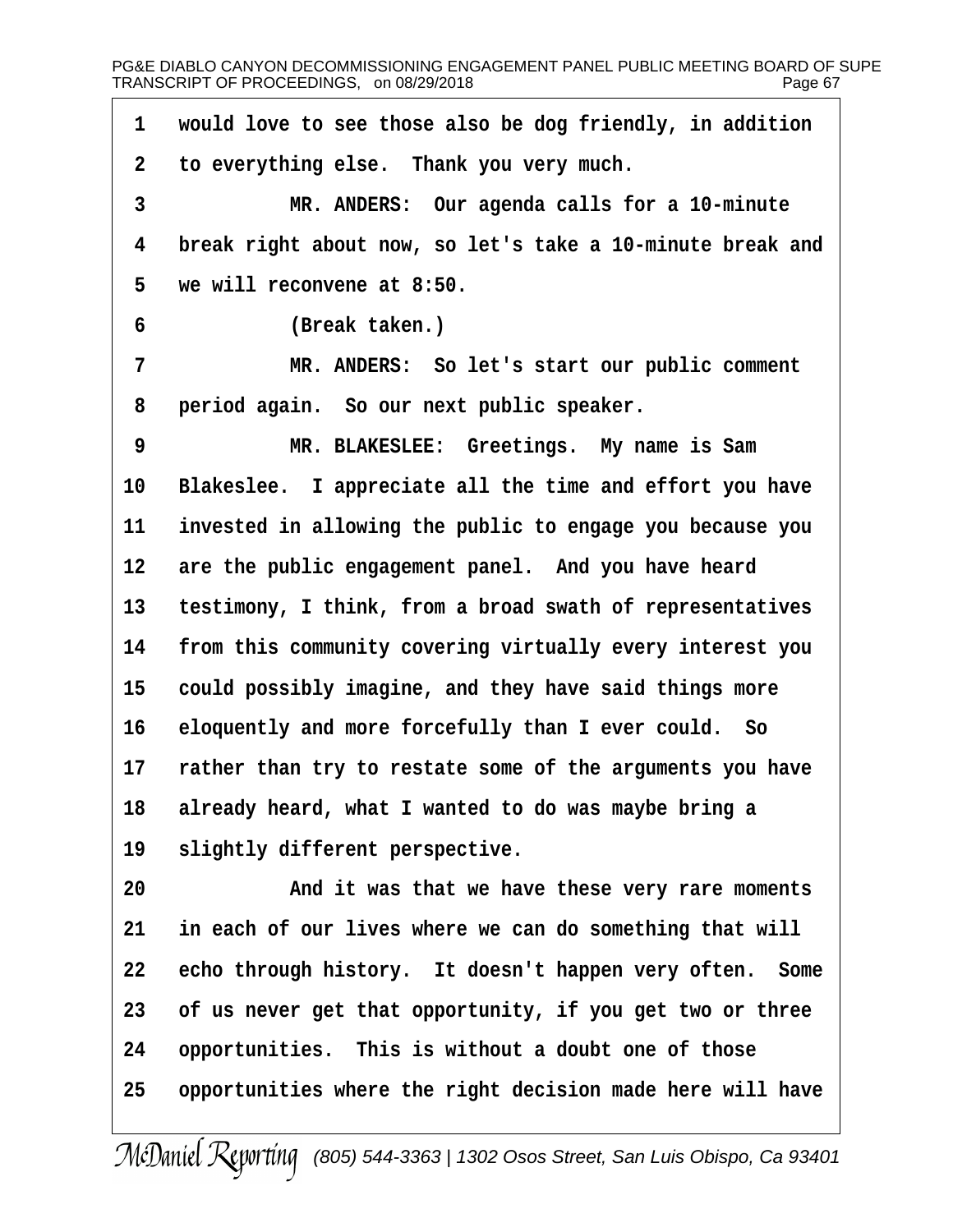1 consequences and impacts that will not last five years, **·2· ·ten years, thirty years, but generations in perpetuity. 1 have been a participant in many hearings and ·4· ·committee involvement that tries to determine what will** 5 happen. The doors are thrown open, the public steps up **·6· ·and they speak for hours and hours and hours, three ·7· ·minutes at a time.· And what happens to all that ·8· ·testimony, nine times out of ten, it is dropped into a ·9· ·report, it disappears, and there is no action taken on it. 10· · · · · · ·I bring that up because we are speaking to you** 11 as our representatives because only you can speak on our 12 behalf. Now, can you adjudicate the final solution of 13 this? No, you can't. Your recommendations will go to 14 Pacific Gas and Electric. They have obligations and 15 duties to their shareholders and to the rate payers of 16 California. They will make arguments that will go to an 17 administrative law judge as to what they believe should 18 happen with regard to these known assets. An 19 administrative law judge will hear testimony from forces **20· ·all across the state of California who will argue for** 21 every possible outcome, other than the ones that you've **22· ·heard here today.· And ultimately, the Public Utilities** 23 Commission will make a decision, and all the voices that 24 were heard here will disappear. And ultimately, that **25· ·Public Utilities Commission will make their decision.· And**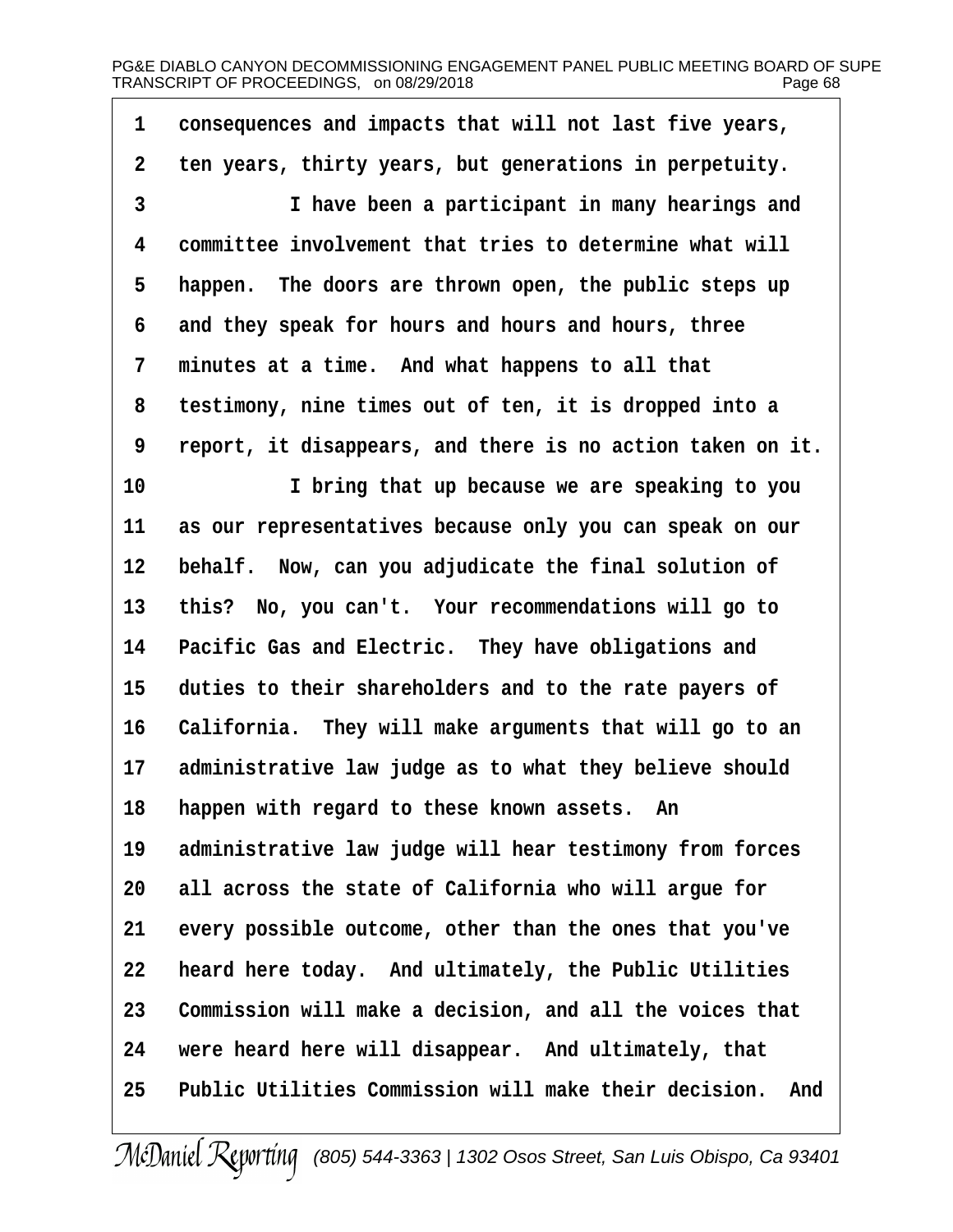**·1· ·just as they ignored the committee impact mitigation ·2· ·program that we all fought for, they could do that again. ·3· · · · · · ·So I bring this up because you have one moment ·4· ·to paint with bright colors -- red, blues, purples,** 5 greens, not shades of gray. If you nuance your **·6· ·recommendation with 15 shades of gray of what could have, ·7· ·would have, should have, you will lose that opportunity to ·8· ·have this lifelong impact.· And that is your moment to ·9· ·have that impact by speaking for us because we cannot. 10· · · · · · ·So I would just ask that as we reach the** 11 conclusion of public comment and this discussion comes **12· ·back to this panel, to think about what can you say and do** 13 that will have a lasting impact on this process, which by **14· ·definition will attenuate every comment you make** 15 **progressively until even the loudest shout will be a mere 16· ·whisper in front of the PUC. 17· · · · · · ·So I just importune you and beg you to use this 18· ·moment to speak clearly for the public that you have 19· ·heard.· I'll recite the three recommendations we made 10 20· ·days ago at your hearing which you graciously invited us 21· ·to participate in.· And those three recommendations are: 22· ·One, urge PG&E to not convey fee title to Wild Cherry 23· ·Canyon to any entity that has a purpose other than a 24· ·conservation outcome; two, advocate for the conservation 25· ·of the entirety of the Diablo Canyon lands and oppose**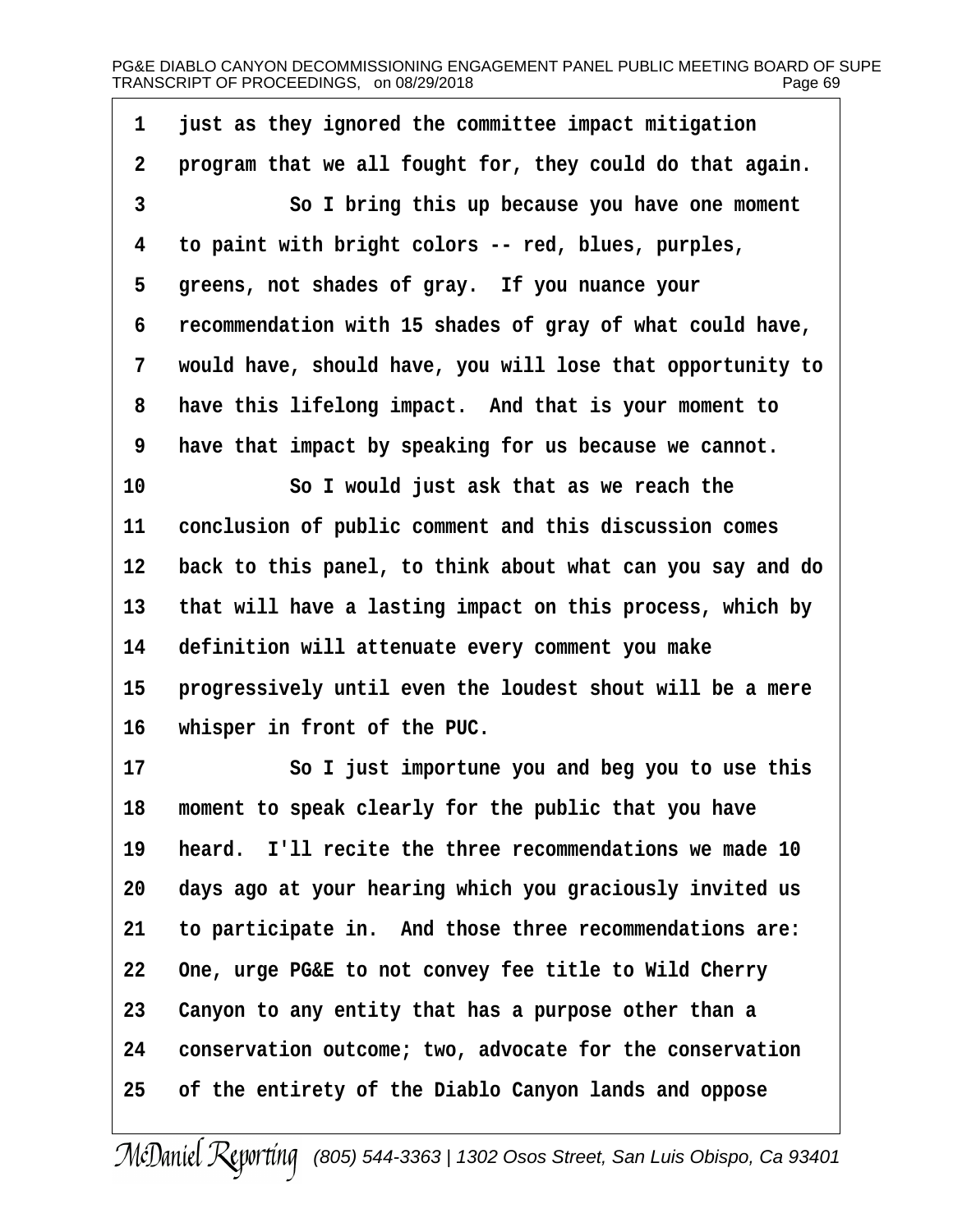| $\mathbf 1$    | development efforts that are not consistent with the       |
|----------------|------------------------------------------------------------|
| $\overline{2}$ | conservation outcome allowing only those activities that   |
| 3              | are necessary for consistent decommissioning of the        |
| 4              | facility; and three, because we do need to raise some tens |
| 5              | of million of dollars, advocate for the establishment of a |
| 6              | blue ribbon panel of conservationists and community        |
| 7              | stakeholders to immediately begin that process so we can   |
| 8              | bring a proposal forward that has a chance of succeeding,  |
| 9              | just as we brought proposals forward in the past, with     |
| 10             | real money attached to it.                                 |
| 11             | I ask that on behalf of the community. And I               |
| 12             | thank you so much for your public service.                 |
| 13             | MR. TAIT: Good evening. My name is Doug Tait,              |
| 14             | and I too have a connection to this land. I think a        |
| 15             | unique perspective, for I have worked for five years on    |
| 16             | the Point Buchon trail in the trail management of that     |
| $17 \,$        | land for Central Coast Trail Management. I am speaking on  |
| 18             | my behalf tonight.                                         |
| 19             | The word that comes to mind when I think of this           |
| 20             | land is wildness. Thoreau wrote, "We need the tonic of     |
| 21             | wildness. We can never have enough nature." That was       |
| 22             | from his 1854 book, On Walden Pond, and I'm convinced      |
| 23             | Thoreau's words are more important now than ever. We all   |
| 24             | need places to go outside to sit quietly, perched on a     |
| 25             | rocky outcropping above the blue Pacific and stare into    |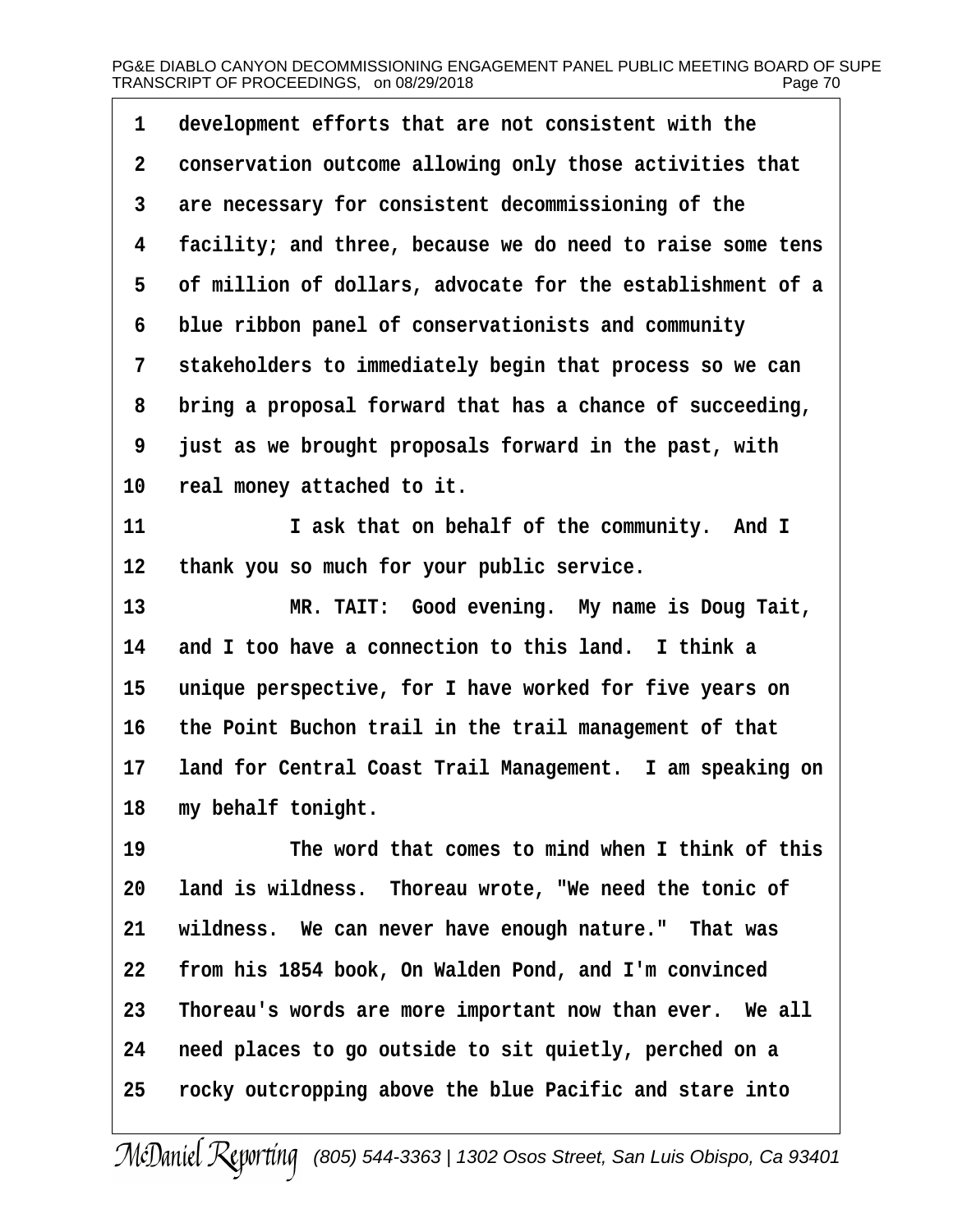| $1 \quad$      | its depths. Our senses become sharpened so that we are     |
|----------------|------------------------------------------------------------|
| $\mathbf{2}$   | one with where we are and we can hear the life around us.  |
| 3 <sup>7</sup> | Sounds erupt all about -- the low puffy blow of the gray   |
| 4              | whale passing by, the shrill of the Peregrine falcon as it |
| 5              | speeds overhead, and through the waves crashing on the     |
| 6              | jagged rocks, the distinct loud whistling weeps of the     |
| 7 <sup>1</sup> | black oyster catcher as it searches for mussels. Little    |
| 8              | by little, more of this environment creeps into our        |
| 9              | awareness. We begin to understand wildness.                |

10 This special lens for wildness, I believe, still 11 reigns as the Chumash, who occupied these lands for 12 thousands of years, remind us all life is a gift. These 13 wild places give us so much. We are the lucky ones who 14 have seen and felt the wildness this place has to offer. **15· ·Now is the time to return the favor.· These lands need us 16· ·to find ways that will not only be there for our children** 17 and grandchildren, but will remain wild. The decisions **18· ·made on this land are critical to keep wildness in its** 19 place.

**20· · · · · · ·We should consider the land's highest value, the 21· ·value it possesses in its own right for what it is. I 22· ·believe the land's highest value is that it offers people 23· ·from all walks of life opportunities to enjoy nature for 24· ·renewal, discovery and learning; however, opening it to 25· ·the masses would be its downfall.· We have loved too many**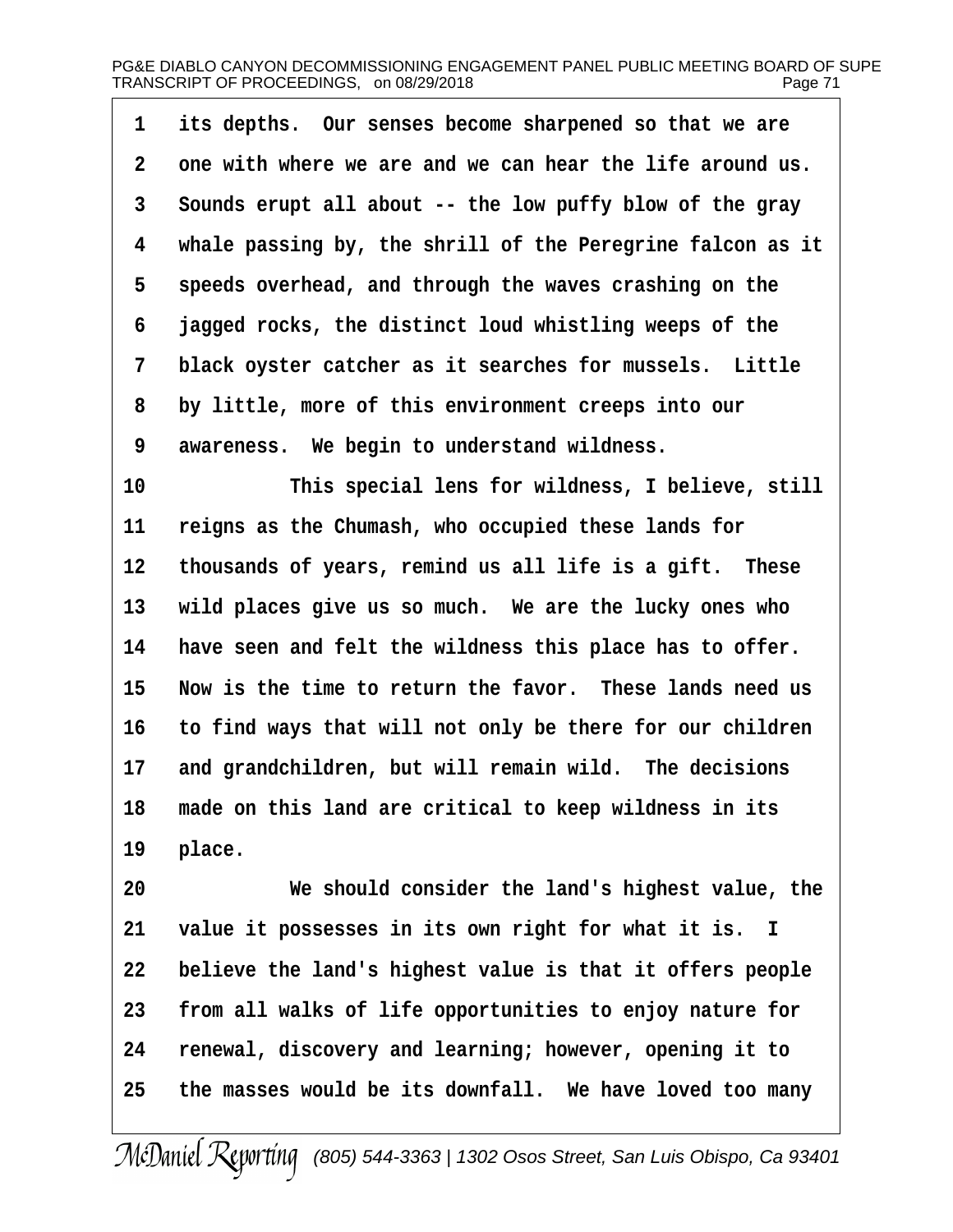| $\mathbf 1$ | places to death. In California, the wilderness and         |
|-------------|------------------------------------------------------------|
| $\mathbf 2$ | spectacular beauty of its coastline and coastal bluffs is  |
| 3           | a rarity, and that has been relatively untouched by        |
| 4           | humans. PG&E has recognized that access must be managed    |
| 5           | to protect and preserve the resources and character of     |
| 6           | this land. Continuing with the likes of PG&E's land        |
| 7           | stewardship program of managed public access has kept this |
| 8           | place so special and may just keep the Pacho Coast         |
| 9           | unspoiled for future generations, a place where wildness   |
| $10\,$      | still reigns. Thank you.                                   |
| 11          | MS. ALCON: Good evening. My name is Sylvia                 |
| 12          | Alcon. I'm a long-time resident of Avila Beach. I sure     |
| 13          | appreciate you coming and listening to all of us.          |
| 14          | Sometimes it feels as though we are not heard, but I feel  |
| 15          | as though you are hearing us.                              |
| 16          | Last month I visited friends in Marin County.              |
| $17 \,$     | Their family home is in Inverness, located on Tomales Bay. |
| 18          | It's amazing to look across that bay or to drive to Drakes |
| 19          | Bay, the lighthouse, places I went to as a child, and to   |
| 20          | find that they look today very much as they did those many |
| 21          | years ago. This is thanks to the passage of Point Reyes    |
| 22          | National Seashore Act that in 1962 protected some          |
| 23          | 71,000 acres from development. Certainly involved working  |
| 24          | with the large dairy ranchers and many people whose        |
| 25          | economic interest would be affected.                       |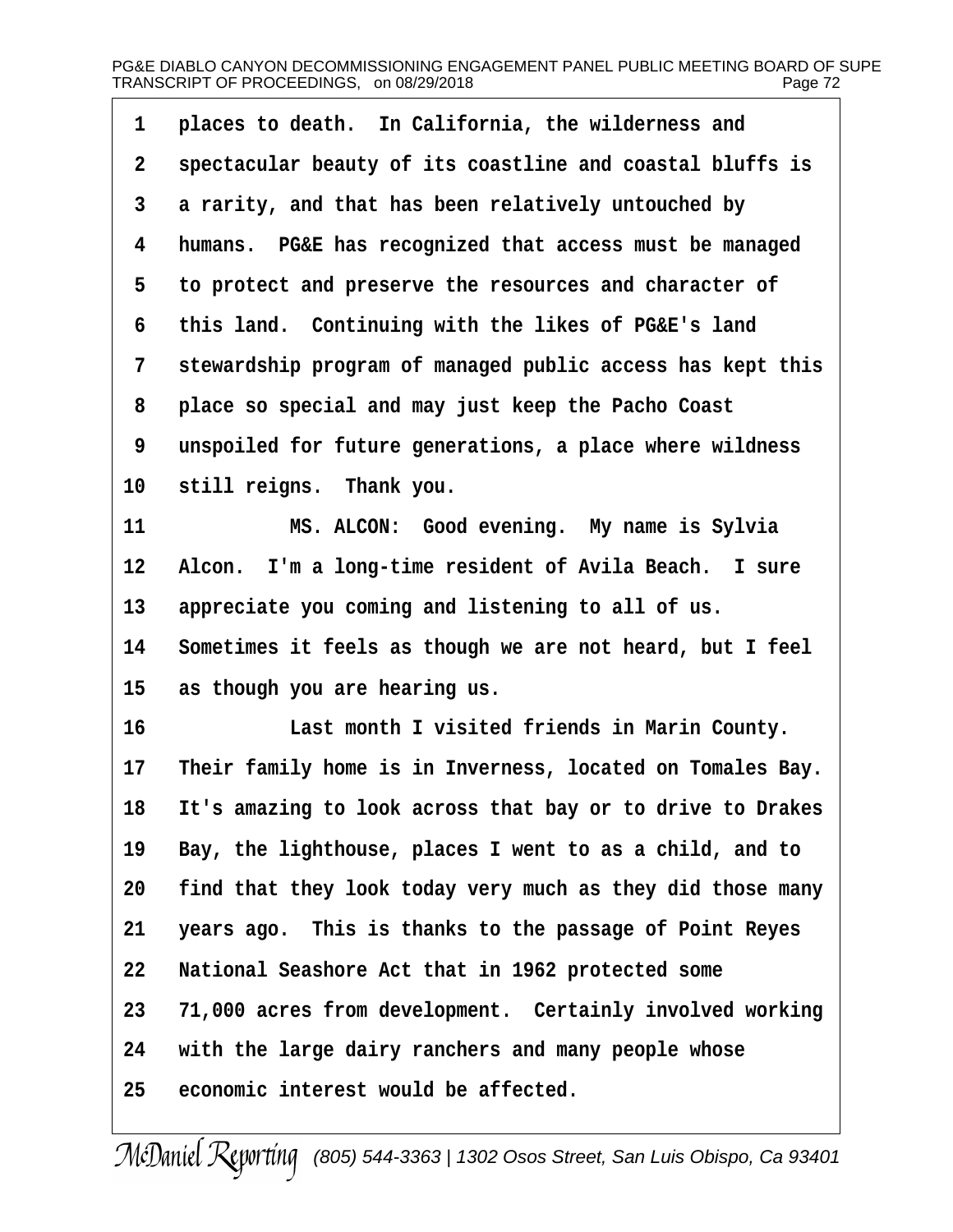1 **and back in 1959, a Pacific Coast Recreational ·2· ·Survey of the Diablo Canyon area, before the nuclear power ·3· ·plant was built there, found data and I take a quote from ·4· ·that survey, recently referenced in the New Times article ·5· ·by Andrew Christie, quote, "This large unspoiled area ·6· ·possesses excellent seashore values and should be acquired ·7· ·for public recreation and conservation of its natural ·8· ·resources."· It's not too late for us.· We can create a ·9· ·national seashore here which would be maintained by the** 10 National Park Service and be a place for generations to 11 use and to enjoy. Thank you.

**12· · · · · · ·MR. CONESTO:· Hello.· My name is Don Conesto,** 13 and I'd like to thank you for your time and your efforts **14· ·in this endeavor.· I am the director of the Ken Norris** 15 Rancho Marino Reserve up in Cambria, California. I work 16 **for the University of California Natural Reserve System. 17· ·The Natural Reserve System has 39 reserves throughout the 18· ·state and manages over 150,000 acres.· Our mission is to 19· ·contribute to the wise understanding and management of the** 20 earth, and we do that by facilitating university research 21 and education throughout many different habitats in this 22 state.

**23· · · · · · ·Been lucky, our 2 miles of coastline and 24· ·500 acres sort of parallels on a smaller scale the Diablo 25· ·Canyon area.· It has coastal grasslands as well as the**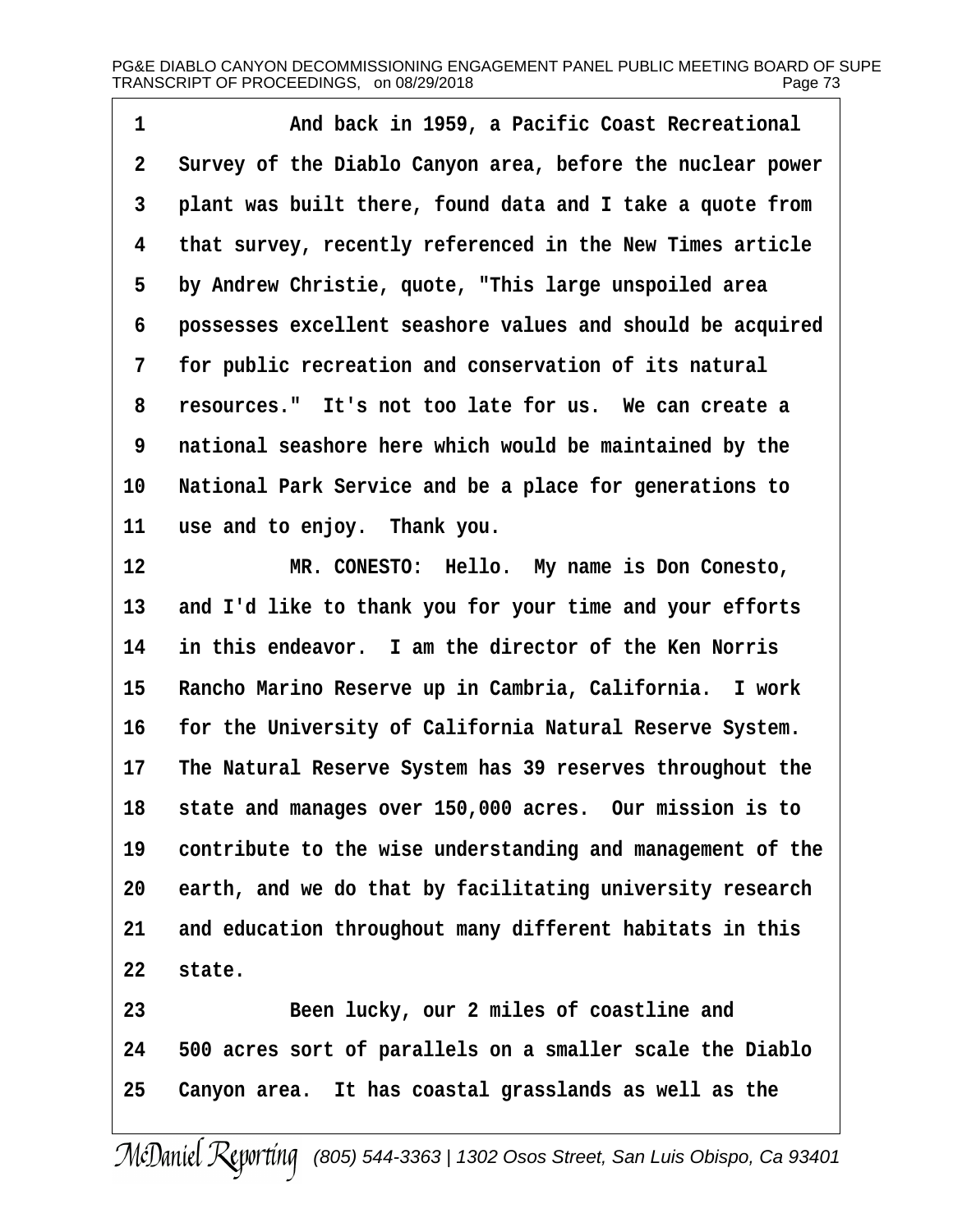1 Monterey Pine Forest and the Bishop Pine Forest. I had **·2· ·the pleasure of seeing Diablo Canyon lands with Bob ·3· ·Blanchard, the rancher, and Sally Krenn, the biologist, ·4· ·and have worked with Tenera folks, who is a marine** 5 biologist by training. Anyway, I just want to put out **·6· ·there that the University of California Natural Reserve ·7· ·System may be a very good group to help with this ·8· ·management of the lands of the Diablo Canyon when you ·9· ·finally make a decision.**

10 **and I'd also like to invite you on a tour of the** 11 reserve. So if you can get in touch with Sally, or 12 anybody, if you look at the reserve system, I'm there, and **13· ·I can show you how it works on a small scale at our place** 14 and talk more about the whole system. But it's an option 15 for land management that differs from any other 16 organizations and has quite a bit of experience and 17 expertise statewide. So thank you very much for your time **18· ·and keep up the good work, and I look forward to seeing it** 19 all resolved.

**20· · · · · · ·MS. PEREZ:· Hi.· Thank you, everyone.· It's 21· ·late.· I know you guys are ready to go, probably.· Just a 22· ·few more of us to speak.· My name is Kimberly Perez and 23· ·I'm associated with Pacific Wildlife Care, and I am the** 24 **· president.** I just want to thank all of you for your time, **25· ·and again, PG&E for bringing the community into these**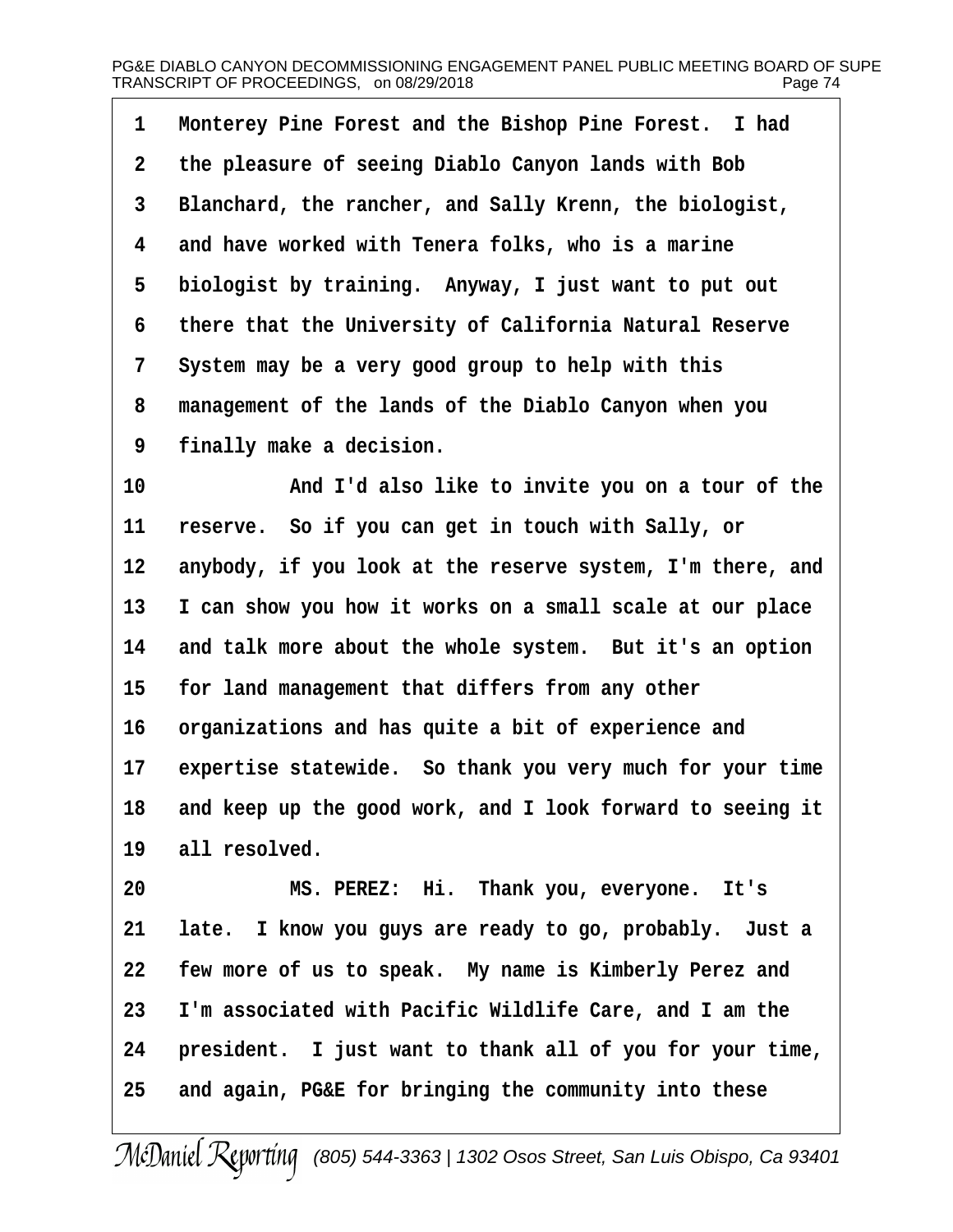**·1· ·negotiations to review and recommend for future use of ·2· ·those lands and facilities.**

**·3· · · · · · ·So we attended the first day of the ·4· ·presentation, and it was exciting to hear the unified ·5· ·response to conservation of those lands.· We are advocates ·6· ·for wildlife, Pacific Wildlife Care is.· And so the ·7· ·critical envirohabitat is very important for their ·8· ·survival.· We see firsthand the effects of wildlife that's ·9· ·affected through development day to day, just every day in** 10 our facility. So keeping these lands wild to the extent 11 **possible with some public access is a really good plan.** 

**12· · · · · · ·We are very interested in the facilities, and so 13· ·we hope to give a presentation in September, but I want to** 14 thank everyone again. I'm not going to take much more 15 time. Thanks.

**16· · · · · · ·MS. LYON:· My name is Debbie Lyon.· I live in** 17 See Canyon. I'm an equestrian. I am pretty passionate 18 about horses and wilderness. And in all that's being said **19· ·about conservation, there is kind of an overtone of the 20· ·balance between protecting the land and the species out 21· ·there and the habitat and all of that and the need for 22· ·public access.· And I'm also in the mental health field,** 23 and I feel that access to wilderness, particularly for **24· ·children and teenagers, is essential to their mental** 25 **health.**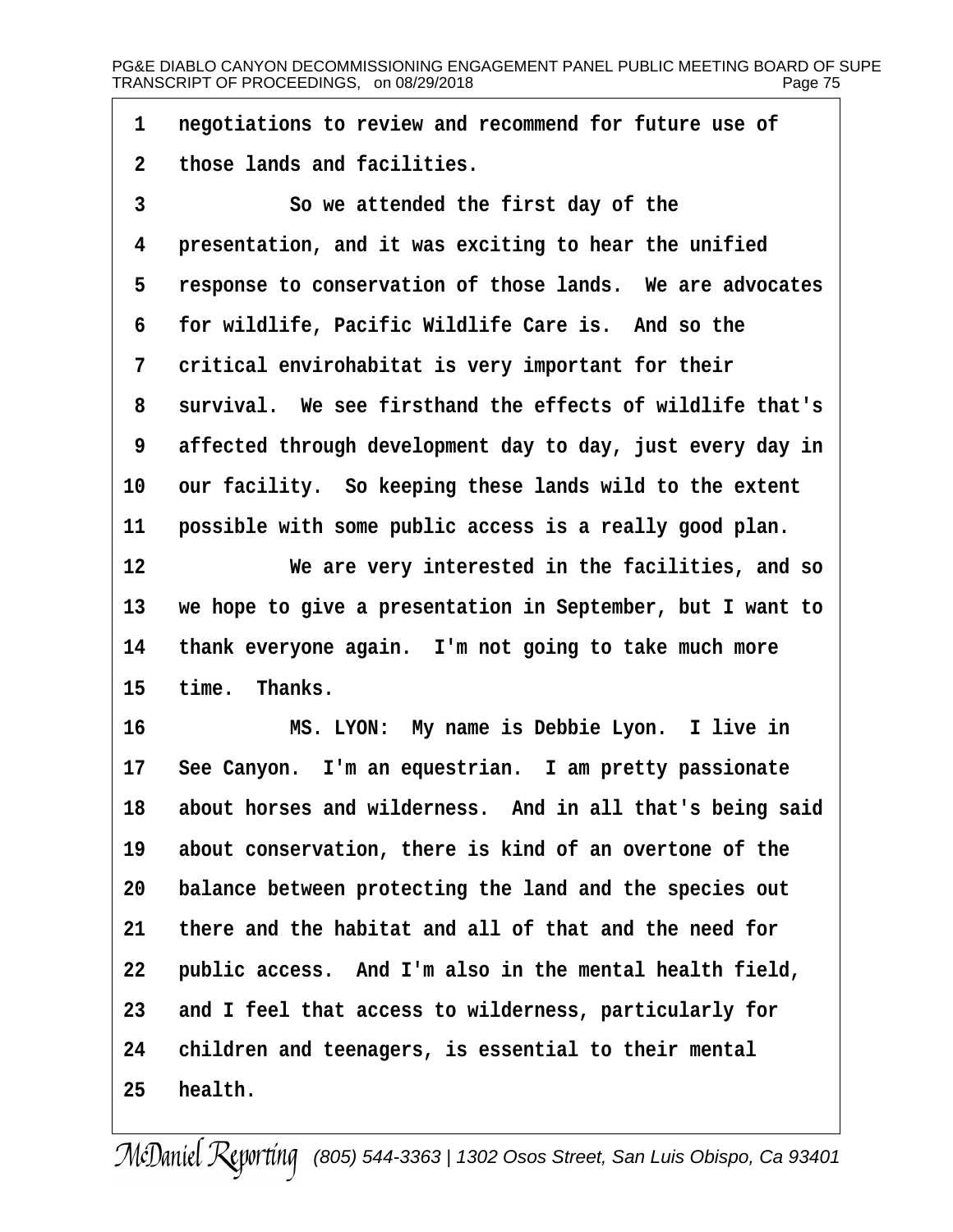| 1           | And I believe that a well-designed and planned              |
|-------------|-------------------------------------------------------------|
| $\mathbf 2$ | trail system is the best way to balance public access and   |
| 3           | protection of the land because when you have impacts of     |
| 4           | public access, it's usually because there is development    |
| 5           | or there are people just everywhere. But when you have a    |
| 6           | well-designed trail system that plans where people will     |
| 7           | go, people stay on the trails and they have minimal impact  |
| 8           | on the land and on the wildlife, at the same time as being  |
| 9           | able to be out there in the wildness and experience it.     |
| 10          | Thank you.                                                  |
| 11          | Good evening. My name is Red<br>MR. CORDES:                 |
| 12          | I'm a Oceano native and I do sustainable, edible<br>Cordes. |
| 13          | landscaping. My overall concern is I would like to see,     |
| 14          | overall, the land under conservation easement,              |
| 15          | specifically Wild Cherry Canyon preserved in its entirety,  |
| 16          | as well as public access trails, ecotourism type stuff,     |
| $17 \,$     | what everybody else said.                                   |
| 18          | I would also like to see the main PG&E facility             |
| 19          | surrounding the plant -- I can see it conformed             |
| 20          | potentially to be used for renewable energy, keeping some   |
| 21          | of the transmission lines and using solar panel energy,     |
| 22          | some wind energy, as well as creating a satellite campus    |
| 23          | for Cal Poly and Cuesta to do biology classes, marine       |
| 24          | biology studies, also clean energy, like studies to learn   |
| 25          | about clean energy because this is our future. And I        |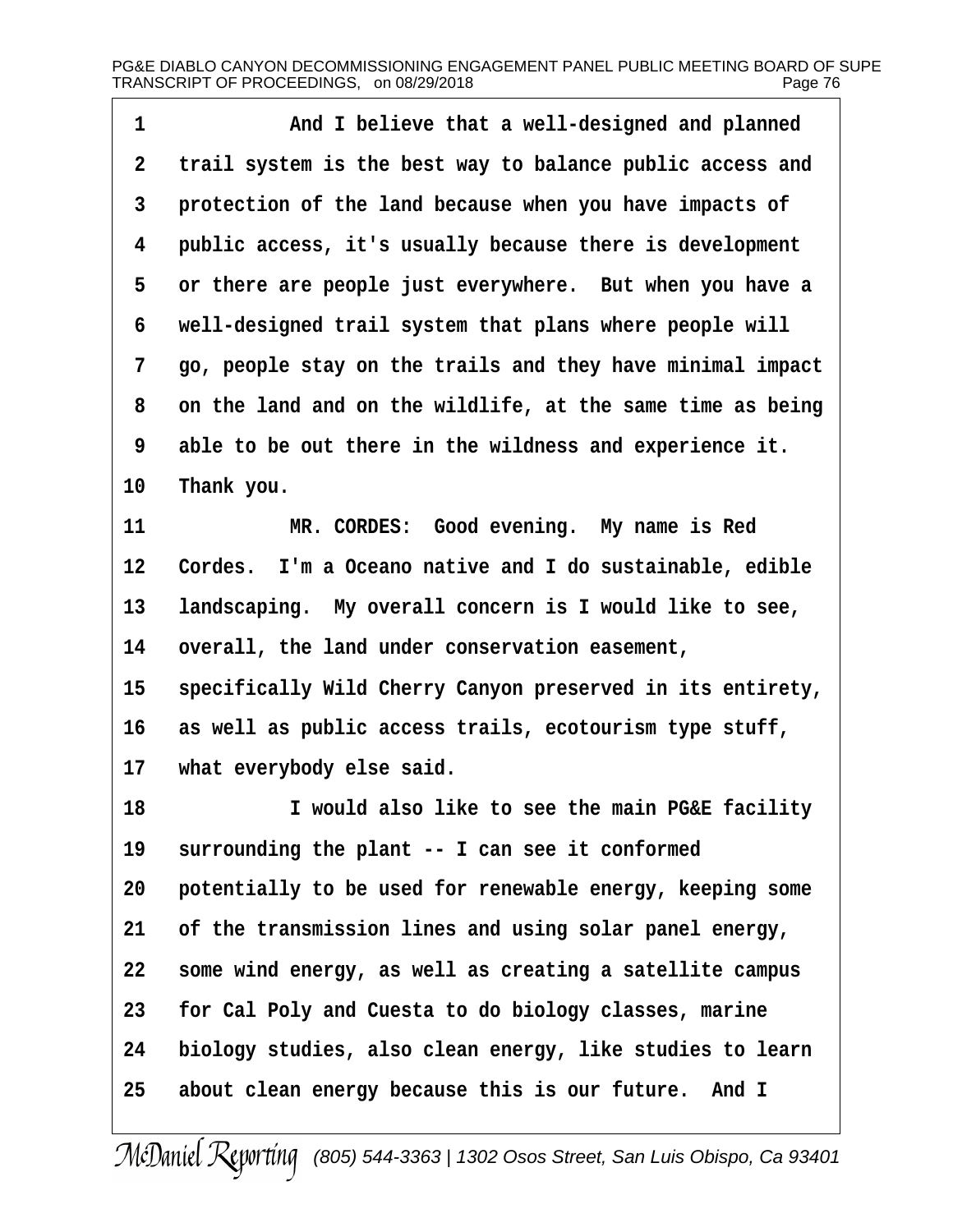**·1· ·would also like to see some limited development for the ·2· ·Northern Chumash tribe as well.· And also some restoration ·3· ·of some of the coastal lands, ecological restoration. I ·4· ·would also love to see some stable forestry on some of the** 5 lands as well. Thank you very much.

**·6· · · · · · ·MR. HERTEN:· My name is Jeff Herten.· I am a ·7· ·physician.· I have lived in See Canyon for the last ·8· ·40 years.· I am married to Debby Lyon, you just heard ·9· ·from.· We've spent thousands of hours of our time building** 10 and maintaining the trails to Montana de Oro for both 11 running and riding. I'm a trail advocate. Bob Jones was 12 a patient of mine and a friend, very good friend. And I 13 am here for him tonight because I know what he would say, **14· ·and he would say that we have this incredible, rare** 15 opportunity to do something beyond anything we will ever 16 be able to imagine, and I think we can do this.

**17· · · · · · ·Debbie and I sit on the board of the Western 18· ·States Trail Foundation, which maintains a 100-mile trail** 19 from Squaw Valley to Auburn. It's a historic trail. And **20· ·about 10 years ago, a timber lease -- our trail crossed a** 21 timber lease, and although we have prescriptive rights, 22 they were going to sell this timber lease. We were faced 23 with the possibility that we couldn't put on our hundred 24 mile ride and the trail would be lost. Through concerted **25· ·effort with conservation groups, we were able to raise \$13**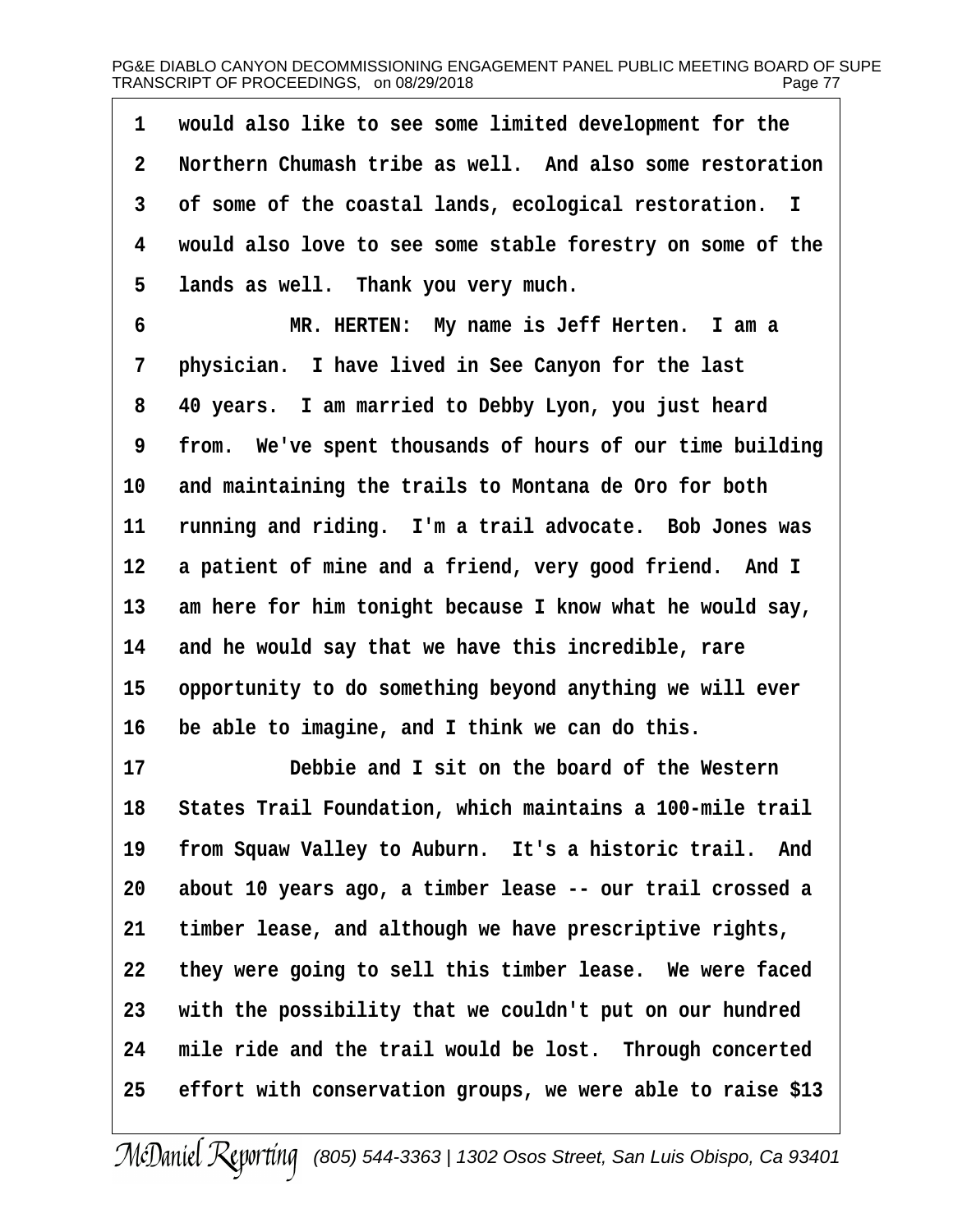| 1           | million and buy that timber lease and turn it over to the  |
|-------------|------------------------------------------------------------|
| $\mathbf 2$ | American Wildlife Conservancy, and it will be preserved    |
| 3           | the forever, for us to enjoy that trail and for our        |
| 4           | children. And I hope that we can do the same with this     |
| 5           | beautiful, beautiful piece of coastline. Thank you.        |
| 6           | MR. ANDERS: Do we have any other speakers?<br>Is           |
| 7           | that everyone?                                             |
| 8           | Well, thank you and thank all members of our               |
| 9           | community who came here to speak. We do have one person    |
| 10          | who submitted a card and asked that that card be read, so  |
| 11          | Suzanne is going to read that card and the comment.        |
| 12          | MS. HOSN: Delaney Wells had asked that we read             |
| 13          | that PG&E should sell each zone or section individually at |
| 14          | the time each section is ready to speed up the process and |
| 15          | make the land more accessible for other parties who wish   |
| 16          | to use it.                                                 |
| 17          | MR. ANDERS: Thank you.                                     |
| 18          | That concludes our public comment period. We               |
| 19          | had 26 speakers and one submission. So again, just remind  |
| 20          | everyone here from the public that you can comment more    |
| 21          | than once if you want. If you think of something else,     |
| 22          | don't hesitate to jump on the website at PG&E.com          |
| 23          | engagement panel and give the panel your thoughts. Those   |
| 24          | comments are being compiled and looked at. So appreciate   |
| 25          | everyone's thoughts and comments.                          |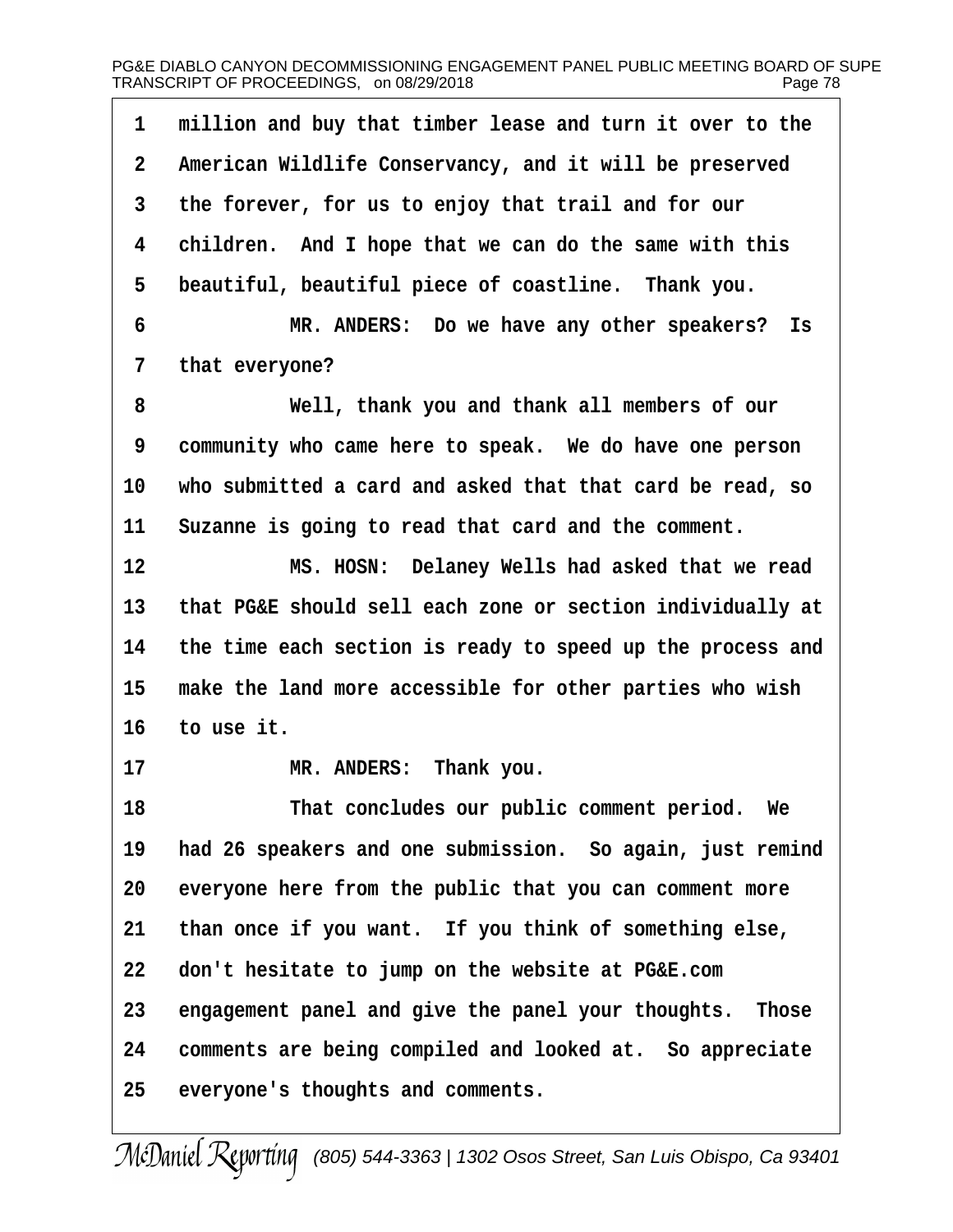**·1· · · · · · ·Now is the time for the panel to discuss what ·2· ·you heard and your observations.· So we have about 20 ·3· ·minutes, Panel, to talk about what you've heard, what you ·4· ·think, talk amongst with each other, however you want to ·5· ·use the time. ·6· · · · · · ·So anyone have any observations or comments and ·7· ·want to kick things off? ·8· · · · · · ·Dena. ·9· · · · · · ·MS. BELLMAN:· Well, I wanted to specifically 10· ·thank Supervisor Hill and County Parks Director Nick** 11 Franco, but everyone who was here tonight. It is 12 encouraging to hear everyone so passionate about the 13 opportunity, and really so thoughtful about both the **14· ·opportunities, the challenges and how they benefit our** 15 economy while protecting these resources. **16· · · · · · ·In the same spirit that PG&E is approaching the** 17 decommissioning, I believe we can strategize 18 collaboratively to phase or structure a plan optimizing 19 the opportunities over time as can be permitted. We heard 20 that overwhelmingly tonight. And I'm inspired by that 21 commitment from our county representatives, so that was **22· ·very good to hear tonight. 23· · · · · · ·Thank you Sam Blakeslee for the reminder about 24· ·the significance of what is at stake.· So just thank you** 25 everyone for sharing your thoughts.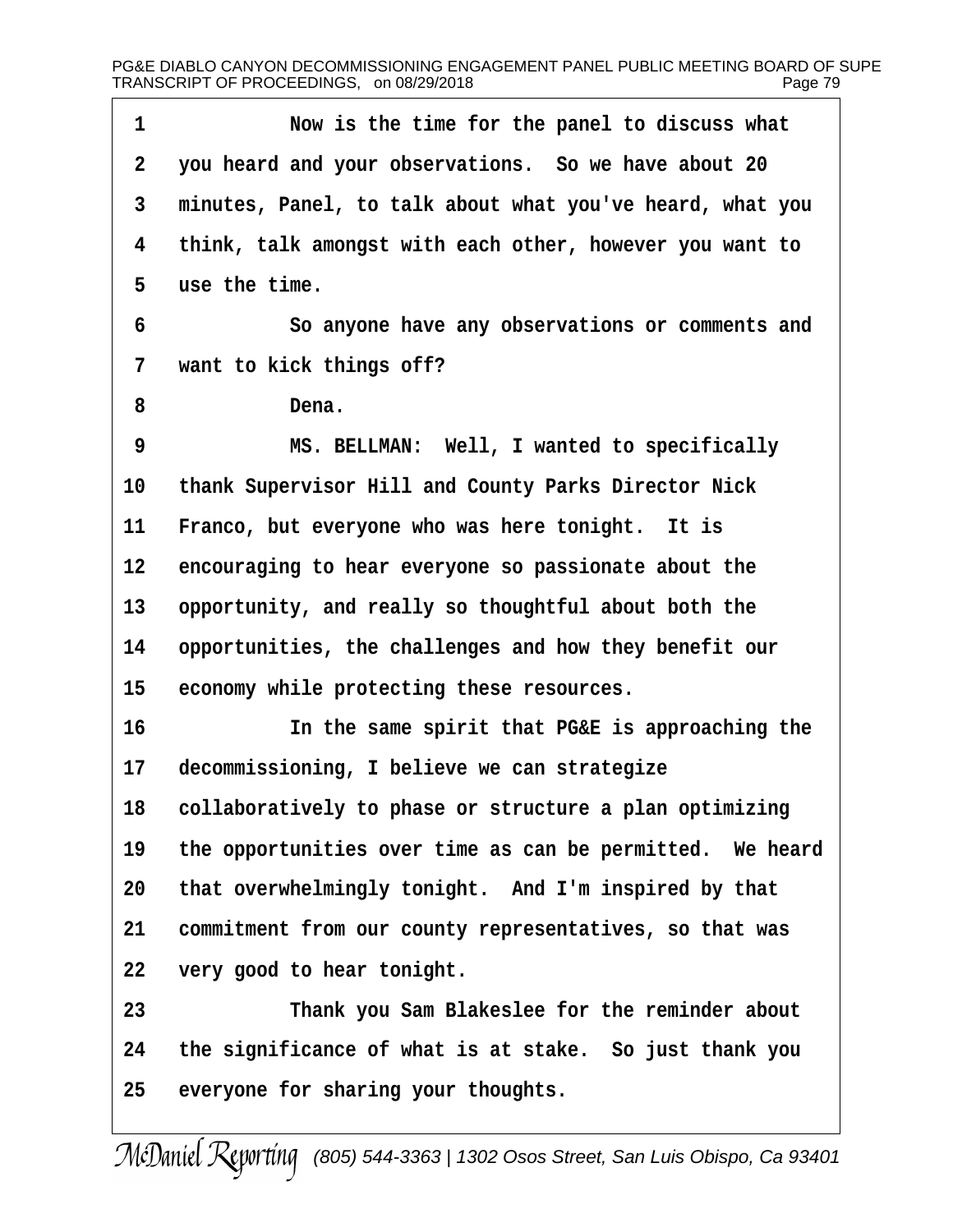1 **\*\*\* \*\*\* \*\*\* \*\*\* \*\*\* \*\*\* \*\*\* \*\*\* \*\*\* \*\*\* \*\*\* \*\*\* \*\*\* \*\*\* \*\*\* \*\*\* \*\*\* \*\*\* \*\*\* \*\*\* \*\*\* \*\*\* \*\*\* \*\*\* \*\*\* \*\*\* \*\*\* \*\*\* \*\*\* \*\*\* \*\*\* \*\*\* \*\*\* \*\*\* \*\*\* \*\*\* \*\*\* ·2· · · · · · ·Kara.**

**·3· · · · · · ·MS. WOODRUFF:· This panel was formed for ·4· ·multiple purposes.· I guess the aim was to bring some idea ·5· ·of what the community wants with respect to the** 6 decommissioning of the power plant. But probably our most **·7· ·important charge that was delineated by the administrative ·8· ·law judge is that we provide input regarding the future ·9· ·uses of the 12,000 acres Diable lands including Wild** 10 Cherry Canyon. So that was their primary objective. And 11 PG&E is working very at putting together a triennial 12 report that is due at the end of the year. And in that **13· ·report it must contain a report back on what we learned as** 14 a panel, and what the public process generated, what were 15 the opinions of the community. That's an essential part **16· ·of PG&E's filing.· And mentioned earlier, attached to that** 17 filing is a report by the panel itself.

**18· · · · · · ·And we were posed with many questions as a** 19 board, but really the number one question is, what does **20· ·the community want to do with the 12,000 acres Diablo** 21 **lands, including Wild Cherry Canyon?** And we had about a 22 dozen workshops over a two-day period. We have had well 23 over 200 on-line comments. We have had 26 speakers here **24· ·tonight, and three-quarters of the people who voted in 25· ·2000 on the Measure A, also called "the Dream Initiative,"**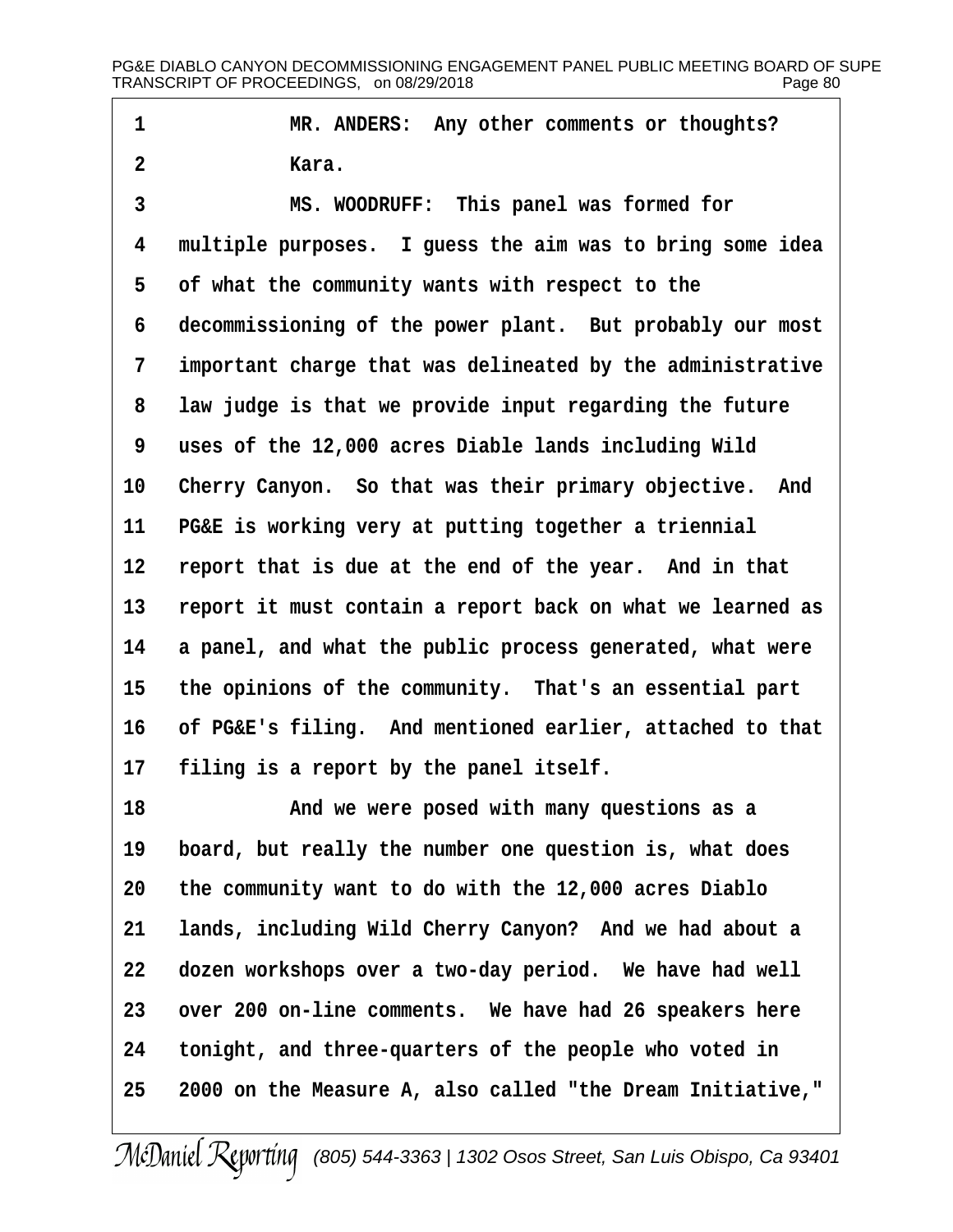**·1· ·also answered this question.· And so the question is, ·2· ·"What do we want to do with the Diablo lands?"· The people ·3· ·have spoken.· I am hearing conservation, conservation and ·4· ·conservation, and public access too, consistent with ·5· ·resource protection.**

**·6· · · · · · ·So I think I just want to make it really clear ·7· ·after these workshops, all these comments made on-line, ·8· ·dozens of people that have come and talked to all of us, ·9· ·if not more, we are hearing a strong consensus that you** 10 rarely hear in the public arena, especially in these 11 divisive times. We're not hearing division; we're hearing **12· ·consensus.· If you want to know the answer to the question 13· ·what to do with the Diablo lands, I am just going to say 14· ·it again, the people of San Luis Obispo County have** 15 spoken, and their answer is conservation. I hope that we 16 are prepared to take very aggressive, radical action in 17 **presenting that recommendation to the PUC.** It's a clear **18· ·as a bell.· Thank you.**

19 **MR. ANDERS:** Thank you. Any other? 20 **Nancy.** 

**21· · · · · · ·MS. O'MALLEY:· I just agree with what Kara said. 22· ·I just wanted to say someone mentioned tonight if there is** 23 a will, there is a way. And I think the people have made 24 their will very clear. And the will is overwhelmingly **25· ·they are for conservation.· And they've stated eloquently**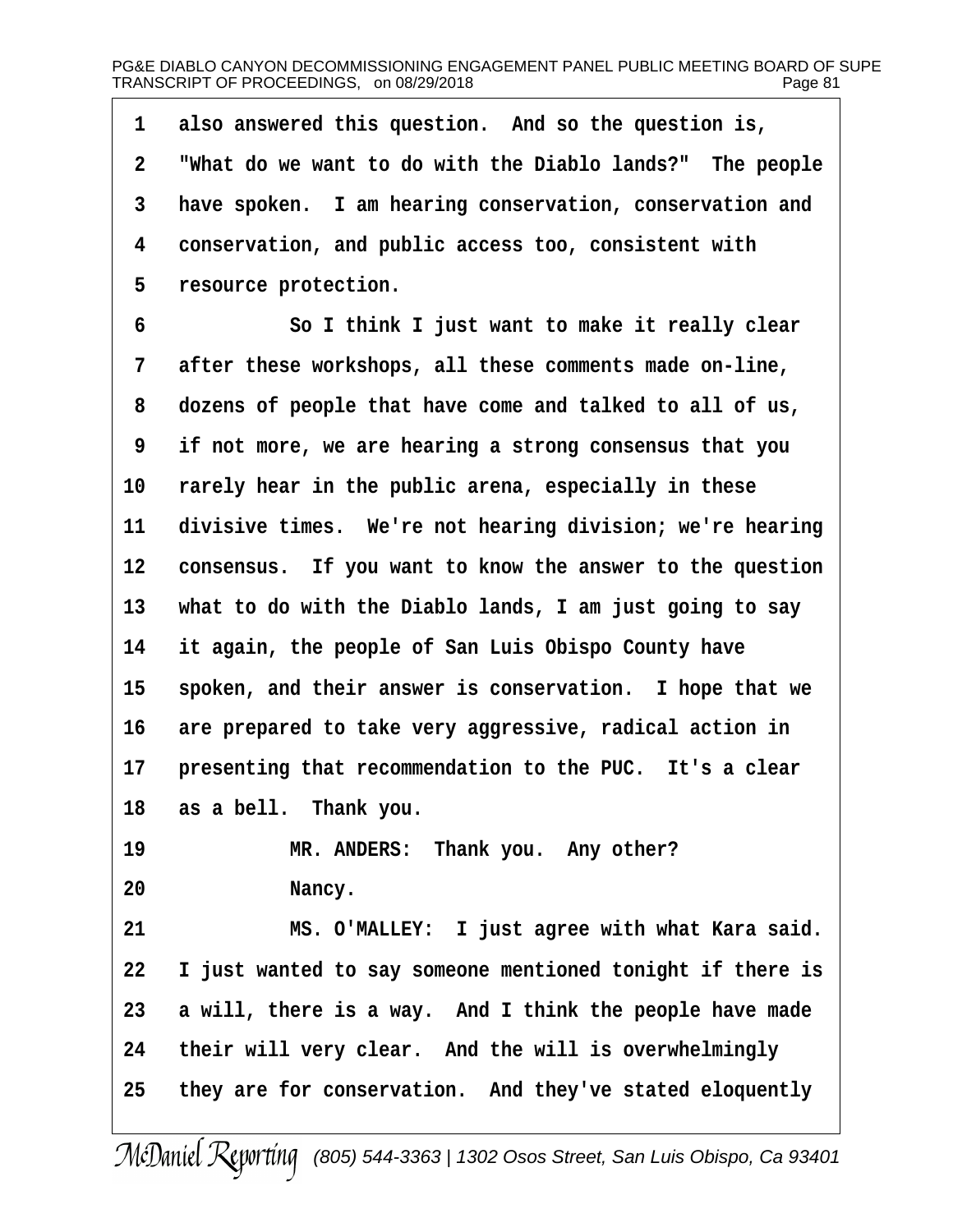| 1            | well the reasons for that. And I think the next step will  |
|--------------|------------------------------------------------------------|
| $\mathbf{2}$ | be what is the will of PG&E and, you know, how can we all  |
| 3            | come together. And someone mentioned a blue ribbon panel.  |
| 4            | I don't know if that's the right word for it but, you      |
| 5            | know, there are certainly a lot of avenues for             |
| 6            | collaboration where we can get these wills together and    |
| 7            | come up with a creative, innovative plan where people are  |
| 8            | represented. And at some point, we would love to hear      |
| 9            | from PG&E and they're what their will is. I don't know     |
| 10           | what the next step is.                                     |
| 11           | When it comes to Wild Cherry Canyon, I also                |
| 12           | appreciate Adam Hill and his sense of urgency that maybe   |
| 13           | we don't need to wait and, you know, maybe we can take     |
| 14           | incremental steps. And maybe the first step would be just  |
| 15           | getting an appraisal of the land and see where we go from  |
| 16           | there, what is the value of the land and where can we go   |
| $17 \,$      | for that next step.                                        |
| 18           | MR. ANDERS: Alex and then Linda.                           |
| 19           | MR. KARLIN: Yeah. I think we've had tremendous             |
| 20           | input and information from the community today and         |
| 21           | throughout this process. And it has been very civil and    |
| 22           | positive and constructive and helpful. I would caution, I  |
| 23           | guess, to say that this panel is an advisory panel that is |
| 24           | a conduit. It is intended, I think, to be a conduit of     |
| 25           | information about the decommissioning process, what the    |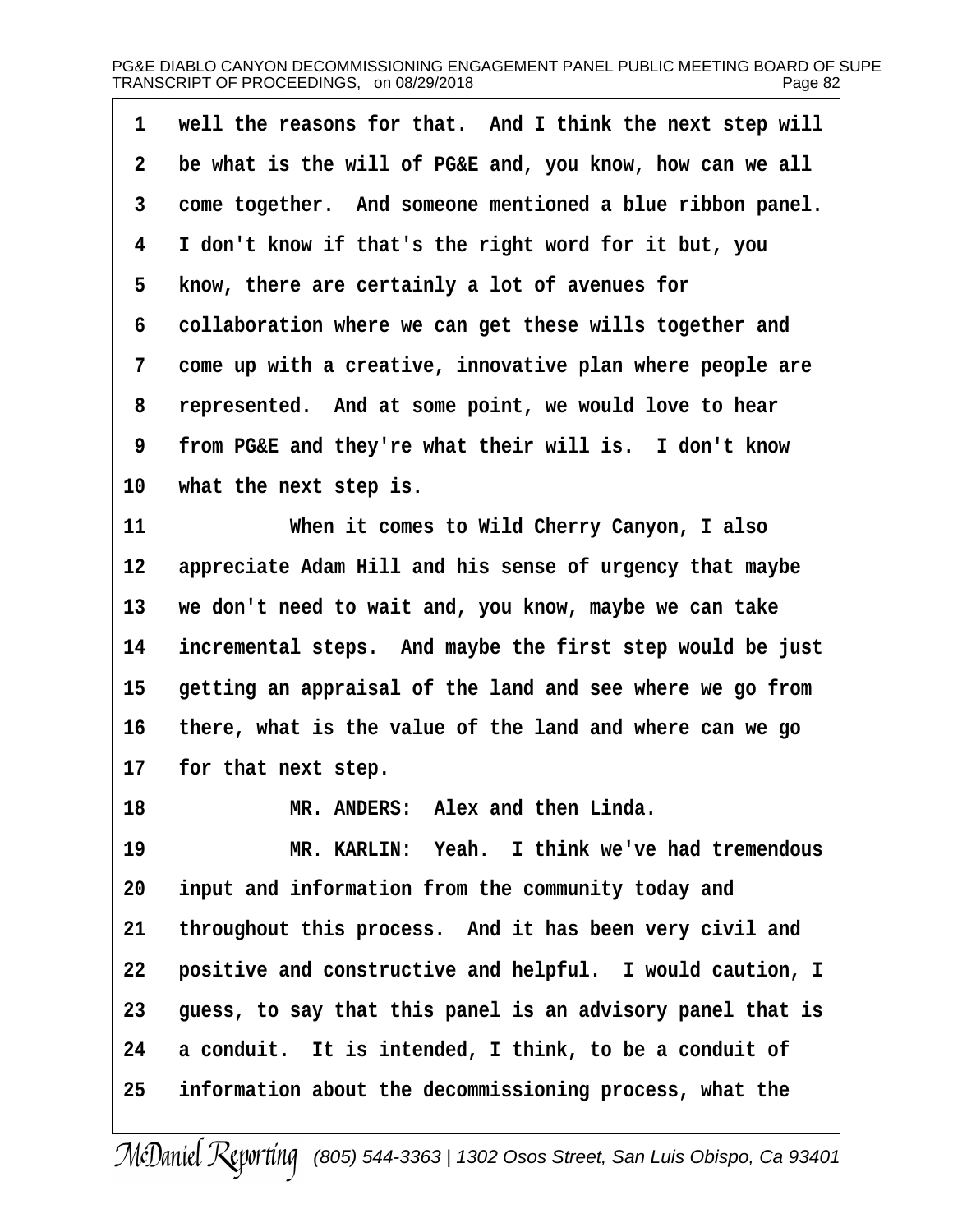1 community wants and expects and is concerned about and **·2· ·what PG&E needs to do and what it will be doing.· And it's ·3· ·a two-way conduit that we are trying to facilitate. ·4· · · · · · ·Now, we have a role in addition to that to make ·5· ·some recommendations or -- if we can come up with them, ·6· ·and certainly to the powers that be, what we think the ·7· ·community wants, even what we think we would like to see ·8· ·happen.· But the power to make it happen is out there with ·9· ·you all and with PG&E.· We are not regulators like the** 10 County, or the State Coastal Commission, or the State **11· ·Lands Commission, or the NRC.· They are going to make a 12· ·lot of decisions over many years, and you all have to stay** 13 involved. We all have to stay involved because we can **14· ·make a recommendation.· We will, I hope, but the power and 15· ·the money and the will power is going to come from the** 16 community and from PG&E. We are an advisory committee. 17 **• 17** *And let us also put in context that we are* 18 focusing on lands. It's very important to this community. 19 Everyone who has come to this process wants the lands to **20· ·be conserved, and I do too.· But the people who want to** 21 develop the lands, they didn't come here tonight. They **22· ·don't want to be ridden out of town on a rail tonight. 23· ·This is a self-selection process.· There are people out 24· ·there who like to see the land developed, and probably 25· ·attempt to do it in a conscientious way.· And over the**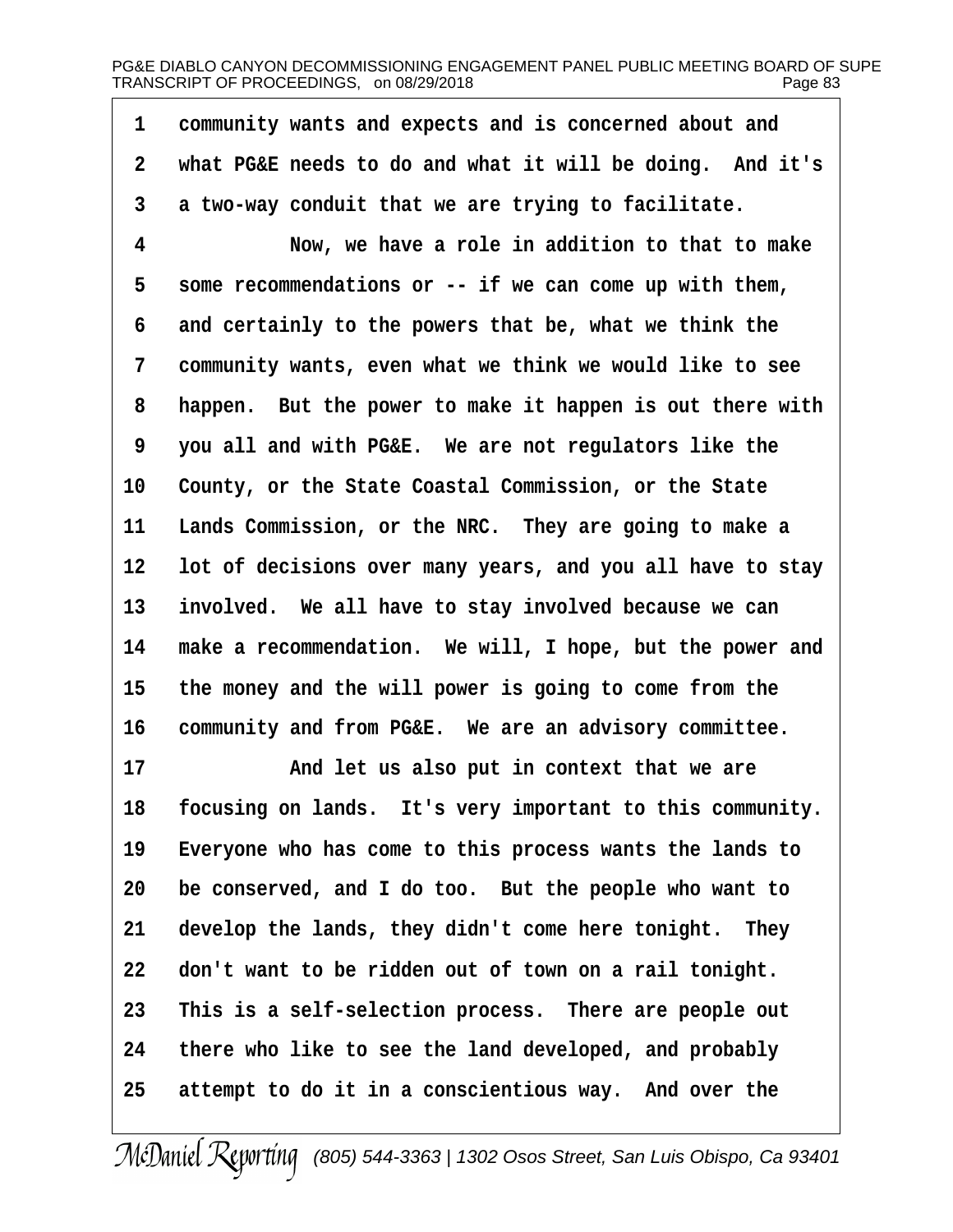**·1· ·years, those people may be heard from, unless somebody can ·2· ·come up with the money and make preservation happen and ·3· ·talk to the regulators when the CEQA process begins and ·4· ·PUC begins. ·5· · · · · · ·Sam Blakeslee said, "We make a crucial ·6· ·decision."· Well -- or a recommendation.· And I think we ·7· ·have a role to play, but you can intervene in the process ·8· ·at the PUC.· You can intervene at the NRC.· You can ·9· ·intervene and participate at the California Coastal** 10 Commission and the County Board of Supervisors level. And 11 I bet most of the people in this room will participate in **12· ·those things, so stay involved.· We will try to do what we** 13 can, but the power is really out there with you and with 14 the regulators and with PG&E. And I hope we can help 15 everyone reach a good decision. That's all. 16 **MR. ANDERS:** Thank you, Alex. **17· · · · · · ·Linda, Lauren and Sherri. 18· · · · · · ·MS. SEELEY:· This has been a wonderful meeting.** 19 I really appreciate the intelligence and the passion and **20· ·the will to move this forward and to preserve the land.** 21 It's very inspiring to me. So we've had three days --22 two days of workshops on the land. And next month we are **23· ·going to have two days of workshop on like people's vision** 24 of how to repurpose the facility. And then we will have **25· ·an evening meeting like this with people's ideas on how to**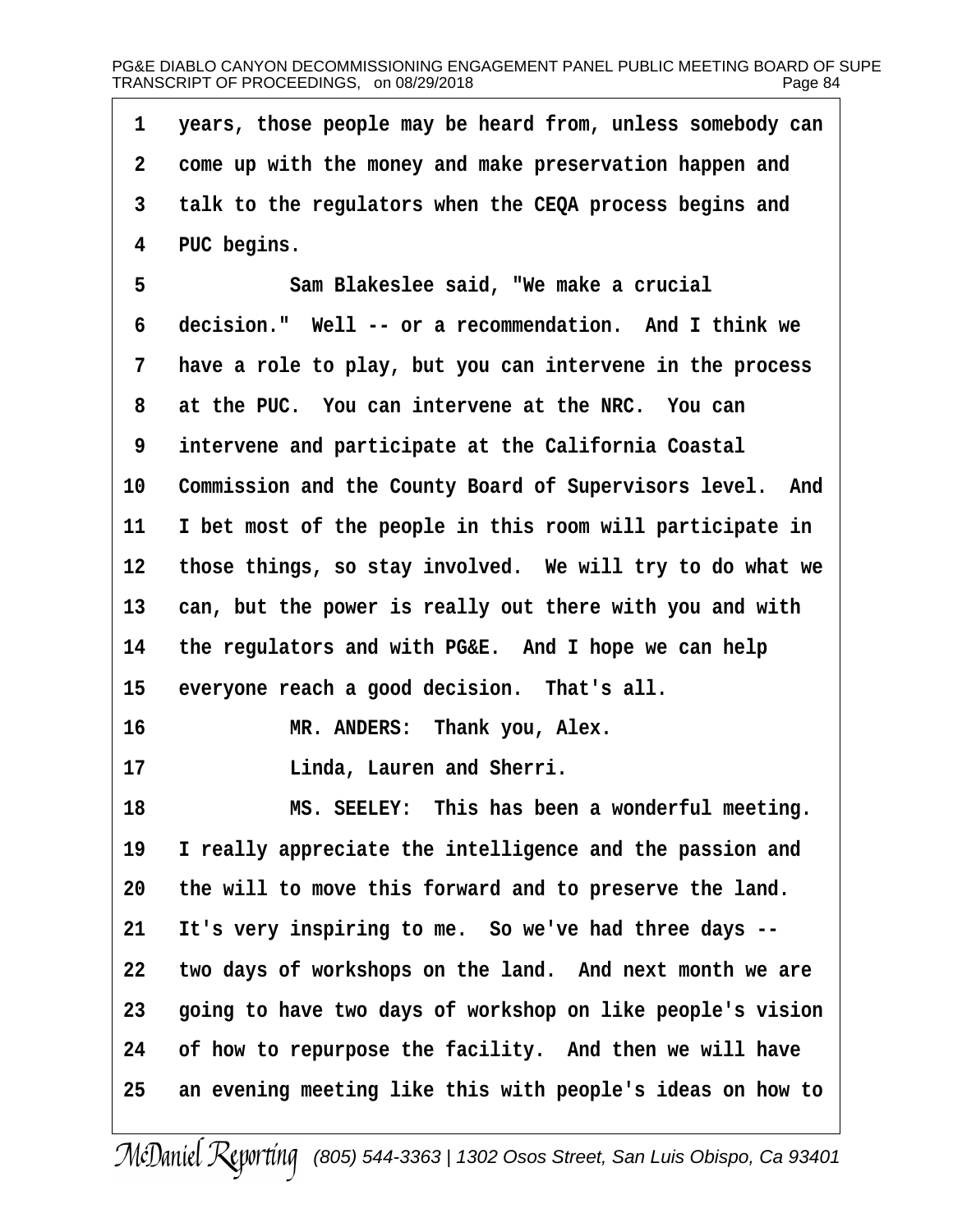**·1· ·repurpose the facility.· The month after that, we are ·2· ·having a meeting about the emergency planning after ·3· ·decommissioning, about what kind of emergency services are ·4· ·we going to have after this plant shuts down.· And the ·5· ·month after that, we are going to have a meeting about the ·6· ·irradiated fuel storage on site.· If -- to me, the issues ·7· ·of the lands and the facility will be moot if we do not ·8· ·make sure that we store the irradiated fuel in the safest ·9· ·way humanly possible.**

**10· · · · · · ·Last night, I attended a Nuclear Regulatory** 11 Commission meeting. They were here last night and they 12 informed us that the irradiated fuel that's there right 13 now is stored in very thick canisters, and so on. But **14· ·that is not -- and we do not know how long the fuel is** 15 going to be there. There is lots of ideas about it. But **16· ·they made a rule at the NRC a few years ago called -- oh,** 17 **gee, I can't remember the name of it, but what they said 18· ·is that it can be stored on site safely up -- for the next 19· ·up to 120 years, I think it was, meaning that it's a** 20 **possibility it could stay there.** There isn't a place to **21· ·move it to now, and we don't know when there is going to 22· ·be a place to put it somewhere else.**

**23· · · · · · ·So in my opinion, we need to have a couple of 24· ·workshops about the irradiated fuel, just as we have had 25· ·about the lands and the facilities, so that we can look at**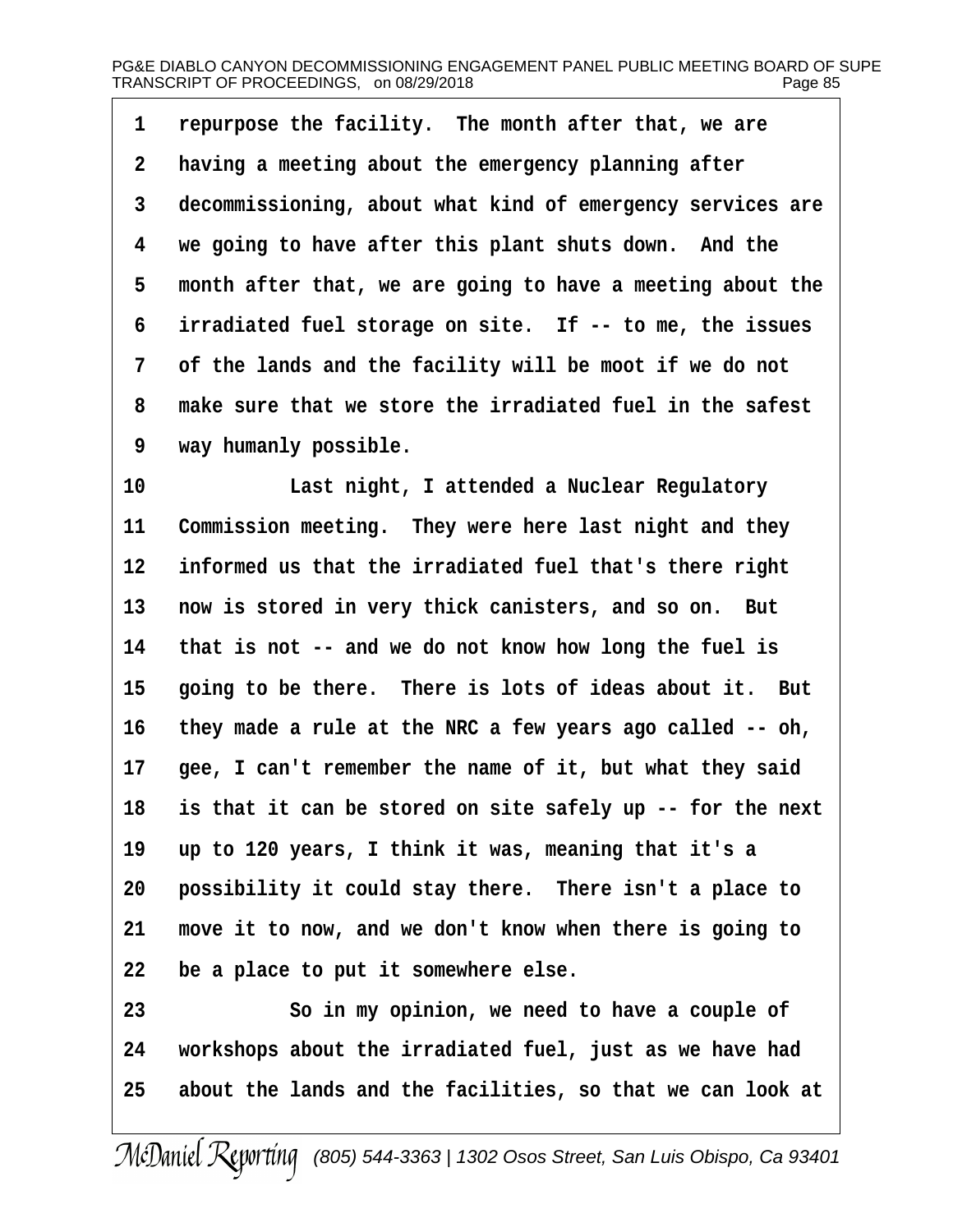**·1· ·that issue as closely and honestly and responsibly as we ·2· ·are looking at these issues around the land and the 3** facility. And I hope that happens. I don't know. We **·4· ·haven't decided yet if that's going to happen but to me, ·5· ·it seems logical that that would come into play in ·6· ·November.**

**·7· · · · · · ·So you know, I was very inspired by what you ·8· ·said, Sam Blakeslee, about there are times in our lives ·9· ·when things come together and we can see a vision for the** 10 future. And I think that we do have that opportunity now **11· ·as a community to come together and make a beautiful 12· ·future for this thing.· And you know, PG&E has been** 13 absolutely terrific in this process so far, and I am 14 extremely grateful for how this is working so far. So I 15 look forward to serving on this panel as long as I can. 16 **MR. ANDERS:** Thank you, Linda. **17· · · · · · ·Lauren, you had a comment. 18· · · · · · ·MR. BROWN:· Yes.· I want to just underline the 19· ·broad purpose of this panel in terms of what's asked of us 20· ·to help PG&E in their total decommissioning process.· The** 21 **land is just part of it. And I think that needs to be 22· ·underlined.· The other part of it is what is going to 23· ·happen to the billions of dollars of infrastructure that** 24 exist out there. That's a big question too. It is not **25· ·just the land.**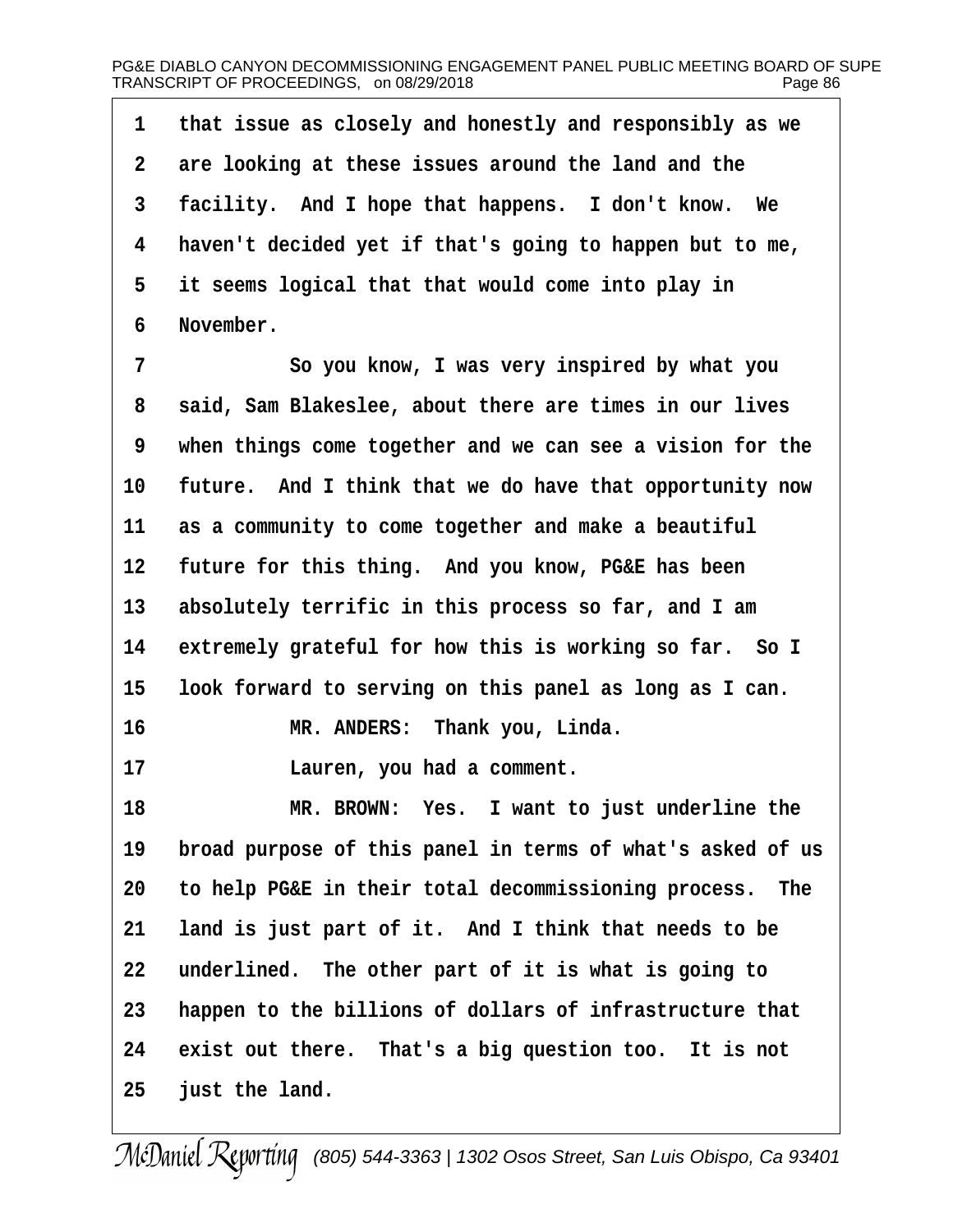| $\mathbf 1$  | Next month, we have got two more workshops. And            |
|--------------|------------------------------------------------------------|
| $\mathbf{2}$ | I hope many of you will attend those workshops too and     |
| 3            | listen to the presentations that are going to be offered.  |
| 4            | That also is going to have a huge impact on the directions |
| 5            | that the total decommissioning takes. And those            |
| 6            | workshops, the dates and stuff, will come up shortly, but  |
| 7            | I would like to mention, I don't think all the slots are   |
| 8            | filled. There may be some opportunities for more           |
| 9            | presentations on how the land should be utilized going     |
| 10           | forward. So if you didn't get a chance in the workshops    |
| 11           | that we just had, think about adding your voice there as   |
| 12           | well. Thanks.                                              |
| 13           | MR. ANDERS: Thank you, Lauren.                             |
| 14           | Sherri, you had a comment.                                 |
| 15           | MS. DANOFF: Yes. I am very appreciative of                 |
| 16           | everybody's comments tonight and do think, of course, that |
| 17           | the panel should very forcefully present information from  |
| 18           | the community. One particular presentation is something I  |
| 19           | think we should follow up on, and that was made by Adam    |
| 20           | Hill. It included separating out Wild Cherry Canyon from   |
| 21           | Public Utilities Commission oversight. And I think that's  |
| 22           | something that we need to explore carefully. I think we    |
| 23           | need a lot of details about the proposal, but I certainly  |
| 24           | would like to see us explore it. Thank you.                |
| 25           | MR. ANDERS: Frank.                                         |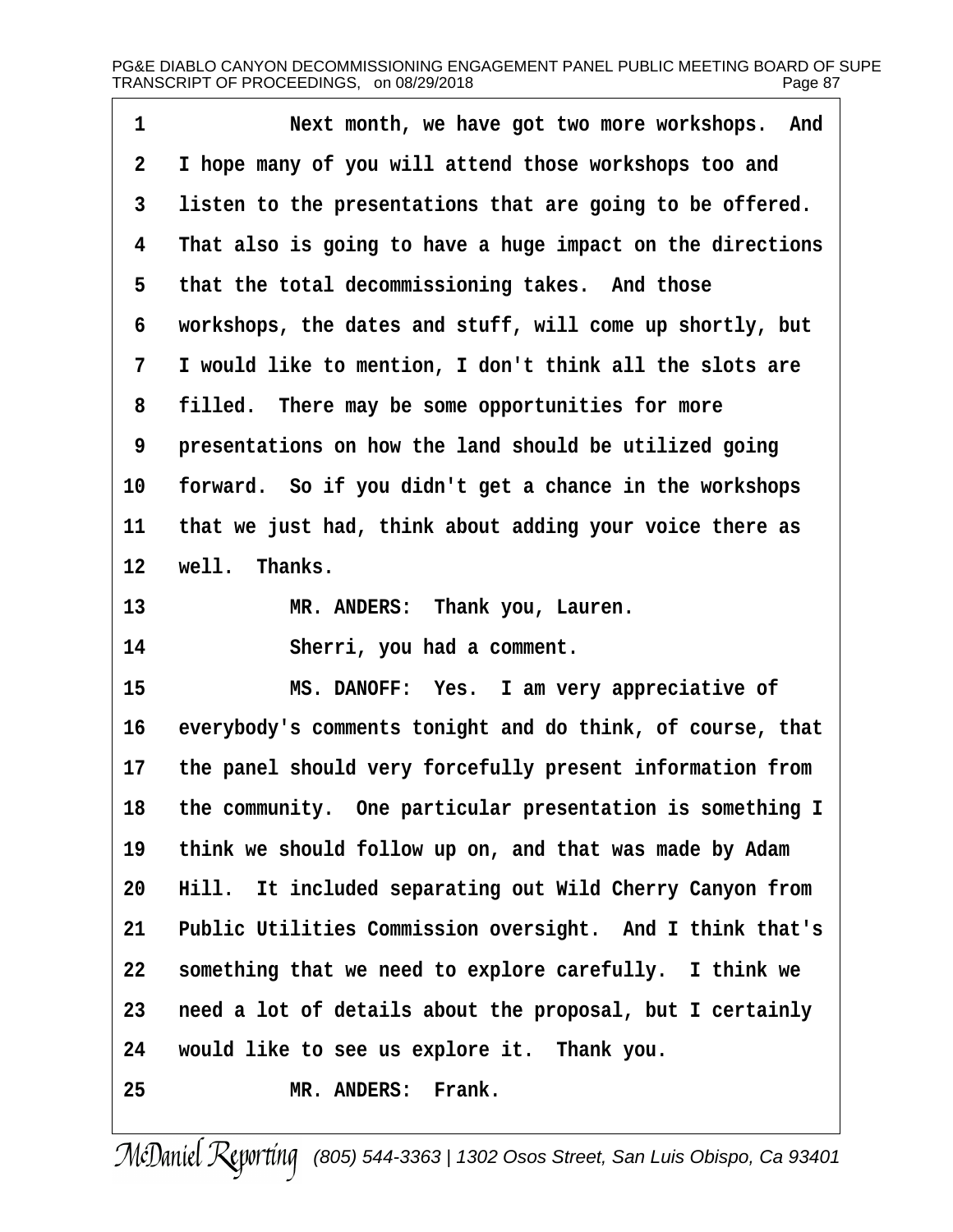**1** *MR. MEACHUM:* **I am going to go back to the ·2· ·purpose of the panel.· And I can remember one of the ·3· ·questions that was asked of us when we applied, "Why are ·4· ·you doing this?· Why are we here?"· And I think that the ·5· ·underlying motive for all of us is think about the ·6· ·generations ahead of us.· We're not going to be around in ·7· ·2060, '70, when all of this land is finished up.· We are ·8· ·going to be gone, but I think we are charged with trying ·9· ·to make a determination so that future generations can** 10 enjoy that. And I think that what I have heard in the **11· ·last several meetings that we've had is all about** 12 **conservation, and I agree.** What is that going to look 13 like? That's what I am struggling with. How is that 14 **going to be established?** What will it look like? How 15 will it be taken care of? How can we be assured of that 16 **for generations to come?** 

**17· · · · · · ·So I think that we greatly appreciate the input. 18· ·I've sat up in this seat for a number of years as a** 19 supervisor and listened to folks over time. Rarely do you **20· ·get a consensus from everybody that they would like to see 21· ·it to go in one direction, so this has been very positive 22· ·to hear.· Everybody seems to be moving in the same 23· ·direction.· But again, what is that going to look like?** 24 And how will it be managed? How will it be taken care of? **25· ·Those are the questions that I am looking for.· But**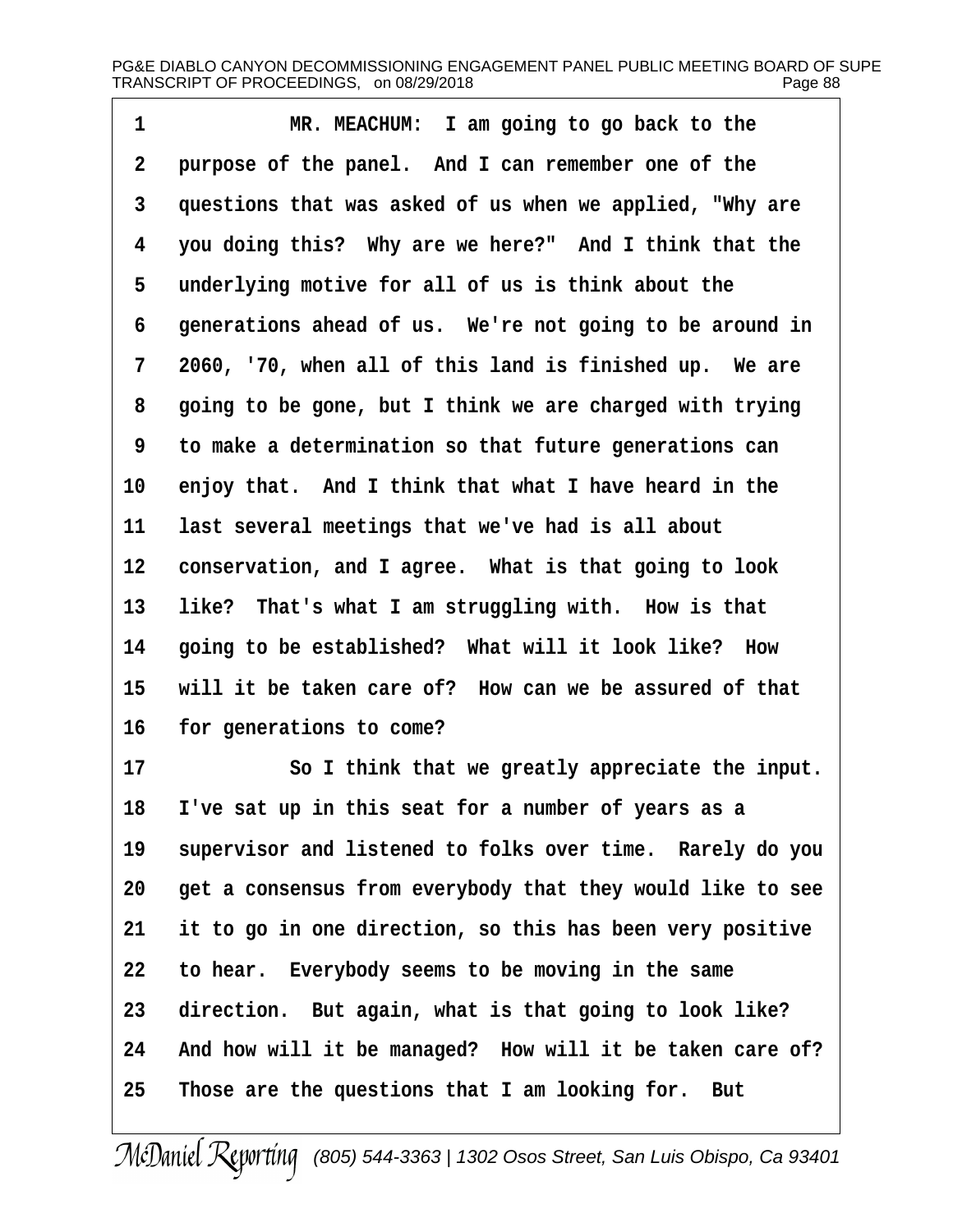| 1                       | greatly appreciate all the input.                          |
|-------------------------|------------------------------------------------------------|
| $\overline{\mathbf{2}}$ | We're going to have a couple more meetings where           |
| 3                       | we will hear more, I am sure, and we will move from there. |
| 4                       | But I think the underlying thing for me is the decisions   |
| 5                       | that I make, I think about my grandkids, my                |
| 6                       | great-grandkids. We've got on my mom's side of the         |
| 7                       | family, 12th generation Californian. So this is important  |
| 8                       | to me, and that's why I sit up here and work with these    |
| 9                       | folks because I think their hearts are in the right place. |
| 10                      | We want to see what happens here, and we will do the best  |
| 11                      | we can.                                                    |
| 12                      | MR. ANDERS: Thank you, Frank.                              |
| 13                      | Lauren.                                                    |
| 14                      | MR. BROWN: I have one more thing I wanted to               |
| 15                      | mention. You know, part of this process is being educated  |
| 16                      | about what's out there on the Diablo Canyon lands. It has  |
| $17 \,$                 | been such an education for me. And one of the things that  |
| 18                      | I have learned is how many resources are out there that    |
| 19                      | relate to the heritage of the Chumash Native Americans.    |
| 20                      | There is a lot of stuff out there. And it means a lot to   |
| 21                      | this population. The population of Chumash Indians who     |
| 22                      | are left is very small. Their voice is soft, but it's an   |
| 23                      | important voice. And I think we ought to think about       |
| 24                      | listening to that voice and how we might respond to the    |
| 25                      | requests that they have put before us that somehow some of |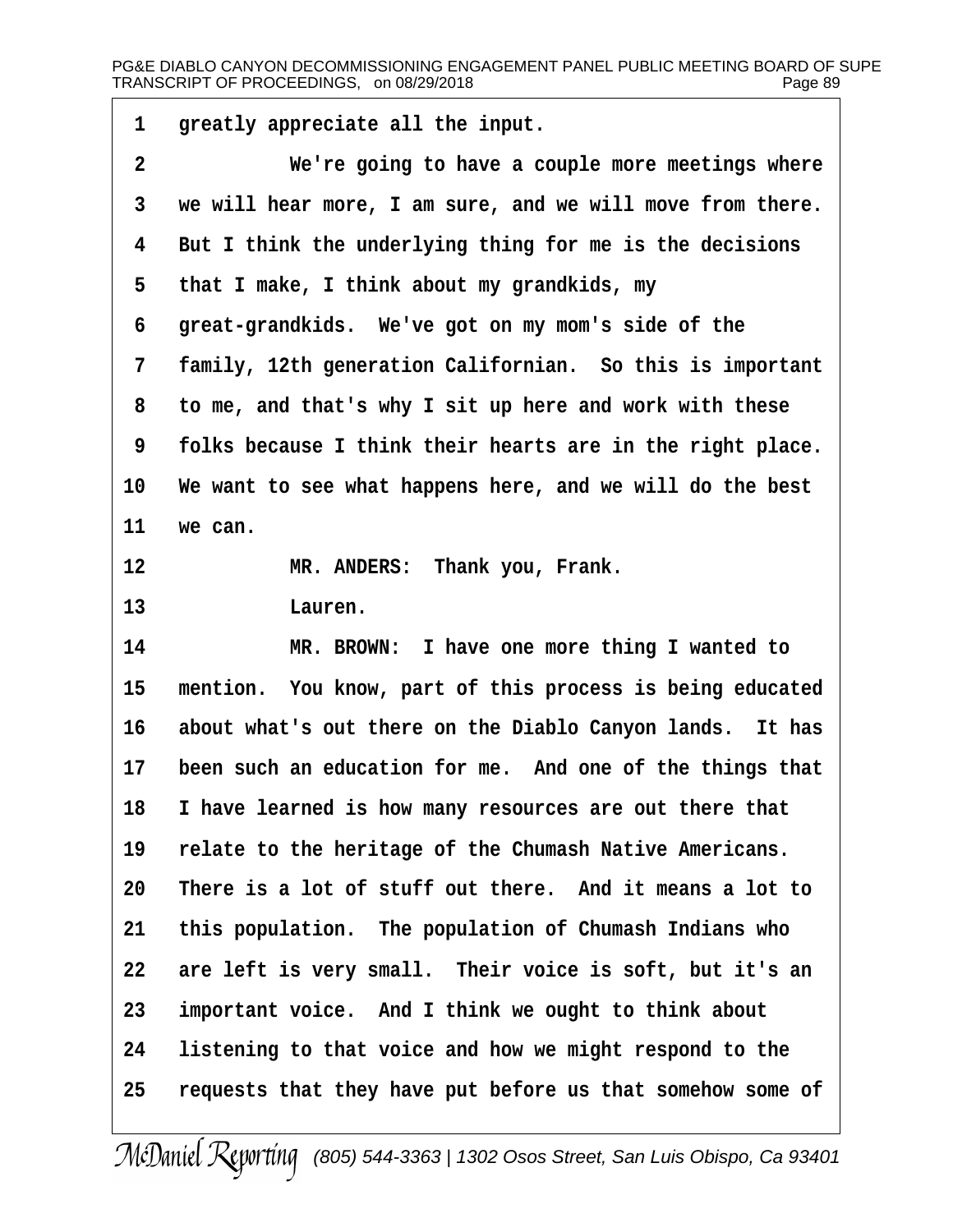| 1            | these lands, some of what this means to them. And it's     |
|--------------|------------------------------------------------------------|
| $\mathbf{2}$ | not just a dozen generations. It's some hundreds of        |
| $\mathbf{3}$ | generations. We ought to think about that.                 |
| 4            | MR. ANDERS: Thank you.                                     |
| 5            | Any further comments?                                      |
| 6            | Kara.                                                      |
| 7            | MS. WOODRUFF: I think a lot of questions have              |
| 8            | been raised about what is our role and what is our purpose |
| 9            | and whether we have any power. And since we have asked     |
| 10           | the community to give us their opinion and since they have |
| 11           | generously offered their opinion, given us a lot of time   |
| 12           | and knowledge and education, I think our power is that we  |
| 13           | have received all this information and now we can take     |
| 14           | that to a higher level, the Public Utilities Commission,   |
| 15           | for example, and express the will of the people.           |
| 16           | So in some ways, 11 of us, do we have any power?           |
| 17           | Not really. We're not elected. We don't have any           |
| 18           | particular constituencies. But we have asked people to     |
| 19           | come forward with their input, and I think not only do we  |
| 20           | have a lot of power as being in that position and to carry |
| 21           | that message to higher levels that make decisions, we also |
| 22           | have a responsibility. And I, for one, and I am sure many  |
| 23           | of you will join me, I am listening to what everybody has  |
| 24           | to say. I am reading all the comments. I listen to the     |
| 25           | workshop. And I will be dammed if PUC doesn't know about   |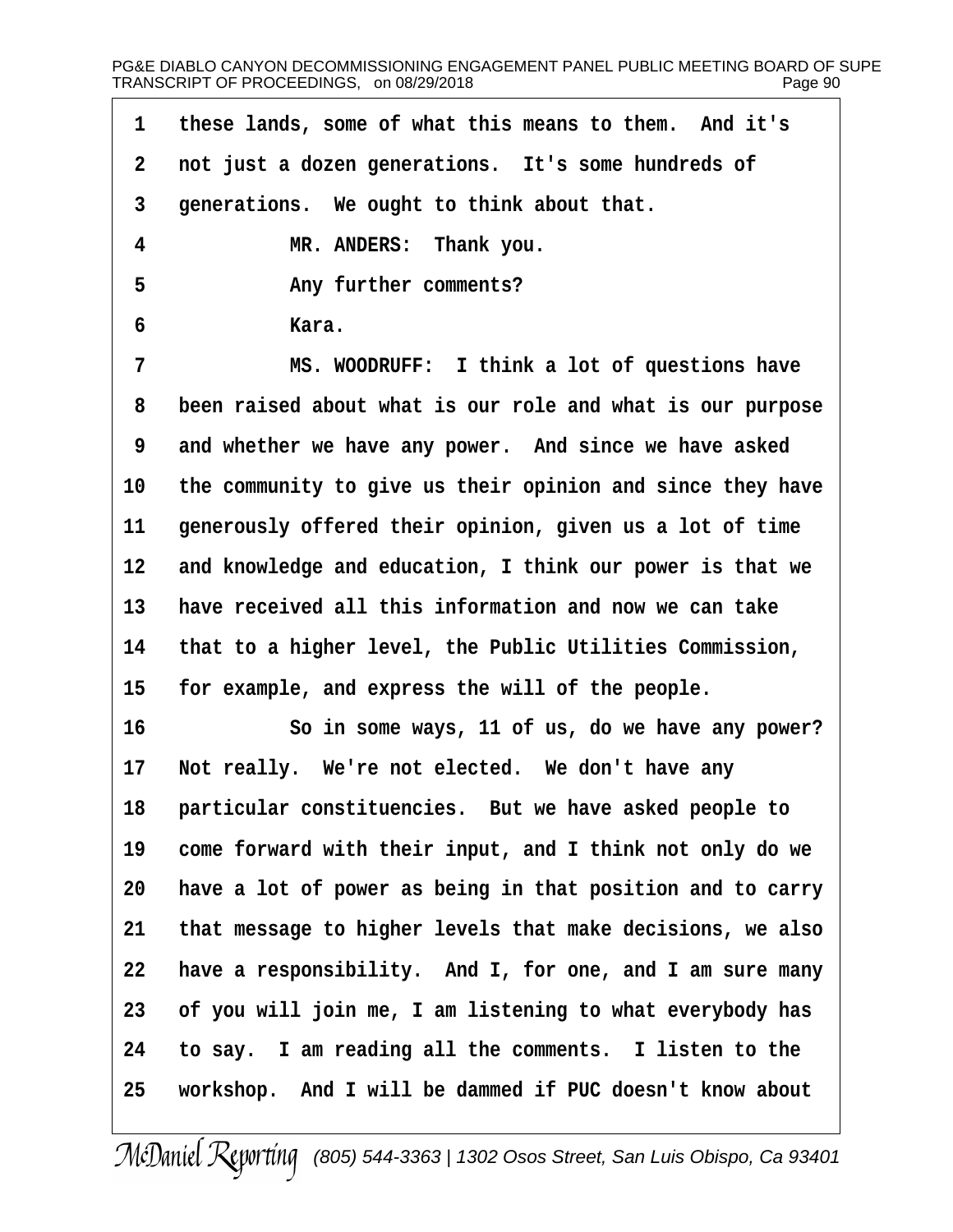1 that, and anybody else who will listen. Thank you. **·2· · · · · · ·MR. ANDERS:· Thank you.** 3 **Trevor. ·4· · · · · · ·MR. KEITH:· I just want to say thanks for coming** 5 out to everybody and all the speakers. It gives the panel **·6· ·a lot more to talk about, so I really appreciate that. ·7· ·And being a regular here, I just want to reiterate what ·8· ·Alex said.· This is going to be a long process, so stay ·9· ·tuned and stay involved.· That's how we get this done.· So** 10 thank you. **11· · · · · · ·MR. ANDERS:· Okay.· Thank you very much. 12· · · · · · ·John, you had a comment. 13· · · · · · ·MR. FRANKE:· I'll speak at the end.· Everyone 14· ·had a chance to speak up? 15· · · · · · ·You know, I just want to reiterate from Pacific 16· ·Gas and Electric, and Nancy said, "I want to hear from** 17 you." Well, ultimately you've heard. You will continue 18 to hear. **19· · · · · · ·You know, I say our goal and our strategy is 20· ·really pretty simple.· We intend to operate this unit and** 21 this site responsibly and safely to the end of its final **22· ·years.· Subsequent to that, we plan to decommission in a** 23 responsible manner. And what I mean "in a responsible **24· ·manner," I mean financially responsible to the customers 25· ·that are paying for the decommissioning.· It means**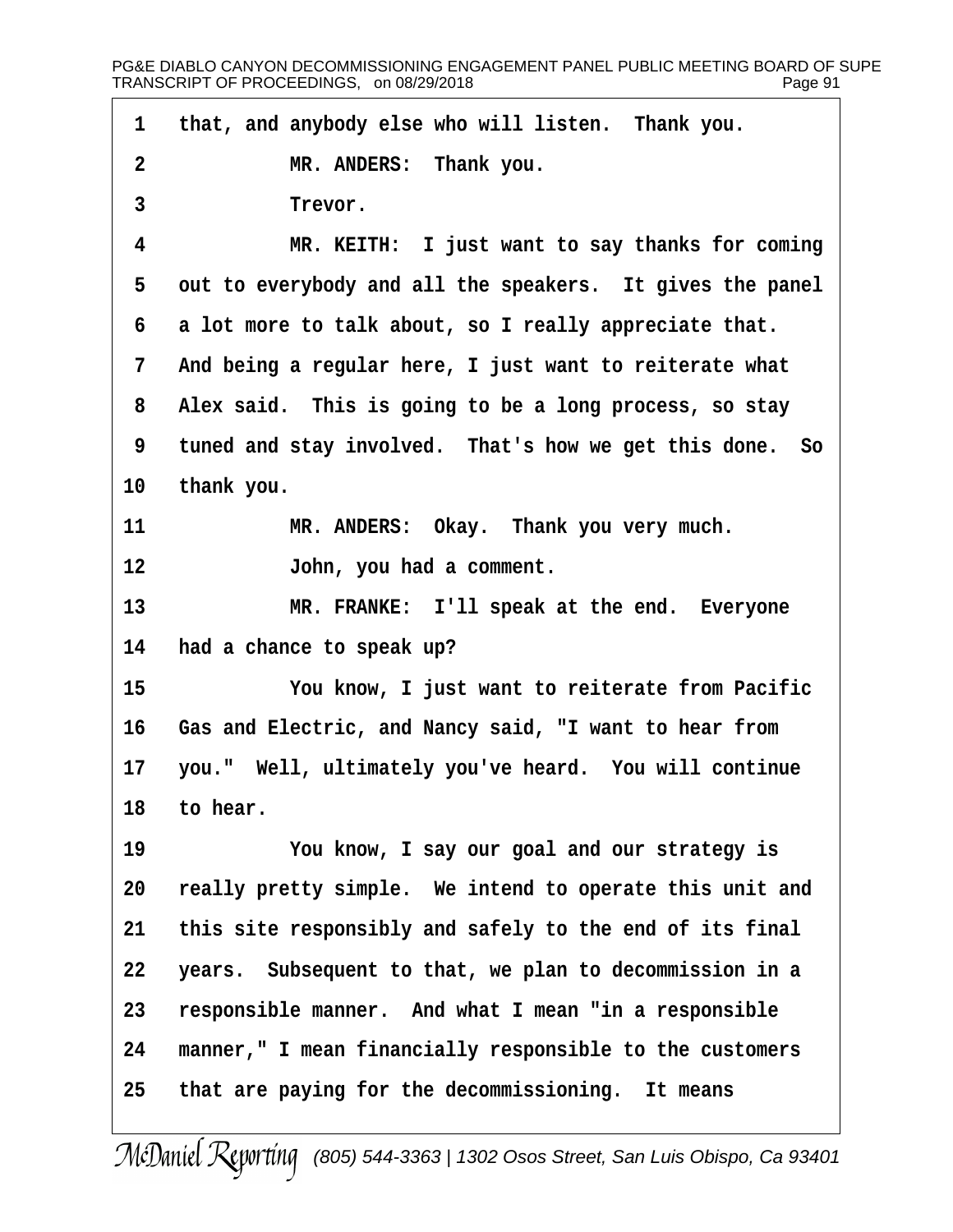1 environmentally responsible.

**·2· · · · · · ·And I would also like to say very clearly that ·3· ·it is our intent to be responsible to the wishes of the ·4· ·community.· This is our community too.· You're our** 5 **reighbors.** You know, I live in Pismo Beach. The company **·6· ·-- you know, all our employees live in this state and we ·7· ·are an entity of the state, so we are going to be ·8· ·responsible to that as well.**

**·9· · · · · · ·So nothing that I have heard tonight is contrary** 10 to the wishes of the company. It is a complex issue, and 11 I really recognize that a lot of speakers recognize this. 12 There are a lot of stakeholders. There is the community. 13 There are the customers that have, you know, some control **14· ·to the CPUC with the rights of how this land is disposed, 15· ·but we have shareholders.· And there are a number of** 16 agencies that do have regulatory power, not just the CPUC, 17 over the disposition of these lands. But I assure you **18· ·we've heard you tonight, and we think we're going to** 19 continue to operate safely, and we will decommission 20 responsibly.

21 **8 MR. ANDERS:** Thank you, John.

**22· · · · · · ·Our next meeting, as Linda mentioned, is dealing** 23 with repurposing of facilities. And we have two workshops **24· ·on September 14th and 15th.· That's a Friday and a 25· ·Saturday.· They begin at 8:00.· And again, the public is**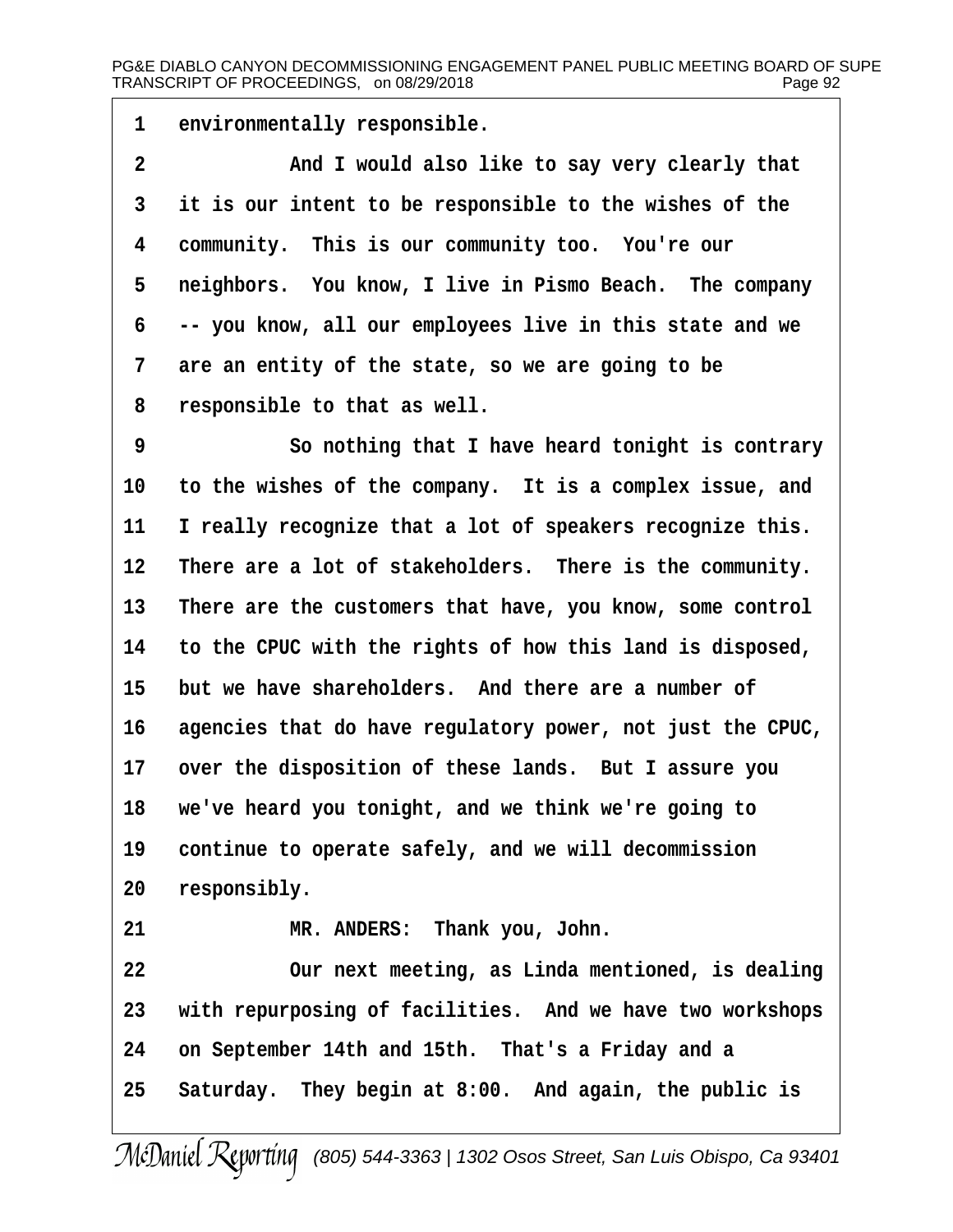| $\mathbf{1}$   | welcome to attend those meetings, and the public will be  |
|----------------|-----------------------------------------------------------|
| $\mathbf{2}$   | given an opportunity to make comments at those meetings;  |
| 3              | however, they will follow the same format as our previous |
| 4              | workshops where an hour will be dedicated to a particular |
| 5              | organization or speaker, that is the panel selects, and   |
| б.             | then there will be an opportunity to give and take. And   |
| $7\phantom{.}$ | then a following public meeting on the 26th of October,   |
| 8              | again.                                                    |
| 9              | So Tom is going to introduce the topic for those          |
| 10             | workshops and that discussion.                            |
|                |                                                           |

11 **MR. JONES: Thanks, Chuck.** I think you did it. **12· · · · · · ·So I think we have heard from five or six** 13 different groups, which are here tonight, just observing **14· ·this process.· And they were thankful others got to go 15· ·first and have their time at the mic.· We'll hear from the** 16 California State University system. We will hear from 17 some folks interested in offshore wind energy. We're **18· ·going to hear from our friends at the Pacific Foundation. 19· ·And we're going to hear from San Luis Harbor District, and 20· ·a couple of others are starting to debate whether or not 21· ·they are going to participate and will bring themselves** 22 together.

**23· · · · · · ·So again, we mentioned a two-way conduit** 24 earlier. We ask you to push out again. And the panel had **25· ·also reserved that if there was additional land**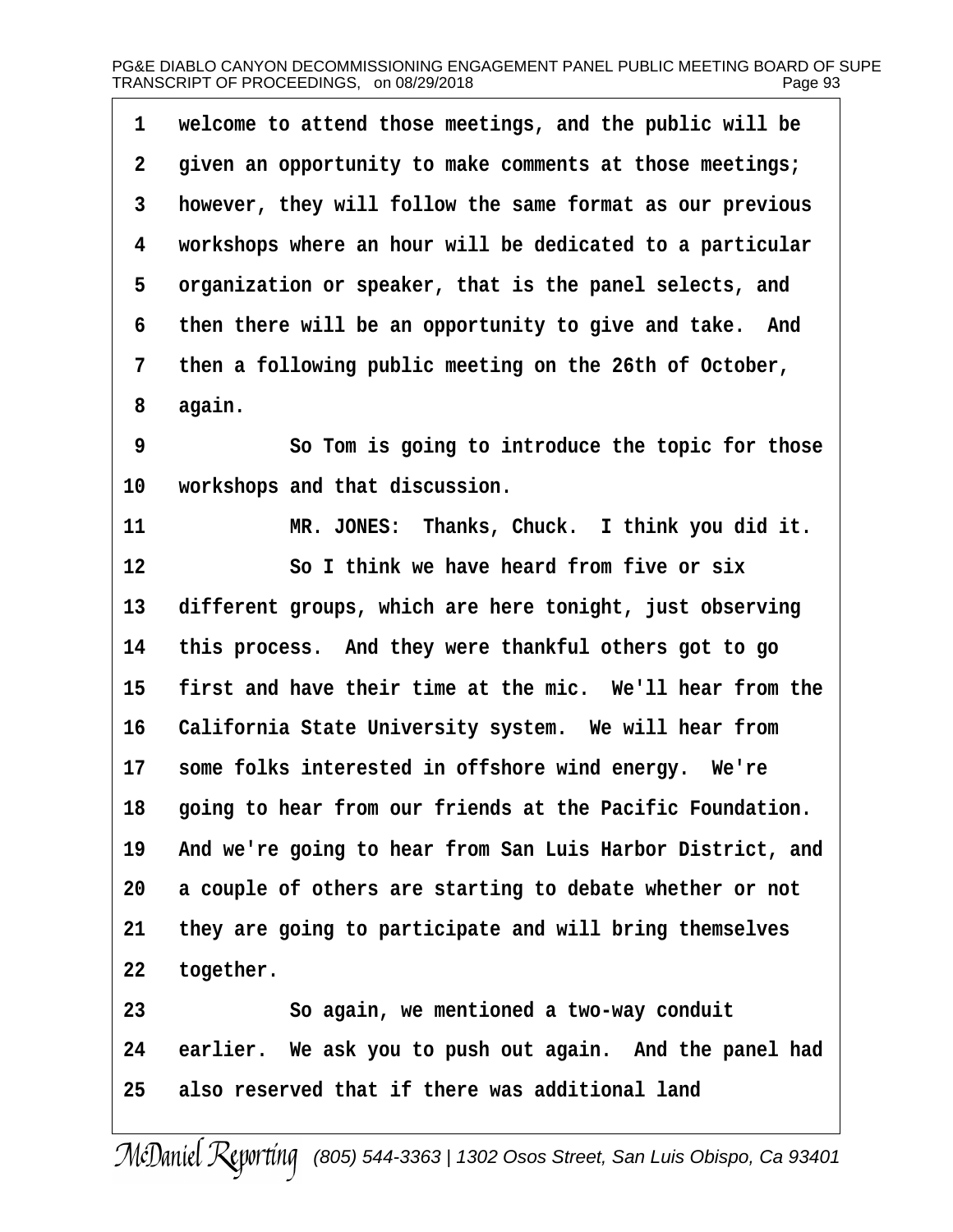**·1· ·discussions that you wanted to have, that we could include ·2· ·those in those workshops, too, as a manner of overflow. ·3· ·So we still have a couple of slots left, and you might ·4· ·hear from different folks here who have an oar on each** 5 side of the canoe and who might consider putting that in **·6· ·as well.**

**·7· · · · · · ·I will give you an update here on some of our ·8· ·outreach efforts.· Nancy is in this slide.· This is when ·9· ·we did the dry run to the tour.· We have taken over 300** 10 **people out.** We had a tour today since we made the slide. 11 And all the tours through the remaining month, through the 12 month of September, are booked up as well. So we will 13 contemplate how we fold in additional tours this year and 14 in the remaining years. We will likely make those 15 **fair-weather tours and probably won't do that during the 16· ·rainy season because of the size of the vehicle that's** 17 **involved** in that.

**18· · · · · · ·And lastly, for those of you who have been on 19· ·that tour, we did some incredible video footage.· John 20· ·Lindsey has some on his Facebook page, but we are also in** 21 **publication mode right now for a short five- to 22· ·seven-minute video with that footage for folks that can't 23· ·go out.· And it also has footage of some areas that you** 24 simply can't get to. The drones went up on the mountain 25 **· peaks and things like that.** So it's spectacular footage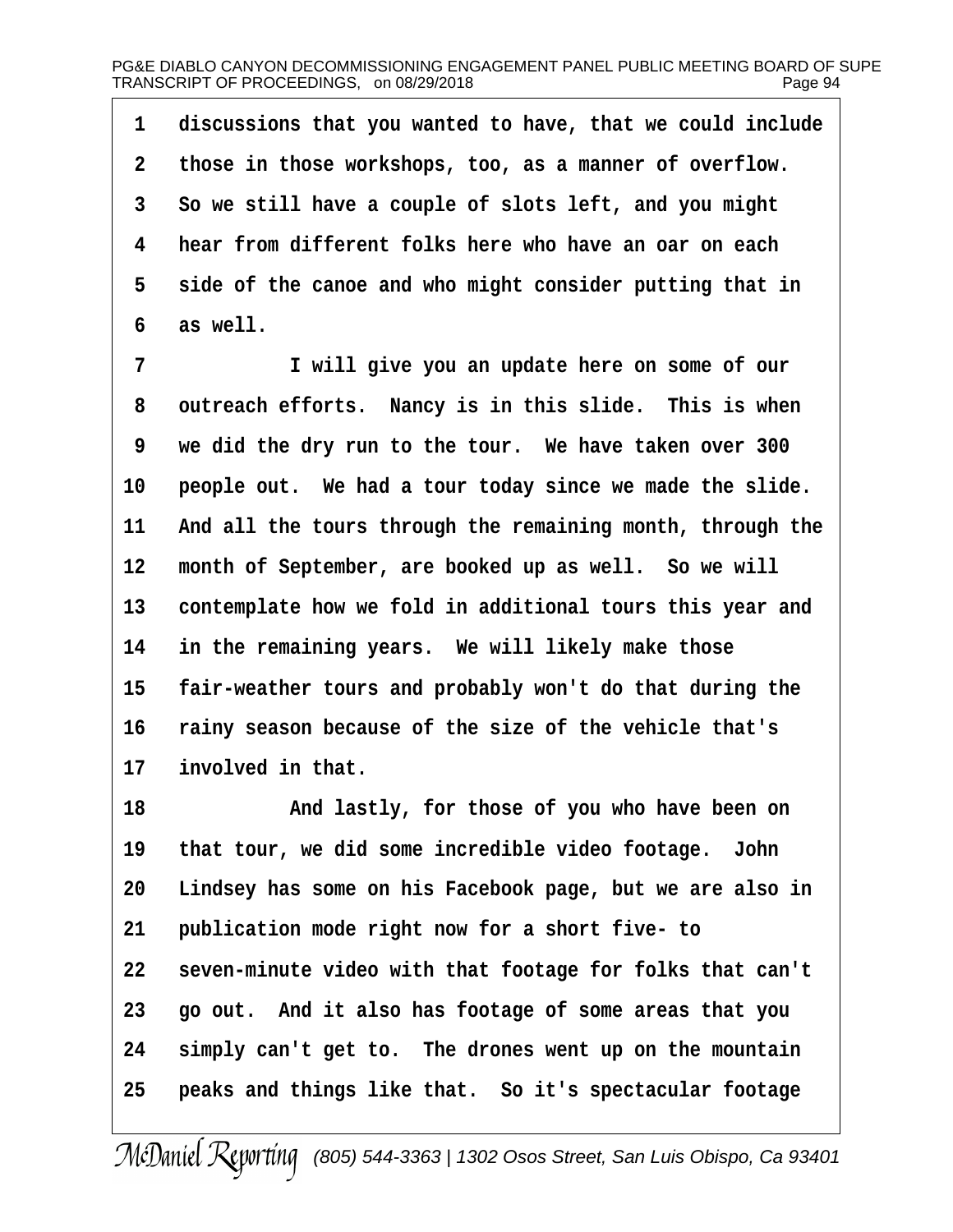| 1               | and we were lucky to have some local partners help us with |
|-----------------|------------------------------------------------------------|
| $\overline{a}$  | that. So that will be coming on coming on-line in, I       |
| $\overline{3}$  | think, the next 30 days.                                   |
| 4               | So that concludes my part. If you have any                 |
| 5               | questions about that, I would be happy to address them.    |
| 6               | Chuck?                                                     |
| 7               | MR. ANDERS: Tom, I apologize for stepping on               |
| 8               | your presentation.                                         |
| 9               | MR. JONES: Keep it moving.                                 |
| 10              | MR. ANDERS: Well, that concludes our public                |
| 11              | meeting but as we have made a practice, we want to take a  |
| 12              | moment and do an evaluation of this meeting so we can make |
| 13              | the next one even better.                                  |
| 14              | So two processes, what did you like about this             |
| 15              | meeting? What would you like us to keep doing?             |
| 16              | Sherri.                                                    |
| 17              | MS. DANOFF: I think everything the same. I                 |
| 18              | think we were very encouraging of input, and that was      |
| 19              | super. Everything except for the break. I have heard a     |
| 20 <sub>o</sub> | multiple comments. One person wanted that we just stand    |
| 21              | up for a moment. Another wanted no more than 10 minutes.   |
| 22              | Everything else was just perfect.                          |
| 23              | MR. ANDERS: Okay. Thank you.                               |
| 24              | Anyone else?                                               |
| 25              | Frank.                                                     |
|                 |                                                            |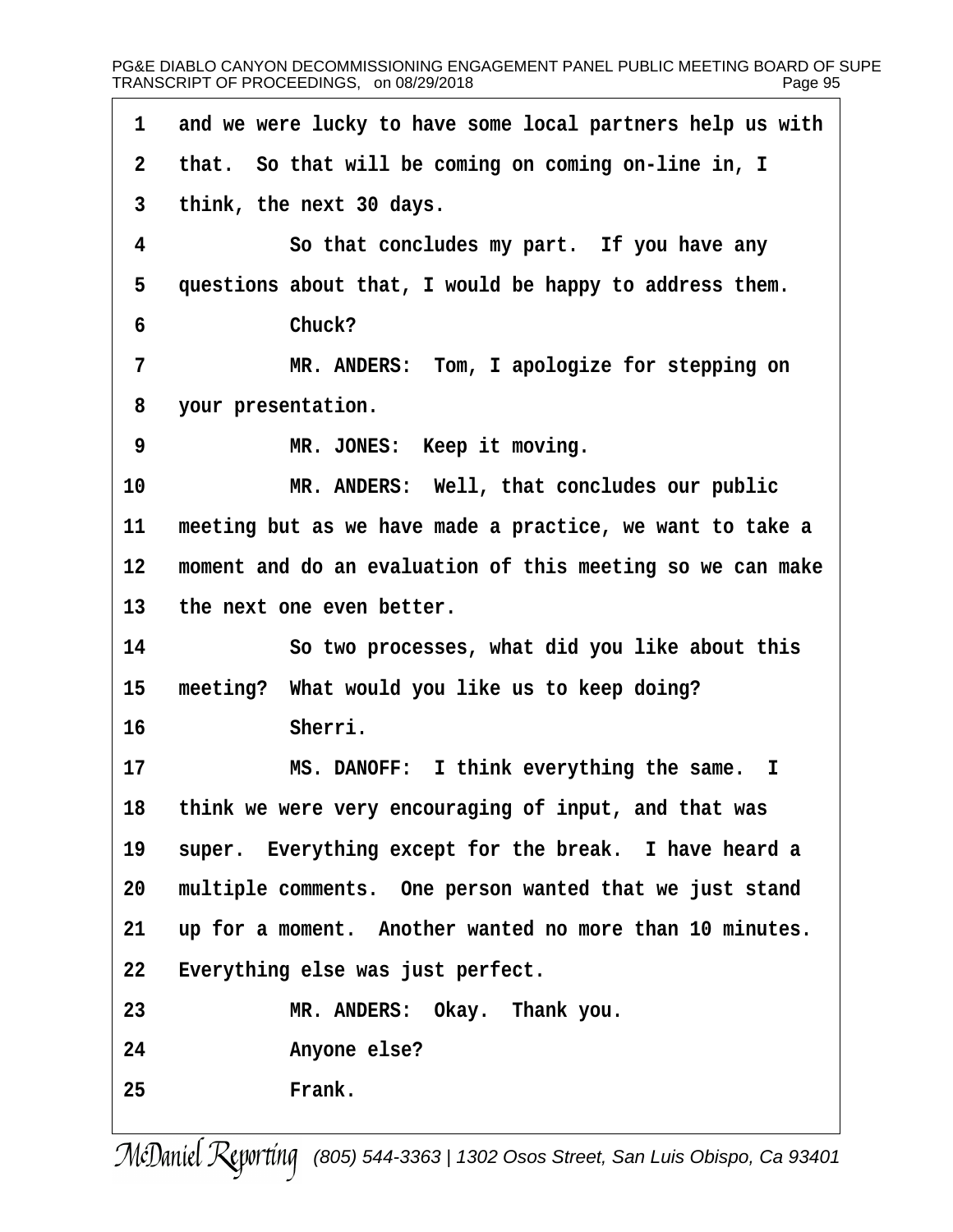| $\mathbf 1$             | MR. MEACHUM: Just a suggestion. I would                    |
|-------------------------|------------------------------------------------------------|
| $\overline{\mathbf{2}}$ | suggest we do the poster board thing for a half an hour    |
| 3                       | and then come in here at 6:30 and get started because      |
| 4                       | most of the folks start milling around out here waiting to |
| 5                       | get in anyway. And if we could get in here a half an hour  |
| 6                       | earlier, we can get out of here a half an hour earlier.    |
| 7                       | MR. ANDERS: Okay. Thank you.                               |
| 8                       | MS. SEELEY: I second that.                                 |
| 9                       | MR. BROWN: I like having this much time for the            |
| 10                      | public input. I want to make sure that we allocate that    |
| 11                      | much time next month when we were talking about the        |
| 12                      | repurposing.                                               |
| 13                      | MR. ANDERS: Thank you.                                     |
| 14                      | And recognizing that, we did extend the public             |
| 15                      | input time and want to appreciate the panel's willingness  |
| 16                      | to, if we had that many speakers, stay until 10:00 because |
| 17                      | we did extend the meeting.                                 |
| 18                      | What would you like to see different? How can              |
| 19                      | we improve? No comments?                                   |
| 20                      | Sherri.                                                    |
| 21                      | MS. DANOFF: Shorter break time.                            |
| 22                      | MR. ANDERS: Shorter break time.                            |
| 23                      | MS. DANOFF: Yes. And I support, too, what                  |
| 24                      | Frank said, half hour for the poster session.              |
| 25                      | MR. ANDERS: Okay. Any other thoughts,                      |
|                         |                                                            |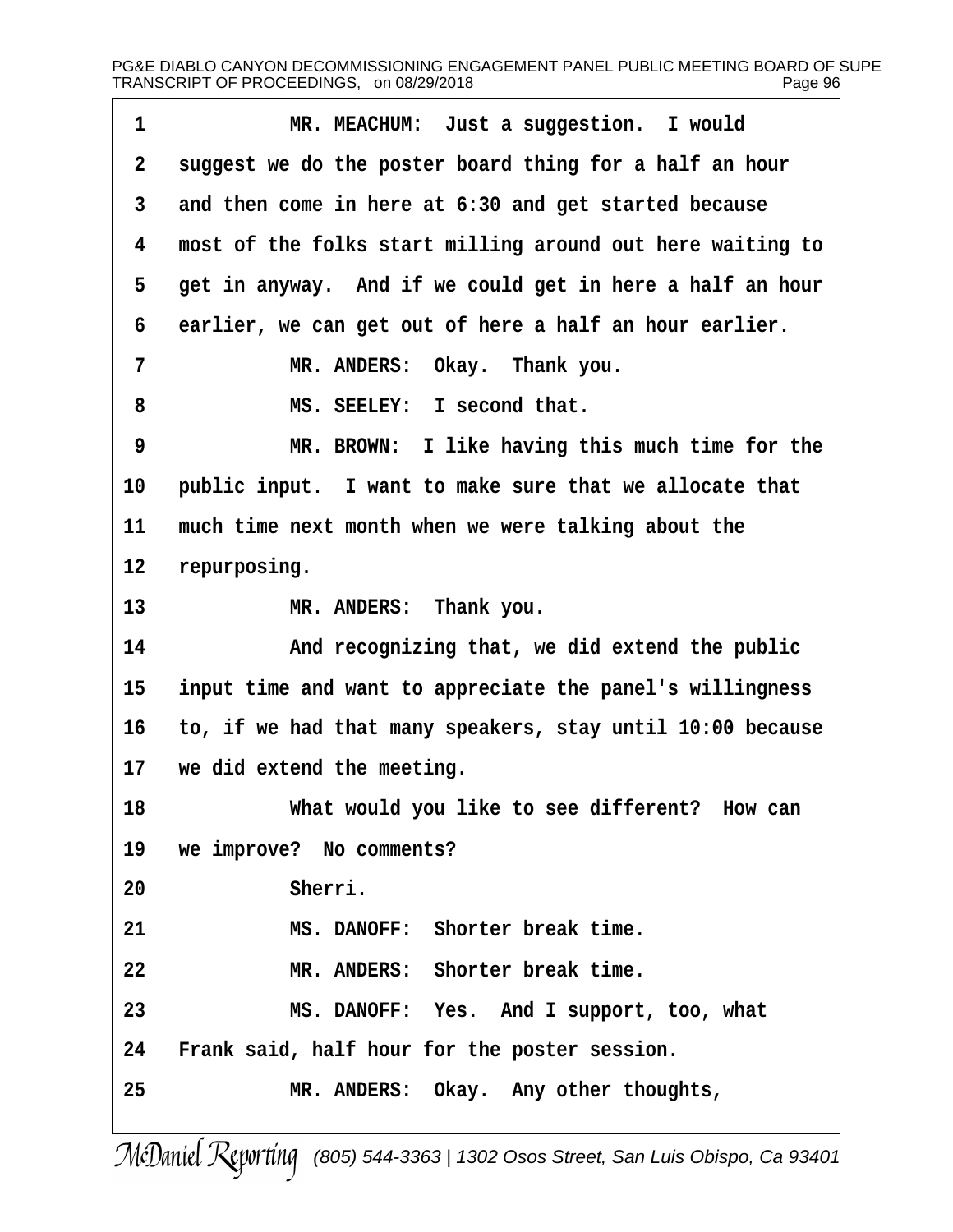# **·1· ·recommendations? ·2· · · · · · ·Okay.· John, do you want to close the meeting? ·3· · · · · · ·MR. FRANKE:· Just thank you to the community, ·4· ·for the involvement, the engagement, the willingness to** 5 come and share their thoughts and, of course, with the **·6· ·panel.· I am and continue to be just really energized and ·7· ·amazed at the collaborative and professional manner in ·8· ·which this panel of very diverse backgrounds, opinions and ·9· ·ideas continue to come together to the benefit of our** 10 community. And I just wanted to pass on my own personal 11 appreciation and appreciation of Pacific Gas and Electric 12 for the manner in which -- the real manner in which you 13 are executing a very important role for us, so thank you. **14· · · · · · ·MR. ANDERS:· Thank you, Panel.· Thank you all 15· ·the members of the public and everyone travel safely.· We** 16 are adjourned. **17· · · · · · ·(Proceeding concluded at 9:30 p.m.) 18 19 20 21 22 23 24 25**